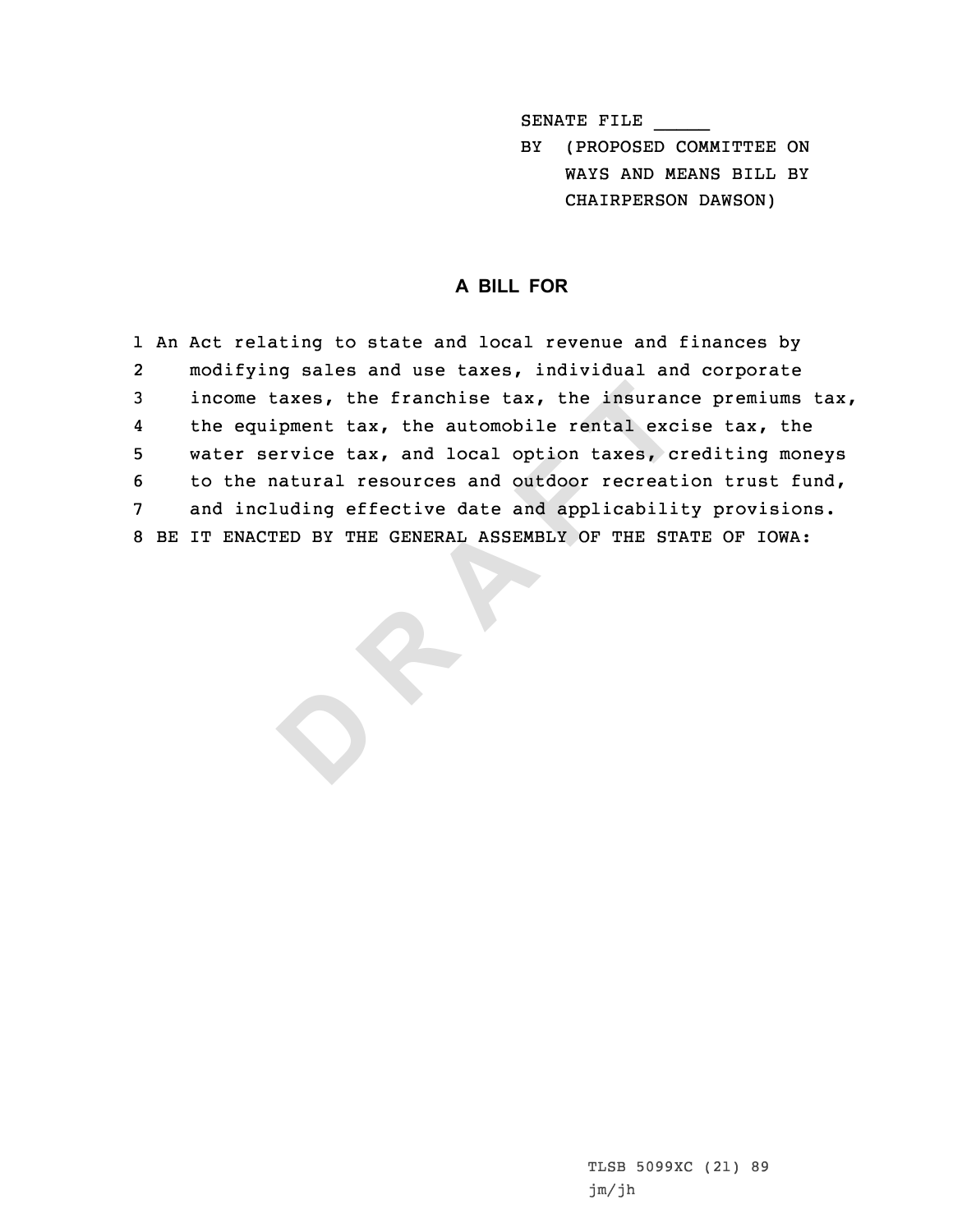x of six<br>ed upon t 2. Section 423.2, subsections 2 and 3,<br>to read as follows:<br>tax of six percent at the rate specific<br>posed upon the sales price of the sale e<br>electricity, water, heat, pay television<br>ation service, including the sales price<br> 1 DIVISION I 2 SALES AND USE TAX RATES AND DISTRIBUTION Section 1. Section 423.2, subsection 1, unnumbered paragraph 1, Code 2022, is amended to read as follows: 5 There is imposed a tax of six percent at the rate specified in subsection 12 upon the sales price of all sales of tangible personal property, sold at retail in the state to consumers or users except as otherwise provided in this subchapter. Sec. 2. Section 423.2, subsections 2 and 3, Code 2022, are amended to read as follows: 112. A tax of six percent at the rate specified in subsection 12 is imposed upon the sales price of the sale or furnishing of gas, electricity, water, heat, pay television service, and communication service, including the sales price from such sales by any municipal corporation or joint water utility furnishing gas, electricity, water, heat, pay television service, and communication service to the public in its proprietary capacity, except as otherwise provided in this subchapter, when sold at retail in the state to consumers or 20 users. 2121 3. A tax of six percent at the rate specified in subsection 12 is imposed upon the sales price of all sales of tickets or admissions to places of amusement, fairs, and athletic events except those of elementary and secondary educational 25 institutions. A tax of six percent at the rate specified in subsection 12 is imposed on the sales price of an entry fee or like charge imposed solely for the privilege of participating in an activity at <sup>a</sup> place of amusement, fair, or athletic event unless the sales price of tickets or admissions charges for observing the same activity are taxable under this subchapter. 31 A tax of six percent at the rate specified in subsection 12 is imposed upon that part of private club membership fees or charges paid for the privilege of participating in any athletic sports provided club members. Sec. 3. Section 423.2, subsection 4, paragraph a, Code 2022,

-1-

LSB 5099XC (21) 89  $jm/jh$  1/117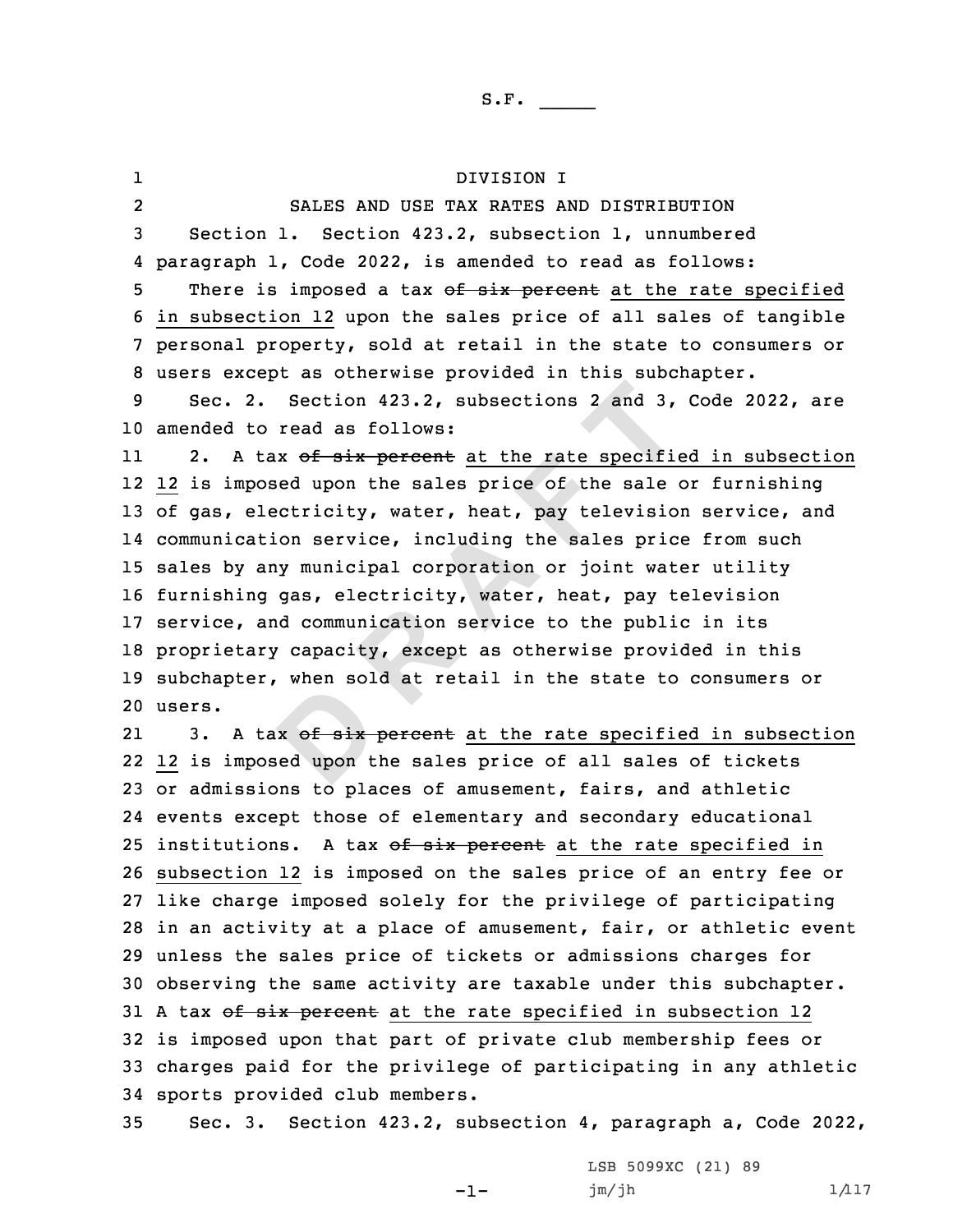1 is amended to read as follows:

**Bundary**<br> **Bix perce**<br>
upon the on the sales price of tickets or admiss.<br>
section. Nothing in this subsection sh.<br>
skill or chance or slot-operated device<br>
ed by law.<br>
4. Section 423.2, subsection 5, Code 20<br>
as follows:<br>
here is imposed a tax of six per 2 *a.* <sup>A</sup> tax of six percent at the rate specified in subsection 12 is imposed upon the sales price derived from the operation of all forms of amusement devices and games of skill, games of chance, raffles, and bingo games as defined in chapter 99B, and card game tournaments conducted under section 99B.27, that are operated or conducted within the state, the tax to be collected from the operator in the same manner as for the collection of taxes upon the sales price of tickets or admission as provided in this section. Nothing in this subsection shall legalize any games of skill or chance or slot-operated devices which are now prohibited by law. Sec. 4. Section 423.2, subsection 5, Code 2022, is amended to read as follows: 15 5. There is imposed a tax of six percent at the rate specified in subsection 12 upon the sales price from the furnishing of services as defined in section 423.1. Sec. 5. Section 423.2, subsection 7, paragraph a, unnumbered paragraph 1, Code 2022, is amended to read as 20 follows: 21A tax of six percent at the rate specified in subsection 12 is imposed upon the sales price from the sales, furnishing, or service of solid waste collection and disposal service. 24 Sec. 6. Section 423.2, subsection 8, paragraph a, Code 2022, is amended to read as follows: *a.* A tax of six percent at the rate specified in subsection 12 is imposed on the sales price from sales of bundled transactions. For the purposes of this subsection, <sup>a</sup> *"bundled transaction"* is the retail sale of two or more distinct and identifiable products, except real property and services to real property, which are sold for one nonitemized price. <sup>A</sup> *"bundled transaction"* does not include the sale of any products in which the sales price varies, or is negotiable, based on the selection by the purchaser of the products included in the transaction.

 $-2-$ 

LSB 5099XC (21) 89  $jm/jh$  2/117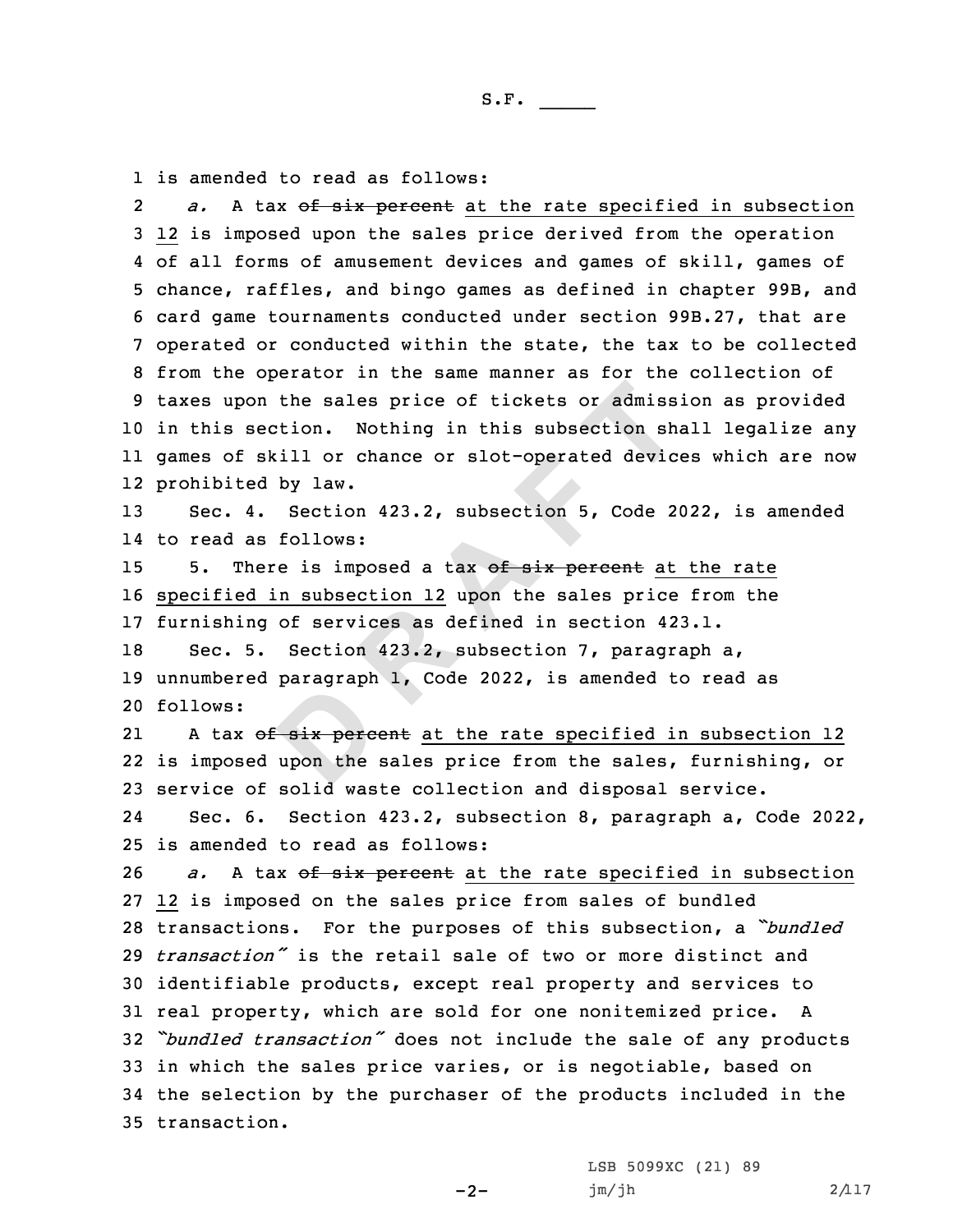1 Sec. 7. Section 423.2, subsection 9, Code 2022, is amended 2 to read as follows:

subsection<br>cations s<br>cations S on, taxes on mobile telecommunications<br>under the federal Mobile Telecommunicat<br>are deemed to be provided by the custor<br>provider, shall be paid to the taxing j<br>rritorial limits encompass the customer<br>use, regardless of wher 3 9. A tax of six percent at the rate specified in subsection 12 is imposed upon the sales price from any mobile telecommunications service, including all paging services, that this state is allowed to tax pursuant to the provisions of the federal Mobile Telecommunications Sourcing Act, Pub. L. No. 106-252, 4 U.S.C. §116 et seq. For purposes of this subsection, taxes on mobile telecommunications service, as defined under the federal Mobile Telecommunications Sourcing Act that are deemed to be provided by the customer's home service provider, shall be paid to the taxing jurisdiction whose territorial limits encompass the customer's place of primary use, regardless of where the mobile telecommunications service originates, terminates, or passes through and shall in all other respects be taxed in conformity with the federal Mobile Telecommunications Sourcing Act. All other provisions of the federal Mobile Telecommunications Sourcing Act are adopted by the state of Iowa and incorporated into this subsection by reference. With respect to mobile telecommunications service under the federal Mobile Telecommunications Sourcing Act, the director shall, if requested, enter into agreements consistent with the provisions of the federal Act.

25 Sec. 8. Section 423.2, subsection 10, paragraph a, Code 26 2022, is amended to read as follows:

*a.* A tax of six percent at the rate specified in subsection 12 is imposed on the sales price of specified digital products sold at retail in the state. The tax applies whether the purchaser obtains permanent use or less than permanent use of the specified digital product, whether the sale is conditioned or not conditioned upon continued payment from the purchaser, and whether the sale is on <sup>a</sup> subscription basis or is not on <sup>a</sup> subscription basis.

35 Sec. 9. Section 423.2, subsection 12, Code 2022, is amended

-3-

LSB 5099XC (21) 89 jm/jh 3/117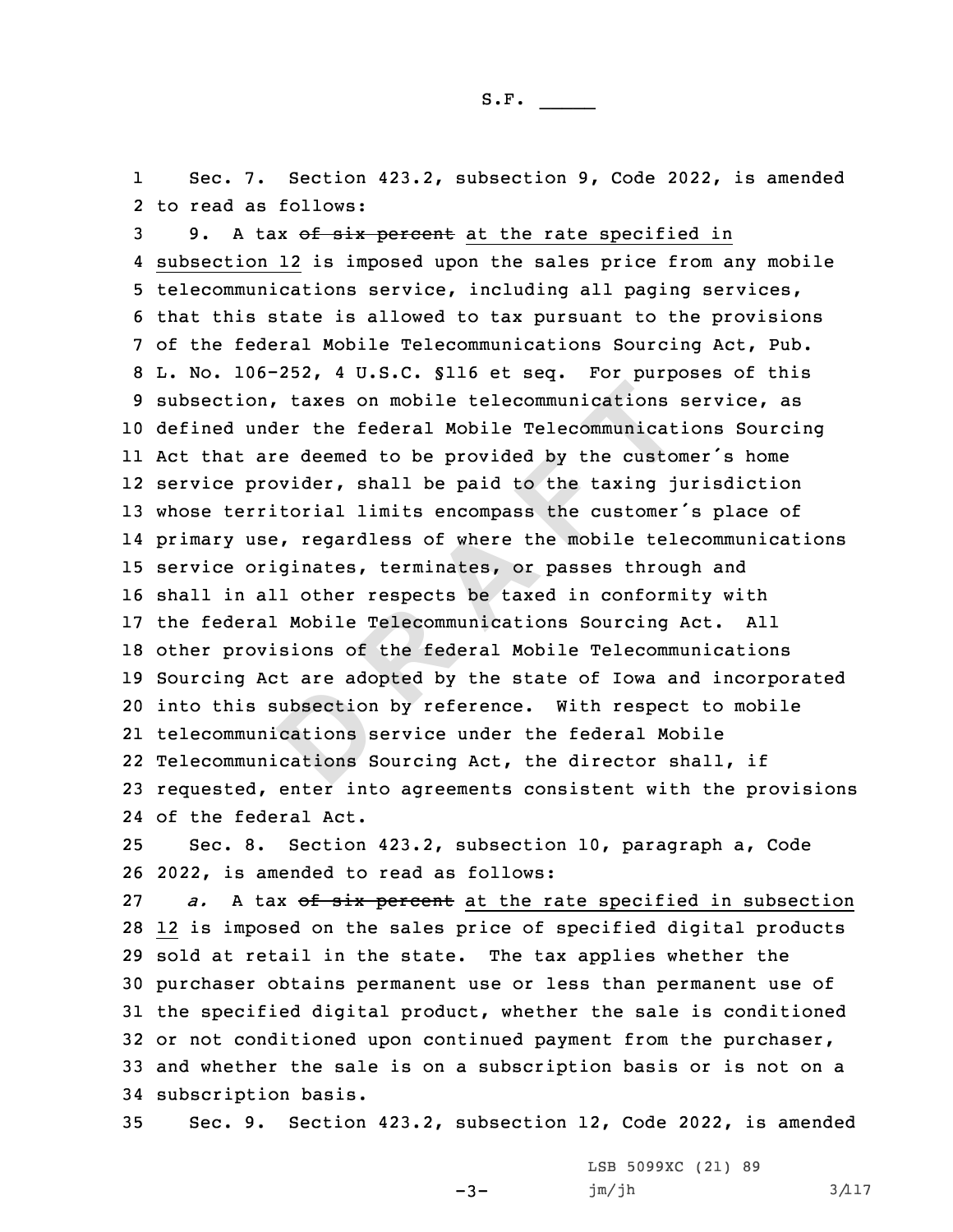the natur<br>
ed in sect<br>
sfer one-1) **Transfer For the period beginning Ja** December 31, 2050, transfer one-seventh d under deposited into the general fund bsection 1 to the appropriate county accounts 423B for the counties from which the tax Beginning Jan by striking the subsection and inserting in lieu thereof the following: 12. *a.* For the period beginning January 1, 2023, through December 31, 2050, the sales tax rate is seven percent. *b.* Beginning January 1, 2051, the sales tax rate is six 6 percent. Sec. 10. Section 423.2A, subsection 2, paragraphs a, b, and c, Code 2022, are amended to read as follows: *a.* (1) Transfer For the period beginning January 1, 2023, through December 31, 2050, transfer one-seventh of the revenues ll <del>collected under</del> deposited into the general fund of the state under subsection 1 to the appropriate county accounts under chapter 423B for the counties from which the tax was collected. 14 (2) Beginning January 1, 2051, transfer one-sixth of the revenues deposited into the general fund of the state under subsection 1 to the appropriate county accounts under chapter 423B for the counties from which the tax was collected. *b.* Transfer from the remaining revenues the amounts required under Article VII, section 10, of the Constitution of the State of Iowa to the natural resources and outdoor recreation trust 21 fund created in section 461.31<del>, if applicable</del>. 22 *c.* Transfer one-sixth of from the remaining revenues an amount equal to one-seventh of the revenues deposited into the general fund of the state under subsection 1 to the secure an advanced vision for education fund created in section 423F.2. This paragraph *"c"* is repealed January 1, 2051. Sec. 11. Section 423.5, subsection 1, unnumbered paragraph 1, Code 2022, is amended to read as follows: Except as provided in paragraph *"b"*, an excise tax at the 30 rate of six percent specified in subsection 4 of the purchase price or installed purchase price is imposed on the following: Sec. 12. Section 423.5, subsection 4, Code 2022, is amended by striking the subsection and inserting in lieu thereof the following: 4. *a.* For the period beginning January 1, 2023, through  $-4-$ LSB 5099XC (21) 89  $jm/jh$  4/117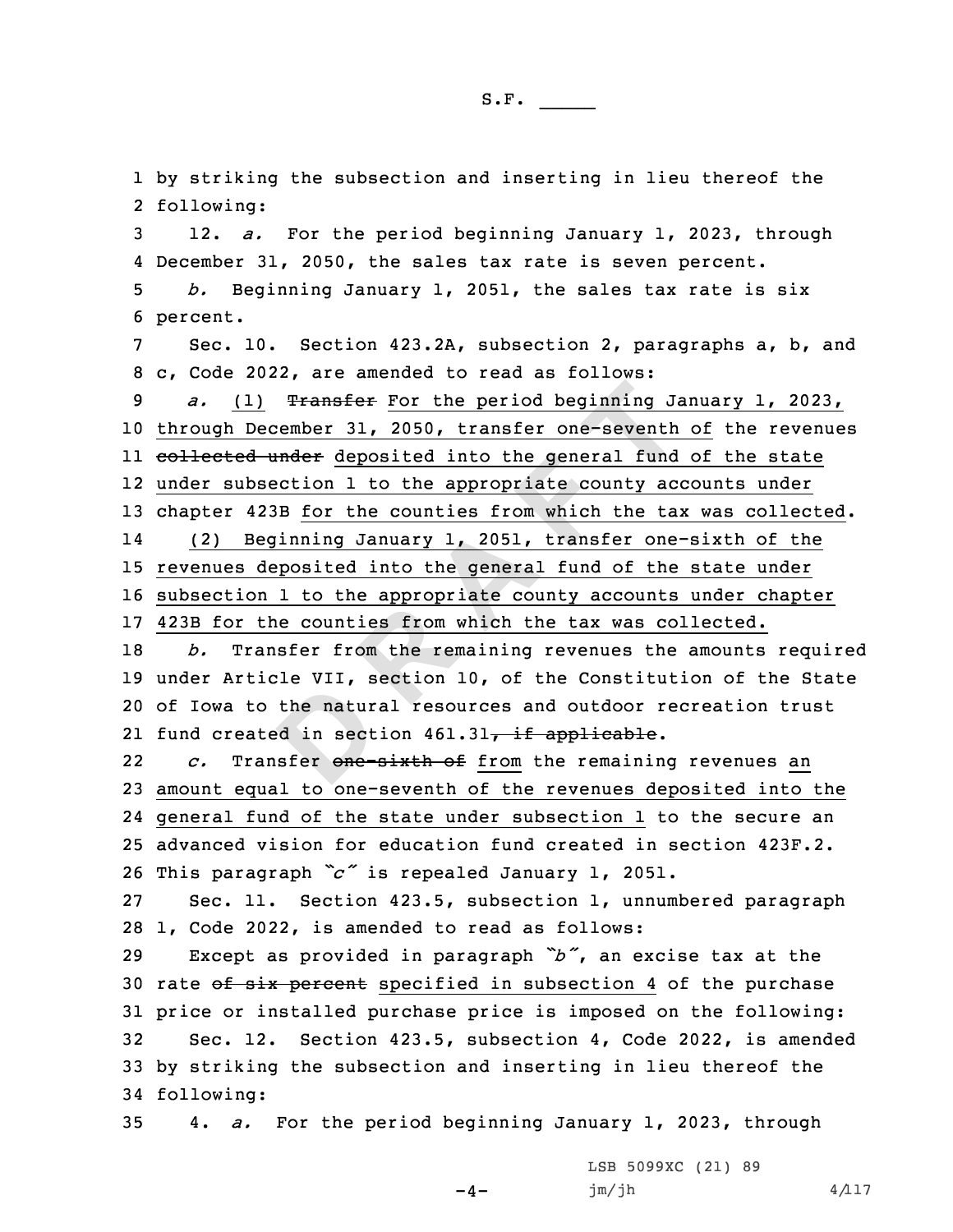1 December 31, 2050, the use tax rate is seven percent.

2 *b.* Beginning January 1, 2051, the use tax rate is six 3 percent.

4 Sec. 13. Section 423.43, subsection 1, paragraph b, Code 5 2022, is amended by striking the paragraph and inserting in 6 lieu thereof the following:

7 *b.* Subsequent to the deposit into the general fund of 8 the state the department shall do the following in the order 9 prescribed:

ed:<br>
(a) For the period beginning January 1<br>
31, 2050, transfer one-seventh of such<br>
ate county accounts under chapter 423B<br>
ch the tax was paid.<br>
Beginning January 1, 2051, transfer one-<br>
to the appropriate county account (1) (a) For the period beginning January 1, 2023, through December 31, 2050, transfer one-seventh of such revenues to the appropriate county accounts under chapter 423B for the counties from which the tax was paid.

14 (b) Beginning January 1, 2051, transfer one-sixth of such 15 revenues to the appropriate county accounts under chapter 423B 16 for the counties from which the tax was paid.

17 (2) Transfer one-sixth of such remaining revenues to the 18 secure an advanced vision for education fund created in section 19 423F.2. This subparagraph is repealed January 1, 2051.

EFFECTI<br> **DREFECTI**<br>
BRITIC 20 20 Sec. 14. EFFECTIVE DATE. This division of this Act takes 21 effect January 1, 2023.

## DIVISION II

23 SALES AND USE TAX ON SERVICES AND EXEMPTIONS 24 Sec. 15. Section 423.2, subsection 6, paragraph bu, Code 25 2022, is amended to read as follows:

26 *bu.* Software as <sup>a</sup> service Cloud computing.

27 Sec. 16. Section 423.2, subsection 6, Code 2022, is amended 28 by adding the following new paragraphs:

29 NEW PARAGRAPH. *bv.* Web hosting.

22

30 NEW PARAGRAPH. *bw.* Digital automated services.

31 NEW PARAGRAPH. *bx.* Scooter rentals.

32 Sec. 17. Section 423.3, subsection 47, paragraph a, 33 subparagraph (4), Code 2022, is amended by striking the 34 subparagraph.

35 Sec. 18. Section 423.3, subsection 104, paragraph b,

 $-5-$ 

LSB 5099XC (21) 89  $jm/jh$  5/117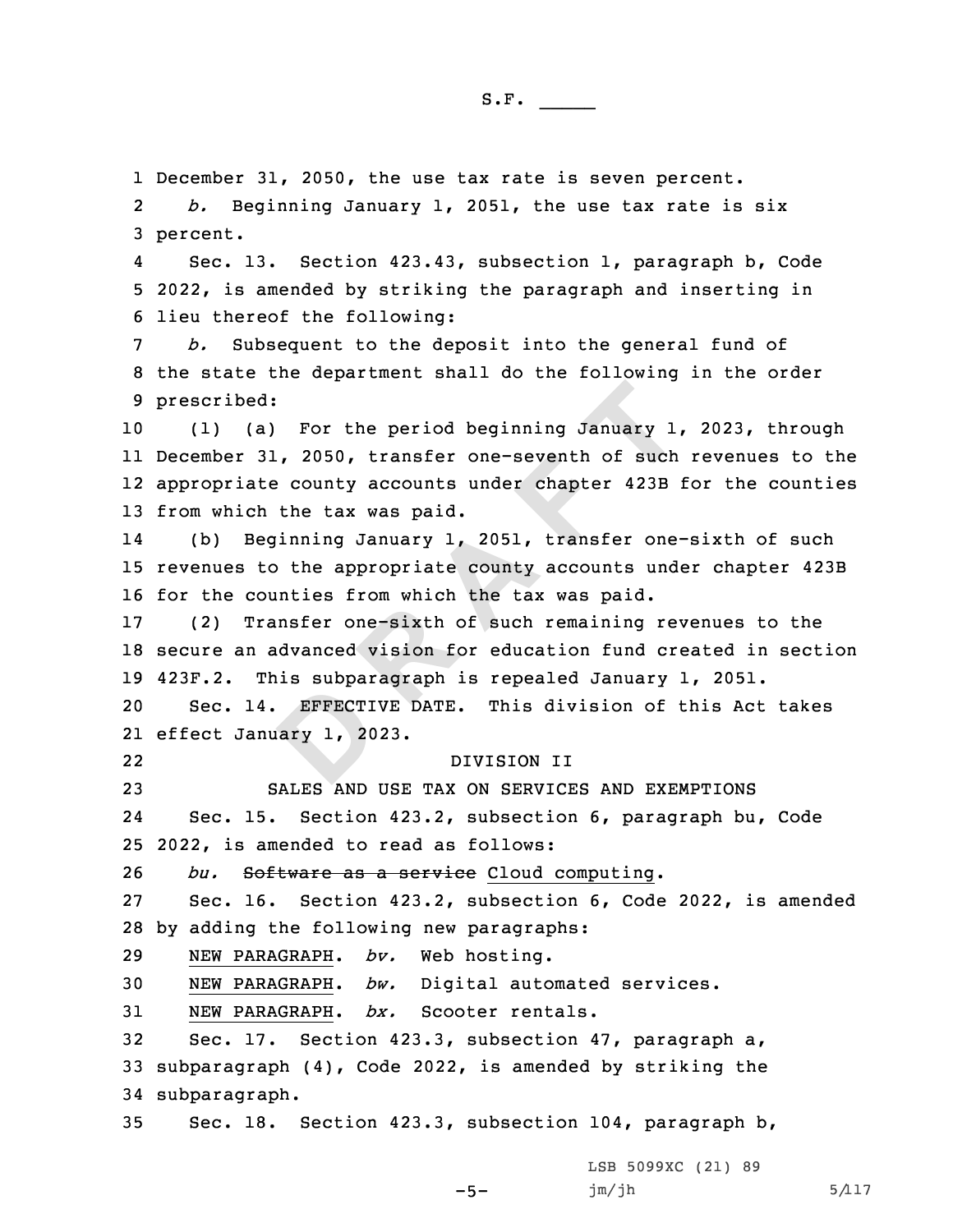ated, the<br>king such<br>that the s 20. Section 9C.3, subsection 3, Code 20<br>as follows:<br>the application shall state whether or no<br>owa retailers sales <u>or use</u> tax permit at<br>thas such permit, shall state the numb<br>21. Section 9C.5, Code 2022, is amended<br>**ISBUA**  subparagraph (1), Code 2022, is amended to read as follows: 2 (1) *"Commercial enterprise"* means the same as defined in 3 section 423.3, subsection 47, paragraph  $\tilde{a}$ , subparagraph  $(1)$  but also includes professions and occupations. Sec. 19. EFFECTIVE DATE. This division of this Act takes effect January 1, 2023. DIVISION III 8 SALES, USE, AND EXCISE TAX - RETURNS DUE Sec. 20. Section 9C.3, subsection 3, Code 2022, is amended to read as follows: 11 3. The application shall state whether or not the applicant has an Iowa retailers sales or use tax permit and if the 13 applicant has such permit, shall state the number of such 14 permit. Sec. 21. Section 9C.5, Code 2022, is amended to read as 16 follows: **9C.5 Issuance of license.** Upon receiving an application for <sup>a</sup> transient merchant's license, the secretary of state shall investigate or cause to be investigated, the reputation and character of the applicant. If, upon making such investigation, the secretary of state is satisfied that the statements and representations contained in the application are true, and that the applicant is of good 24 reputation and character, and the holder of an Iowa retailer's sales or use tax permit, and if <sup>a</sup> foreign corporation, has authority to do business in the state of Iowa, the secretary shall issue to the applicant <sup>a</sup> license as <sup>a</sup> transient merchant upon payment of the fee as herein prescribed for the period of time requested in said application and for use at the location and place where it is stated in said application the sale will be held or the business conducted, both of which shall be set out in said license. Such license shall be valid only for the period of time and at the location and place described therein. Sec. 22. Section 99G.30A, subsection 2, paragraph c, Code 2022, is amended to read as follows:

-6-

LSB 5099XC (21) 89 jm/jh 6/117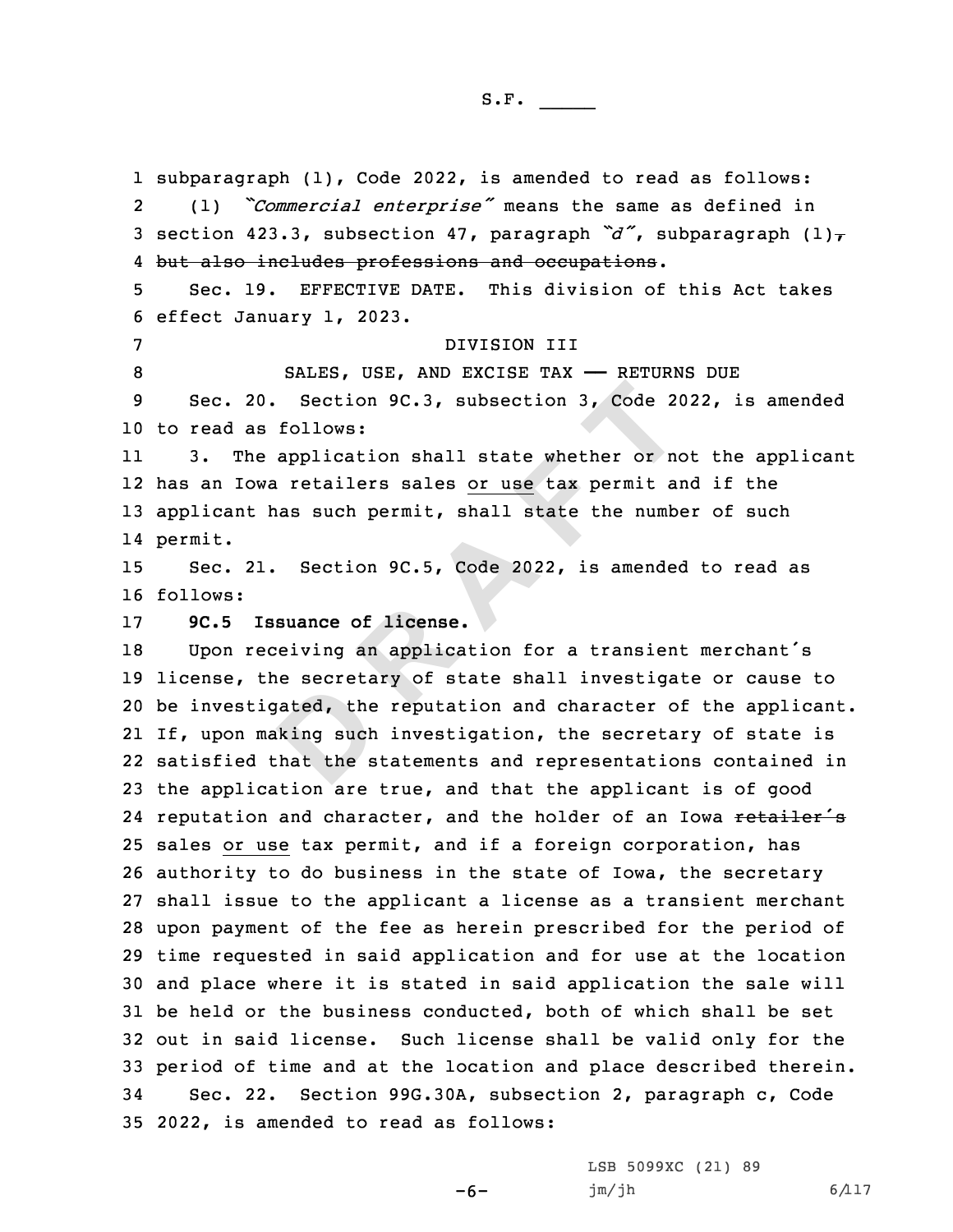1 *c.* Frequency of deposits and quarterly monthly reports of the monitor vending machine excise tax with the department of revenue are governed by the tax provisions in section 423.31. Monitor vending machine excise tax collections shall not be included in computation of the total tax to determine frequency of filing under section 423.31.

7 Sec. 23. Section 321.105A, subsection 4, paragraph b, Code 8 2022, is amended to read as follows:

 **<sup>R</sup> <sup>A</sup> <sup>F</sup> <sup>T</sup>** *b.* Section 422.25, subsection 4, sections 422.30, 422.67, and 422.68, section 422.69, subsection 1, sections 422.70, 422.71, 422.72, 422.74, and 422.75, section 423.14, subsection 2, and sections 423.23, 423.24, 423.25, 423.32, 423.33, 423.35, 423.37 through 423.42, 423.45, and 423.47, consistent with the provisions of this section, apply with respect to the fees for new registration authorized under this section in the same manner and with the same effect as if the fees for new registration were retail use taxes within the meaning of those statutes.

**Personal D**<br>Personal **D**<br>ensee or 19 Sec. 24. Section 421.26, Code 2022, is amended to read as 20 follows:

21**421.26 Personal liability for tax due.**

22 If <sup>a</sup> licensee or other person under section 452A.65, <sup>a</sup> retailer or purchaser under chapter 423A, 423B, 423C, 423D, or 423E, or section 423.14, 423.14A, 423.29, 423.31, 423.32, or 423.33, or <sup>a</sup> user under section 423.34, or <sup>a</sup> permit holder or licensee under section 453A.13, 453A.16, or 453A.44 fails to pay <sup>a</sup> tax under those sections when due, an officer of <sup>a</sup> corporation or association, notwithstanding section 489.304, <sup>a</sup> member or manager of <sup>a</sup> limited liability company, or <sup>a</sup> partner of <sup>a</sup> partnership, having control or supervision of or the authority for remitting the tax payments and having <sup>a</sup> substantial legal or equitable interest in the ownership of the corporation, association, limited liability company, or partnership, who has intentionally failed to pay the tax is personally liable for the payment of the tax, interest,

 $-7-$ 

LSB 5099XC (21) 89  $jm/jh$  7/117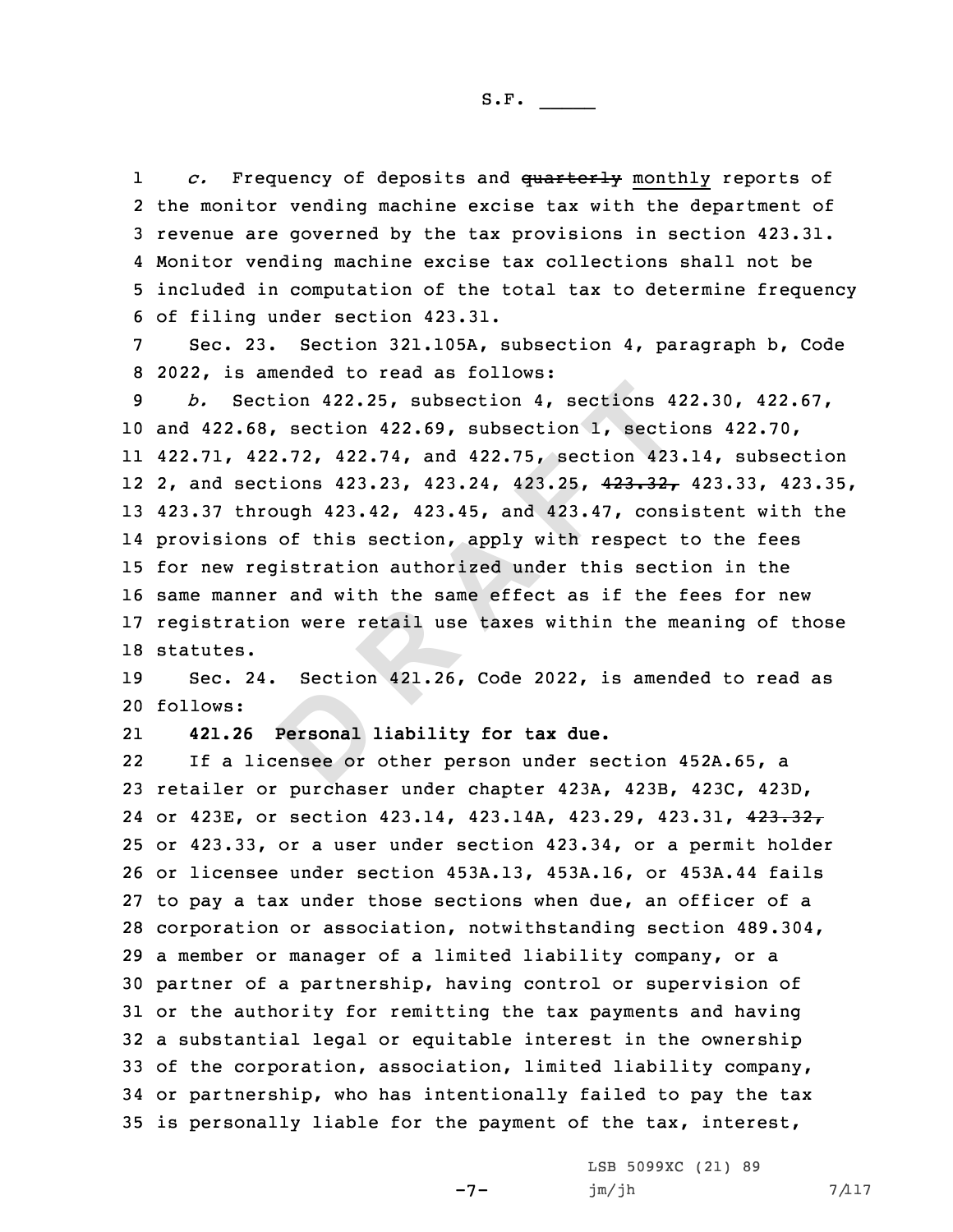and penalty due and unpaid. However, this section shall not apply to taxes on accounts receivable. The dissolution of <sup>a</sup> corporation, association, limited liability company, or partnership shall not discharge <sup>a</sup> person's liability for failure to remit the tax due.

6 Sec. 25. Section 423.2, subsection 1, paragraph b, Code 7 2022, is amended to read as follows:

reporting<br>ent are wi<br>when sol **R R EXECTS R EXECTS CONTRECTS CONTRECTS CONTRECTS CONTRECTS CONTRECTS CONTRECTS CONTRECTS CONTRECTS CONTRECTS CONTRECTS CONTRECTS CONTRECTS CONTRECTS CONTRECTS CONTRECTS CONTRECTS** *b.* Sales of building materials, supplies, and equipment to owners, contractors, subcontractors, or builders for the erection of buildings or the alteration, repair, or improvement of real property are retail sales of tangible personal property in whatever quantity sold. Where the owner, contractor, 13 subcontractor, or builder is also a retailer holding a retail sales or use tax permit and transacting retail sales of building materials, supplies, and equipment, the person shall purchase such items of tangible personal property without liability for the tax if such property will be subject to the tax at the time of resale or at the time it is withdrawn from inventory for construction purposes. The sales tax shall be due in the reporting period when the materials, supplies, and equipment are withdrawn from inventory for construction purposes or when sold at retail. The tax shall not be due when materials are withdrawn from inventory for use in construction outside of Iowa and the tax shall not apply to tangible personal property purchased and consumed by the manufacturer as building materials in the performance by the manufacturer or its subcontractor of construction outside of Iowa. The sale of carpeting is not <sup>a</sup> sale of building materials. The sale of carpeting to owners, contractors, subcontractors, or builders shall be treated as the sale of ordinary tangible personal property and subject to the tax imposed under this subsection and the use tax.

33 Sec. 26. Section 423.3, subsection 39, paragraph a, 34 subparagraph (2), Code 2022, is amended to read as follows: 35 (2) The sale of all or substantially all of the tangible

 $-8-$ 

LSB 5099XC (21) 89 jm/jh 8/117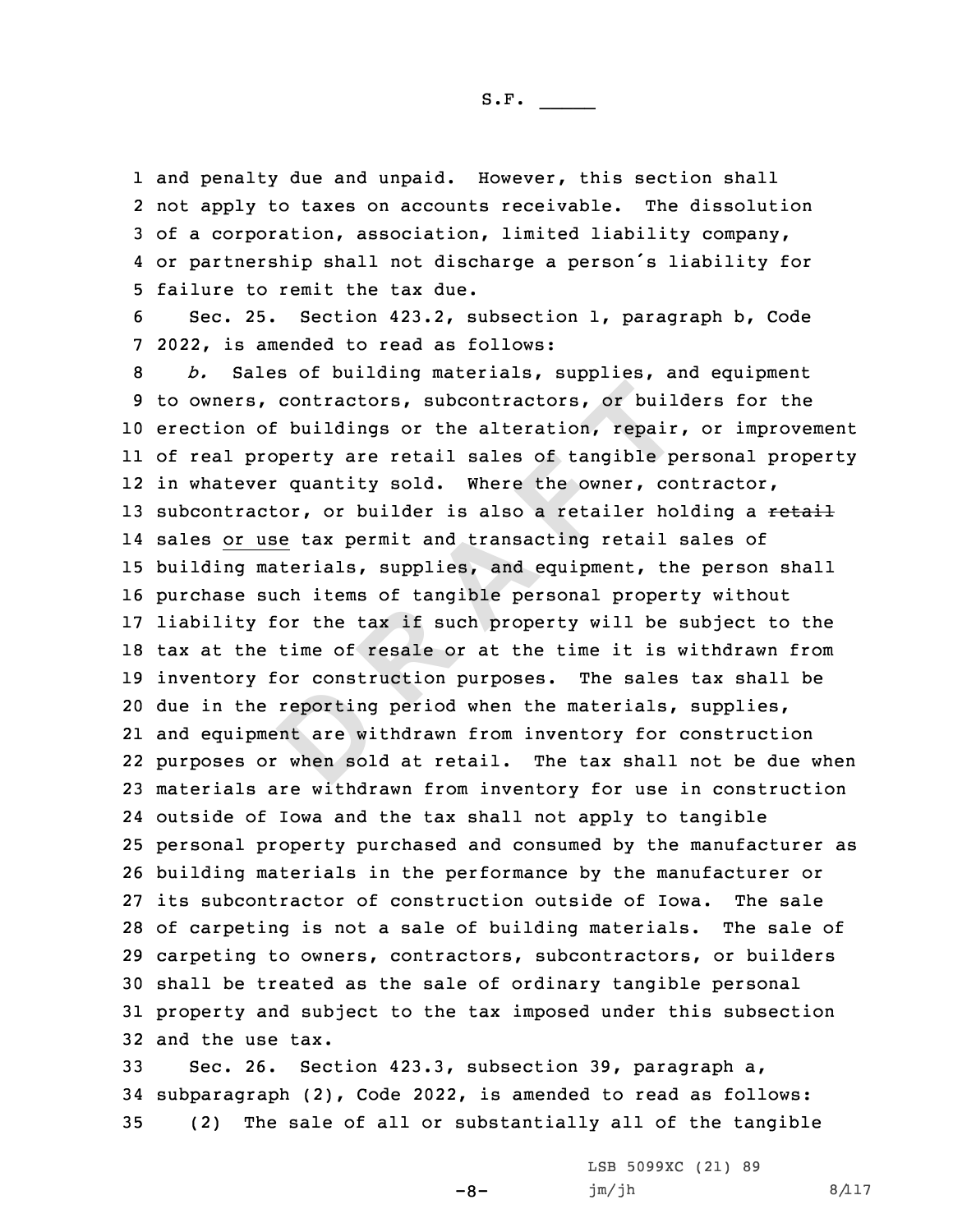personal property, or specified digital products, or services held or used by <sup>a</sup> seller in the course of the seller's trade or business for which the seller is required to hold <sup>a</sup> sales or use tax permit when the seller sells or otherwise transfers the trade or business to another person who shall engage in <sup>a</sup> similar trade or business.

7 Sec. 27. Section 423.3, subsection 80, paragraph d, Code 8 2022, is amended to read as follows:

whject to the limitations in paragraph<br>ontractor, subcontractor, or builder is<br>a retail sales <u>or use</u> tax permit and tra<br>ales of building materials, supplies, a<br>shall not be due when materials are with<br>y for use in constr *d.* Subject to the limitations in paragraph *"c"*, where the owner, contractor, subcontractor, or builder is also <sup>a</sup> retailer holding <sup>a</sup> retail sales or use tax permit and transacting retail sales of building materials, supplies, and equipment, the tax shall not be due when materials are withdrawn from inventory for use in construction performed for <sup>a</sup> designated exempt entity if an exemption certificate is received from such 16 entity.

17 Sec. 28. Section 423.5, subsection 2, Code 2022, is amended 18 to read as follows:

y within<br>b the coun<br>cion, a rection, 2. The excise tax is imposed upon every person using the property within this state until the tax has been paid directly to the county treasurer, the state department of transportation, <sup>a</sup> retailer, or the department. This tax is imposed on every person using the services or the product of the services in this state until the user has paid the tax either to an Iowa sales or use tax permit holder or to the department.

27 Sec. 29. Section 423.14, subsection 2, paragraph b, Code 28 2022, is amended to read as follows:

 *b.* The tax upon the use of all tangible personal property and specified digital products other than that enumerated in paragraph *"a"*, which is sold by <sup>a</sup> seller who is <sup>a</sup> retailer or its agent that is not otherwise required to collect sales tax under the provisions of this chapter, may be collected by the retailer or agent and remitted to the department, pursuant to the provisions of paragraph *"e"*, and sections 423.24, 423.29,

 $-9-$ 

LSB 5099XC (21) 89  $jm/jh$  9/117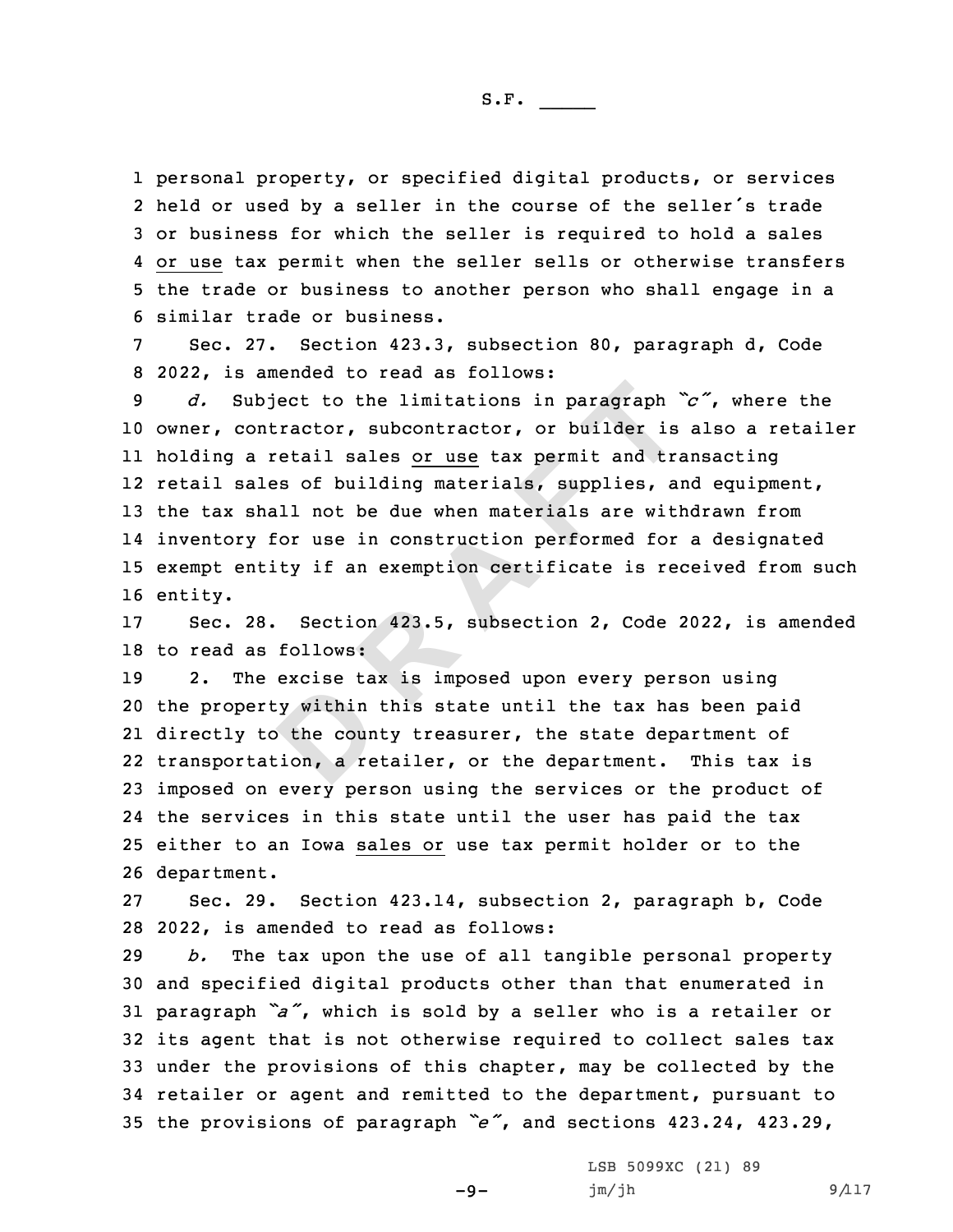1 423.30, <del>423.32</del> 423.31, and 423.33.

made or facilitated has or is required<br>
<u>use</u> tax permit or would have been required<br>
d use tax had the sale not been facilita<br>
ace facilitator, and regardless of the<br>
ice or purchase price that will ultimate<br>
nefit the ma 2 Sec. 30. Section 423.14A, subsection 3, paragraph c, subparagraph (2), Code 2022, is amended to read as follows: 4 (2) <sup>A</sup> marketplace facilitator shall collect sales and use tax on the entire sales price or purchase price paid by <sup>a</sup> purchaser on each Iowa sale subject to sales and use tax that is made or facilitated by the marketplace facilitator, regardless of whether the marketplace seller for whom an Iowa 9 sale is made or facilitated has or is required to have a retail sales or use tax permit or would have been required to collect sales and use tax had the sale not been facilitated by the marketplace facilitator, and regardless of the amount of the sales price or purchase price that will ultimately accrue to or benefit the marketplace facilitator, the marketplace seller, or any other person. This sales and use tax collection responsibility of <sup>a</sup> marketplace facilitator applies but shall not be limited to sales facilitated through <sup>a</sup> computer software application, commonly referred to as in-app purchases, or through another specified digital product.

Section<br>
mended to<br>
<del>Each</del> Excep 20 Sec. 31. Section 423.31, subsections 1, 3, 5, and 6, Code 21 2022, are amended to read as follows:

22 1. *a.* Each Except as provided in paragraph *"b"*, each person subject to this section and section 423.36 and in accordance with the provisions of this section and section 423.36 shall, on or before the last day of the month following the close of 26 each calendar quarter month during which such person is or has become or ceased being subject to the provisions of this section and section 423.36, make, sign, and file electronically 29 a return for the calendar quarter month in the form as may be required. Returns shall show information relating to sales prices including tangible personal property, specified digital products, and services converted to the use of such person, 33 the amounts of sales prices excluded and exempt from the  $\text{tax}_1$  the amounts of sales prices subject to tax, <sup>a</sup> calculation of tax due, and any other information for the period covered by

 $-10-$ 

LSB 5099XC (21) 89 jm/jh 10/117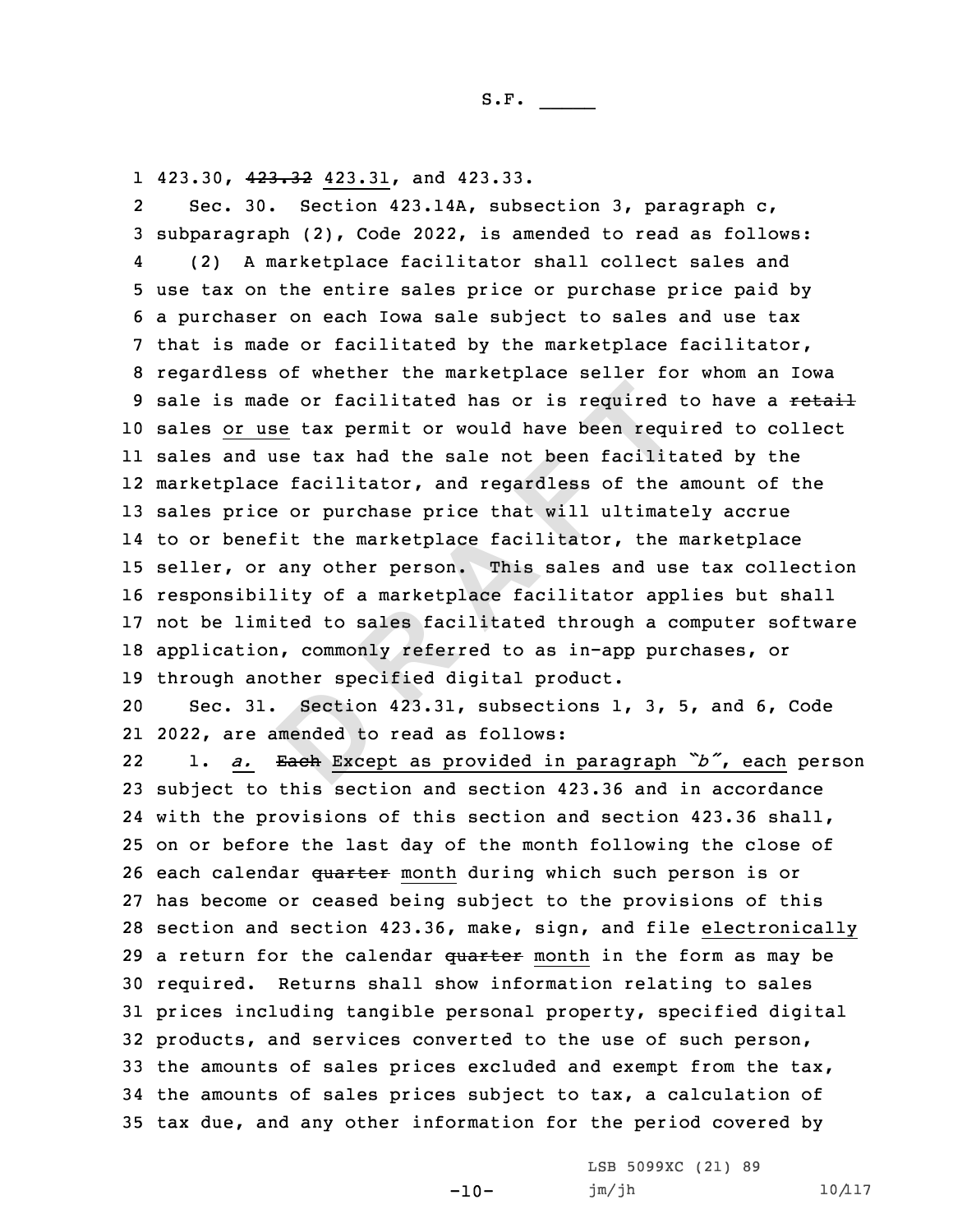the return as may be required. Returns shall be signed by the retailer or the retailer's authorized agent and must be certified by the retailer to be correct in accordance with forms and rules prescribed by the director. <sup>A</sup> person required to file <sup>a</sup> sales or use tax return who is unable to do so may request permission from the director to file <sup>a</sup> return by another method.

 *b.* Notwithstanding paragraph *"a"*, each person subject to this section who collects and remits less than one thousand two hundred dollars in sales or use tax to the department per calendar year may file <sup>a</sup> return on or before the last day of the month following the close of the calendar year.

state, to<br>chapter,<br>ons the d **<sup>R</sup> <sup>A</sup> <sup>F</sup> <sup>T</sup>** 13 3. The sales tax forms prescribed by the director shall be l4 <del>referred to as "retailers tax deposit". Deposit forms shall</del> 15 be signed by the retailer or the retailer's duly authorized 16 agent, and shall be duly certified by the retailer or agent to 17 be correct. The director may authorize incorporated banks and 18 trust companies or other depositories authorized by law which 19 are depositories or financial agents of the United States, 20 or of this state, to receive any sales or use tax imposed 21 under this chapter, in the manner, at the times, and under 22 the conditions the director prescribes. The director shall 23 prescribe the manner, times, and conditions under which the 24 receipt of the tax by those depositories is to be treated as 25 payment of the tax to the department.

 5. *a.* Upon making application and receiving approval from the director, <sup>a</sup> person and its affiliates that make retail sales of tangible personal property, specified digital products, or taxable enumerated services may make deposits and file <sup>a</sup> consolidated sales or use tax return for the affiliated group, pursuant to rules adopted by the director. <sup>A</sup> person and each affiliate that files <sup>a</sup> consolidated return are jointly and severally liable for all tax, penalty, and interest found due for the tax period for which <sup>a</sup> consolidated return is filed or required to be filed.

-11-

LSB 5099XC (21) 89 jm/jh 11/117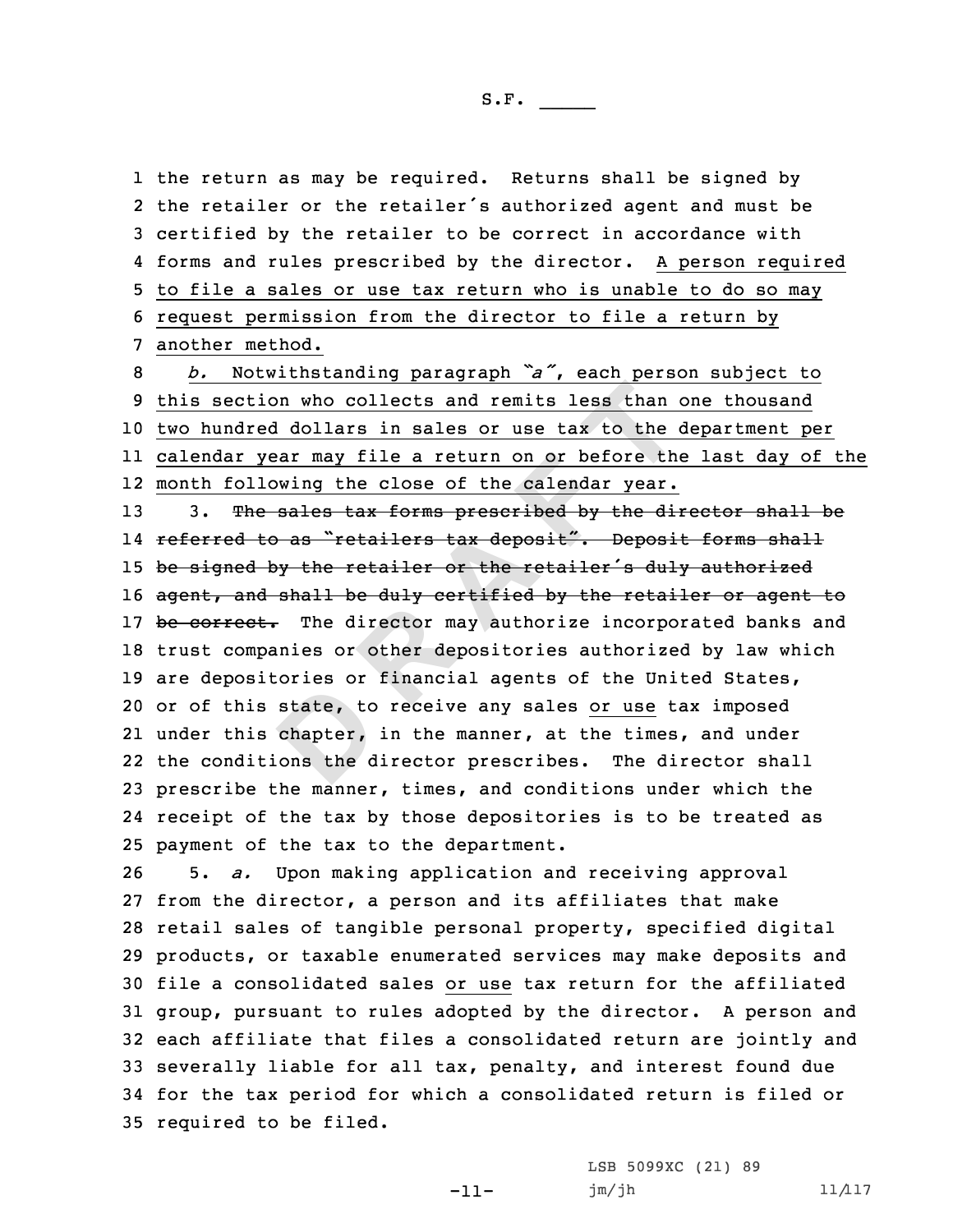1 *b.* <sup>A</sup> business required to file <sup>a</sup> consolidated sales or use tax return shall file <sup>a</sup> form entitled "schedule of consolidated 3 business locations" with its quarterly sales or use tax return that shows the taxpayer's consolidated permit number, the permit number for each Iowa business location, the state sales tax amount by business location, and the amount of state sales tax due on goods consumed that are not assigned to <sup>a</sup> 8 specific business location. Consolidated quarterly sales or use tax returns that are not accompanied by the schedule of consolidated business locations form are considered incomplete and are subject to penalty under section 421.27.

returns that are not accompanied by the<br>ated business locations form are consid<br>subject to penalty under section 421.27<br>f necessary or advisable in order to intent<br>of the tax, the director may require<br>of the tax to be made 126. If necessary or advisable in order to insure ensure 13 the payment of the tax, the director may require returns and 14 payment of the tax to be made for other than <del>quarterly</del> monthly 15 periods, the provisions of this section or other provision to 16 the contrary notwithstanding.

17 Sec. 32. Section 423.31, subsection 2, Code 2022, is amended 18 by striking the subsection.

19 Sec. 33. Section 423.33, subsection 1, paragraph a, Code 20 2022, is amended to read as follows:

ended to<br>purchase:<br>pollect 21 *a.* If <sup>a</sup> purchaser fails to pay sales tax to the retailer required to collect the tax, then in addition to all of the rights, obligations, and remedies provided, <sup>a</sup> use tax is payable by the purchaser directly to the department, and sections 423.31, 423.32, 423.37, 423.38, 423.39, 423.40, 423.41, and 423.42 apply to the purchaser.

27 Sec. 34. Section 423.33, subsection 3, Code 2022, is amended 28 to read as follows:

 3. *Event sponsor's liability for sales tax.* <sup>A</sup> person sponsoring <sup>a</sup> flea market or <sup>a</sup> craft, antique, coin, or stamp show or similar event shall obtain from every retailer selling tangible personal property, specified digital products, or taxable services at the event proof that the retailer possesses <sup>a</sup> valid sales or use tax permit or secure from the retailer <sup>a</sup> statement, taken in good faith, that tangible personal

-12-

LSB 5099XC (21) 89 jm/jh 12/117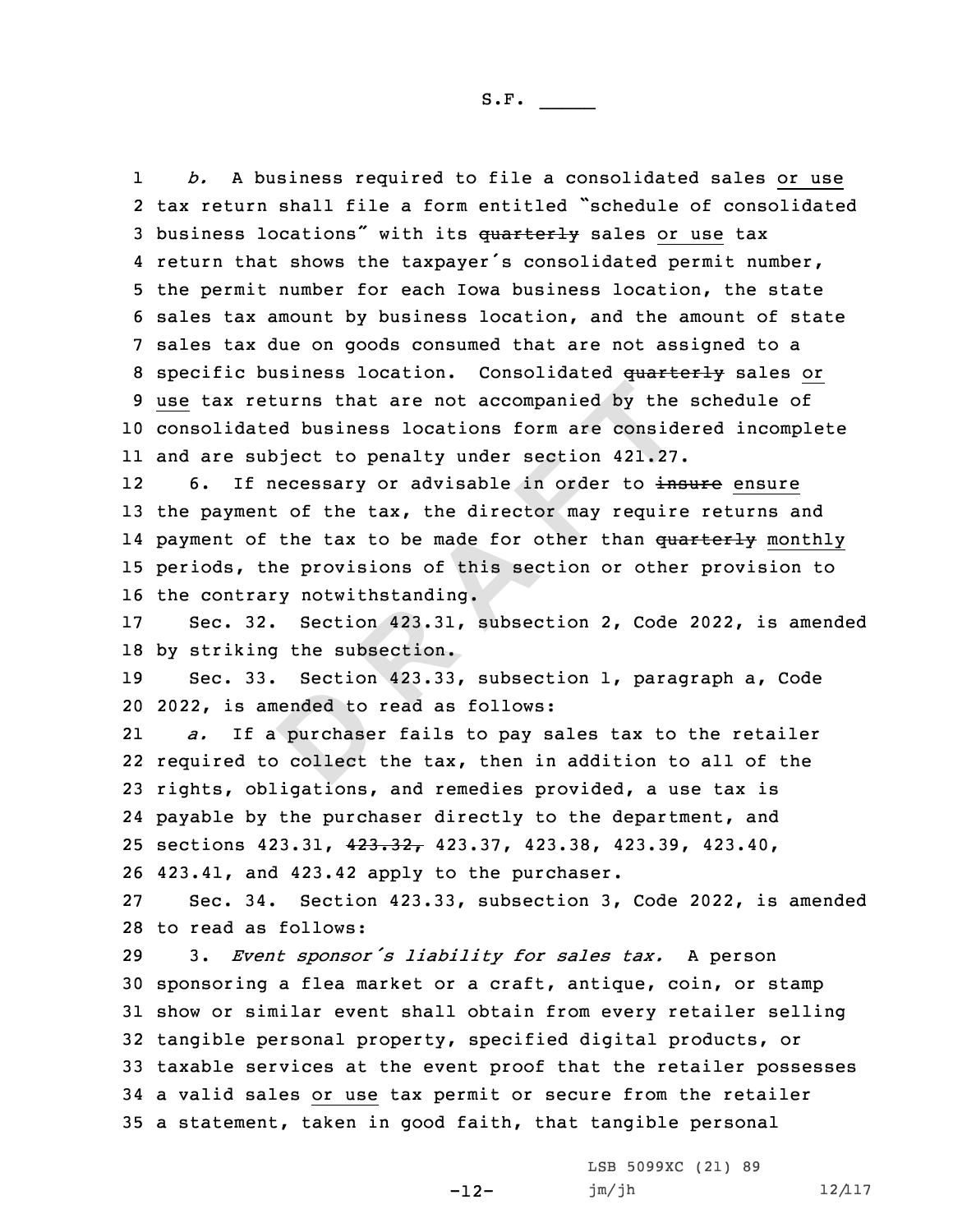property, specified digital products, or services offered for sale are not subject to sales tax. Failure to do so renders <sup>a</sup> sponsor of the event liable for payment of any sales tax, interest, and penalty due and owing from any retailer selling 5 property or services at the event. Sections 423.31, 423.32, 423.37, 423.38, 423.39, 423.40, 423.41, and 423.42 apply to the sponsors. For purposes of this subsection, <sup>a</sup> *"person sponsoring <sup>a</sup> flea market or <sup>a</sup> craft, antique, coin, or stamp show or similar event"* does not include <sup>a</sup> marketplace facilitator as defined in section 423.14A, subsection 1, an organization which sponsors an event determined to qualify as an event involving casual sales pursuant to section 423.3, subsection 39, or the state 13 fair or a fair as defined in section 174.1.

14 Sec. 35. Section 423.34, Code 2022, is amended to read as 15 follows:

16 **423.34 Liability of user.**

**D**oes not include a marketplace facilitate<br>
423.14A, subsection 1, an organization determined to qualify as an event involved<br>
rsuant to section 423.3, subsection 39,<br>
a fair as defined in section 174.1.<br>
35. Section 423.34, Any person who uses any tangible personal property, specified digital products, or services enumerated in section 423.2 upon which the use tax has not been paid, either to the county treasurer or to <sup>a</sup> retailer or direct to the department as required by this subchapter, shall be liable for the payment of tax, and shall on or before the last day of the month next 23 succeeding each quarterly monthly period pay the use tax upon all tangible personal property, specified digital products, 25 or services used by the person during the preceding quarterly monthly period in the manner and accompanied by such returns as the director shall prescribe. All of the provisions of sections 423.32 423.31 and 423.33 with reference to the returns and payments shall be applicable to the returns and payments required by this section.

31 Sec. 36. Section 423.36, subsection 4, paragraph b, Code 32 2022, is amended to read as follows:

33 *b.* If an applicant is making sales outside Iowa for use in 34 this state or furnishing services outside Iowa, the product 35 or result of which will be used in this state, that applicant

-13-

LSB 5099XC (21) 89 jm/jh 13/117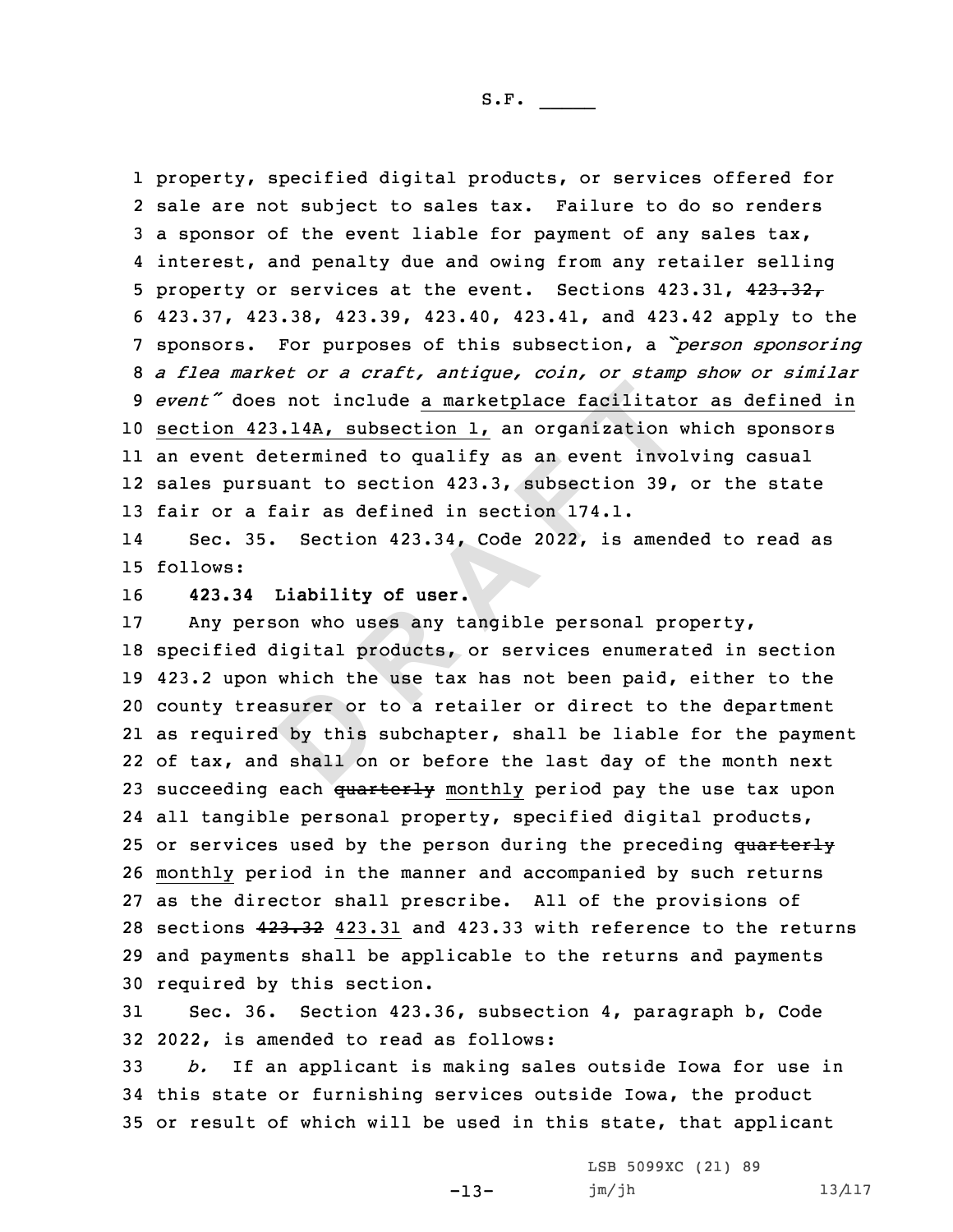1 shall be issued one sales or use tax permit by the department 2 applicable to these out-of-state sales or services.

3 Sec. 37. Section 423.36, subsection 4, Code 2022, is amended 4 by adding the following new paragraph:

 NEW PARAGRAPH. *c.* If an applicant is required to collect sales or use tax and is not included in the definition of <sup>a</sup> retailer maintaining <sup>a</sup> place of business in this state in section 423.1, subsection 48, paragraph *"a"*, subparagraph (1), the applicant shall be issued one sales or use tax permit by the department regardless of the number of locations from which sales are made.

12 Sec. 38. Section 423.36, subsections 7 and 8, Code 2022, are 13 amended to read as follows:

br shall p<br> **Example 1**<br> **Example 1**<br> **Properties**<br> **Properties** icant shall be issued one sales or use intent regardless of the number of local<br>e made.<br>38. Section 423.36, subsections 7 and 8<br>to read as follows:<br>5. Sellers who are not regularly engage<br>1 and do not have a permanent plac 14 7. *a.* Sellers who are not regularly engaged in selling 15 at retail and do not have <sup>a</sup> permanent place of business, but 16 who are temporarily engaged in selling from trucks, portable 17 roadside stands, concessionaires at state, county, district, 18 or local fairs, carnivals, or the like, shall report and remit 19 the sales tax on a temporary seasonal basis, under rules 20 the director shall provide for the efficient collection of 21 the sales tax. This subsection applies to sellers who are 22 temporarily engaged in furnishing services.

 *b.* Persons engaged in selling tangible personal property, specified digital products, or furnishing services shall not be required to obtain or retain <sup>a</sup> sales or use tax permit for <sup>a</sup> place of business at which taxable sales of tangible personal property, specified digital products, or taxable performance of services will not occur.

 8. The provisions of subsection 1, dealing with the lawful right of <sup>a</sup> retailer to transact business, as applicable, apply to persons having receipts from furnishing services enumerated in section 423.2, except that <sup>a</sup> person holding <sup>a</sup> permit pursuant to subsection 1 shall not be required to obtain any separate sales or use tax permit for the purpose of engaging in business involving the services.

-14-

LSB 5099XC (21) 89  $jm/jh$  14/117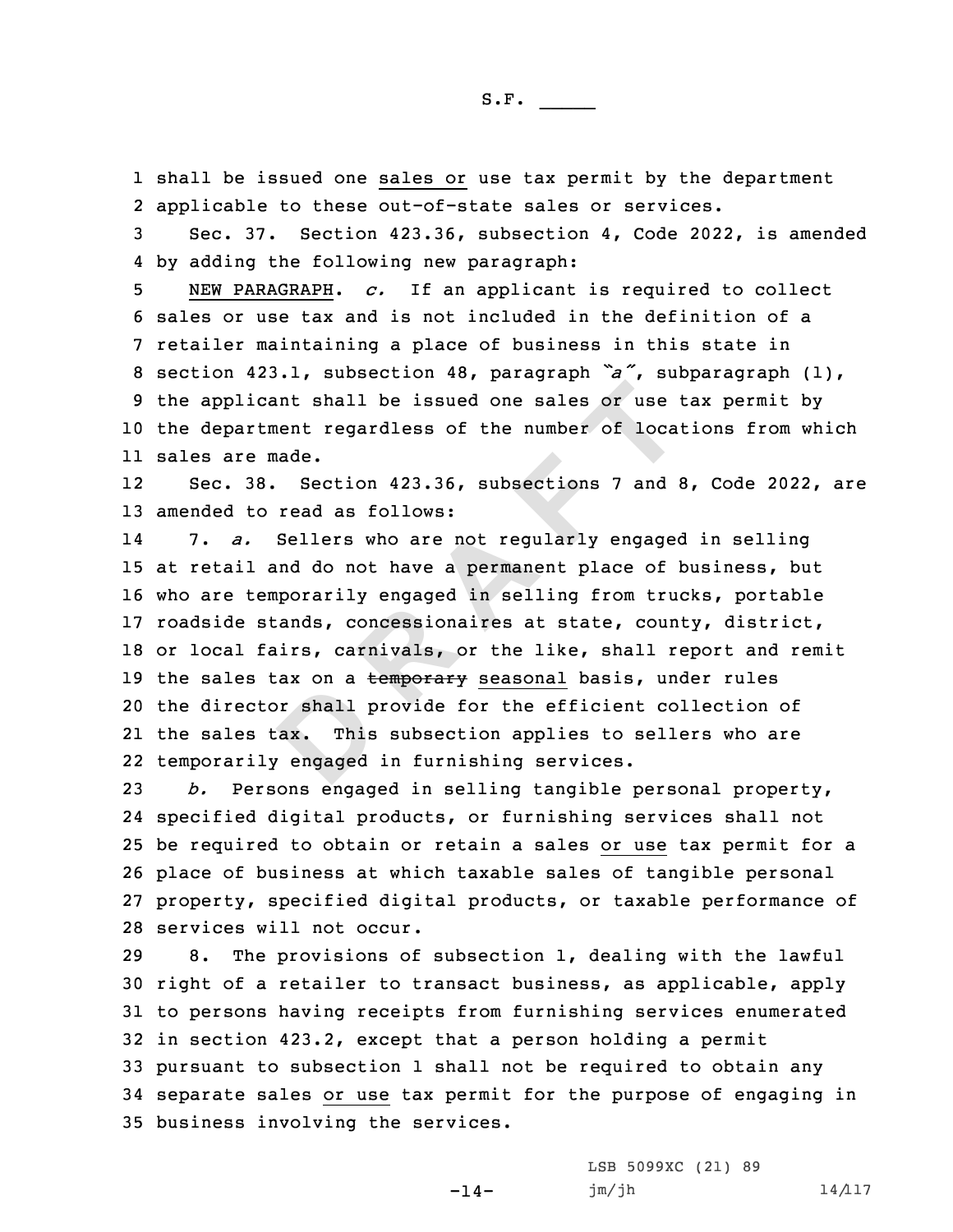1 Sec. 39. Section 423.40, subsections 1, 2, 3, and 5, Code 2 2022, are amended to read as follows:

 1. In addition to the sales or use tax or additional sales or use tax, the taxpayer shall pay <sup>a</sup> penalty as provided in section 421.27. The taxpayer shall also pay interest on the sales or use tax or additional sales or use tax at the rate in effect under section 421.7 for each month counting each fraction of <sup>a</sup> month as an entire month, computed from the date 9 the semimonthly or monthly tax deposit form or return was required to be filed. The penalty and interest shall be paid to the department and disposed of in the same manner as other receipts under this subchapter. Unpaid penalties and interest may be enforced in the same manner as the taxes imposed by this 14 chapter.

but procur<br>423.36, o<br>any corp: monthly or monthly tax deposit form or it o be filed. The penalty and interest epartment and disposed of in the same manner and under this subchapter. Unpaid penaltimforced in the same manner as the taxes . Any person who 2. *a.* Any person who knowingly sells tangible personal property, specified digital products, tickets or admissions to places of amusement and athletic events, or gas, water, electricity, or communication service at retail, or engages in the furnishing of services enumerated in section 423.2, in this state without procuring <sup>a</sup> permit to collect tax, as provided in section 423.36, or who violates section 423.24 and the officers of any corporation who so act are guilty of <sup>a</sup> serious misdemeanor.

24 *b.* <sup>A</sup> person who knowingly sells tangible personal property, specified digital products, tickets or admissions to places of amusement and athletic events, or gas, water, electricity, or communication service at retail, or engages in the furnishing of services enumerated in section 423.2, in this state after the person's sales or use tax permit has been revoked and before it has been restored as provided in section 423.36, subsection 6, and the officers of any corporation who so act are guilty of an aggravated misdemeanor.

33 3. <sup>A</sup> person who willfully attempts in any manner to evade 34 any tax imposed by this chapter or the payment of the tax or 35 <sup>a</sup> person who makes or causes to be made <sup>a</sup> false or fraudulent

-15-

LSB 5099XC (21) 89 jm/jh 15/117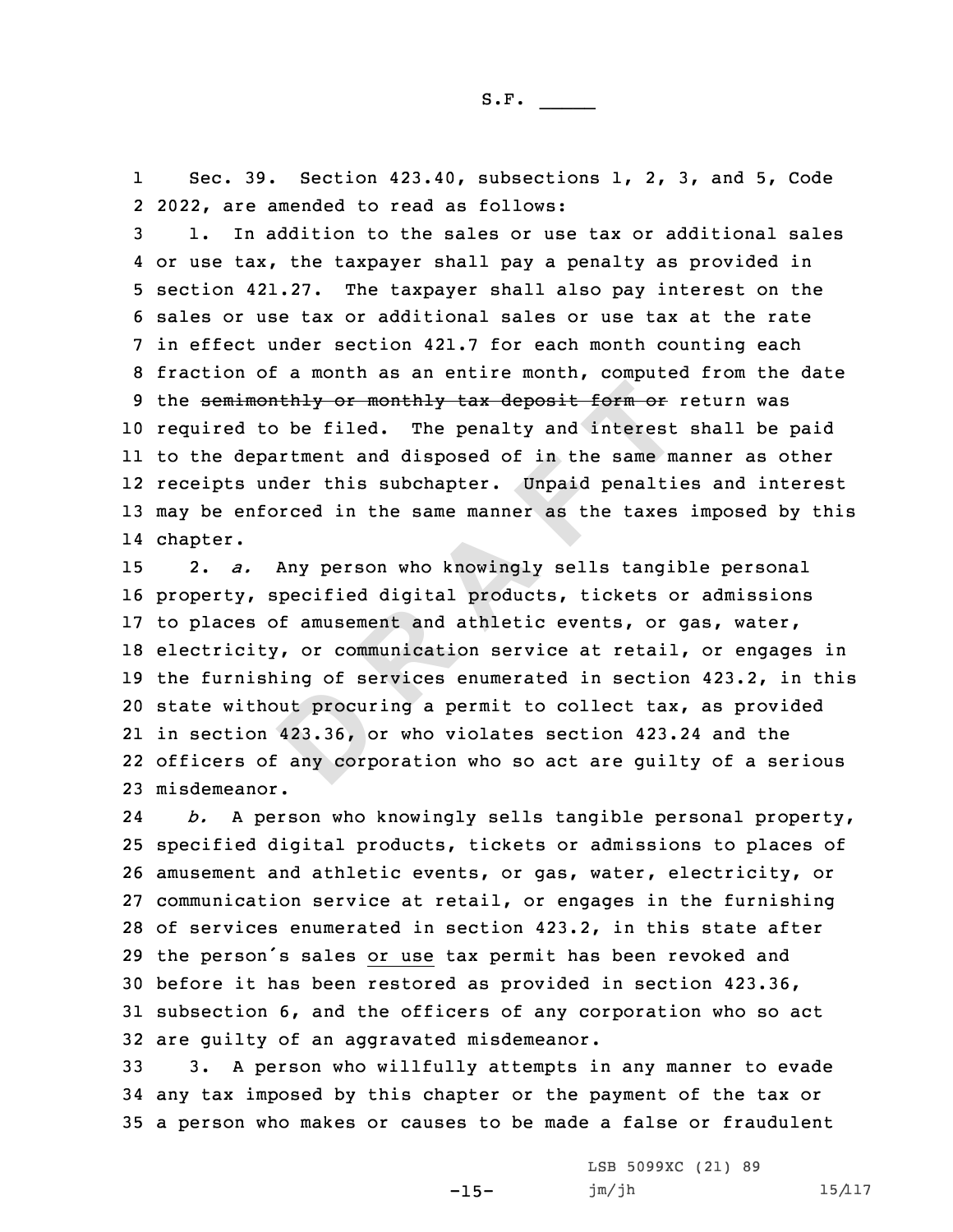1 <del>semimonthly or monthly tax deposit form or</del> return with intent 2 to evade any tax imposed by subchapter II or III or the payment <sup>3</sup> of the tax is guilty of <sup>a</sup> class "D" felony.

4 5. <sup>A</sup> person required to pay sales or use tax, or to make, 5 sign, or file a tax deposit form or return or supplemental 6 return, who willfully makes a false or fraudulent tax deposit 7 form or return, or willfully fails to pay at least ninety 8 percent of the tax or willfully fails to make, sign, or file 9 the tax deposit form or return, at the time required by law, is 10 guilty of <sup>a</sup> fraudulent practice.

11 Sec. 40. Section 423.45, subsection 4, paragraph b, Code 12 2022, is amended to read as follows:

ess the s<br>
b subsection<br> **D**<br> **D**<br> **D**<br> **D** deposit form or return, at the time requentless of a fraudulent practice.<br>40. Section 423.45, subsection 4, paramended to read as follows:<br>the sales tax liability for all sales of property and specified digital product<br>ces *b.* The sales tax liability for all sales of tangible personal property and specified digital products and all sales of services is upon the seller and the purchaser unless the seller takes from the purchaser <sup>a</sup> valid exemption certificate stating under penalty of perjury that the purchase is for <sup>a</sup> nontaxable purpose and is not <sup>a</sup> retail sale as defined in section 423.1, or the seller is not obligated to collect tax due, or unless the seller takes <sup>a</sup> fuel exemption certificate pursuant to subsection 5. If the tangible personal property, specified digital products, or services are purchased tax free pursuant to <sup>a</sup> valid exemption certificate and the tangible personal property, specified digital products, or services are used or disposed of by the purchaser in <sup>a</sup> nonexempt manner, the purchaser is solely liable for the taxes and shall remit the 27 taxes directly to the department and sections 423.31, 423.32, 423.37, 423.38, 423.39, 423.40, 423.41, and 423.42 shall apply to the purchaser.

30 Sec. 41. Section 423.45, subsection 5, paragraph c, Code 31 2022, is amended to read as follows:

 *c.* The seller may accept <sup>a</sup> completed fuel exemption certificate, as prepared by the purchaser, for three years unless the purchaser files <sup>a</sup> new completed exemption certificate. If the fuel is purchased tax free pursuant to <sup>a</sup>

 $-16-$ 

LSB 5099XC (21) 89 jm/jh 16/117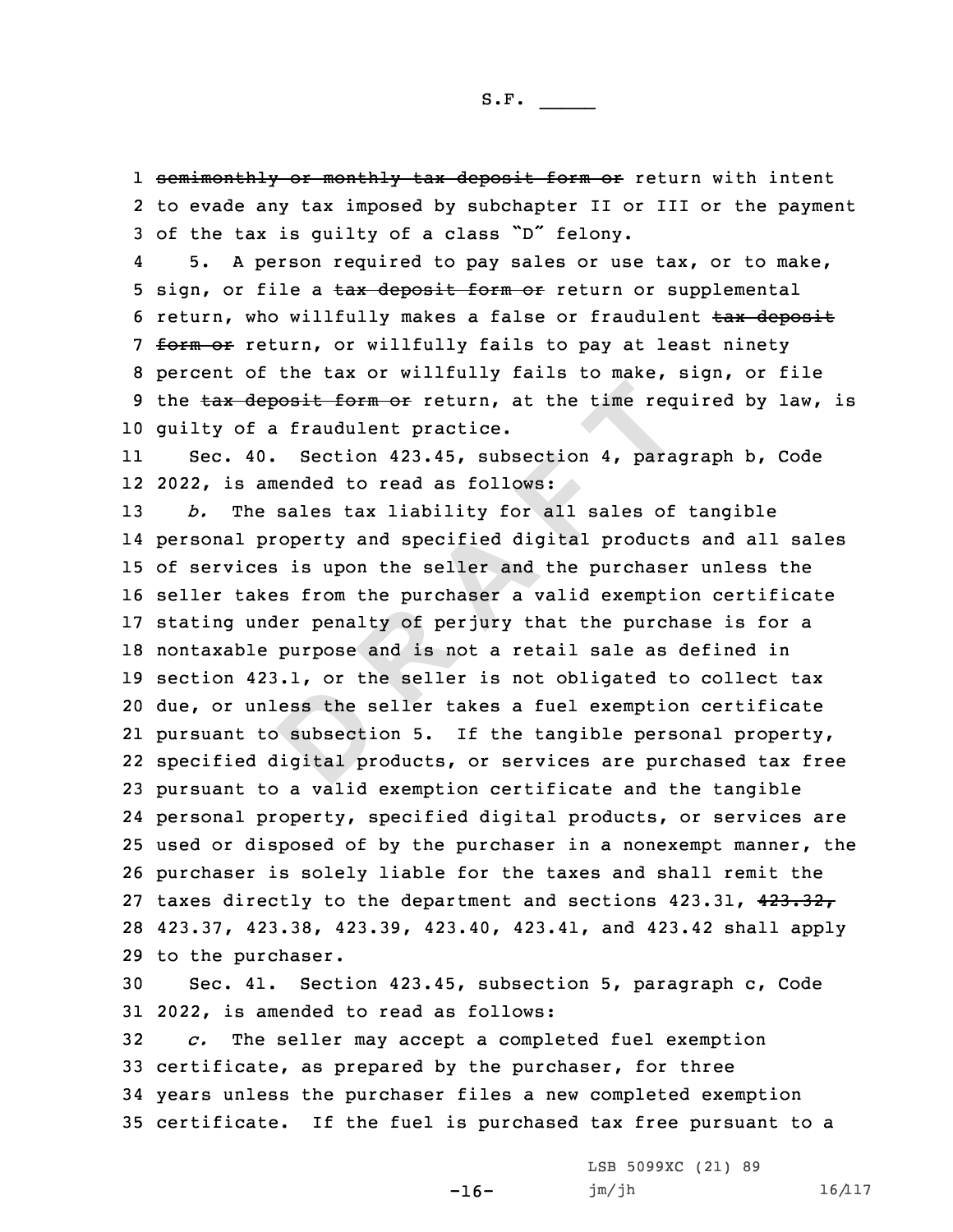1 fuel exemption certificate which is taken by the seller, and the fuel is used or disposed of by the purchaser in <sup>a</sup> nonexempt manner, the purchaser is solely liable for the taxes, and shall remit the taxes directly to the department and sections 423.31, 423.32, 423.37, 423.38, 423.39, 423.40, 423.41, and 423.42 shall apply to the purchaser.

7 Sec. 42. Section 423.50, subsection 1, Code 2022, is amended 8 to read as follows:

mly one remittance of tax per return is<br>ded in this subsection. Sellers that exerty thousand dollars in sales and use the<br>ring the preceding calendar year shall<br>itional remittances as required under retor. The filing of a 9 1. Only one remittance of tax per return is required except as provided in this subsection. Sellers that collect more than thirty thousand dollars in sales and use taxes for this state during the preceding calendar year shall be required to 13 make additional remittances as required under rules adopted by the director. The filing of <sup>a</sup> return is not required with an additional remittance.

16 Sec. 43. Section 423.57, Code 2022, is amended to read as 17 follows:

18 **423.57 Statutes applicable.**

es imposed<br>all the p<br>hority, a The director shall administer this subchapter as it relates to the taxes imposed in this chapter in the same manner and subject to all the provisions of, and all of the powers, duties, authority, and restrictions contained in sections 423.14, 423.14A, 423.14B, 423.15, 423.16, 423.17, 423.19, 423.20, 423.21, 423.22, 423.23, 423.24, 423.25, 423.29, 423.31, 423.32, 423.33, 423.34, 423.34A, 423.35, 423.37, 423.38, 423.39, 423.40, 423.41, and 423.42, section 423.43, subsection 1, and sections 423.45, 423.46, and 423.47.

28 Sec. 44. Section 423.58, Code 2022, is amended to read as 29 follows:

30 **423.58 Collection, permit, and tax return exemption for** 31 **certain out-of-state businesses.**

 Notwithstanding sections 423.14, 423.14A, 423.14B, 423.29, 33 423.31,  $423.32<sub>r</sub>$  and 423.36, a person meeting the requirements of section 29C.24 is not required to obtain <sup>a</sup> sales or use tax permit, collect and remit sales and use tax, or make and file

-17-

LSB 5099XC (21) 89 jm/jh 17/117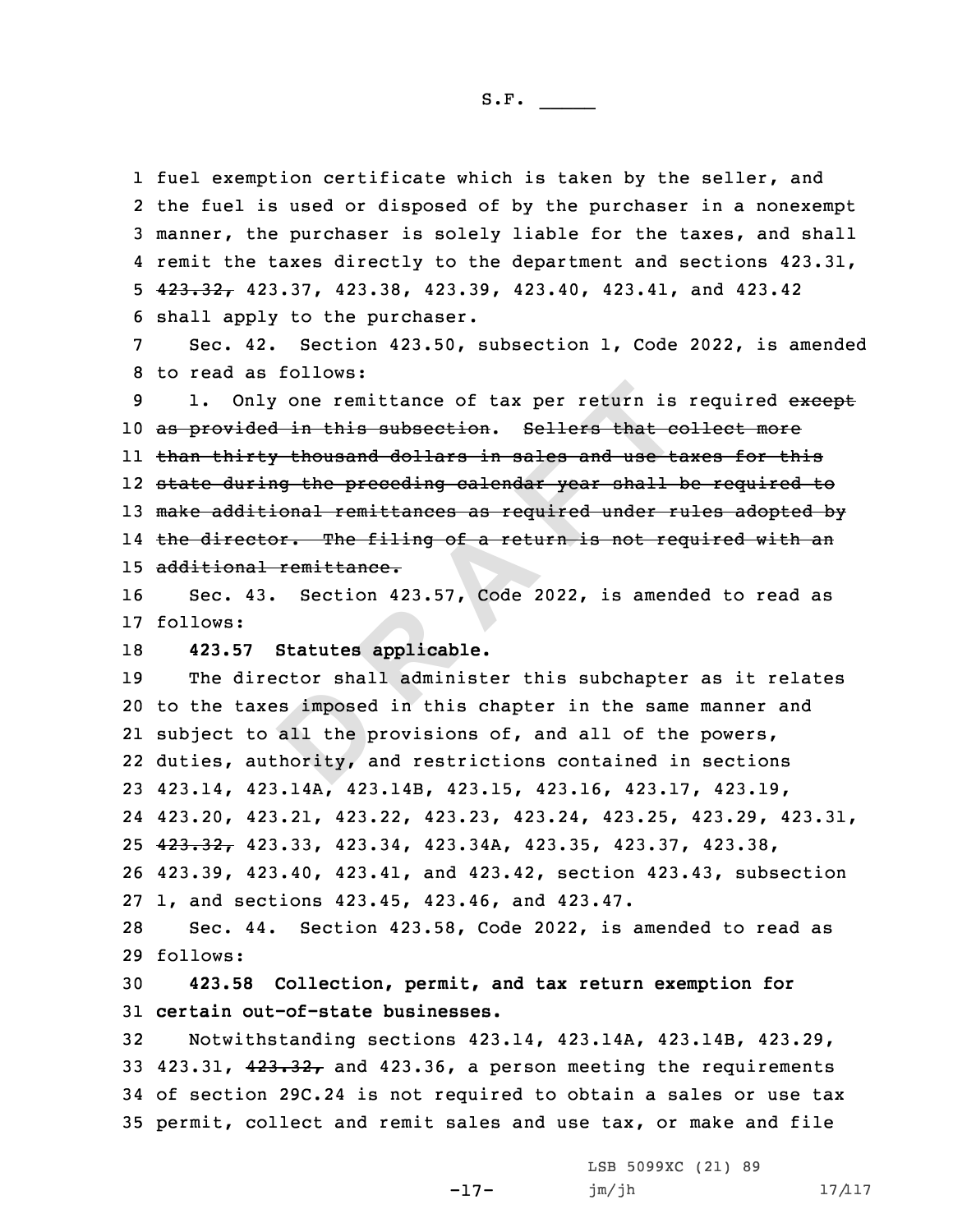applicable sales or use tax returns, as provided in section 29C.24, subsection 3, paragraph *"a"*, subparagraph (2). Sec. 45. Section 423A.6, subsection 4, Code 2022, is amended to read as follows:

collected<br>
odging fa<br>
deemed to 123.37 through 423.42, and 423.47, cons<br>
ns of this chapter, apply with respect<br>
ed under this chapter, apply with respect<br>
ed under this chapter, in the same manne<br>
ect as if the state and local hotel and<br>
ail sales taxes 4. Section 422.25, subsection 4, sections 422.30, 422.67, and 422.68, section 422.69, subsection 1, sections 422.70, 422.71, 422.72, 422.74, and 422.75, section 423.14, subsection 1, and sections 423.23, 423.24, 423.25, 423.31, 423.33, 423.35, 423.37 through 423.42, and 423.47, consistent with the provisions of this chapter, apply with respect to the taxes authorized under this chapter, in the same manner and with the same effect as if the state and local hotel and motel taxes were retail sales taxes within the meaning of those statutes. Notwithstanding this subsection, the director shall provide 15 for quarterly monthly filing of returns and for other than 16 quarterly monthly filing of returns both as prescribed in section 423.31. The director may require all persons who are engaged in the business of deriving any sales price subject to tax under this chapter to register with the department. All taxes collected under this chapter by <sup>a</sup> retailer, lodging provider, lodging facilitator, lodging platform, or any other person are deemed to be held in trust for the state of Iowa and the local jurisdictions imposing the taxes.

24 Sec. 46. Section 423B.5, subsection 3, Code 2022, is amended 25 to read as follows:

26 3. <sup>A</sup> tax permit other than the state sales or use tax permit 27 required under section 423.36 shall not be required by local 28 authorities.

29 Sec. 47. Section 423B.6, subsection 2, paragraph c, Code 30 2022, is amended to read as follows:

 *c.* Frequency of deposits and quarterly monthly reports of <sup>a</sup> local sales and services tax with the department of revenue are governed by the tax provisions in section 423.31. Local tax collections shall not be included in computation of the total tax to determine frequency of filing under section 423.31.

-18-

LSB 5099XC (21) 89 jm/jh 18/117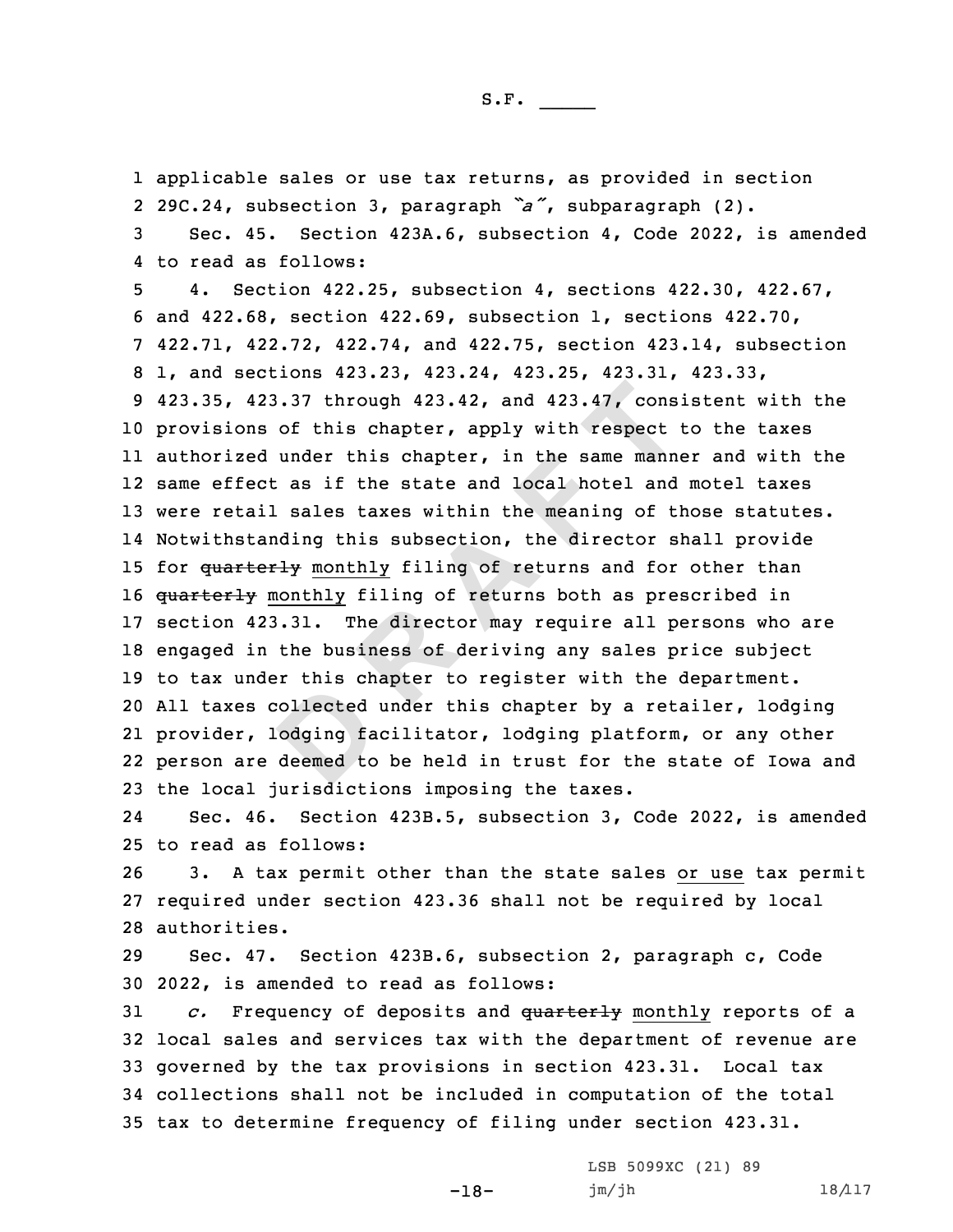1 Sec. 48. Section 423C.4, Code 2022, is amended to read as 2 follows:

S.F.  $\rule{1em}{0.15mm}$ 

3 **423C.4 Administration and enforcement.**

4 All powers and requirements of the director of revenue to administer the state sales tax law under chapter 423 are applicable to the administration of the tax imposed under section 423C.3, including but not limited to section 422.25, subsection 4, sections 422.30, 422.67, and 422.68, section 422.69, subsection 1, sections 422.70 through 422.75, section 423.14, subsection 1, and sections 423.15, 423.23, 423.24, 423.25, 423.31, 423.33, 423.35 and 423.37 through 423.42, 423.45, 423.46, and 423.47. However, as an exception to the powers specified in section 423.31, the director shall only 14 require the filing of <del>quarterly</del> monthly reports.

15 Sec. 49. Section 423D.4, subsection 3, Code 2022, is amended 16 to read as follows:

**EXAMPLE:**<br> **B**<br> **D**<br> **D**<br> **D**<br> **D**<br> **D**<br> **D** subsection 1, sections 422.70 through 4<br>subsection 1, and sections 423.15, 423.<br>423.31, 423.33, 423.35 and 423.37 through<br>423.46, and 423.47. However, as an exce<br>pecified in section 423.31, the directo<br>the filing of <del>quart</del> 3. Section 422.25, subsection 4, sections 422.30, 422.67, and 422.68, section 422.69, subsection 1, sections 422.70, 422.71, 422.72, 422.74, and 422.75, section 423.14, subsection 1, and sections 423.23, 423.24, 423.25, 423.31 through 423.35, 423.37 through 423.42, and 423.47, consistent with the provisions of this chapter, apply with respect to the tax authorized under this chapter, in the same manner and with the same effect as if the excise taxes on equipment sales or use were retail sales taxes within the meaning of those statutes. Notwithstanding this subsection, the director shall provide 27 for quarterly monthly filing of returns and for other than 28 quarterly monthly filing of returns both as prescribed in section 423.31. All taxes collected under this chapter by <sup>a</sup> retailer or any user are deemed to be held in trust for the state of Iowa.

32 Sec. 50. Section 423G.5, subsection 3, Code 2022, is amended 33 to read as follows:

34 3. Section 422.25, subsection 4, sections 422.30, 422.67, 35 and 422.68, section 422.69, subsection 1, sections 422.70,

-19-

LSB 5099XC (21) 89 jm/jh 19/117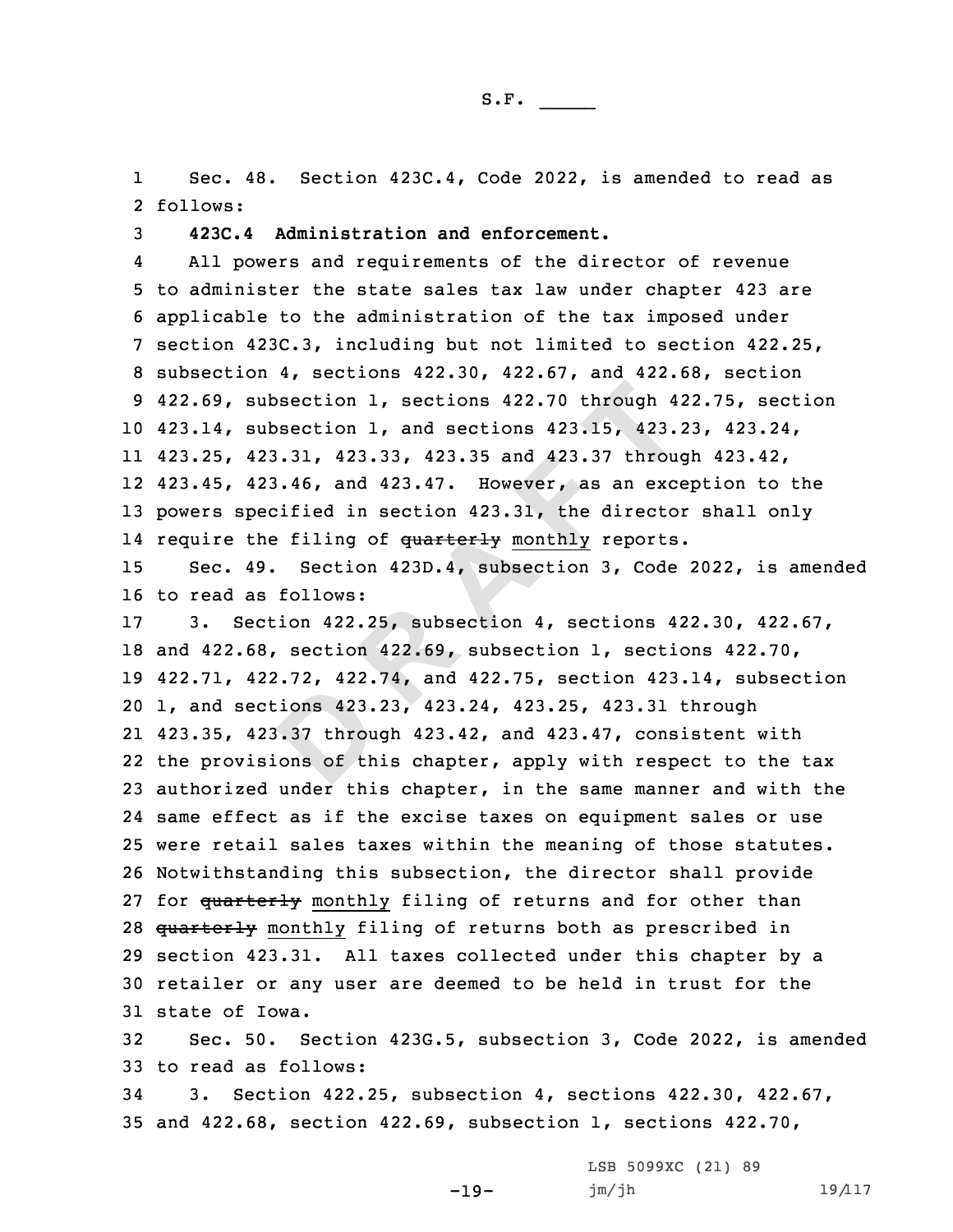public a<br>**ge** or memb<br>Section ovide for quarterly monthly filing of representing to the proof of the control of the ed in section 423.31. All taxes collection and the section 728.1, subsection 6, Code is follows:<br>Figure 2011, subsection 6, Code is foll 422.71, 422.72, 422.74, and 422.75, section 423.14, subsection 1, and sections 423.23, 423.24, 423.25, 423.31 through 423.35, 423.37 through 423.42, and 423.47, consistent with the provisions of this chapter, shall apply with respect to the tax authorized under this chapter, in the same manner and with the same effect as if the excise taxes on the sale or furnishing of <sup>a</sup> water service were retail sales taxes within the meaning of those statutes. Notwithstanding this subsection, the director 9 shall provide for quarterly monthly filing of returns and 10 for other than quarterly monthly filing of returns both as prescribed in section 423.31. All taxes collected under this chapter by <sup>a</sup> retailer or any user are deemed to be held in trust for the state of Iowa. 14 Sec. 51. Section 728.1, subsection 6, Code 2022, is amended to read as follows: 6. *"Place of business"* means the premises of <sup>a</sup> business required to obtain <sup>a</sup> sales or use tax permit pursuant to chapter 423, the premises of <sup>a</sup> nonprofit or not-for-profit organization, and the premises of an establishment which is open to the public at large or where entrance is limited by <sup>a</sup> cover charge or membership requirement. 2222 Sec. 52. Section 728.5, subsection 1, unnumbered paragraph 1, Code 2022, is amended to read as follows: 24 An owner, manager, or person who exercises direct control over <sup>a</sup> place of business required to obtain <sup>a</sup> sales or use tax permit shall be guilty of <sup>a</sup> serious misdemeanor under any of the following circumstances: Sec. 53. REPEAL. Section 423.32, Code 2022, is repealed. DIVISION IV DISTRIBUTIONS OF REVENUE TO LOCAL GOVERNMENTS AND SCHOOL DISTRICTS Sec. 54. Section 423B.7, subsection 2, paragraph a, Code 2022, is amended to read as follows: *a.* The director of revenue by August 15 of each fiscal 35 year the last day of each month shall send transfer to each

 $-20-$ 

LSB 5099XC (21) 89 jm/jh 20/117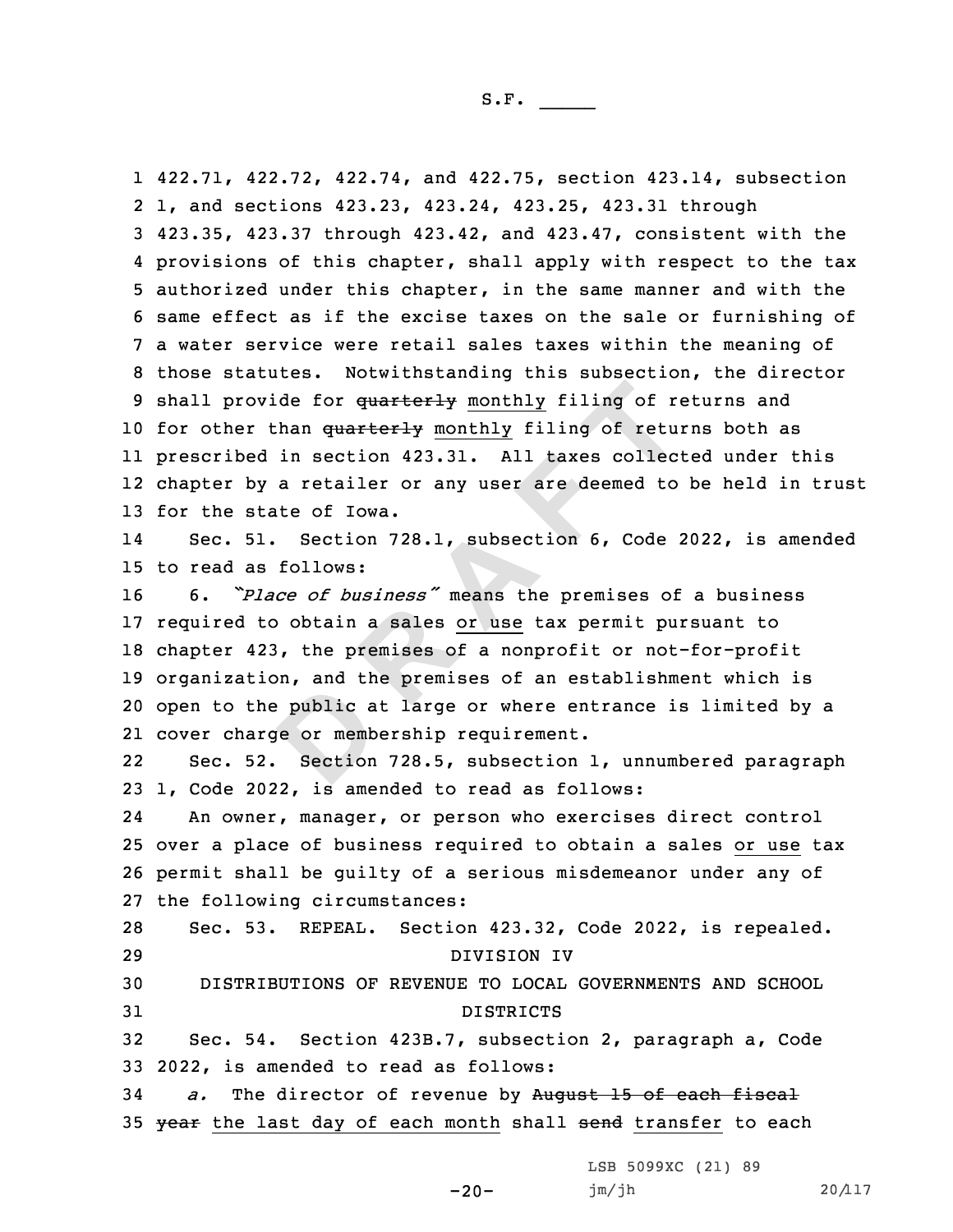TRANSIT<br>TRANSIT<br>Jotwithsta<br>Potwithsta 56. Section 423F.2, subsection 4, paramended to read as follows:<br>the director of revenue by August 15 of day of each month shall send transfer an estimate of the amount of tax money<br>epartment attributable to each school d<br> 1 city or county where the local option tax is imposed, an 2 e<del>stimate of</del> the amount of tax moneys remitted to the department 3 attributable to each city or county will receive for the year 4 <del>and for each month of the year</del> from the preceding month. A<del>t th</del>e 5 end of each month, the director may revise the estimates for the year and remaining months. Sec. 55. Section 423B.7, subsection 2, paragraphs b and c, Code 2022, are amended by striking the paragraphs. Sec. 56. Section 423F.2, subsection 4, paragraph a, Code 2022, is amended to read as follows: 11 *a.* The director of revenue by August 15 of each fiscal year 12 the last day of each month shall <del>send</del> transfer to each school 13 district an estimate of the amount of tax moneys remitted 14 to the department attributable to each school district w<del>ill</del> 15 receive for the year and for each month of the year from the 16 preceding month. At the end of each month, the director may 17 revise the estimates for the year and remaining months. Sec. 57. Section 423F.2, subsection 4, paragraphs b and c, Code 2022, are amended by striking the paragraphs. Sec. 58. TRANSITION PROVISION FOR LOCAL OPTION SALES TAX AND SECURING AN ADVANCED VISION FOR EDUCATION —— TRANSFER AMOUNTS. Notwithstanding any other provision of law to the contrary, the department of revenue shall estimate monthly local option sales tax and securing an advanced vision for education transfer amounts through the end of the 2022 calendar year. The department of revenue shall transfer estimated amounts to each local government or school district for the months of July, August, and September 2022. Beginning with the October 2022 transfer, the department shall not use estimated amounts and shall transfer the amount of tax attributable to each local government or school district for the tax remitted in September 2022. Any adjustment amount that is necessary to the July, August, or September 2022 estimated transfer amount to reflect the accurate attributable amount shall be made by the department of revenue or the local government or school

-21-

LSB 5099XC (21) 89 jm/jh 21/117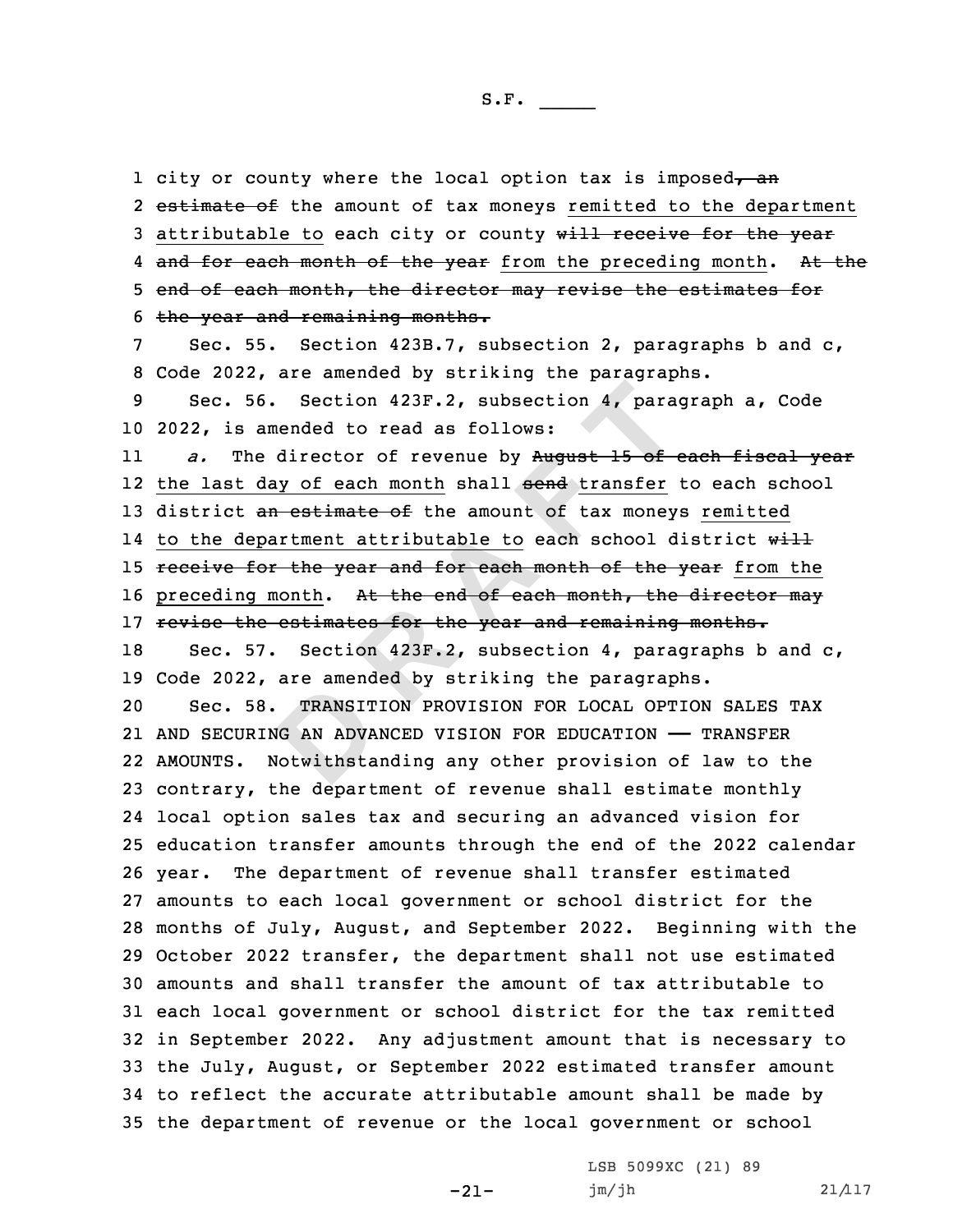employed<br>
corporation<br>
election ployee-owner:<br>For the tax year beginning in the 2023 of<br>three percent.<br>For the tax year beginning in the 2024 of<br>x percent.<br>For tax years beginning on or after Janu<br>percent.<br>1) An employee-owner is entitled to make<br>ble lif district by the close of business on December 30, 2022. 2 DIVISION V SALE OF CERTAIN QUALIFIED STOCK —— NET CAPITAL GAIN EXCLUSION 4 Sec. 59. Section 422.7, Code 2022, is amended by adding the following new subsection: NEW SUBSECTION. 63. *a.* Subtract the following percentage of the net capital gain from the sale or exchange of capital stock of <sup>a</sup> qualified corporation for which an election is made by an employee-owner: (1) For the tax year beginning in the 2023 calendar year, thirty-three percent. 12 (2) For the tax year beginning in the 2024 calendar year, sixty-six percent. 14 (3) For tax years beginning on or after January 1, 2025, one hundred percent. *b.* (1) An employee-owner is entitled to make one irrevocable lifetime election to exclude the net capital gain from the sale or exchange of capital stock of one qualified corporation which capital stock was acquired by the employee- owner while employed and on account of employment by such qualified corporation. 22 (2) The election shall apply to all subsequent sales or exchanges of qualifying capital stock of the elected corporation within fifteen years of the date of the election, provided that the subsequent sales or exchanges were of capital stock in the same qualified corporation and were acquired by the employee-owner while employed and on account of employment by such qualified corporation. (3) The election shall apply to qualifying capital stock that has been transferred by inter vivos gift from the employee-owner to the employee-owner's spouse or to <sup>a</sup> trust for the benefit of the employee-owner's spouse following the transfer. This subparagraph (3) shall apply to <sup>a</sup> spouse only if the spouse was married to the employee-owner on the date of the sale or exchange or the date of death of the

-22-

LSB 5099XC (21) 89 jm/jh 22/117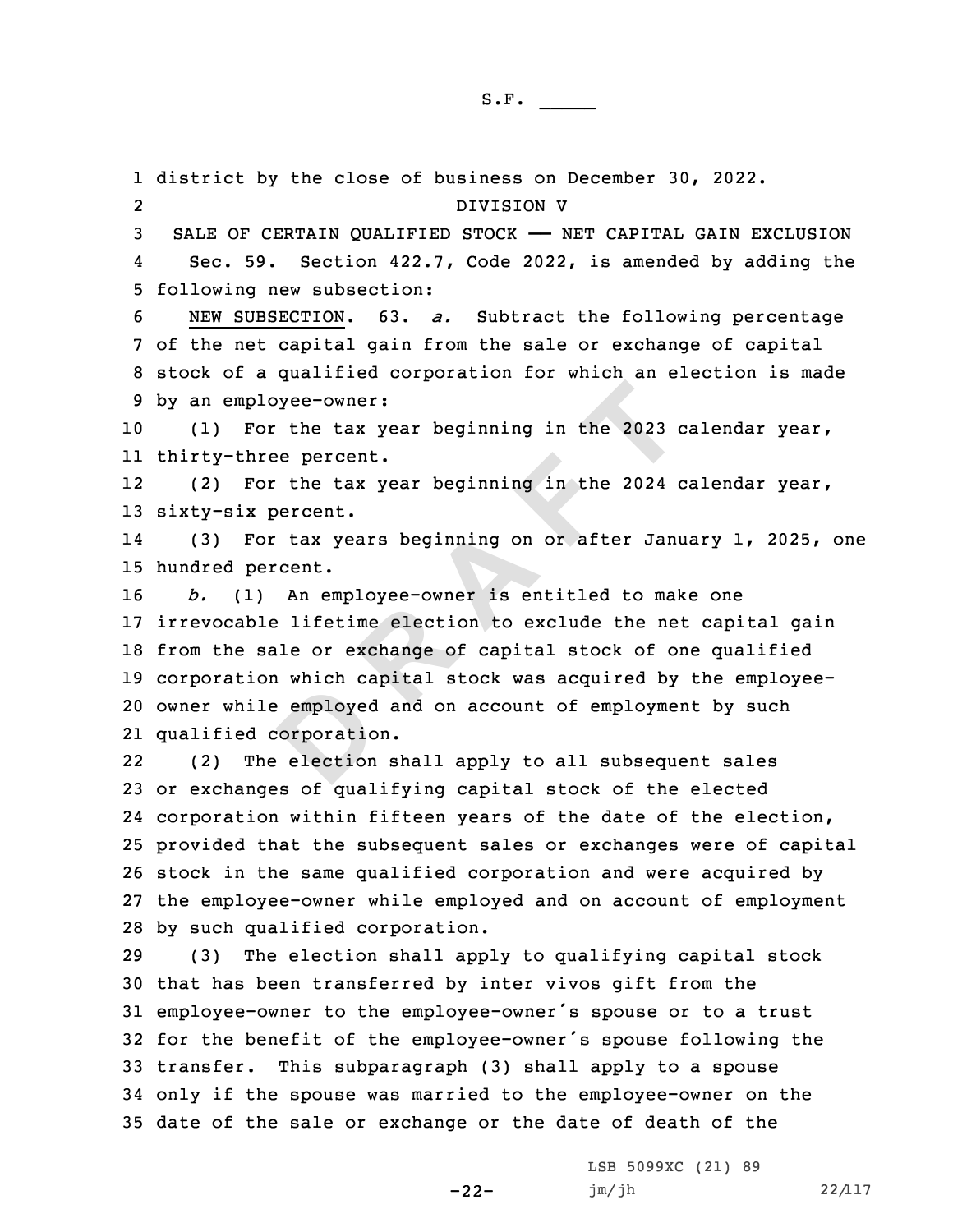1 employee-owner.

2 (4) If the employee-owner dies after having sold or 3 exchanged qualifying capital stock without having made an 4 election under this subsection, the surviving spouse or, if 5 there is no surviving spouse, the personal representative of <sup>6</sup> the employee-owner's estate, may make the election that would 7 have qualified under this subsection.

 (5) The election shall be made in the manner and form prescribed by the department and shall be included with the taxpayer's state income tax return for the taxable year in which the election is made.

12*c.* For purposes of this subsection:

<sup>13</sup> (1) *"Capital stock"* means common or preferred stock, either 14 voting or nonvoting. *"Capital stock"* does not include stock 15 rights, stock warrants, stock options, or debt securities.

ed by the department and shall be included is state income tax return for the taxal<br>
e election is made.<br>
So purposes of this subsection:<br>
So purposes of this subsection:<br>
So purposes of this subsection:<br>
The property mean (2) *"Employee-owner"* means an individual who owns capital stock in <sup>a</sup> qualified corporation for at least ten years, which capital stock was acquired by the individual while employed and on account of employment by such corporation for at least ten cumulative years.

years.<br>*rsonal rep*<br>3.3, or if 21 (3) *"Personal representative"* means the same as defined in 22 section 633.3, or if there is no such personal representative 23 appointed, then the person legally authorized to perform 24 substantially the same functions.

 (4) (a) *"Qualified corporation"* means, with respect to an employee-owner, <sup>a</sup> corporation which, at the time of the first sale or exchange for which an election is made by the employee- owner under this subsection, meets all of the following conditions:

30 (i) The corporation employed individuals in this state for 31 at least ten years.

32 (ii) The corporation has had at least five shareholders for 33 the ten years prior to the first sale or exchange under this 34 subsection.

35 (iii) The corporation has had at least two shareholders or

-23-

LSB 5099XC (21) 89 jm/jh 23/117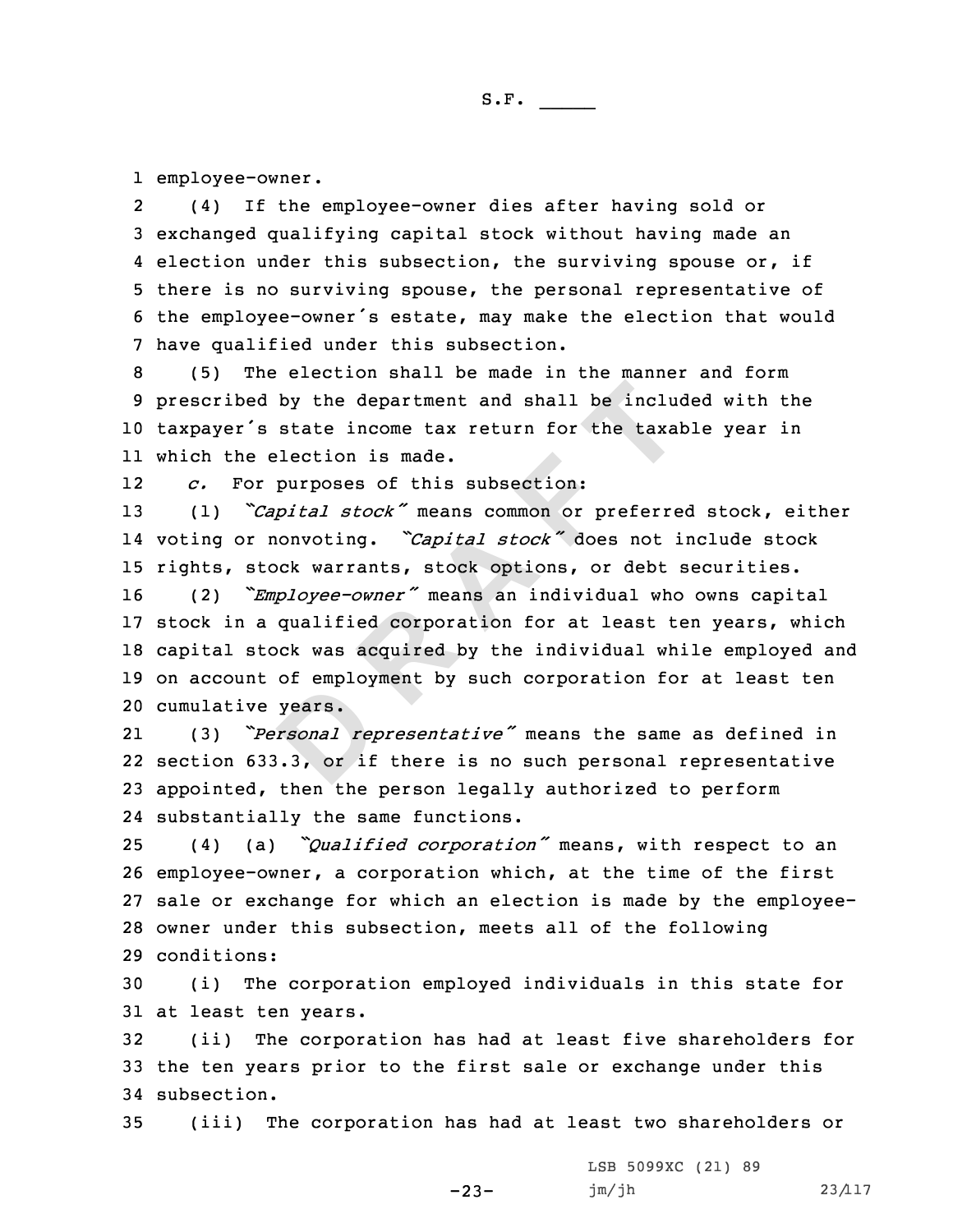groups of shareholders who are not related for the ten years prior to the first sale or exchange under this subsection. Two persons are considered related when, under section 318 of the Internal Revenue Code, one is <sup>a</sup> person who owns, directly or indirectly, capital stock that if directly owned would be attributed to the other person, or is the brother, sister, aunt, uncle, cousin, niece, or nephew of the other person who owns capital stock either directly or indirectly.

Conservation  $\infty$  and  $\infty$   $\infty$   $\infty$   $\infty$   $\infty$   $\infty$   $\infty$   $\infty$   $\infty$   $\infty$   $\infty$   $\infty$   $\infty$   $\infty$   $\infty$   $\infty$   $\infty$   $\infty$   $\infty$   $\infty$   $\infty$   $\infty$   $\infty$   $\infty$   $\infty$   $\infty$   $\infty$   $\infty$   $\infty$   $\infty$   $\infty$   $\infty$   $\infty$  (b) *"Qualified corporation"* includes any member of an Iowa affiliated group if the Iowa affiliated group includes <sup>a</sup> member that has employed individuals in this state for at least ten years. For purposes of this subparagraph division, *"Iowa affiliated group"* means an affiliated group that has made <sup>a</sup> valid election to file an Iowa consolidated income tax return under section 422.37 in the year in which the deduction under this subsection is claimed. *"Member"* includes any entity included in the consolidated return under section 422.37, subsection 2, for the tax year in which the deduction is 19 claimed.

*alified co*<br>party to<br>ly tax fr (c) *"Qualified corporation"* also includes any corporation that was <sup>a</sup> party to <sup>a</sup> reorganization that was entirely or substantially tax free if such reorganization occurred during or after the employment of the employee-owner.

24 Sec. 60. EFFECTIVE DATE. This division of this Act takes 25 effect January 1, 2023.

26 Sec. 61. APPLICABILITY. This division of this Act applies 27 to tax years beginning on or after January 1, 2023.

28 DIVISION VI

29 RETIRED FARMER LEASE INCOME EXCLUSION

30 Sec. 62. Section 422.7, Code 2022, is amended by adding the 31 following new subsection:

 NEW SUBSECTION. 21A. *a.* Subtract, to the extent included, net income received by an eligible individual pursuant to <sup>a</sup> farm tenancy agreement covering real property held by the eligible individual for ten or more years, if the eligible

 $-24-$ 

LSB 5099XC (21) 89 jm/jh 24/117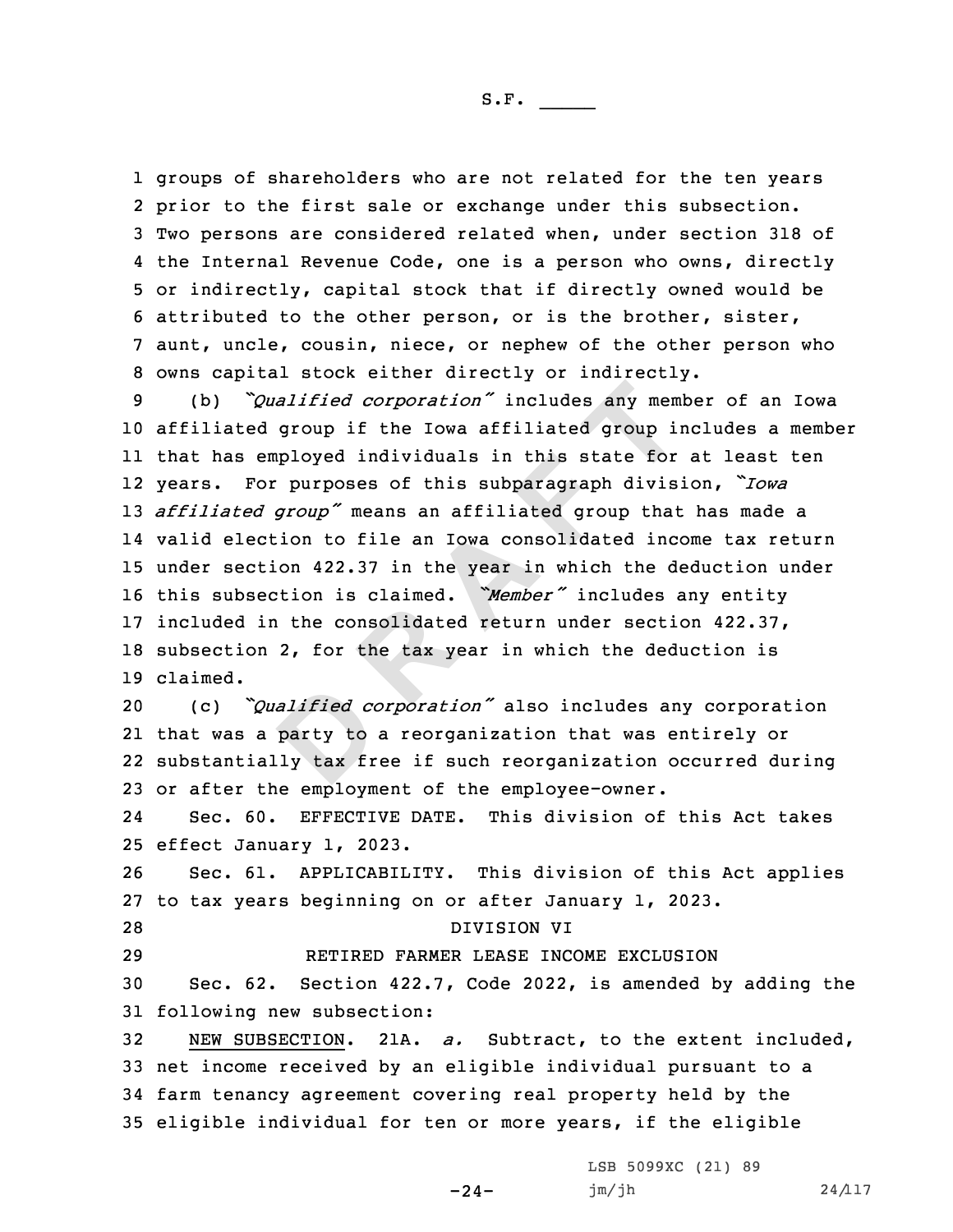1 individual materially participated in <sup>a</sup> farming business for 2 ten or more years.

 *b.* An individual who elects to exclude income received pursuant to <sup>a</sup> farm tenancy agreement under this subsection shall not claim any of the following in the tax year in which the election is made or in any succeeding year:

7 (1) The capital gain exclusion under section 422.7, 8 subsection 21.

The beginning farmer tax credit under sendent<br>
Sarried individuals who file separate sta<br>
Shall allocate their combined annual ex<br>
spouse in the proportion that each spour<br>
me from a farm tenancy agreement bears<br>
rom a far (2) The beginning farmer tax credit under section 422.11E. *c.* Married individuals who file separate state income tax returns shall allocate their combined annual exclusion limit to each spouse in the proportion that each spouse's respective net income from <sup>a</sup> farm tenancy agreement bears to the total net income from <sup>a</sup> farm tenancy agreement.

 *d.* The department shall establish criteria, by rule, relating to whether and how <sup>a</sup> surviving spouse may claim the income exclusion for which <sup>a</sup> deceased eligible individual would have been eligible under this subsection.

br reporte<br>
tax purp<br>
not eligib *e.* Net income from <sup>a</sup> farm tenancy agreement earned, received, or reported by an entity taxed as <sup>a</sup> partnership for federal tax purposes, an S corporation, or <sup>a</sup> trust or estate is not eligible for the election and deduction in this subsection, even if such net income ultimately passes through to an eligible individual.

25 *f.* For purposes of this subsection:

 (1) *"Eligible individual"* means an individual who is disabled or who is fifty-five years of age or older at the time the election is made, who no longer materially participates in <sup>a</sup> farming business at the time the election is made, and who, as an owner-lessor, is party to <sup>a</sup> farm tenancy agreement.

 (2) *"Farm tenancy agreement"* means <sup>a</sup> written agreement outlining the rights and obligations of an owner-lessor and <sup>a</sup> tenant-lessee where the tenant-lessee has <sup>a</sup> farm tenancy as defined in section 562.1A. <sup>A</sup> *"farm tenancy agreement"* includes cash leases, crop share leases, or livestock share leases.

-25-

LSB 5099XC (21) 89 jm/jh 25/117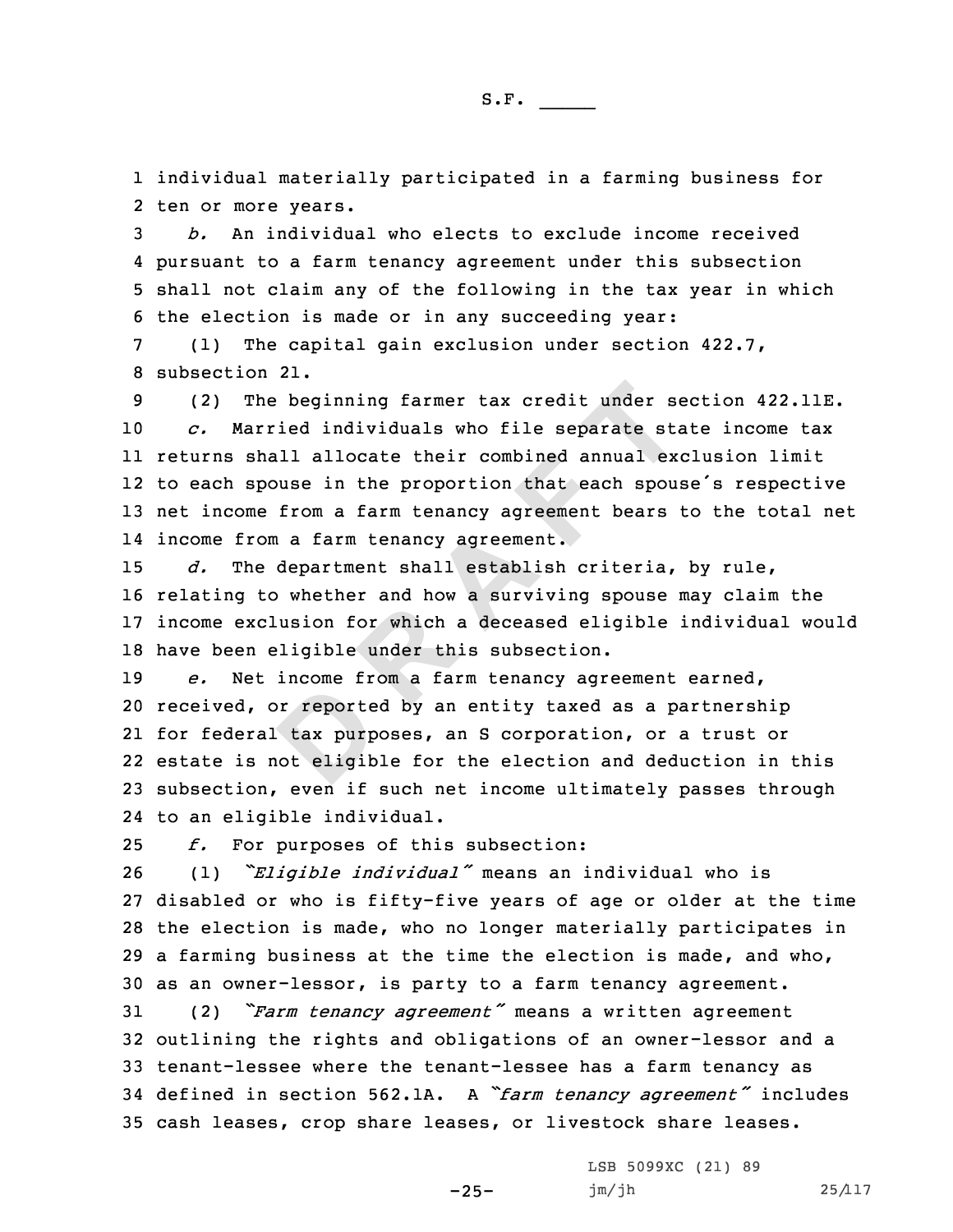1 (3) *"Farming business"* means the production, care, growing, harvesting, preservation, handling, or storage of crops or forest or fruit trees; the production, care, feeding, management, and housing of livestock; or horticulture, all intended for profit.

 (4) *"Livestock"* means the same as defined in section 717.1. (5) *"Materially participated"* means the same as *"material participation"* in section 469(h) of the Internal Revenue Code. Sec. 63. EFFECTIVE DATE. This division of this Act takes effect January 1, 2023.

11 Sec. 64. APPLICABILITY. This division of this Act applies 12 to tax years beginning on or after January 1, 2023.

13 DIVISION VII 14

RETIRED FARMER CAPITAL GAIN EXCLUSION

15 Sec. 65. Section 422.7, subsection 21, Code 2022, is amended 16 by striking the subsection and inserting in lieu thereof the 17 following:

18 21. *a.* For purposes of this subsection:

preserva<br>
preserva<br>
preserva<br>
and hous 63. EFFECTIVE DATE. This division of the<br>
nuary 1, 2023.<br>
64. APPLICABILITY. This division of the<br>
ears beginning on or after January 1, 2<br>
DIVISION VII<br>
RETIRED FARMER CAPITAL GAIN EXCLUS<br>
65. Section 422.7, subsection 21 (1) *"Farming business"* means the production, care, growing, harvesting, preservation, handling, or storage of crops or forest or fruit trees; the production, care, feeding, management, and housing of livestock; or horticulture, all for intended profit.

24 (2) *"Held"* shall be determined with reference to the holding 25 period provisions of section 1223 of the Internal Revenue Code 26 and the federal regulations pursuant thereto.

 (3) *"Livestock"* means the same as defined in section 717.1. (4) *"Materially participated"* means the same as *"material participation"* in section 469(h) of the Internal Revenue Code. (5) (a) *"Real property used in <sup>a</sup> farming business"* means all tracts of land and the improvements and structures located on such tracts which are in good faith used primarily for <sup>a</sup> farming business. Buildings which are primarily used or intended for human habitation are deemed to be used in <sup>a</sup> farming business when the building is located on or adjacent

-26-

LSB 5099XC (21) 89 jm/jh 26/117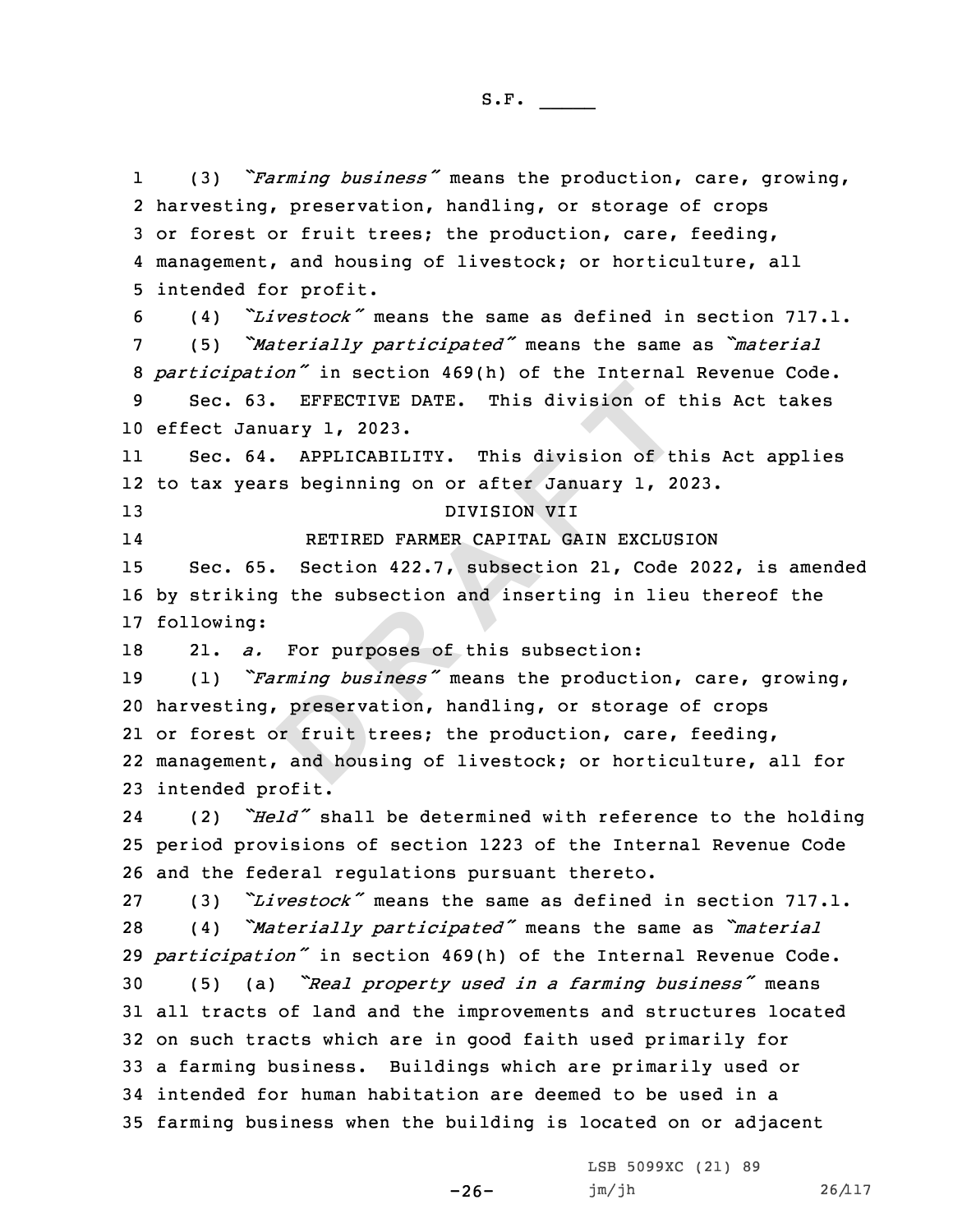to the parcel used in the farming business. Land and the nonresidential improvements and structures located on such land that shall be considered to be used primarily in <sup>a</sup> farming business include but are not limited to land, improvements or structures used for the storage or maintenance of farm machinery or equipment, for the drying, storage, handling, or preservation of agricultural crops, or for the storage of farm inputs, feed, or manure. Real property used in <sup>a</sup> farming business shall also include woodland, wasteland, pastureland, and idled land used for the conservation of natural resources including soil and water.

shall also include woodland, wasteland<br>d land used for the conservation of national<br>g soil and water.<br>Real property classified as agricultura<br>perty tax purposes, except real propert<br>on 441.21, subsection 12, paragraph  $a^x$ 12 (b) Real property classified as agricultural property for Iowa property tax purposes, except real property described in section 441.21, subsection 12, paragraph *"a"* or *"b"*, shall be presumed to be real property used in <sup>a</sup> farming business. This presumption is rebuttable by the department by <sup>a</sup> preponderance of evidence that the real property did not meet the requirements of subparagraph division (a).

<sup>19</sup> (6) *"Relative"* means <sup>a</sup> person that satisfies one or more of 20 the following conditions:

ng condit<br>
individue:<br>
ty or aff 21 (a) The individual is related to the taxpayer by 22 consanguinity or affinity within the second degree as 23 determined by common law.

24 (b) The individual is <sup>a</sup> lineal descendent of the taxpayer. For purposes of this subparagraph division, *"lineal descendent"* means children of the taxpayer, including legally adopted children and biological children, stepchildren, grandchildren, great-grandchildren, and any other lineal descendent of the taxpayer.

 (c) An entity in which an individual who satisfies the conditions of either subparagraph division (a) or (b) has <sup>a</sup> legal or equitable interest as an owner, member, partner, or beneficiary.

<sup>34</sup> (7) *"Retired farmer"* means an individual who is disabled 35 or who is fifty-five years of age or older and who no longer

-27-

LSB 5099XC (21) 89 jm/jh 27/117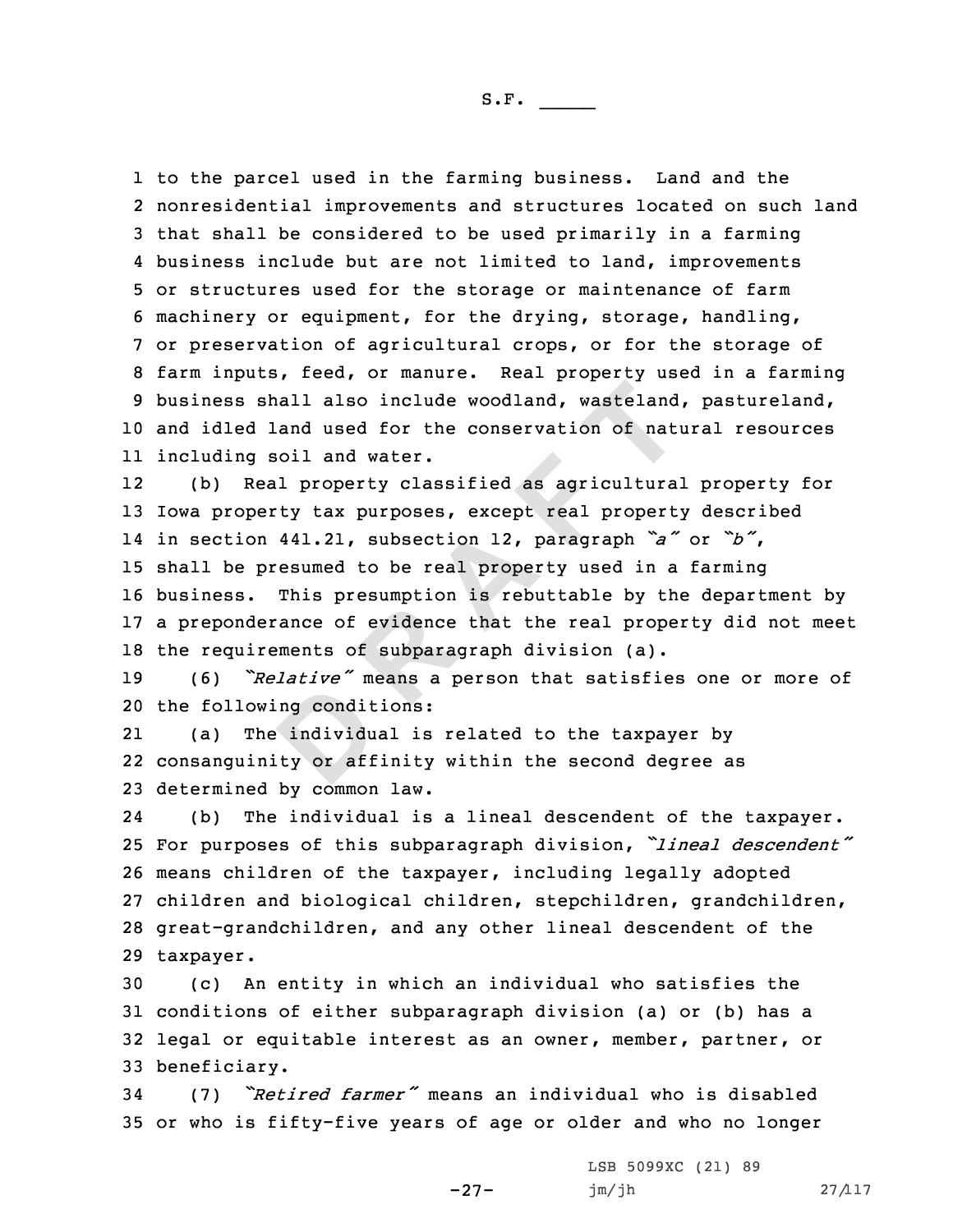1 materially participates in <sup>a</sup> farming business when an exclusion 2 and deduction is claimed under this subsection.

3 *b.* Subtract the net capital gain from the sale of real 4 property used in <sup>a</sup> farming business if one of the following 5 conditions are satisfied:

 (1) The taxpayer has materially participated in <sup>a</sup> farming business for <sup>a</sup> minimum of ten years and has held the real property used in <sup>a</sup> farming business for <sup>a</sup> minimum of ten years. If the taxpayer is <sup>a</sup> retired farmer, the taxpayer is considered to meet the material participation requirement if the taxpayer materially participated in <sup>a</sup> farming business for ten years or more in the aggregate, prior to making an election under this subsection.

put onling busin<br>
ing busin<br>
is retirem axpayer is a retired farmer, the taxpay<br>the material participation requirement<br>ly participated in a farming business fithe aggregate, prior to making an elect<br>on.<br>The taxpayer has held the real property<br>business which is s 14 (2) The taxpayer has held the real property used in <sup>a</sup> farming business which is sold to <sup>a</sup> relative of the taxpayer. *c.* For <sup>a</sup> taxpayer who is <sup>a</sup> retired farmer, subtract the net capital gain from the sale of cattle or horses held by the taxpayer for breeding, draft, dairy, or sporting purposes for <sup>a</sup> period of twenty-four months or more from the date of acquisition; but only if the taxpayer materially participated in the farming business for five of the eight years preceding the farmer's retirement or disability and who has sold all or substantially all of the taxpayer's interest in the farming business by the time the election under this paragraph is made. *d.* For <sup>a</sup> taxpayer who is <sup>a</sup> retired farmer, subtract the net capital gain from the sale of breeding livestock, other than cattle and horses, if the livestock is held by the taxpayer for <sup>a</sup> period of twelve months or more from the date of acquisition; but only if the taxpayer materially participated in the farming business for five of the eight years preceding the farmer's retirement or disability and who has sold all or substantially all of the taxpayer's interest in the farming business by the time the election under this paragraph is made.

34 *e.* <sup>A</sup> taxpayer who is <sup>a</sup> retired farmer may make, subject to <sup>35</sup> the limitations described in paragraphs *"f"* and *"g"*, <sup>a</sup> single,

-28-

LSB 5099XC (21) 89 jm/jh 28/117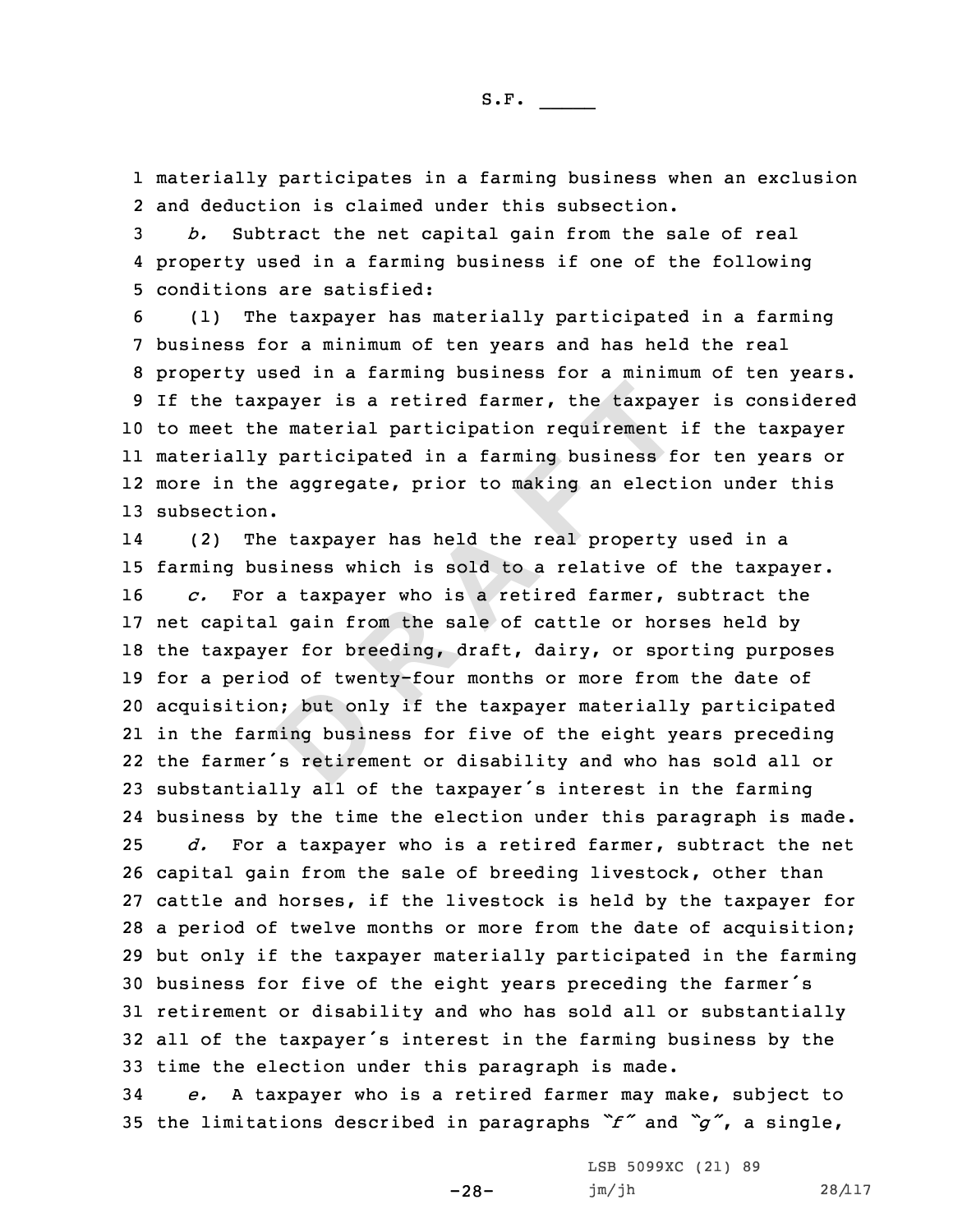1 lifetime election to exclude all qualifying capital gains under 2 paragraphs *"b"*, *"c"*, and *"d"*.

 *f.* <sup>A</sup> taxpayer who is <sup>a</sup> retired farmer who elects to exclude capital gains under paragraph *"b"*, *"c"*, or *"d"* shall not claim the beginning farmer tax credit under section 422.11E or the exclusion for net income received pursuant to <sup>a</sup> farm tenancy agreement in section 422.7, subsection 21A, in the tax year in which this election is made or in any subsequent year.

taxpayer who is a retired farmer who cl<br>g farmer tax credit under section 422.1<br>ame year, make an election under this swho is a retired farmer and who elects<br>income received from a farm tenancy agre<br>422.7, subsection 21A, *g.* <sup>A</sup> taxpayer who is <sup>a</sup> retired farmer who claims the beginning farmer tax credit under section 422.11E shall not, in the same year, make an election under this subsection. <sup>A</sup> taxpayer who is <sup>a</sup> retired farmer and who elects to exclude the net income received from <sup>a</sup> farm tenancy agreement under section 422.7, subsection 21A, shall not, in the same tax year or in any subsequent tax year, make the election under this subsection.

**D** *h.* Married individuals who file separate state income tax returns shall allocate their combined annual net capital gain exclusion under paragraphs *"b"*, *"c"*, and *"d"* to each spouse in the proportion that each spouse's respective net capital gain bears to the total net capital gain.

22 *i.* The department shall establish criteria, by rule, 23 relating to whether and how <sup>a</sup> surviving spouse may claim the 24 income exclusion for which <sup>a</sup> deceased retired farmer would have 25 been eligible under this subsection.

26 Sec. 66. REPEAL. 2018 Iowa Acts, chapter 1161, section 113, 27 is repealed.

28 Sec. 67. REPEAL. 2019 Iowa Acts, chapter 162, section 1, 29 is repealed.

30 Sec. 68. EFFECTIVE DATE. This division of this Act takes 31 effect January 1, 2023.

32 Sec. 69. APPLICABILITY.

33 1. This division of this Act applies to tax years beginning 34 on or after January 1, 2023.

35 2. This division of this Act applies to sales consummated on

-29-

LSB 5099XC (21) 89 jm/jh 29/117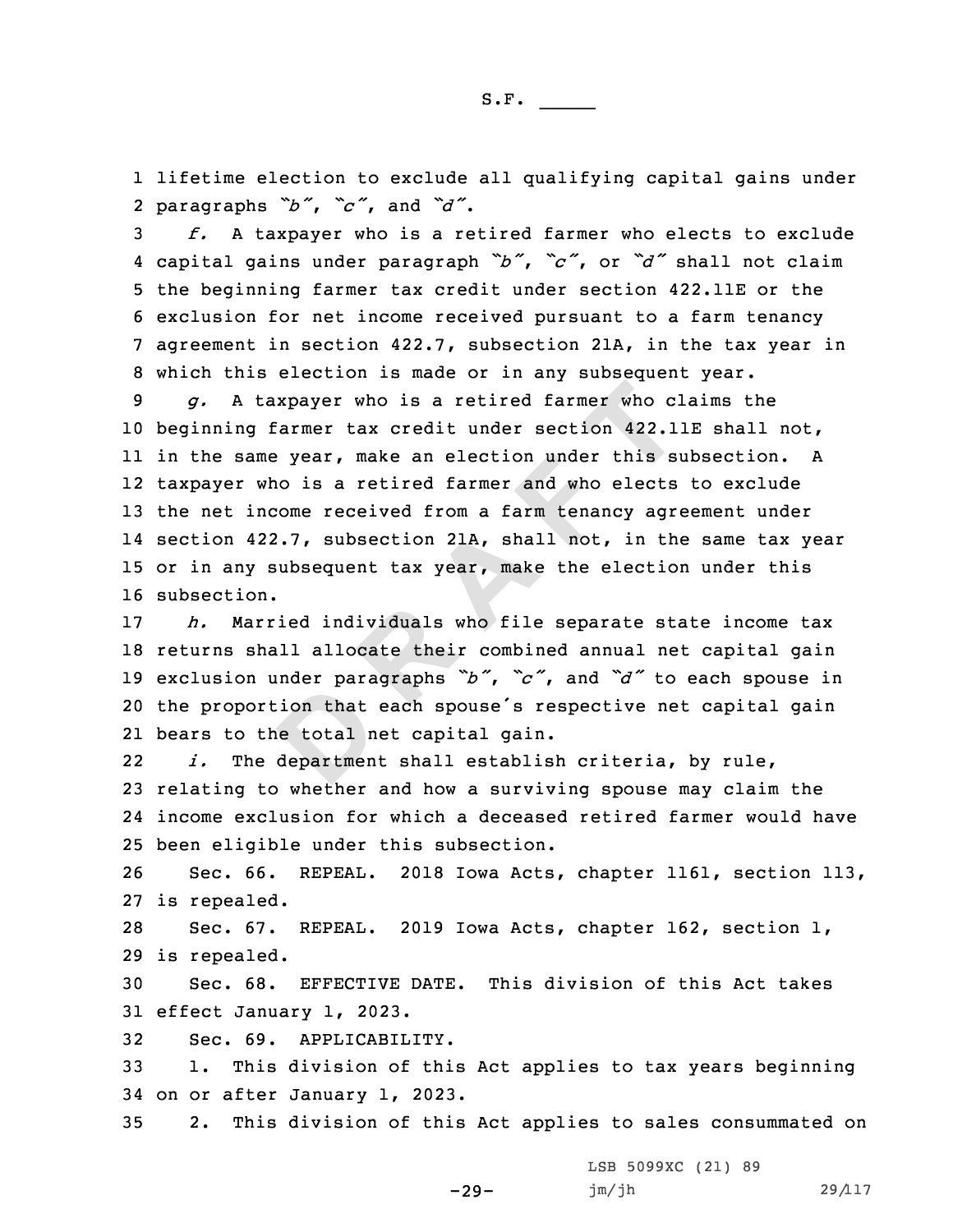n this pa.<br><del>I wife</del> spo<br>loes not a 1) In lieu of the computation in subsect<br>paragraph  $\mathbf{a}^x$  of this subsection, if there is a paragraph  $\mathbf{a}^x$  of this subsection, if therefore it is subchald's, or surviving spouse thirteen thousand five hundred do 1 or after the effective date of this division of this Act, and sales consummated prior to the effective date of this division of this Act shall be governed by the law as it existed prior to the effective date of this division of this Act. DIVISION VIII INDIVIDUAL INCOME TAX RATES —— PHASE IN Sec. 70. Section 422.5, subsection 3, paragraph b, Code 2022, is amended to read as follows: *b.* (1) In lieu of the computation in subsection 1 or 2, or in paragraph *"a"* of this subsection, if the married 11 persons'<sub>7</sub> filing jointly <del>or filing separately on a combined</del> 12 <del>return</del>, head of household's, or surviving spouse's net income exceeds thirteen thousand five hundred dollars, the regular tax imposed under this subchapter shall be the lesser of the 15 maximum alternate state individual income tax rate specified in subparagraph (2) times the portion of the net income in excess of thirteen thousand five hundred dollars or the regular tax liability computed without regard to this sentence. Taxpayers electing to file separately shall compute the alternate tax described in this paragraph using the total net income of the 21 <del>husband and wife</del> spouses. The alternate tax described in this paragraph does not apply if one spouse elects to carry back or carry forward the loss as provided in section 422.9, subsection 24 3. (2) (a) (i) For the tax year beginning on or after January 1, 2023, but before January 1, 2024, the alternate tax rate is 6.00 percent. (ii) For the tax year beginning on or after January 1, 2024, but before January 1, 2025, the alternate tax rate is 5.70 30 percent. (iii) For the tax year beginning on or after January 1, 2025, but before January 1, 2026, the alternate tax rate is 5.20 percent. (iv) For the tax year beginning on or after January 1, 2026, but before January 1, 2027, the alternate tax rate is 4.35

LSB 5099XC (21) 89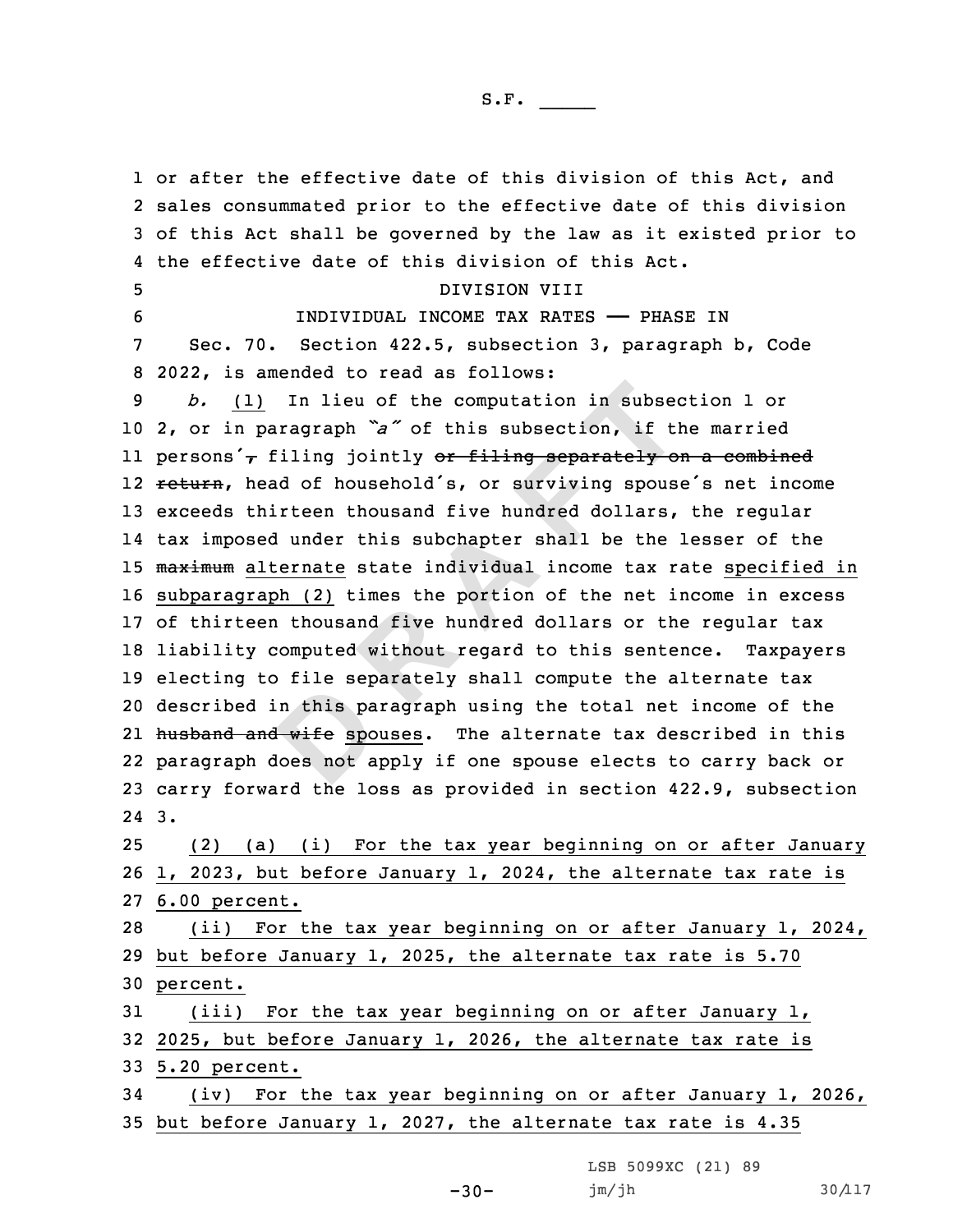1 percent.

external using<br> **D**<sub>p</sub>ly if on<br> **D**<sub>ply</sub> if on<br> **D**<sub>ply</sub> is as 1) In lieu of the computation in subsed<br>
arried persons<sup>'</sup>, filing jointly or filing<br>
ed return, head of household's, or survene exceeds thirty-two thousand dollars,<br>
sed under this subchapter shall be the latternate state 2 (b) For tax years beginning on or after January 1, 2027, the alternate tax rate shall be one-half of one percent higher than the maximum individual income tax rate unless the maximum individual rate is zero, and in such <sup>a</sup> case the alternate tax rate shall be zero. Sec. 71. Section 422.5, subsection 3B, paragraph b, Code 2022, is amended to read as follows: *b.* (1) In lieu of the computation in subsection 1, 2, or 3, 10 if the married persons'<sub> $\tau$ </sub> filing jointly or filing separately on ll <del>a combined return</del>, head of household's, or surviving spouse's net income exceeds thirty-two thousand dollars, the regular tax imposed under this subchapter shall be the lesser of the 14 <del>maximum</del> alternate state individual income tax rate specified in subparagraph (2) times the portion of the net income in excess of thirty-two thousand dollars or the regular tax liability computed without regard to this sentence. Taxpayers electing to file separately shall compute the alternate tax described in 19 this paragraph using the total net income of the husband and 20 wife spouses. The alternate tax described in this paragraph does not apply if one spouse elects to carry back or carry forward the loss as provided in section 422.9, subsection 3. (2) (a) (i) For the tax year beginning on or after January 1, 2023, but before January 1, 2024, the alternate tax rate is 6.00 percent. (ii) For the tax year beginning on or after January 1, 2024, but before January 1, 2025, the alternate tax rate is 5.70 28 percent. (iii) For the tax year beginning on or after January 1, 2025, but before January 1, 2026, the alternate tax rate is 5.20 percent. (iv) For the tax year beginning on or after January 1, 2026, but before January 1, 2027, the alternate tax rate is 4.35 34 percent. (b) For tax years beginning on or after January 1, 2027,

LSB 5099XC (21) 89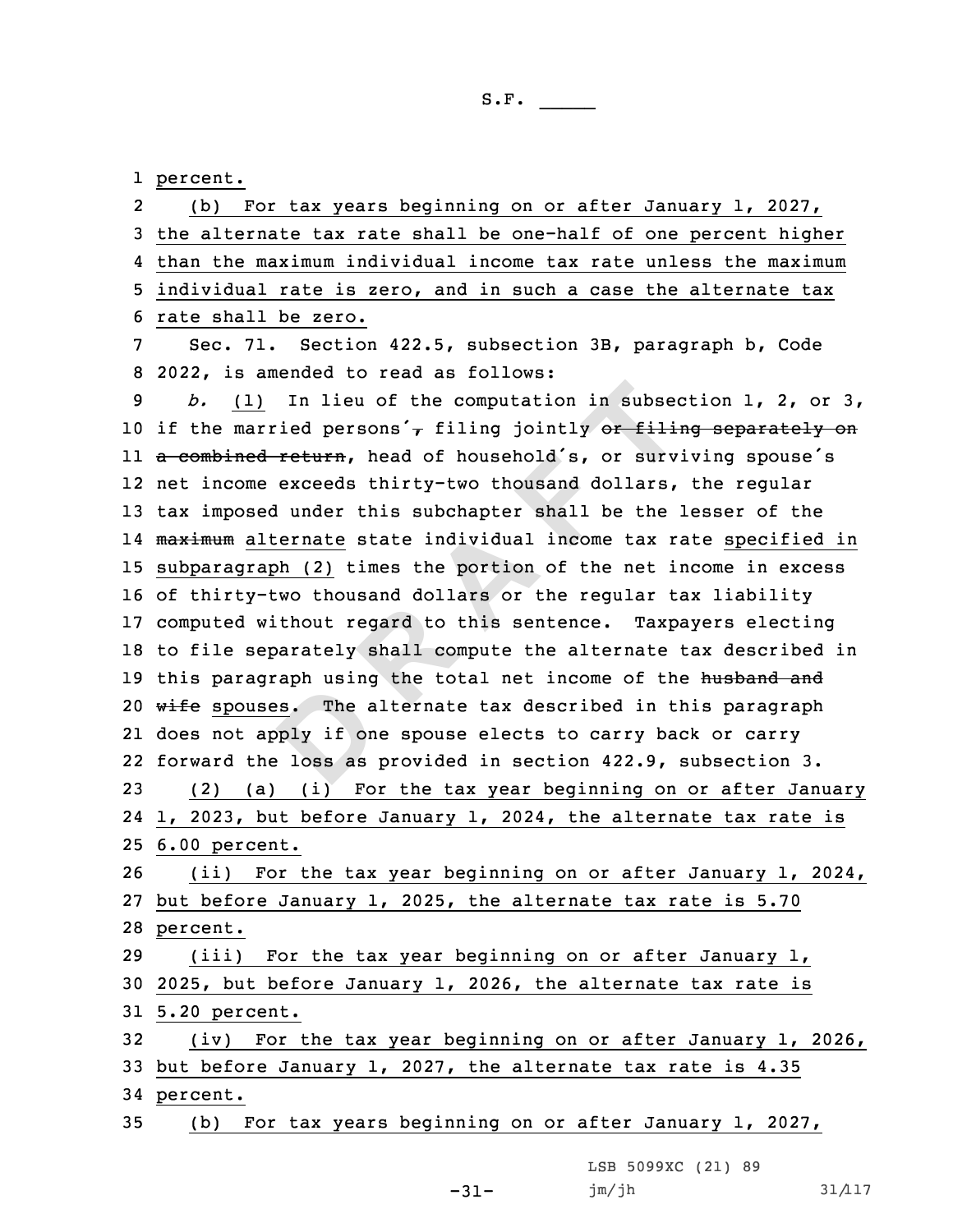the tax your the tax your period of the tax ship is section 422.5A by this cumulative inflaund off the resulting product to the nea<br>and shall incorporate the result into the nea<br>and shall incorporate the result into the<br>d instructions for each tax year.<br>his subsection is re the alternate tax rate shall be one-half of one percent higher than the maximum individual income tax rate unless the maximum individual rate is zero, and in such <sup>a</sup> case the alternate tax rate shall be zero. Sec. 72. Section 422.5, subsection 6, Code 2022, is amended to read as follows: 6. *a.* Upon determination of the latest cumulative inflation factor, the director shall multiply each dollar amount set forth in section 422.5A by this cumulative inflation factor, shall round off the resulting product to the nearest one dollar, and shall incorporate the result into the income tax forms and instructions for each tax year. *b.* This subsection is repealed on January 1, 2026. 14 Sec. 73. Section 422.5A, Code 2022, is amended by striking the section and inserting in lieu thereof the following: **422.5A Tax rates.** 1. The tax imposed in section 422.5 shall be calculated using the following rates in the following tax years in the case of married persons filing jointly: *a.* For the tax year beginning on or after January 1, 2023, but before January 1, 2024: 22 (1) On taxable income from 0 through \$12,000, the rate of 4.40 percent. 24 (2) On taxable income exceeding \$12,000 but not exceeding \$60,000, the rate of 4.82 percent. (3) On taxable income exceeding \$60,000 but not exceeding \$150,000, the rate of 5.70 percent. (4) On taxable income exceeding \$150,000, the rate of 6.00 29 percent. *b.* For the tax year beginning on or after January 1, 2024, but before January 1, 2025: (1) On taxable income from 0 through \$12,000, the rate of 4.40 percent. (2) On taxable income exceeding \$12,000 but not exceeding \$60,000, the rate of 4.82 percent.

-32-

LSB 5099XC (21) 89 jm/jh 32/117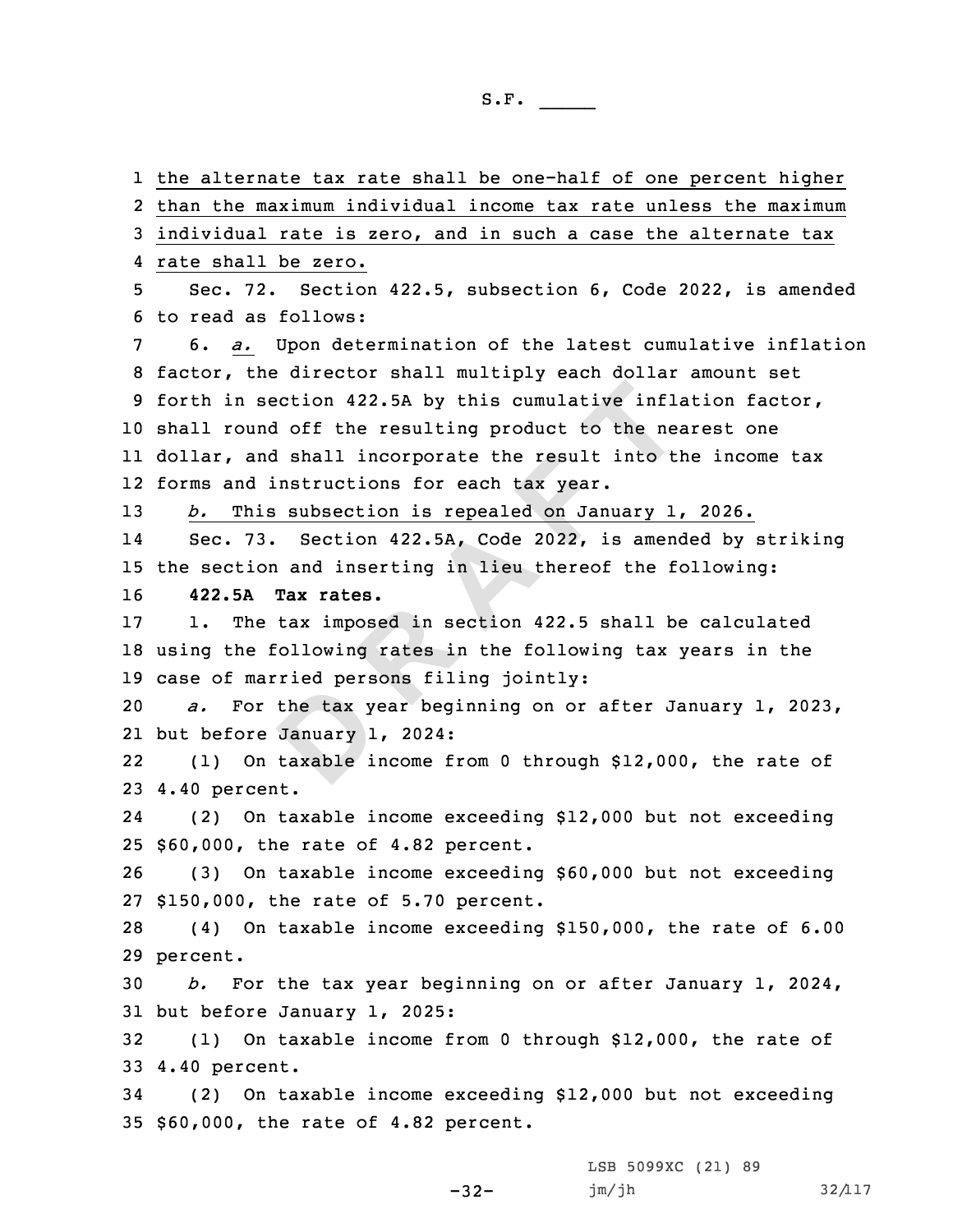e rate of<br>taxable i he tax imposed in section 422.5 shall be<br>e following rates in the following tax y<br>any other taxpayer other than married por<br>the tax year beginning on or after J<sub>2</sub><br>re January 1, 2024:<br>On taxable income from 0 through \$6,00 1 (3) On taxable income exceeding \$60,000, the rate of 5.70 2 percent. *c.* For the tax year beginning on or after January 1, 2025, but before January 1, 2026: (1) On taxable income from 0 through \$12,000, the rate of 4.40 percent. (2) On taxable income exceeding \$12,000, the rate of 4.82 8 percent. 2. The tax imposed in section 422.5 shall be calculated using the following rates in the following tax years in the case of any other taxpayer other than married persons filing 12 jointly: *a.* For the tax year beginning on or after January 1, 2023, but before January 1, 2024: (1) On taxable income from 0 through \$6,000, the rate of 4.40 percent. (2) On taxable income exceeding \$6,000 but not exceeding \$30,000, the rate of 4.82 percent. (3) On taxable income exceeding \$30,000 but not exceeding \$75,000, the rate of 5.70 percent. 21 (4) On taxable income exceeding \$75,000, the rate of 6.00 22 percent. *b.* For the tax year beginning on or after January 1, 2024, but before January 1, 2025: (1) On taxable income from 0 through \$6,000, the rate of 4.40 percent. (2) On taxable income exceeding \$6,000 but not exceeding \$30,000, the rate of 4.82 percent. (3) On taxable income exceeding \$30,000, the rate of 5.70 30 percent. *c.* For the tax year beginning on or after January 1, 2025, but before January 1, 2026: (1) On taxable income from 0 through \$6,000, the rate of 4.40 percent. (2) On taxable income exceeding \$6,000, the rate of 4.82

LSB 5099XC (21) 89

jm/jh 33/117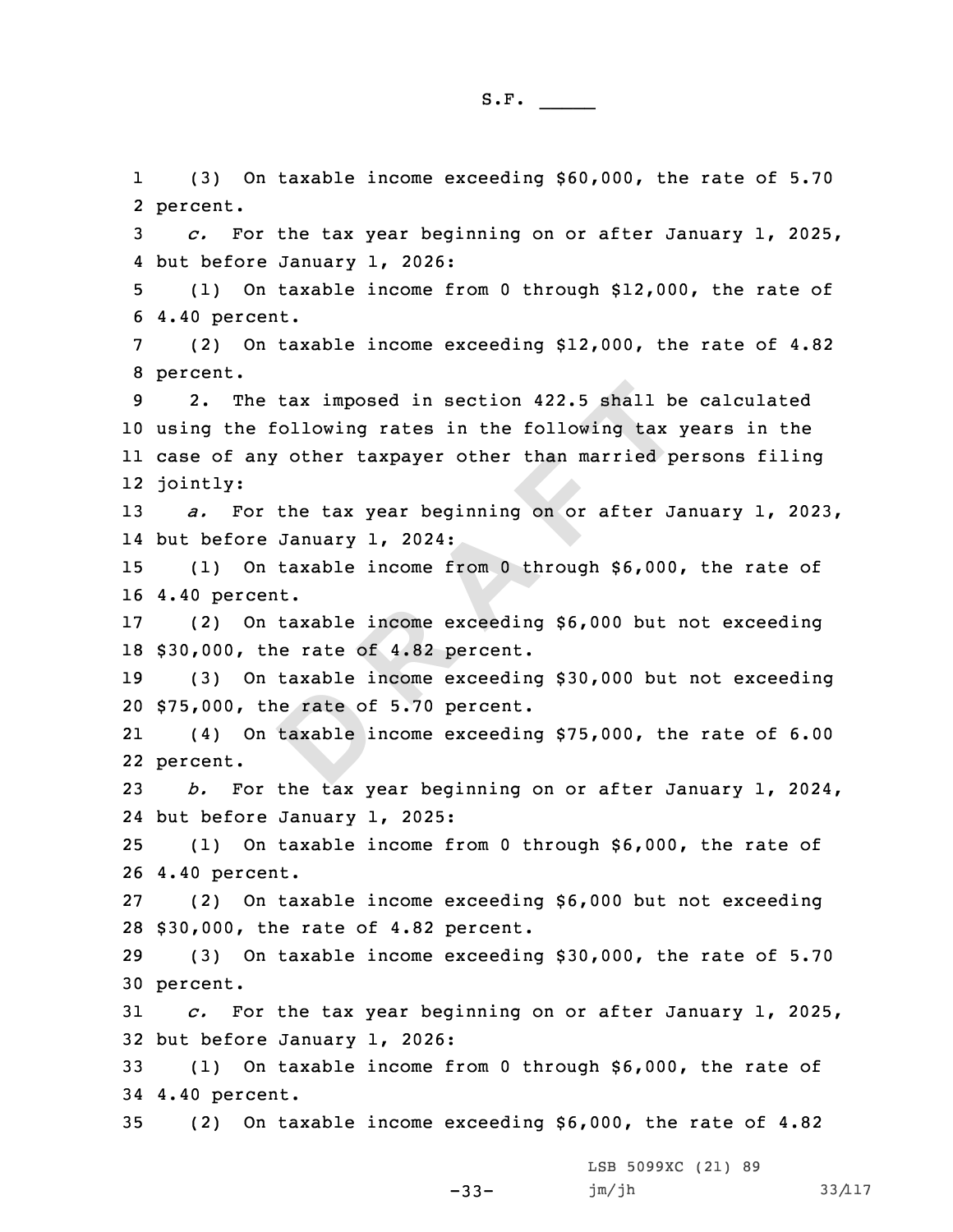1 percent.

**D**DUAL INCOME TAX — FLAT RATE — CONTING:<br>77. Section 421.27, subsection 9, paragraph (3), Code 2022, is amended to read<br>In the case of all other entities, includes<br>ions described in section 422.36, subsetities required to f 2 Sec. 74. REPEAL. 2018 Iowa Acts, chapter 1161, section 107, is repealed. 4 Sec. 75. EFFECTIVE DATE. This division of this Act takes effect January 1, 2023. Sec. 76. APPLICABILITY. This division of this Act applies to tax years beginning on or after January 1, 2023. 8 DIVISION IX INDIVIDUAL INCOME TAX —— FLAT RATE —— CONTINGENT ELIMINATION Sec. 77. Section 421.27, subsection 9, paragraph a, subparagraph (3), Code 2022, is amended to read as follows: 12 (3) In the case of all other entities, including corporations described in section 422.36, subsection 5, and all other entities required to file an information return under section 422.15, subsection 2, the entity's Iowa net income after the application of the Iowa business activity ratio, 17 if applicable, multiplied by the top income tax rate imposed 18 under section  $422.5A$  422.5 for the tax year, less any Iowa tax credits available to the entity. Sec. 78. Section 422.5, subsection 1, paragraph a, Code 2022, is amended to read as follows: 22 *a.* (1) <sup>A</sup> tax is imposed upon every resident and nonresident of the state which tax shall be levied, collected, and paid annually upon and with respect to the entire taxable income 25 as defined in this subchapter at rates as provided in section 422.5A <sup>a</sup> rate of three and eighty-five hundredths percent for the tax year beginning January 1, 2026, but before January 1, 2027, and at <sup>a</sup> rate of three and six-tenths percent for tax years beginning on or after January 1, 2027. (2) (a) Notwithstanding the rate in subparagraph (1), the department of revenue shall determine the individual income tax rate as provided in this subparagraph. The tax rate in subparagraph (1) shall remain in effect until the rate is adjusted pursuant to this subparagraph. <sup>A</sup> rate adjusted in this subparagraph shall remain in effect until the rate is

LSB 5099XC (21) 89

jm/jh 34/117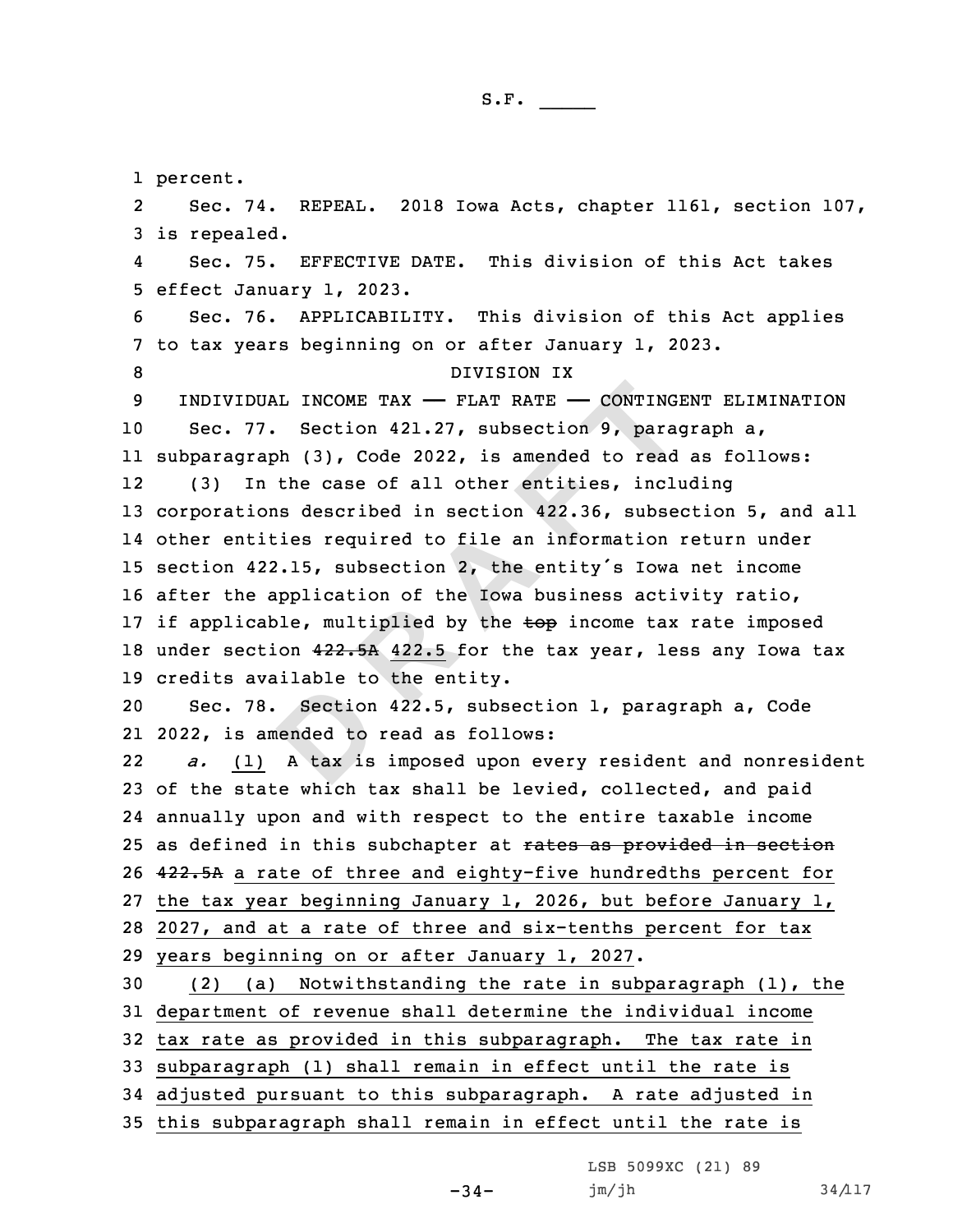1 adjusted again pursuant to this subparagraph.

**DR Example in the individual income taryovided in subparagraph division (c).<br>
(i) The rate shall be adjusted in such ld have generated an amount equal to the direct from the rate in the preceding fiscal vailable in the i** 2 (b) By November 1, 2028, and by November 1 each year thereafter, until the individual income tax rate equals zero, the department of management shall determine the amount of moneys available in the individual income tax elimination fund in section 8.57E, and the net individual income tax receipts at the close of the preceding fiscal year. The department of revenue shall adjust and apply <sup>a</sup> new rate based upon the amount of moneys available in the individual income tax elimination fund as provided in subparagraph division (c). 11 (c) (i) The rate shall be adjusted in such <sup>a</sup> way that the rate would have generated an amount equal to the net receipts generated from the rate in the preceding fiscal year less the amount available in the individual income tax elimination fund in section 8.57E that is used in the calculation in this subparagraph division. (ii) The rate shall not be adjusted unless the rate is able to be adjusted at least one-tenth of one percent. The rate, when adjusted, shall be rounded down to the nearest one-tenth of one percent. 21 (iii) If <sup>a</sup> determination is made by the department of revenue that the rate is subject to adjustment, the department of revenue shall adjust the rate specified in subparagraph (1), or if the rate has been previously adjusted, adjust the previously adjusted rate. (d) If an adjustment is made pursuant to subparagraph division (c), the amount of moneys in the individual income tax elimination fund used in the calculation in subparagraph division (c) shall be transferred to the general fund of the state in the fiscal year the rate is adjusted. (e) If <sup>a</sup> rate is adjusted pursuant to subparagraph division (c), the director of revenue shall cause an advisory notice containing the new individual income tax rate to be published in the Iowa administrative bulletin and on the internet site of the department of revenue. The calculation and publication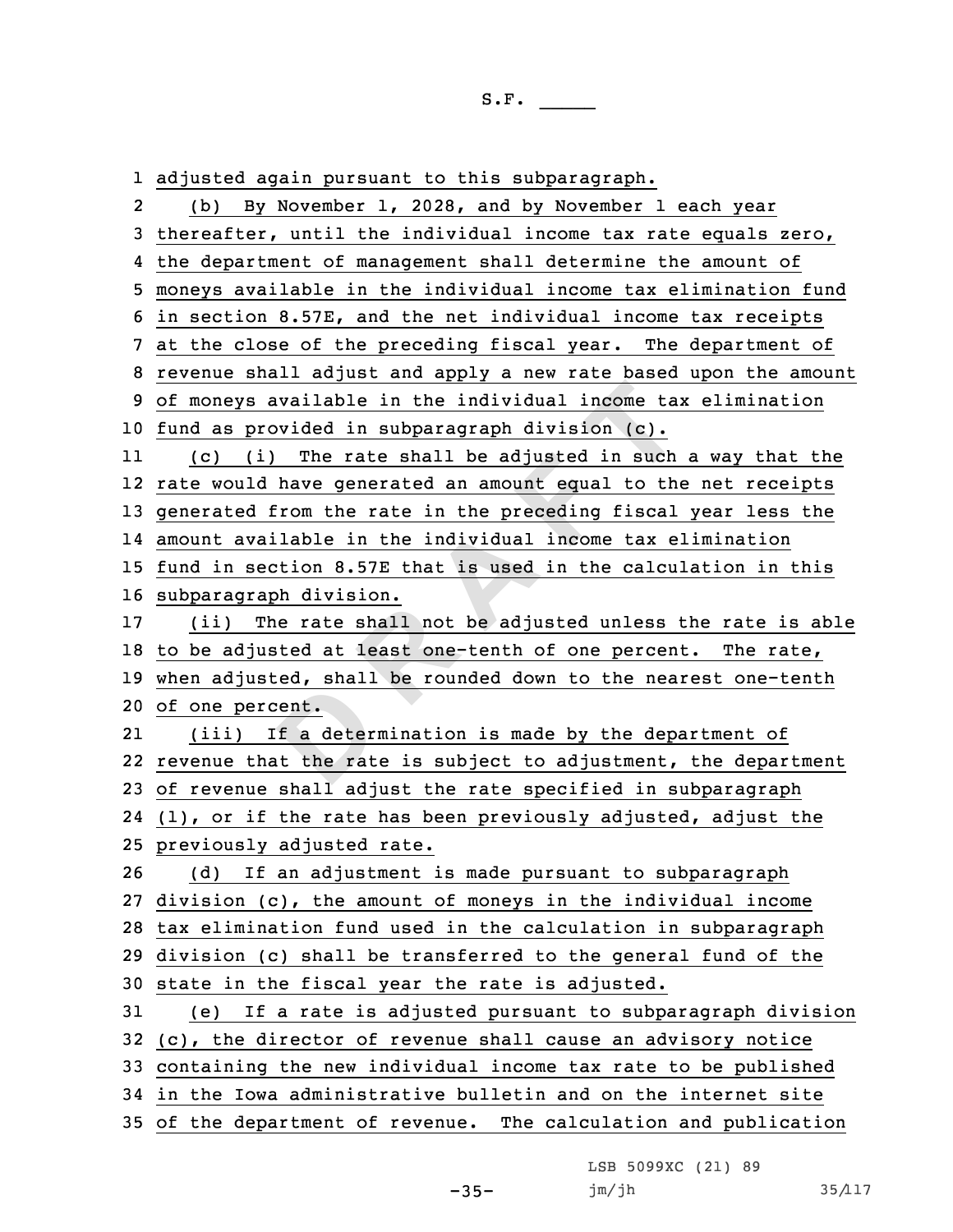1 of the adjusted tax rate by the director of revenue is exempt

2 from chapter 17A, and shall be submitted for publication by the

3 first December 31 following the determination date to adjust

4 the rate.

5 Sec. 79. Section 422.16B, subsection 2, paragraph a, Code 6 2022, is amended to read as follows:

me or franchise tax imposed under this<br>state income or franchise tax rate appl<br>nder section  $422-5A$   $422.5$ ,  $422.33$ , or 4<br>ent members' distributive shares of the<br>ough entity.<br>The tax rate applicable to a tiered pass<br>the *a.* (1) <sup>A</sup> pass-through entity shall file <sup>a</sup> composite return on behalf of all nonresident members and shall report and pay the income or franchise tax imposed under this chapter at the maximum state income or franchise tax rate applicable to the member under section 422.5A 422.5, 422.33, or 422.63 on the nonresident members' distributive shares of the income from the pass-through entity.

14 (2) The tax rate applicable to <sup>a</sup> tiered pass-through entity 15 shall be the maximum state income tax rate under section 422.5A 16 422.5.

17 Sec. 80. Section 422.25A, subsection 5, paragraph c, 18 subparagraphs  $(3)$ ,  $(4)$ , and  $(5)$ , Code 2022, are amended to read 19 as follows:

ermine the<br>
definition in the set of the set of the set of the set of the set of the set of the set of the set of the set of the set of the set of the set of the set of the set of the set of the set of the set of the set o (3) Determine the total distributive share of all final federal partnership adjustments and positive reallocation adjustments as modified by this title that are reported to nonresident individual partners and nonresident fiduciary partners and allocate and apportion such adjustments as provided in section 422.33 at the partnership or tiered 26 partner level, and multiply the resulting amount by the maximum 27 individual income tax rate pursuant to section 422.5A 422.5 for the reviewed year.

 (4) For the total distributive share of all final federal partnership adjustments and positive reallocation adjustments as modified by this title that are reported to tiered partners: (a) Determine the amount of such adjustments which are of <sup>a</sup> type that would be subject to sourcing to Iowa under section 422.8, subsection 2, paragraph *"a"*, as <sup>a</sup> nonresident, and then determine the portion of this amount that would be sourced to

 $-36-$ 

LSB 5099XC (21) 89 jm/jh 36/117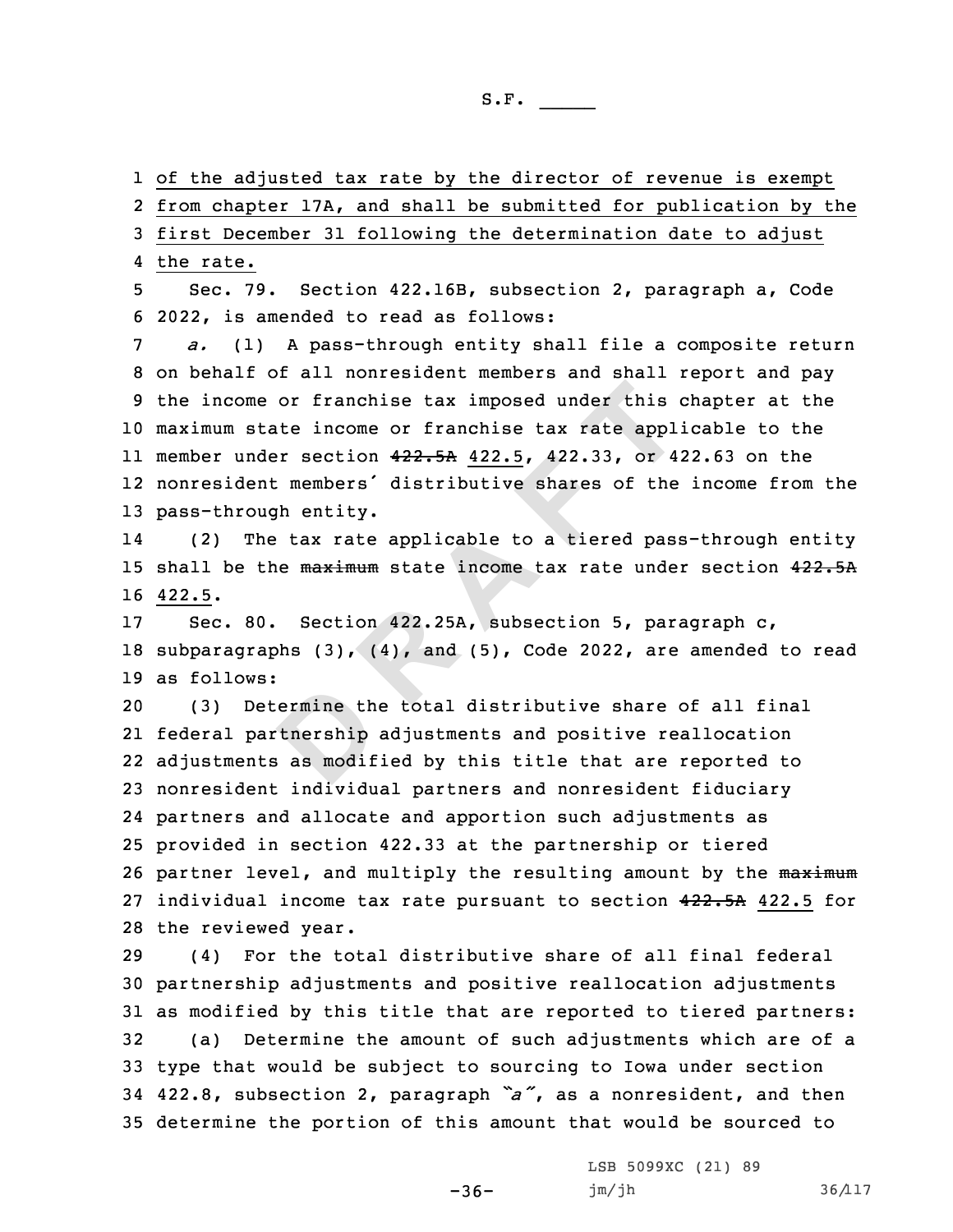1 Iowa under those provisions as if the tiered partner were <sup>a</sup> 2 nonresident.

 (b) Determine the amount of such adjustments which are of <sup>a</sup> type that would not be subject to sourcing to Iowa under section 422.8, subsection 2, paragraph *"a"*, as <sup>a</sup> nonresident. (c) Determine the portion of the amount in subparagraph division (b) that can be established, as prescribed by the department by rule, to be properly allocable to indirect partners that are nonresident partners or other partners not subject to tax on the adjustments.

11 (d) Multiply the total of the amounts determined in 12 subparagraph divisions (a) and (b), reduced by any amount 13 determined in subparagraph division  $(c)$ , by the highest 14 individual income tax rate pursuant to section 4<del>22.5A</del> 422.5 for 15 the reviewed year.

by the h<br>
422.5A 42<br>
EFFECTI that are nonresident partners or other<br>to tax on the adjustments.<br>Multiply the total of the amounts determ<br>raph divisions (a) and (b), reduced by<br>ed in subparagraph division (c), by the<br>al income tax rate pursuant to secti 16 (5) For the total distributive share of all final federal 17 partnership adjustments and positive reallocation adjustments 18 as modified by this title that are reported to resident 19 individual partners and resident fiduciary partners, multiply 20 that amount by the highest individual income tax rate pursuant 21 to section 4<del>22.5A</del> 422.5 for the reviewed year.

22 Sec. 81. EFFECTIVE DATE. This division of this Act takes 23 effect January 1, 2026.

24 Sec. 82. APPLICABILITY. This division of this Act applies 25 to tax years beginning on or after January 1, 2026.

- 26 DIVISION X
- 

27 RETIREMENT INCOME

28 Sec. 83. Section 422.5, subsection 3, paragraph a, Code 29 2022, is amended to read as follows:

 *a.* The tax shall not be imposed on <sup>a</sup> resident or nonresident whose net income, as defined in section 422.7, is thirteen thousand five hundred dollars or less in the case of married persons filing jointly or filing separately on <sup>a</sup> combined return, heads of household, and surviving spouses or nine thousand dollars or less in the case of all other persons; but

-37-

LSB 5099XC (21) 89 jm/jh 37/117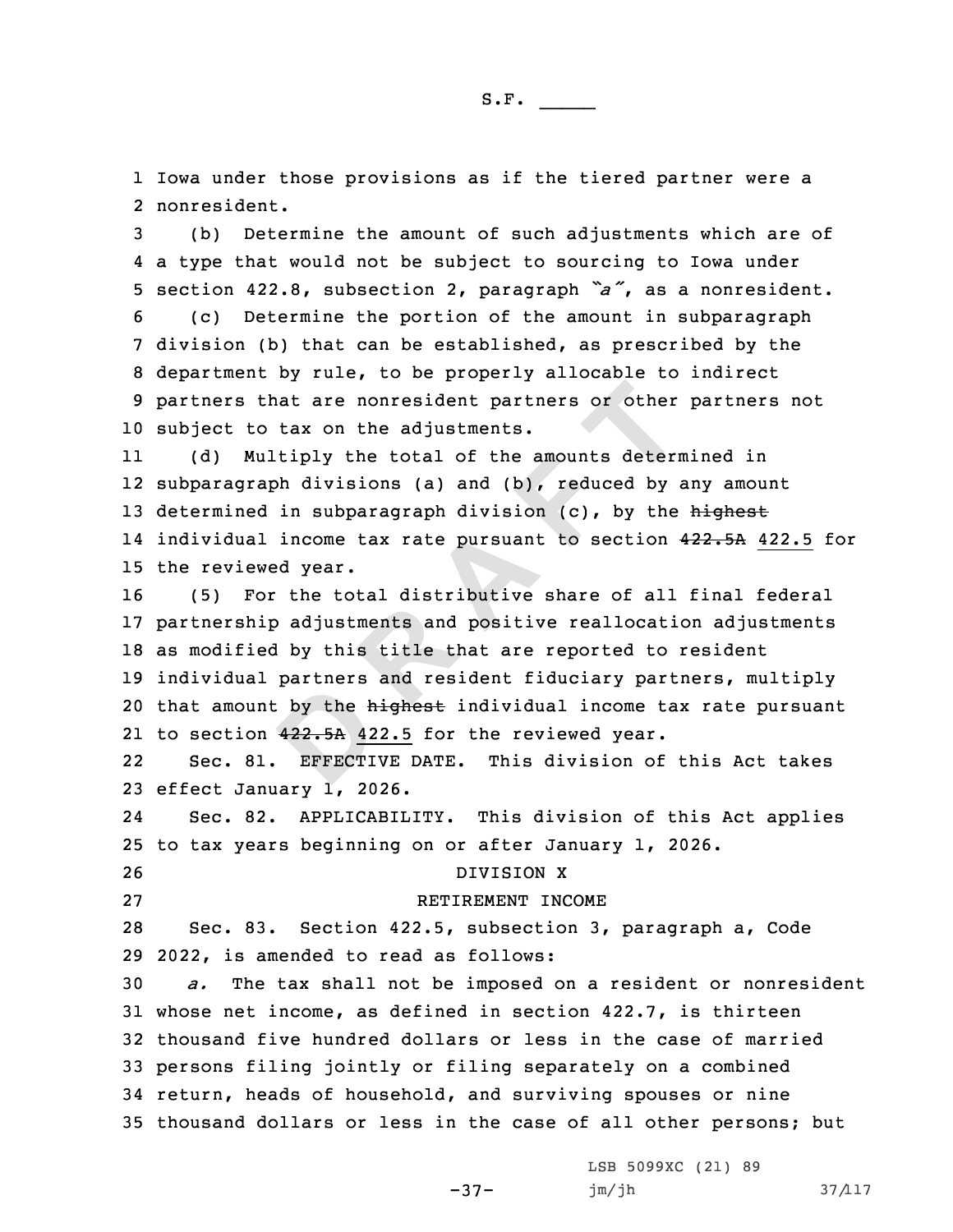al whethe<br> **Dowever**, i<br> **Combined** including any part of the net income no<br>shall be taken into account. For purpo<br>on, net income includes all amounts of<br>tirement income, except for military re<br>under section 422.7, subsection 31A, p<br>422.7, subsection 31B, pa in the event that the payment of tax under this subchapter would reduce the net income to less than thirteen thousand five hundred dollars or nine thousand dollars as applicable, then the tax shall be reduced to that amount which would result in allowing the taxpayer to retain <sup>a</sup> net income of thirteen thousand five hundred dollars or nine thousand dollars as applicable. The preceding sentence does not apply to estates or trusts. For the purpose of this subsection, the entire net income, including any part of the net income not allocated 10 to Iowa, shall be taken into account. For purposes of this subsection, net income includes all amounts of pensions or other retirement income, except for military retirement pay excluded under section 422.7, subsection 31A, paragraph *"a"*, or section 422.7, subsection 31B, paragraph *"a"*, received from any 15 source which is not taxable under this subchapter as a result 16 of the government pension exclusions in section 422.7, or any 17 other state law. If the combined net income of a husband and wife exceeds thirteen thousand five hundred dollars, neither of them shall receive the benefit of this subsection, and it is immaterial whether they file <sup>a</sup> joint return or separate returns. However, if <sup>a</sup> husband and wife file separate returns and have <sup>a</sup> combined net income of thirteen thousand five hundred dollars or less, neither spouse shall receive the benefit of this paragraph, if one spouse has <sup>a</sup> net operating loss and elects to carry back or carry forward the loss as provided in section 422.9, subsection 3. <sup>A</sup> person who is claimed as <sup>a</sup> dependent by another person as defined in section 422.12 shall not receive the benefit of this subsection if the person claiming the dependent has net income exceeding thirteen thousand five hundred dollars or nine thousand dollars as applicable or the person claiming the dependent and the person's spouse have combined net income exceeding thirteen thousand five hundred dollars or nine thousand dollars as applicable.

35 Sec. 84. Section 422.5, subsection 3B, paragraph a, Code

-38-

LSB 5099XC (21) 89 jm/jh 38/117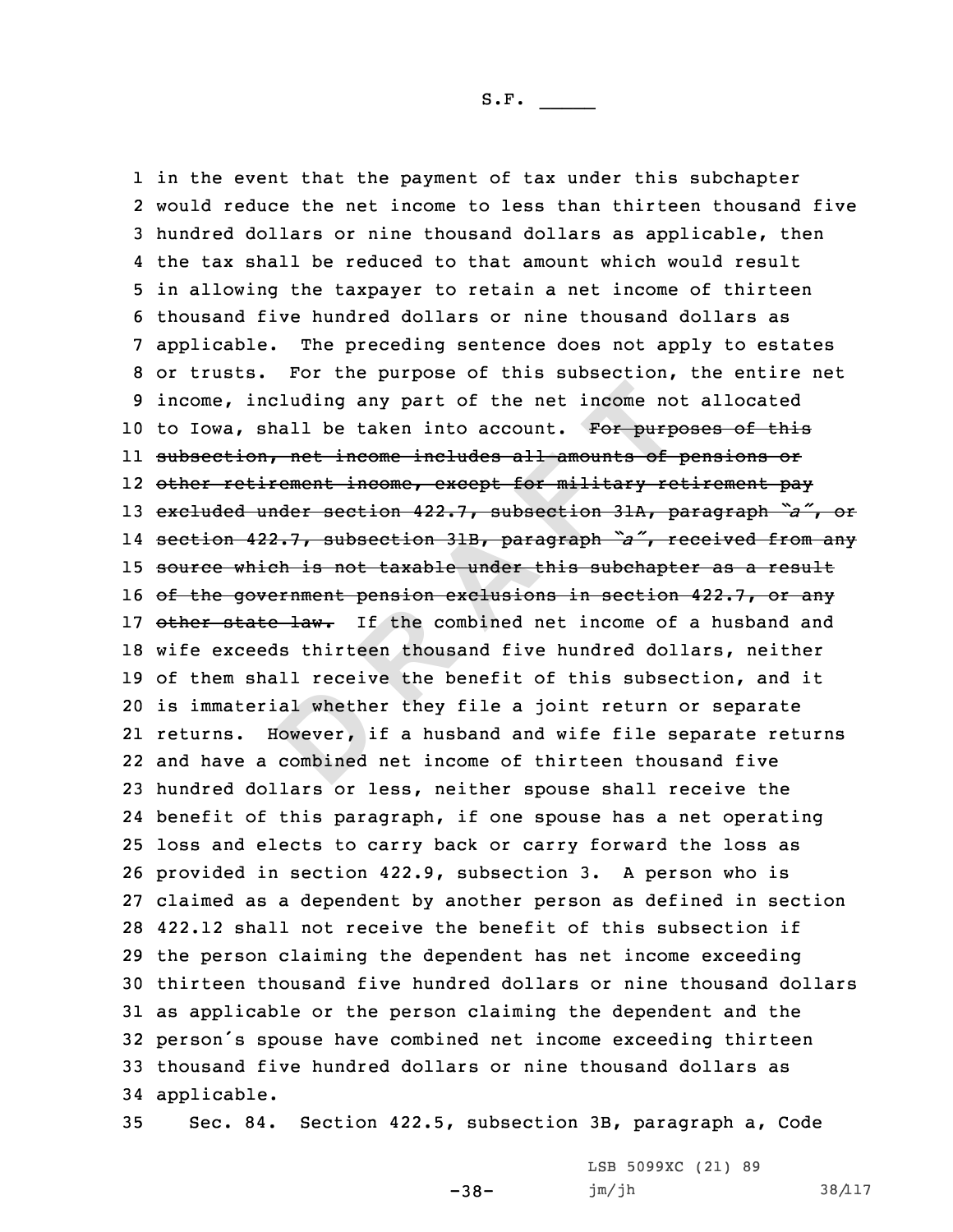1 2022, is amended to read as follows:

ept for m<br>**...**<br>31B, para but in the event that the payment of tare would reduce the net income to less dollars or twenty-four thousand dollar tax shall be reduced to that amount whing the taxpayer to retain a net income dollars or twenty-four thou 2 *a.* The tax shall not be imposed on <sup>a</sup> resident or nonresident who is at least sixty-five years old on December 31 of the tax year and whose net income, as defined in section 422.7, is thirty-two thousand dollars or less in the case of married persons filing jointly or filing separately on <sup>a</sup> combined return, heads of household, and surviving spouses or twenty-four thousand dollars or less in the case of all other persons; but in the event that the payment of tax under this subchapter would reduce the net income to less than thirty-two thousand dollars or twenty-four thousand dollars as applicable, then the tax shall be reduced to that amount which would result in allowing the taxpayer to retain <sup>a</sup> net income of thirty-two thousand dollars or twenty-four thousand dollars as applicable. The preceding sentence does not apply to estates or trusts. For the purpose of this subsection, the entire net income, including any part of the net income not allocated to Iowa, 18 shall be taken into account. For purposes of this subsection, net income includes all amounts of pensions or other retirement income, except for military retirement pay excluded under section 422.7, subsection 31A, paragraph *"a"*, or section 422.7, subsection 31B, paragraph *"a"*, received from any source which is 23 not taxable under this subchapter as a result of the government pension exclusions in section 422.7, or any other state law. If the combined net income of <sup>a</sup> husband and wife exceeds thirty-two thousand dollars, neither of them shall receive the benefit of this subsection, and it is immaterial whether they file <sup>a</sup> joint return or separate returns. However, if <sup>a</sup> husband and wife file separate returns and have <sup>a</sup> combined net income of thirty-two thousand dollars or less, neither spouse shall receive the benefit of this paragraph, if one spouse has <sup>a</sup> net operating loss and elects to carry back or carry forward the loss as provided in section 422.9, subsection 3. <sup>A</sup> person who is claimed as <sup>a</sup> dependent by another person as defined in section 422.12 shall not receive the benefit of this subsection

-39-

LSB 5099XC (21) 89  $jm/jh$  39/117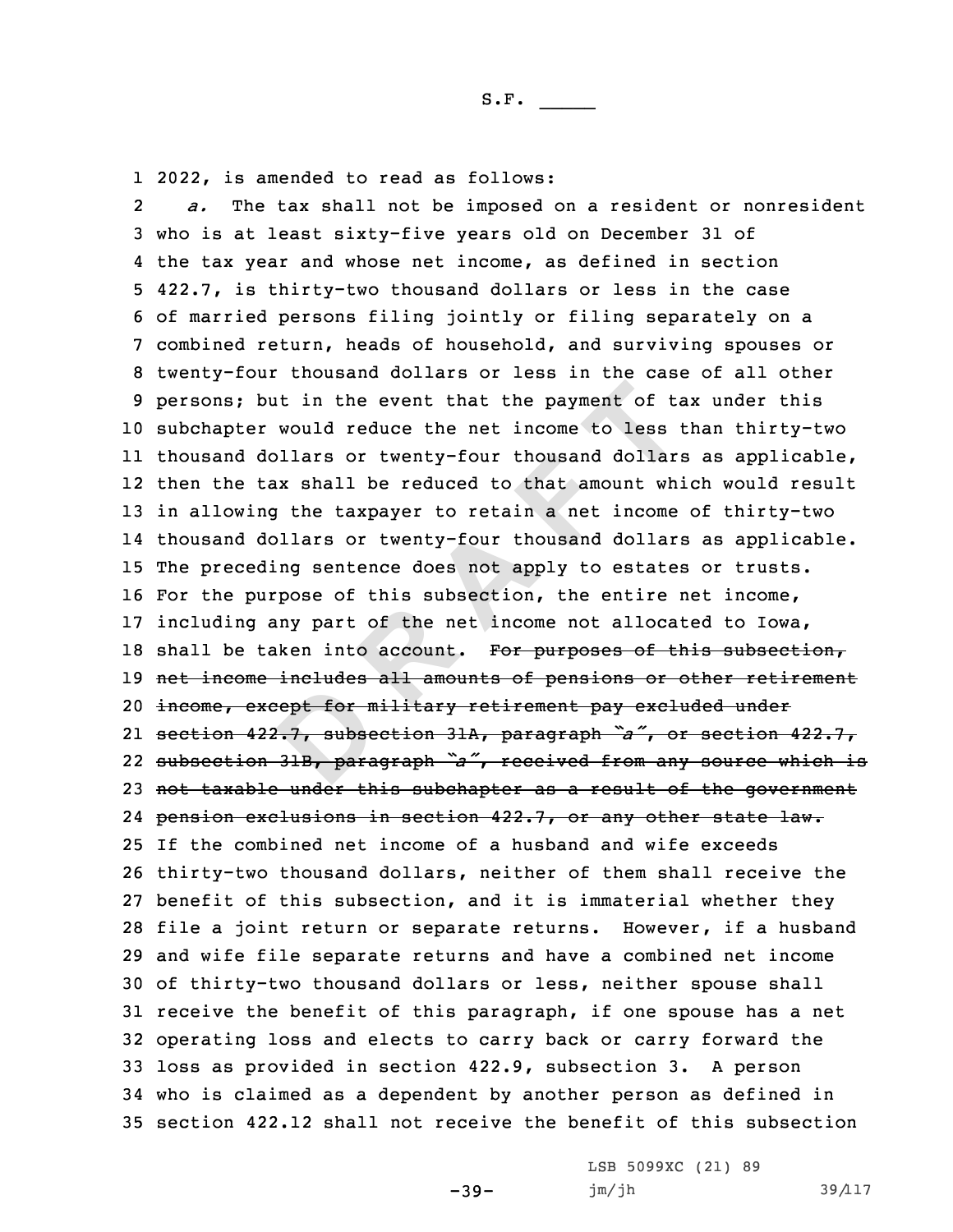S.F.  $\rule{1em}{0.15mm}$ 

 if the person claiming the dependent has net income exceeding thirty-two thousand dollars or twenty-four thousand dollars as applicable or the person claiming the dependent and the person's spouse have combined net income exceeding thirty-two thousand dollars or twenty-four thousand dollars as applicable. Sec. 85. Section 422.7, subsection 31, Code 2022, is amended to read as follows:

by curning<br> **a** husband<br>
a husband<br>
and up to **R**  $\overline{1}$  **Consumers**  $\overline{1}$  **Constant of the surviving spouse of a or** having an insurable interest in an is<br>ve qualified for the exemption under the tax year, subtract Subtract, to the ext<br>1 amount of <u>received fr</u> 8 31. *a.* For <sup>a</sup> person who is disabled, or is fifty-five years 9 of age or older, or is the surviving spouse of an individual or 10 <sup>a</sup> survivor having an insurable interest in an individual who 11 would have qualified for the exemption under this subsection 12 <del>for the tax year, subtract</del> Subtract, to the extent included, 13 the total amount  $ef$  received from a governmental or other 14 pension or retirement <del>pay</del> plan, including<del>, but not limited</del> 15  $\text{to}_{\tau}$  defined benefit or defined contribution plans, annuities, 16 individual retirement accounts, plans maintained or contributed 17 to by an employer, or maintained or contributed to by <sup>a</sup> 18 self-employed person as an employer, and deferred compensation 19 plans or any earnings attributable to the deferred compensation 20 plans<del>, up to a maximum of six thousand dollars for a person,</del> 21 other than <sup>a</sup> husband or wife, who files <sup>a</sup> separate state income 22 tax return and up to <sup>a</sup> maximum of twelve thousand dollars 23 for a husband and wife who file a joint state income tax 24 return. However, <sup>a</sup> surviving spouse who is not disabled or 25 fifty-five years of age or older can only exclude the amount 26 of pension or retirement pay received as a result of the death 27 of the other spouse. A husband and wife filing separate state 28 income tax returns or separately on <sup>a</sup> combined state return 29 are allowed <sup>a</sup> combined maximum exclusion under this subsection 30 of up to twelve thousand dollars. The twelve thousand dollar 31 exclusion shall be allocated to the husband or wife in the <sup>32</sup> proportion that each spouse's respective pension and retirement 33 pay received bears to total combined pension and retirement 34 pay received received by a person who is disabled, or is 35 fifty-five years of age or older, or is the surviving spouse of

LSB 5099XC (21) 89

 $-40-$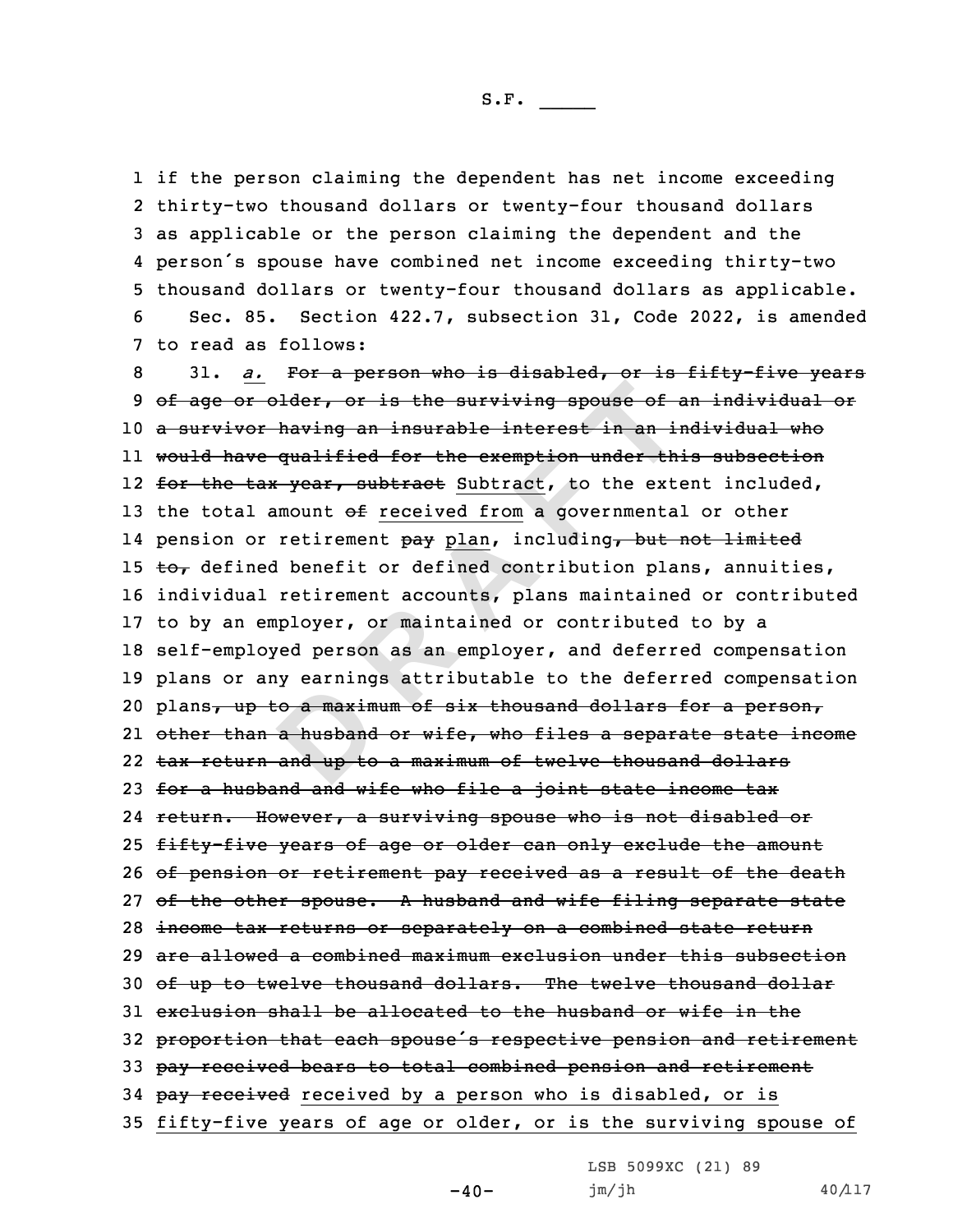**DExample 12** The set of the set of the set of the set of the set of the set of the set of the set of the set of the set of the set of the set of the set of the set of the set of the set of the set of the set of the set of an individual or is <sup>a</sup> survivor having an insurable interest in an individual who would have qualified for the exemption under this subsection for the tax year. 4 *b.* Married taxpayers who file separate state income tax returns shall allocate their combined annual exclusion amount to each spouse in the proportion that each spouse's respective income received from <sup>a</sup> pension or retirement plan bears to the total combined pension or retirement pay received. *c.* <sup>A</sup> taxpayer who is not disabled or fifty-five years of age or older and who receives pension or retirement pay as <sup>a</sup> surviving spouse or as <sup>a</sup> survivor with an insurable interest in an individual who would have qualified for the exemption for the tax year may only exclude the amount received from <sup>a</sup> pension or retirement plan in the tax year as <sup>a</sup> result of the death of the decedent. Sec. 86. EFFECTIVE DATE. This division of this Act takes effect January 1, 2023. Sec. 87. APPLICABILITY. This division of this Act applies to tax years beginning on or after January 1, 2023. DIVISION XI 21 CORPORATE INCOME TAX 2222 Sec. 88. Section 422.33, subsection 1, paragraphs a, b, c, and d, Code 2022, are amended to read as follows: 24 *a.* On the first twenty-five thousand dollars of taxable income, or any part thereof, the rate of six percent for tax years beginning prior to January 1, 2021, and the rate of five and one-half percent for tax years beginning on or after January 1, 2021, but before January 1, 2024. *b.* On taxable income between twenty-five thousand dollars and one hundred thousand dollars or any part thereof, the rate of eight percent for tax years beginning prior to January 1, 2021, and the rate of five and one-half percent for tax years beginning on or after January 1, 2021, but before January 1, 34 2024. *c.* On taxable income between one hundred thousand dollars

 $-41-$ 

LSB 5099XC (21) 89  $jm/jh$  41/117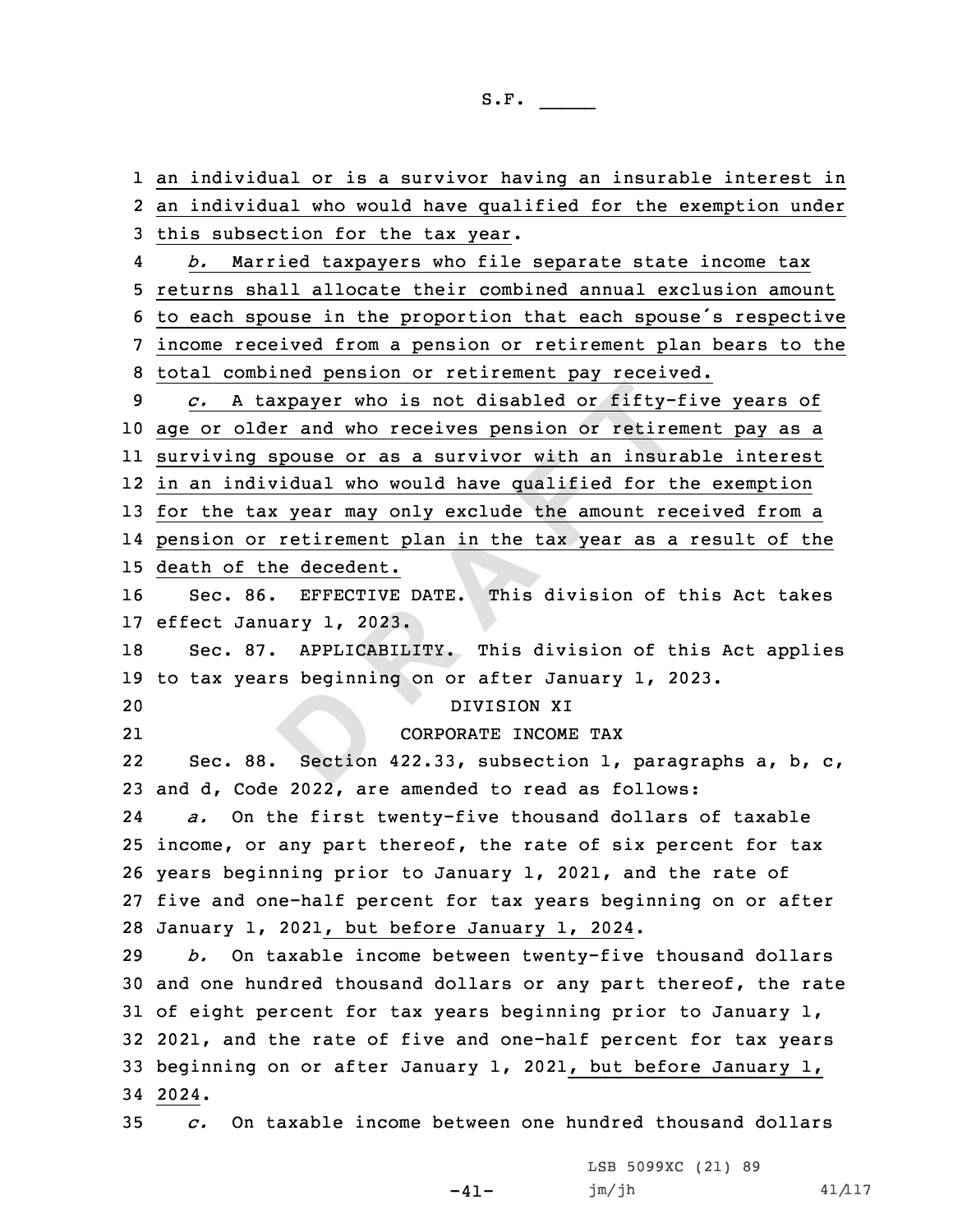S.F.  $\rule{1em}{0.15mm}$ 

the tax January 1<br>January 1<br>taxable i re January 1, 2024.<br>
DIVISION XII<br>
FUTURE CORPORATE INCOME TAX RATE<br>
89. Section 422.33, subsection 1, Code<br>
by this Act, is amended by striking the<br>
g in lieu thereof the following:<br>
A tax is imposed annually upon each c<br> 1 and two hundred fifty thousand dollars or any part thereof, the rate of ten percent for tax years beginning prior to January 1, 2021, and the rate of nine percent for tax years beginning on or after January 1, 2021, but before January 1, 2024. *d.* On taxable income of two hundred fifty thousand dollars or more, the rate of twelve percent for tax years beginning prior to January 1, 2021, and the rate of nine and eight-tenths percent for tax years beginning on or after January 1, 2021, but before January 1, 2024. DIVISION XII 11 FUTURE CORPORATE INCOME TAX RATES 12 Sec. 89. Section 422.33, subsection 1, Code 2022, as amended by this Act, is amended by striking the subsection and inserting in lieu thereof the following: 1. *a.* <sup>A</sup> tax is imposed annually upon each corporation doing business in this state, or deriving income from sources within this state, in an amount computed by applying the following rates of taxation to the net income received by the corporation during the income year: (1) For the tax year beginning on or after January 1, 2023, but before January 1, 2024: 22 (a) On taxable income from zero through one hundred thousand dollars, or any part thereof, the rate of five and one-half 24 percent. (b) On taxable income between one hundred thousand dollars and two hundred fifty thousand dollars, or any part thereof, the rate of nine percent. (c) On taxable income of two hundred fifty thousand dollars or more, the rate of nine and eight-tenths percent. (2) For the tax year beginning on or after January 1, 2024, but before January 1, 2025: (a) On taxable income from zero through one hundred thousand dollars, or any part thereof, the rate of five and one-half 34 percent. (b) On taxable income between one hundred thousand dollars

-42-

LSB 5099XC (21) 89  $jm/jh$  42/117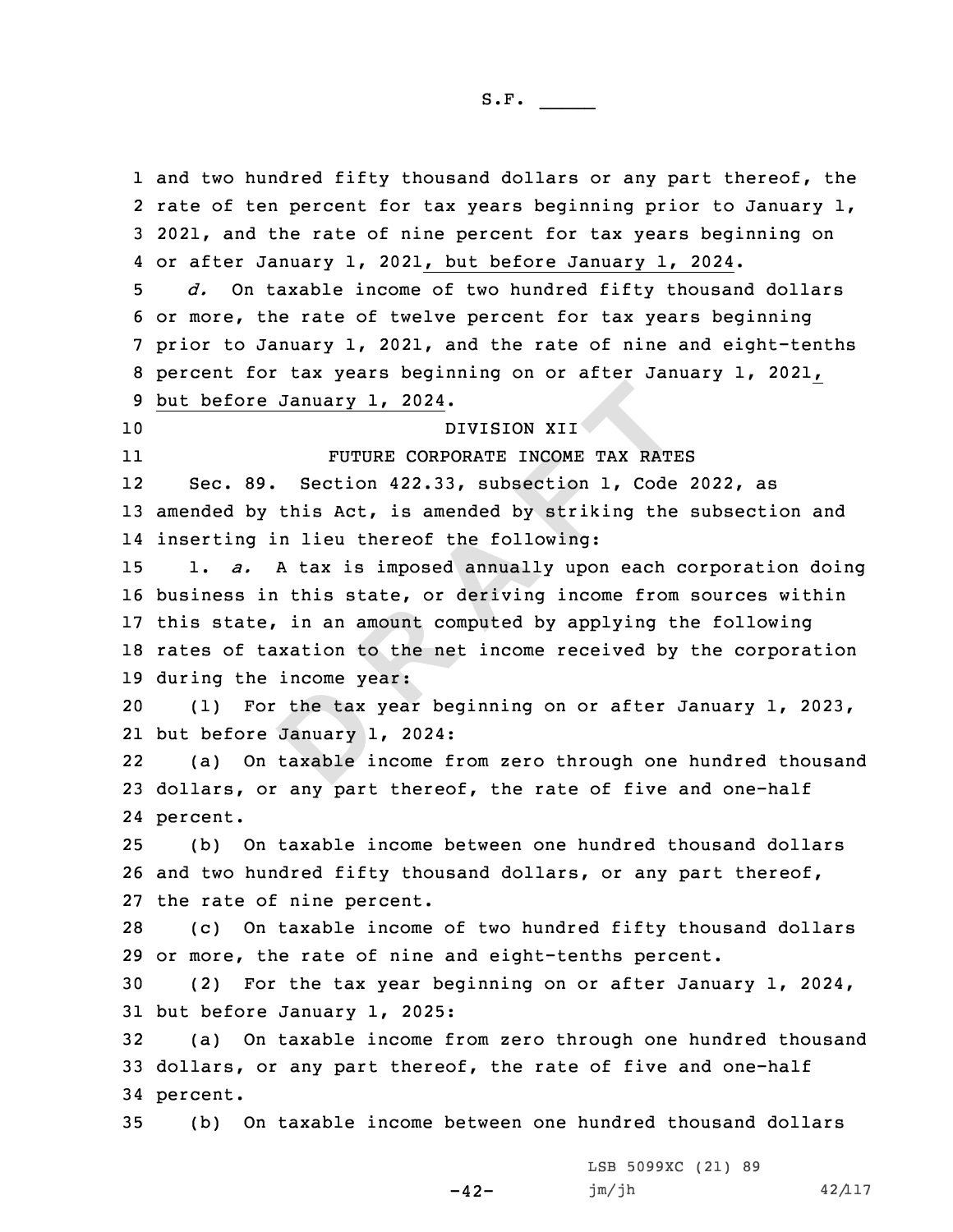January 1<br>
taxable i<br>
any part On taxable income exceeding one hundred<br>
For the tax year beginning on or after a<br>
re January 1, 2027:<br>
On taxable income from zero through one<br>
or any part thereof, the rate of five<br>
On taxable income exceeding one hundre 1 and two hundred fifty thousand dollars, or any part thereof, 2 the rate of nine percent. 3 (c) On taxable income of two hundred fifty thousand dollars 4 or more, the rate of nine and four-tenths percent. 5 (3) For the tax year beginning on or after January 1, 2025, 6 but before January 1, 2026: 7 (a) On taxable income from zero through one hundred thousand 8 dollars, or any part thereof, the rate of five and one-half 9 percent. 10 (b) On taxable income exceeding one hundred thousand 11 dollars, the rate of nine percent. 12 (4) For the tax year beginning on or after January 1, 2026, 13 but before January 1, 2027: 14 (a) On taxable income from zero through one hundred thousand 15 dollars, or any part thereof, the rate of five and four-tenths 16 percent. 17 (b) On taxable income exceeding one hundred thousand 18 dollars, the rate of eight and six-tenths percent. 19 (5) For the tax year beginning on or after January 1, 2027, 20 but before January 1, 2028: 21 (a) On taxable income from zero through one hundred thousand 22 dollars, or any part thereof, the rate of five and four-tenths

23 percent.

24 (b) On taxable income exceeding one hundred thousand 25 dollars, the rate of eight and two-tenths percent.

 *b.* For tax years beginning on or after January 1, 2028, <sup>a</sup> tax is imposed annually upon each corporation doing business in this state, or deriving income from sources within this state, in an amount computed by applying the following rates of taxation to the net income received by the corporation during the income year:

32 (1) On taxable income from zero through one hundred thousand 33 dollars, or any part thereof, the rate of five and three-tenths 34 percent.

-43-

35 (2) On taxable income exceeding one hundred thousand

LSB 5099XC (21) 89 jm/jh 43/117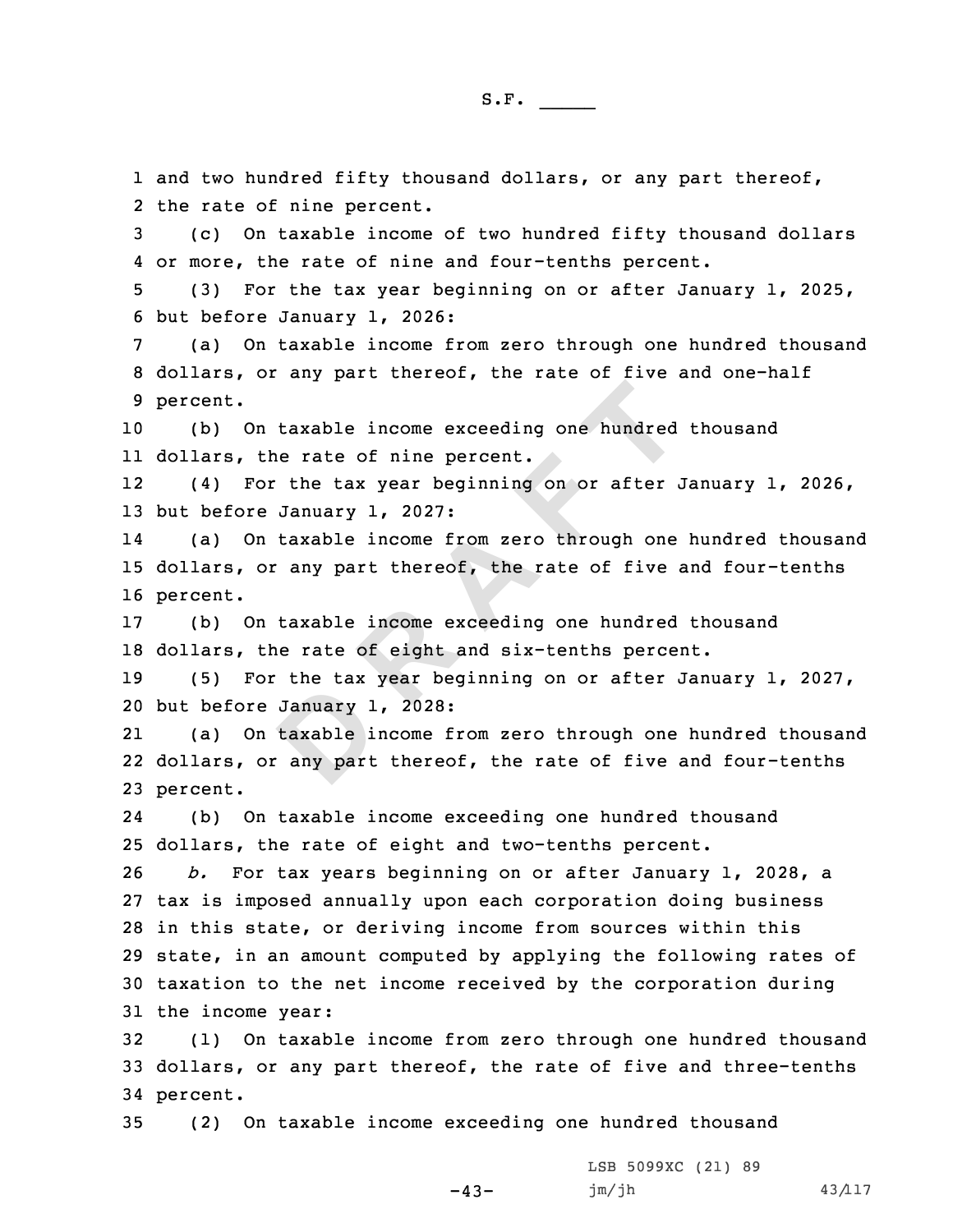<u>nt.</u><br>
tax years<br>
dary 1, 20 he franchise tax is imposed annually in<br>
the percent specified in subsection 2 of<br>
or accrued during the taxable year. I:<br>
inancial institution is derived from it:<br>
on entirely within the state, the tax sl<br>
ntire net incom dollars, the rate of seven and eight-tenths percent. 2 Sec. 90. EFFECTIVE DATE. This division of this Act takes effect January 1, 2024. 4 DIVISION XIII FRANCHISE TAX Sec. 91. Section 422.63, Code 2022, is amended to read as 7 follows: **422.63 Amount of tax.** 1. The franchise tax is imposed annually in an amount equal 10 to five the percent specified in subsection 2 of the net income received or accrued during the taxable year. If the net income of the financial institution is derived from its business carried on entirely within the state, the tax shall be imposed on the entire net income, but if the business is carried on partly within and partly without the state, the portion of net income reasonably attributable to the business within the state shall be specifically allocated or equitably apportioned within and without the state under rules of the director. 2. *a.* For tax years beginning prior to January 1, 2023, five percent. 21 *b.* For tax years beginning on or after January 1, 2023, but before January 1, 2024, four and four-fifths percent. *c.* For tax years beginning on or after January 1, 2024, but before January 1, 2025, four and three-fifths percent. *d.* For tax years beginning on or after January 1, 2025, but before January 1, 2026, four and two-fifths percent. *e.* For tax years beginning on or after January 1, 2026, but before January 1, 2027, four and one-fifth percent. *f.* For tax years beginning on or after January 1, 2027, four 30 percent. DIVISION XIV INSURANCE PREMIUM TAX Sec. 92. Section 432.1, subsection 2, Code 2022, is amended to read as follows: 2. The *"applicable percent"* for purposes of subsection <sup>1</sup> of

LSB 5099XC (21) 89

```
-44-
```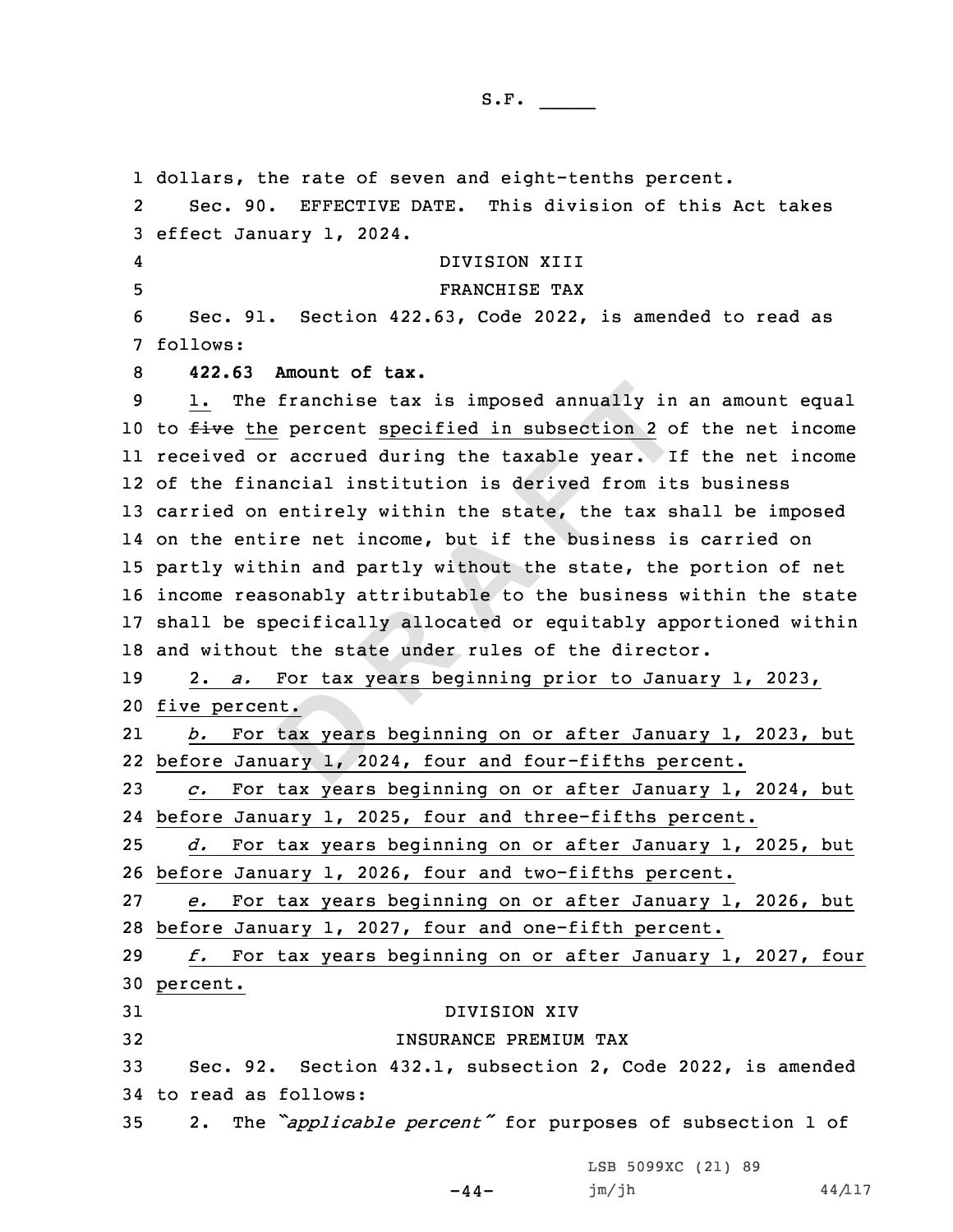the 2004<br>the 2005<br>the 2005 calendar year, one percent.<br>
or the 2023 calendar year, ninety-five b<br>
or the 2024 and subsequent calendar year<br>
ercent.<br>
93. Section 432.1, subsection 4, Code :<br>
as follows:<br>
he "applicable percent" for purposes of<br>
owing 1 this section and section 432.2 is the following: 2 *a.* For calendar years beginning before the 2003 calendar 3 year, two percent. 4 *b.* For the 2003 calendar year, one and three-fourths 5 percent. 6 *c.* For the 2004 calendar year, one and one-half percent. 7 *d.* For the 2005 calendar year, one and one-fourth percent. 8 *e.* For the 2006 and subsequent calendar years year through 9 the 2022 calendar year, one percent. 10 *f.* For the 2023 calendar year, ninety-five hundredths of one 11 percent. 12 *g.* For the 2024 and subsequent calendar years, nine-tenths 13 of one percent. 14 Sec. 93. Section 432.1, subsection 4, Code 2022, is amended 15 to read as follows: <sup>16</sup> 4. The *"applicable percent"* for purposes of subsection <sup>3</sup> is 17 the following: 18 *a.* For calendar years beginning before the 2004 calendar 19 year, two percent. 20 *b.* For the 2004 calendar year, one and three-fourths 21 percent. 22 *c.* For the 2005 calendar year, one and one-half percent. 23 *d.* For the 2006 calendar year, one and one-fourth percent. 24 *e.* For the 2007 and subsequent calendar years year through 25 the 2022 calendar year, one percent. 26 *f.* For the 2023 calendar year, ninety-five hundredths of one 27 percent. 28 *g.* For the 2024 and subsequent calendar years, nine-tenths 29 of one percent. 30 DIVISION XV 31 AUTOMOBILE RENTAL EXCISE TAX 32 Sec. 94. Section 423C.2, subsection 7, Code 2022, is amended 33 by striking the subsection. 34 Sec. 95. Section 423C.3, subsection 1, Code 2022, is amended 35 to read as follows:

LSB 5099XC (21) 89

-45-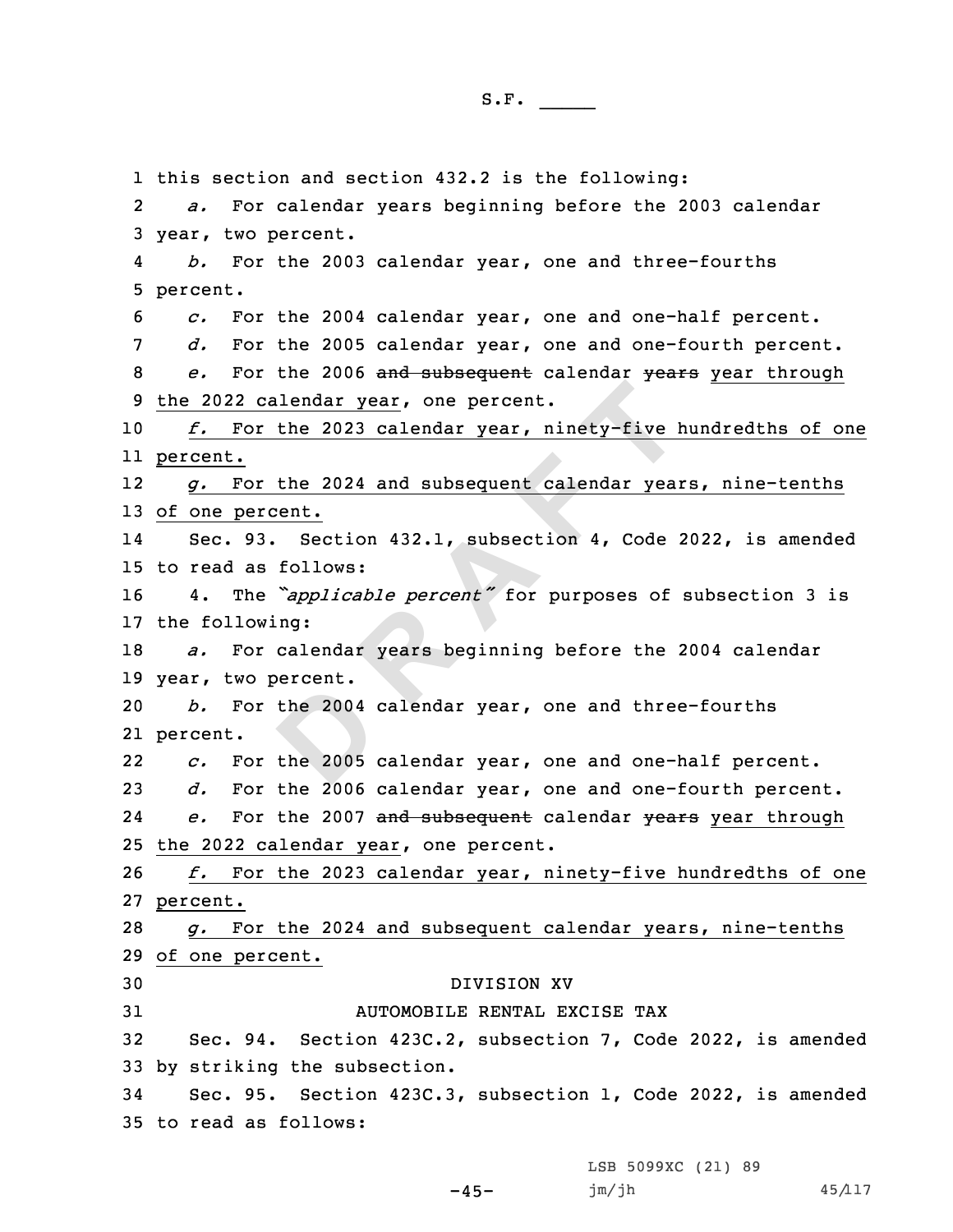Examples:<br> **Price of**<br>
Phis tax s ing the subsection.<br>
97. Section 423.14A, subsection 1, para<br>
raph (3), Code 2022, is amended by stril<br>
raph.<br>
98. EFFECTIVE DATE. This division of t<br>
anuary 1, 2023.<br>
DIVISION XVI<br>
EQUIPMENT TAX<br>
99. Section 423D.2, Code 11. A tax of five seven percent is imposed upon the rental price of an automobile if the rental transaction is subject to the sales tax under chapter 423, subchapter II, or the use tax under chapter 423, subchapter III. The tax shall not be imposed on any rental transaction not taxable under the state sales tax, as provided in section 423.3, or the state use tax, as provided in section 423.6, on automobile rental receipts. Sec. 96. Section 423C.3, subsection 3, Code 2022, is amended by striking the subsection. Sec. 97. Section 423.14A, subsection 1, paragraph b, subparagraph (3), Code 2022, is amended by striking the subparagraph. Sec. 98. EFFECTIVE DATE. This division of this Act takes effect January 1, 2023. DIVISION XVI EQUIPMENT TAX Sec. 99. Section 423D.2, Code 2022, is amended to read as 18 follows: **423D.2 Tax imposed.** 20 A tax of five six percent is imposed on the sales price or purchase price of all equipment sold or used in the state of Iowa. This tax shall be collected and paid over to the department by any retailer, retailer maintaining <sup>a</sup> place of business in this state, or user who would be responsible for collection and payment of the tax if it were <sup>a</sup> sales or use tax imposed under chapter 423. Sec. 100. EFFECTIVE DATE. This division of this Act takes effect January 1, 2023. DIVISION XVII WATER SERVICE TAX Sec. 101. Section 421.71, subsection 3, Code 2022, is amended to read as follows: 3. *Private cause of action immunity for overpayment of certain taxes. a.* <sup>A</sup> taxpayer, or any person required to collect taxes

LSB 5099XC (21) 89

 $-46-$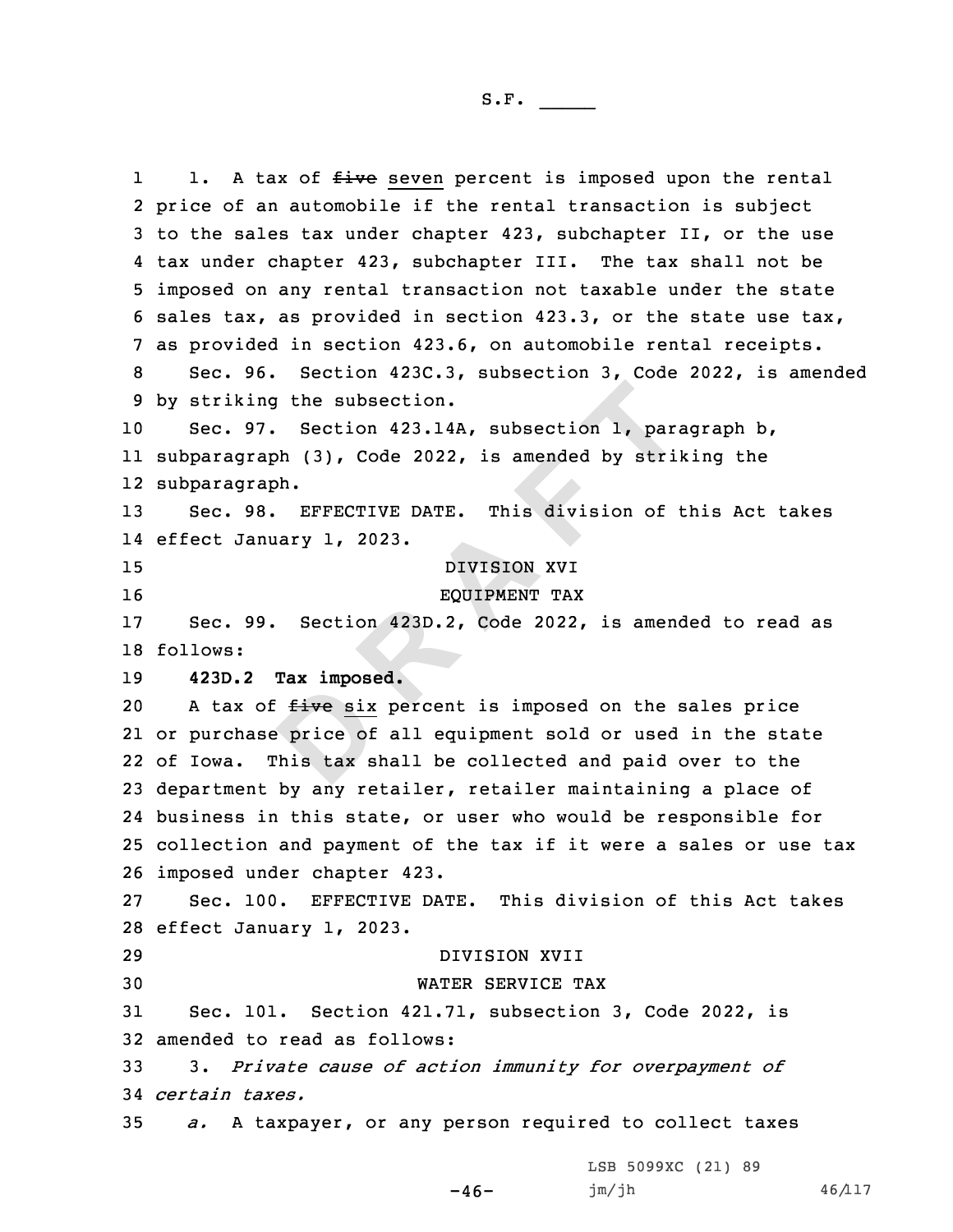1 imposed under chapters 423, 423A, 4<del>23B,</del> 423C, and 423D, and chapter 423G, Code 2022, shall be immune from any private cause of action arising from or related to the overpayment of taxes imposed under chapters 423, 423A, 423B, 423C, and 423D, and chapter 423G, Code 2022, that are collected and remitted to the department. *b.* Nothing in this subsection shall apply to or otherwise limit any of the following:

9 (1) Any claim, action, mandate, power, remedy, or 10 discretion of the department, or an agent or designee of the 11 department.

Any claim, action, mandate, power, remed<br>
on of the department, or an agent or des<br>
nt.<br>
A taxpayer's right to seek a refund from<br>
to taxes imposed under chapters 423, 42<br>
, and <u>chapter</u> 423G, Code 2022, that are<br>
by the 12 (2) <sup>A</sup> taxpayer's right to seek <sup>a</sup> refund from the department 13 related to taxes imposed under chapters 423, 423A, 423B, 423C, 14 and 423D, and chapter 423G, Code 2022, that are collected from 15 or paid by the taxpayer.

16 Sec. 102. Section 423.3, subsection 103, Code 2022, is 17 amended by striking the subsection.

21

18 Sec. 103. REPEAL. Chapter 423G, Code 2022, is repealed. 19 Sec. 104. EFFECTIVE DATE. This division of this Act takes 20 effect January 1, 2023.

DIVISION XVIII

**a**<br>**ary** 1, 20 22 TAX CREDITS Sec. 105. Section 15.119, subsection 2, paragraph a, Code 2022, is amended by adding the following new subparagraph: NEW SUBPARAGRAPH. (3) In allocating tax credits pursuant to this subsection, the authority shall prioritize issuing additional research and development tax credits pursuant to section 15.335.

29 Sec. 106. Section 15.293A, subsection 1, paragraph c, 30 subparagraph (2), unnumbered paragraph 1, Code 2022, is amended 31 to read as follows:

 <sup>A</sup> For the tax year beginning on or after January 1, 2023, but before January 1, 2024, seventy-five percent of the tax credit in excess of the taxpayer's liability for the tax year is refundable, and for tax years beginning on or after January

 $-47-$ 

LSB 5099XC (21) 89  $jm/jh$  47/117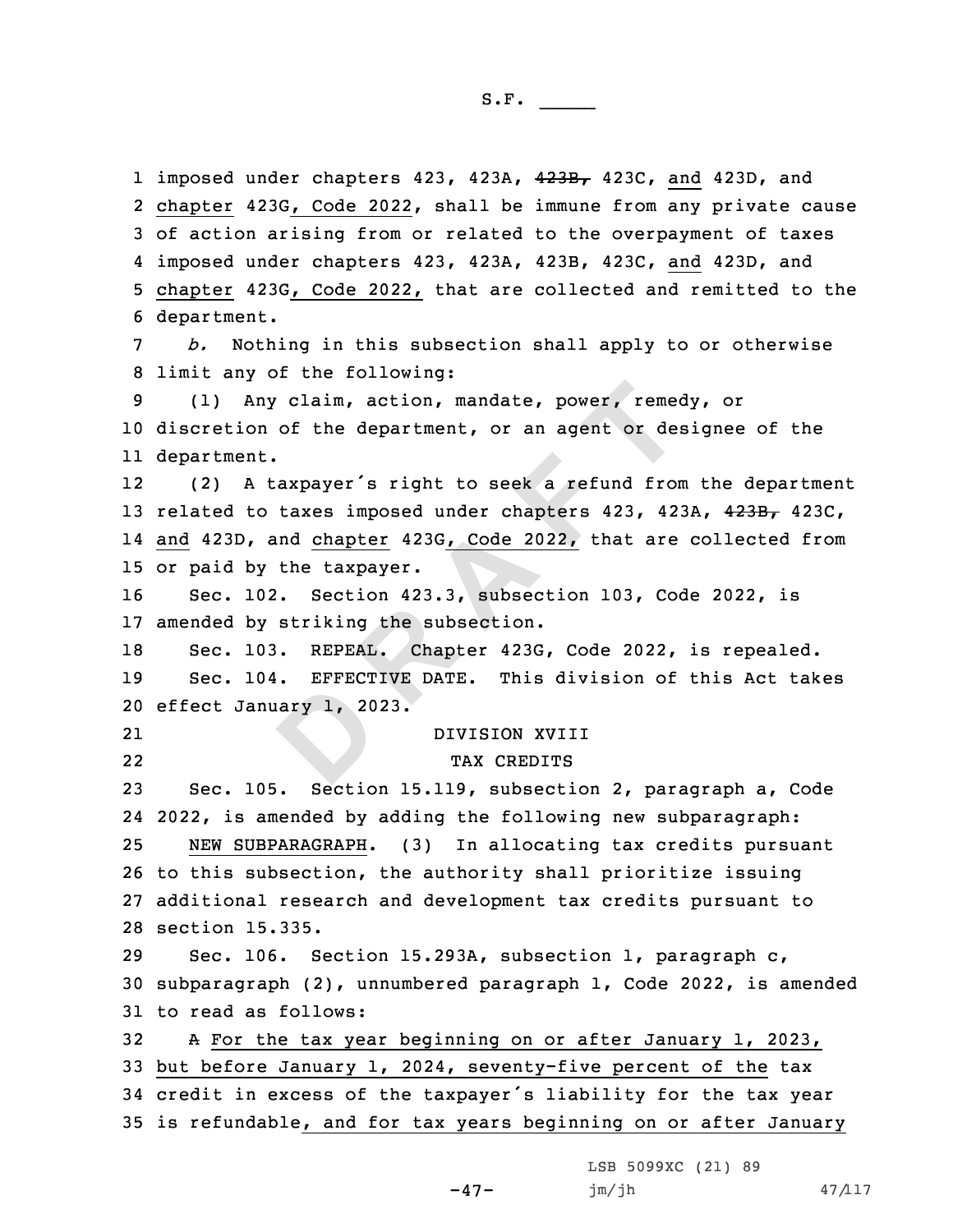bh (2), Co<br>bh.<br>**Bectio**<br>**Bectio R R EXECUTE: R EXECUTE: A EXECUTE: A EXECUTE: A EXECUTE: A EXECUTE: A EXECUTE: A EXECUTE: A EXECUTE: A C C EXECUTE: A C C EXECUTE: A C C C EXECUTE: A C C**  1, 2024, fifty percent of the tax credit in excess of the taxpayer's liability for the tax year is refundable, if all of the following conditions are met: 4 Sec. 107. Section 15.319, subsection 5, Code 2022, is amended to read as follows: 5. Any For the tax year beginning on or after January 1, 2023, but before January 1, 2024, seventy-five percent of any tax credit in excess of the tax liability is refundable. For tax years beginning on or after January 1, 2024, fifty percent of any tax credit in excess of the tax liability is refundable. In lieu of claiming <sup>a</sup> refund, the taxpayer may elect to have the overpayment shown on the taxpayer's final, completed return credited to the tax liability for the following tax year. 14 Sec. 108. Section 15E.305, subsection 2, paragraph a, Code 2022, is amended to read as follows: *a.* The maximum amount of tax credits granted to <sup>a</sup> taxpayer 17 shall not exceed five percent one hundred thousand dollars of the aggregate amount of tax credits authorized. Sec. 109. Section 422.5, subsection 1, paragraph b, subparagraph (2), Code 2022, is amended by striking the subparagraph. 22 Sec. 110. Section 422.5, subsection 2, paragraph d, Code 2022, is amended to read as follows: 24 *d.* In the case of <sup>a</sup> resident, including <sup>a</sup> resident estate or trust, the state's apportioned share of the state alternative minimum tax is one hundred percent of the state alternative minimum tax computed in this subsection 2. In the case of <sup>a</sup> resident or part-year resident shareholder in an S corporation which has in effect for the tax year an election under subchapter S of the Internal Revenue Code and carries on business within and without the state, <sup>a</sup> nonresident, including <sup>a</sup> nonresident estate or trust, or an individual, estate, or trust that is domiciled in the state for less than the entire tax year, the state's apportioned share of the state alternative minimum tax is the amount of tax computed

 $-48-$ 

LSB 5099XC (21) 89 jm/jh 48/117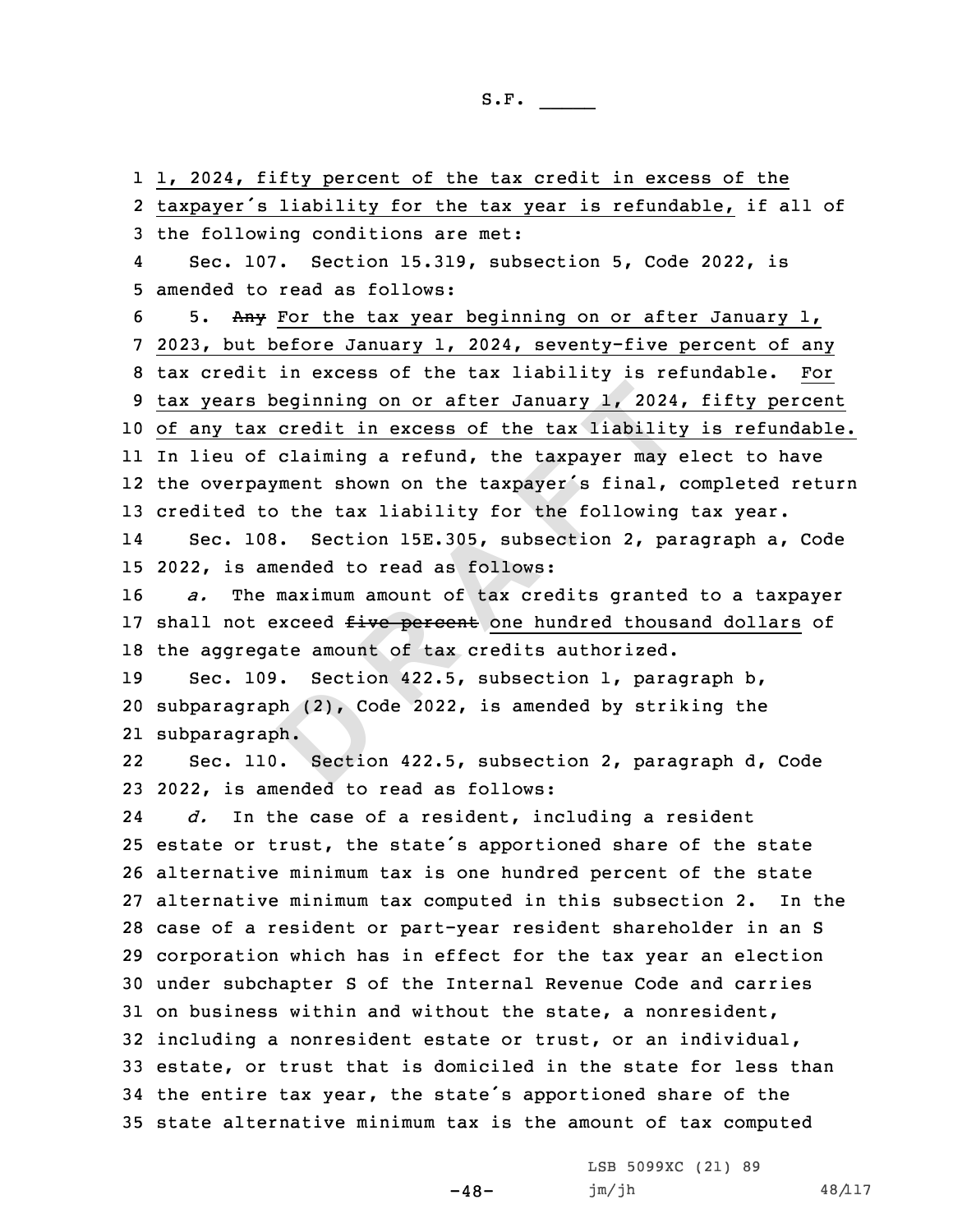nts, and losses under subparagraph (1).<br>
ction, those items excludable under subjet<br>
be used in computing the tax preferent<br>
taxpayers electing to file separate ret<br>
ly on a combined return must allocate til<br>
uted in this under this subsection 2, reduced by the applicable credits in sections 422.10 through 422.12 and this result multiplied by <sup>a</sup> fraction with <sup>a</sup> numerator of the sum of state net income allocated to Iowa as determined in section 422.8, subsection 2, paragraph *"a"* or *"b"* as applicable, plus tax preference items, adjustments, and losses under subparagraph (1) attributable to Iowa and with <sup>a</sup> denominator of the sum of total net income computed under section 422.7 plus all tax preference items, adjustments, and losses under subparagraph (1). In computing this fraction, those items excludable under subparagraph (1) shall not be used in computing the tax preference items. Married taxpayers electing to file separate returns or separately on <sup>a</sup> combined return must allocate the minimum tax computed in this subsection in the proportion that each spouse's respective preference items, adjustments, and losses under subparagraph (1) bear to the combined preference items, adjustments, and losses under subparagraph (1) of both spouses. Sec. 111. Section 422.8, subsection 2, paragraph b, Code 2022, is amended by striking the paragraph.

ended by:<br> **B** the subs<br> **B** . Sectio 20 Sec. 112. Section 422.8, subsection 6, Code 2022, is amended 21 by striking the subsection.

22 Sec. 113. Section 422.10, subsection 1, paragraph a, Code 2022, is amended by adding the following new subparagraph: 24 NEW SUBPARAGRAPH. (3) The credit provided in this section is claimed on <sup>a</sup> return filed by the due date for filing the return, including extensions of time. If timely claimed, the business shall not increase the credit claim on an amended return or otherwise unless the increase results from an audit or examination by the internal revenue service or the department.

31 Sec. 114. Section 422.10, subsection 1, paragraph b, 32 subparagraph (1), subparagraph divisions (a) and (b), Code 33 2022, are amended to read as follows:

34 (a) Six and one-half Four percent of the excess of qualified 35 research expenses during the tax year over the base amount for

 $-49-$ 

LSB 5099XC (21) 89  $jm/jh$  49/117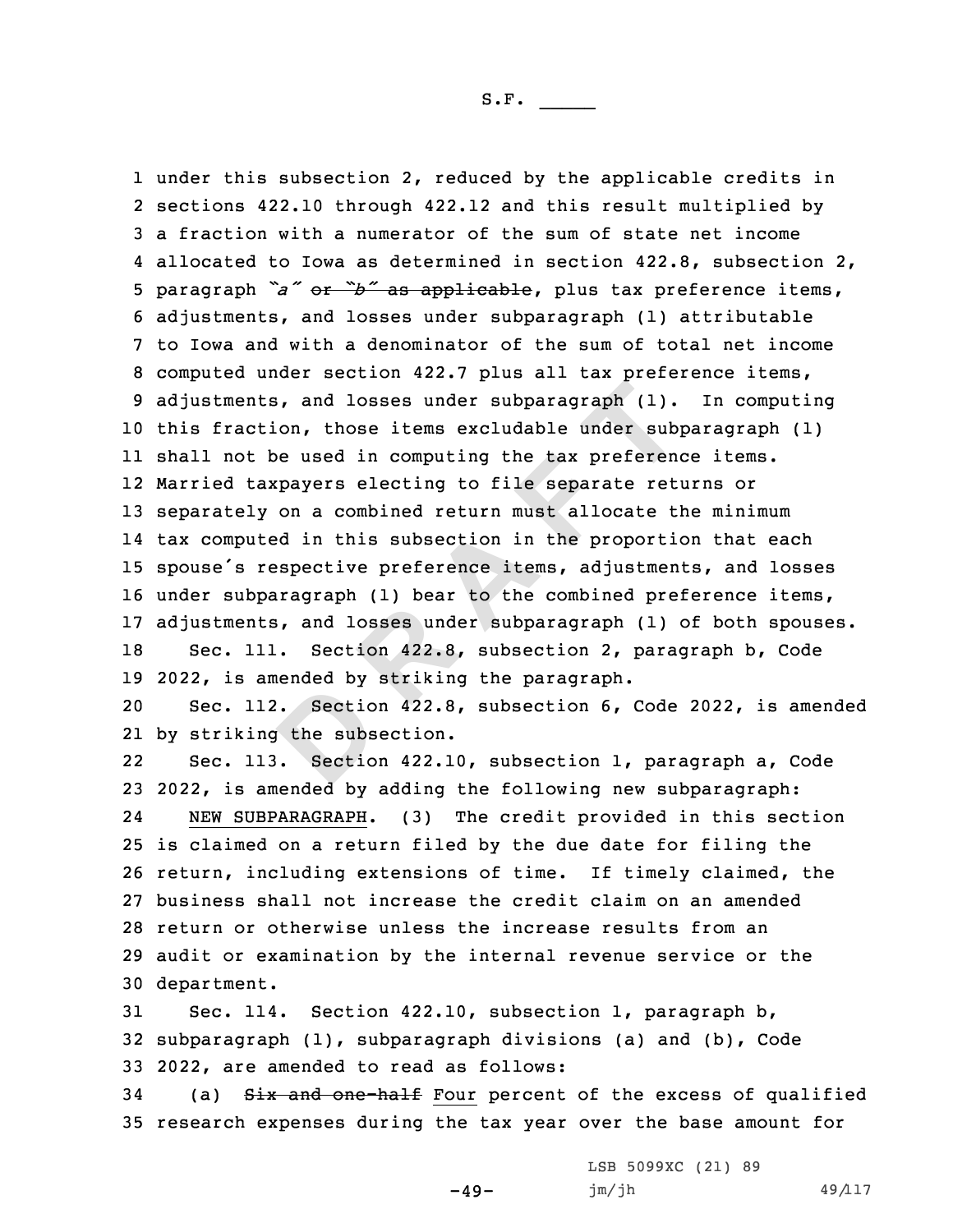the tax year based upon the state's apportioned share of the qualifying expenditures for increasing research activities. 3 (b) Six and one-half Four percent of the basic research payments determined under section 41(e)(1)(A) of the Internal Revenue Code during the tax year based upon the state's apportioned share of the qualifying expenditures for increasing research activities.

amended by adding the following new sul<br>
<u>UBPARAGRAPH</u>. (3) For the purpose of care<br>
e's apportioned share of the qualifying<br>
easing research activities in subparagr<br>
g criteria shall apply only to the dete<br>
d research exp Sec. 115. Section 422.10, subsection 1, paragraph b, Code 2022, is amended by adding the following new subparagraph: NEW SUBPARAGRAPH. (3) For the purpose of calculating the state's apportioned share of the qualifying expenditures for increasing research activities in subparagraph (2), the following criteria shall apply only to the determination of qualified research expenditures in this state:

 (a) Wages paid to an employee for qualified services, or contract research expenses paid to <sup>a</sup> third party for the performance of qualified research services, shall only constitute qualified research expenses in this state if the services are performed in this state, and if the following conditions are met, as applicable:

are met,<br>qualified<br>of the ta 21 (i) For qualified services performed by employees, during 22 the period of the tax year that the business is engaging in one 23 or more research projects, <sup>a</sup> majority of the total services 24 performed by the employee for the business are directly related 25 to those research projects.

 (ii) For the performance of qualified research services by <sup>a</sup> third party, during the period of the business's tax year that the third party is performing research services for the business, <sup>a</sup> majority of the total services performed by the person for the third party are directly related to those research projects of the business.

 (b) The substantially all rule for determining qualified 33 services as described in section  $41(b)(2)(B)$  of the Internal Revenue Code and Treas. Reg. 1.41-2(d)(2) does not apply. (c) Amounts paid for supplies as defined in section

-50-

LSB 5099XC (21) 89 jm/jh 50/117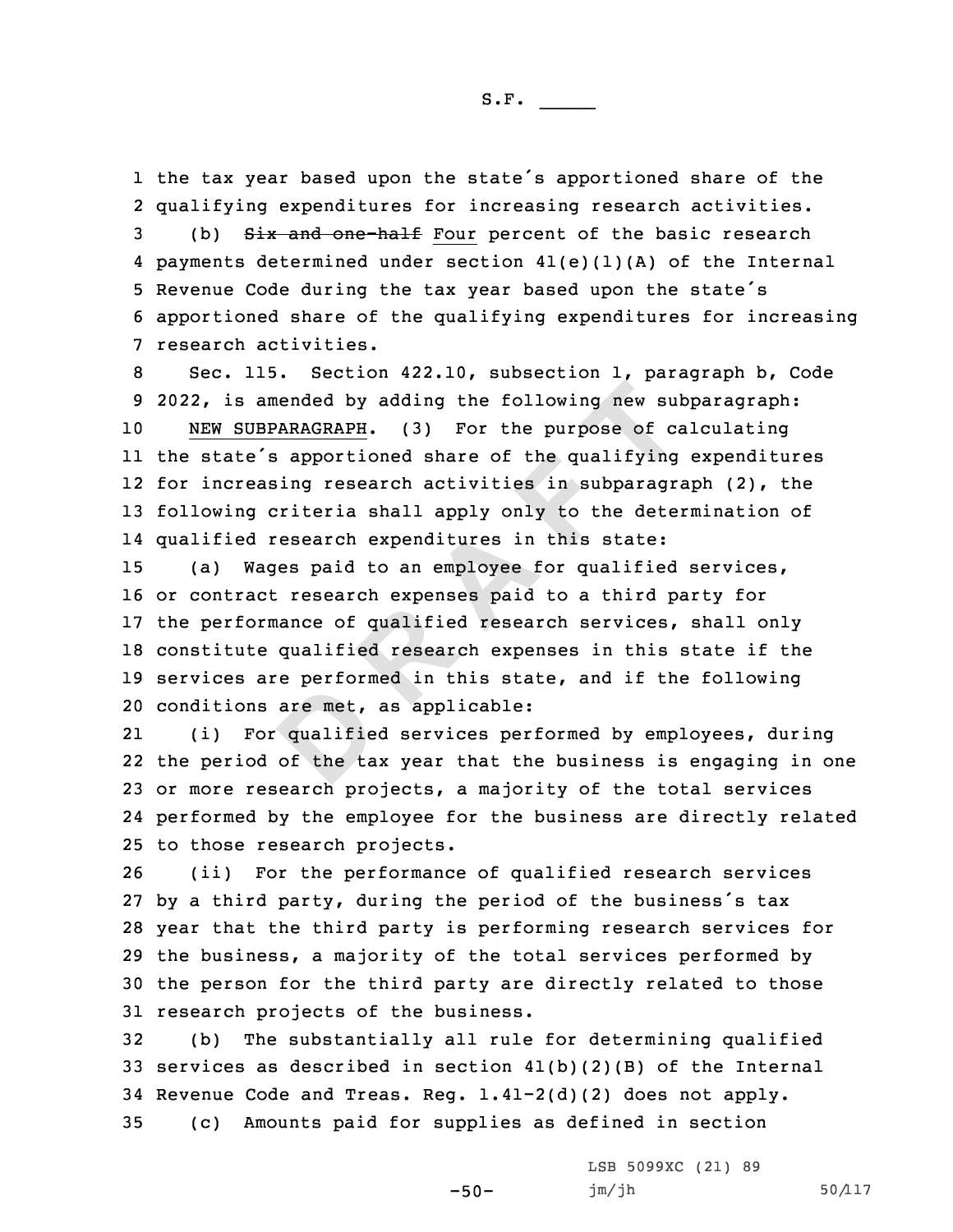41(b)(2)(C) of the Internal Revenue Code, or for the right to use computers as described in section 41(b)(2)(A)(iii) of the Internal Revenue Code, shall not be qualified research expenses in this state.

5 Sec. 116. Section 422.10, subsection 1, paragraphs <sup>c</sup> and d, 6 Code 2022, are amended to read as follows:

 $\chi$ <sub>2</sub>  $\chi$ <sub>2</sub>  $\chi$ <sub>2</sub>  $\chi$ <sub>2</sub>  $\chi$ <sub>2</sub>  $\chi$ <sub>2</sub>  $\chi$ <sub>2</sub>  $\chi$ <sub>2</sub>  $\chi$ <sub>2</sub>  $\chi$ <sub>2</sub>  $\chi$ <sub>2</sub>  $\chi$ <sub>2</sub>  $\chi$ <sub>2</sub>  $\chi$ <sub>2</sub>  $\chi$ <sub>2</sub>  $\chi$ <sub>2</sub>  $\chi$ <sub>2</sub>  $\chi$ <sub>2</sub>  $\chi$ <sub>2</sub>  $\chi$ <sub>2</sub>  $\chi$ <sub>2</sub>  $\chi$ <sub>2</sub>  $\chi$ <sub>2</sub>  $\chi$ <sub>2</sub>  $\chi$ <sub>2</sub>  $\chi$ <sub>2</sub>  $\chi$ <sub>2</sub>  $\chi$ <sub></sub> ect to compute the credit amount for qualincurred in this state in a manner conive simplified credit described in sect<br>nternal Revenue Code <u>if the taxpayer election</u><br>to use the alternative simplified cred<br>income tax purpo <sup>7</sup> *c.* In lieu of the credit amount computed in paragraph *"b"*, 8 subparagraph (1), subparagraph division (a), a taxpayer  $m\rightarrow$ 9 shall elect to compute the credit amount for qualified research 10 expenses incurred in this state in <sup>a</sup> manner consistent with the 11 alternative simplified credit described in section 41(c)(4) 12 of the Internal Revenue Code if the taxpayer elected or was 13 required to use the alternative simplified credit method for 14 federal income tax purposes for the same taxable year. The 15 taxpayer may make this election regardless of the method used 16 for the taxpayer's federal income tax. The election made under 17 this paragraph is for the tax year and the taxpayer may use 18 another or the same method for any subsequent year. 19 *d.* For purposes of the alternate credit computation method <sup>20</sup> in paragraph *"c"*, the following criteria shall apply: 21 (1) The credit percentages applicable to qualified research 22 expenses described in section  $41(c)(4)(A)$  and clause (ii) of 23 section  $41(c)(4)(B)$  of the Internal Revenue Code are four and 24 <del>fifty-five hundredths</del> two and eight-tenths percent and one and 25 ninety-five hundredths two-tenths percent, respectively. 26 (2) Basic research payments and qualified research expenses 27 shall only include amounts for research conducted in this <sup>28</sup> state. <sup>A</sup> taxpayer's qualified research expenses in this state 29 and average prior year qualified research expenses in this 30 state shall be determined in accordance with the criteria in <sup>31</sup> subsection 1, paragraph *"b"*, subparagraph (3). 32 Sec. 117. Section 422.10, subsection 3, paragraph b, Code 33 2022, is amended to read as follows: <sup>34</sup> *b.* For purposes of this section, *"basic research payment"*

<sup>35</sup> and *"qualified research expense"* mean the same as defined

-51-

LSB 5099XC (21) 89 jm/jh 51/117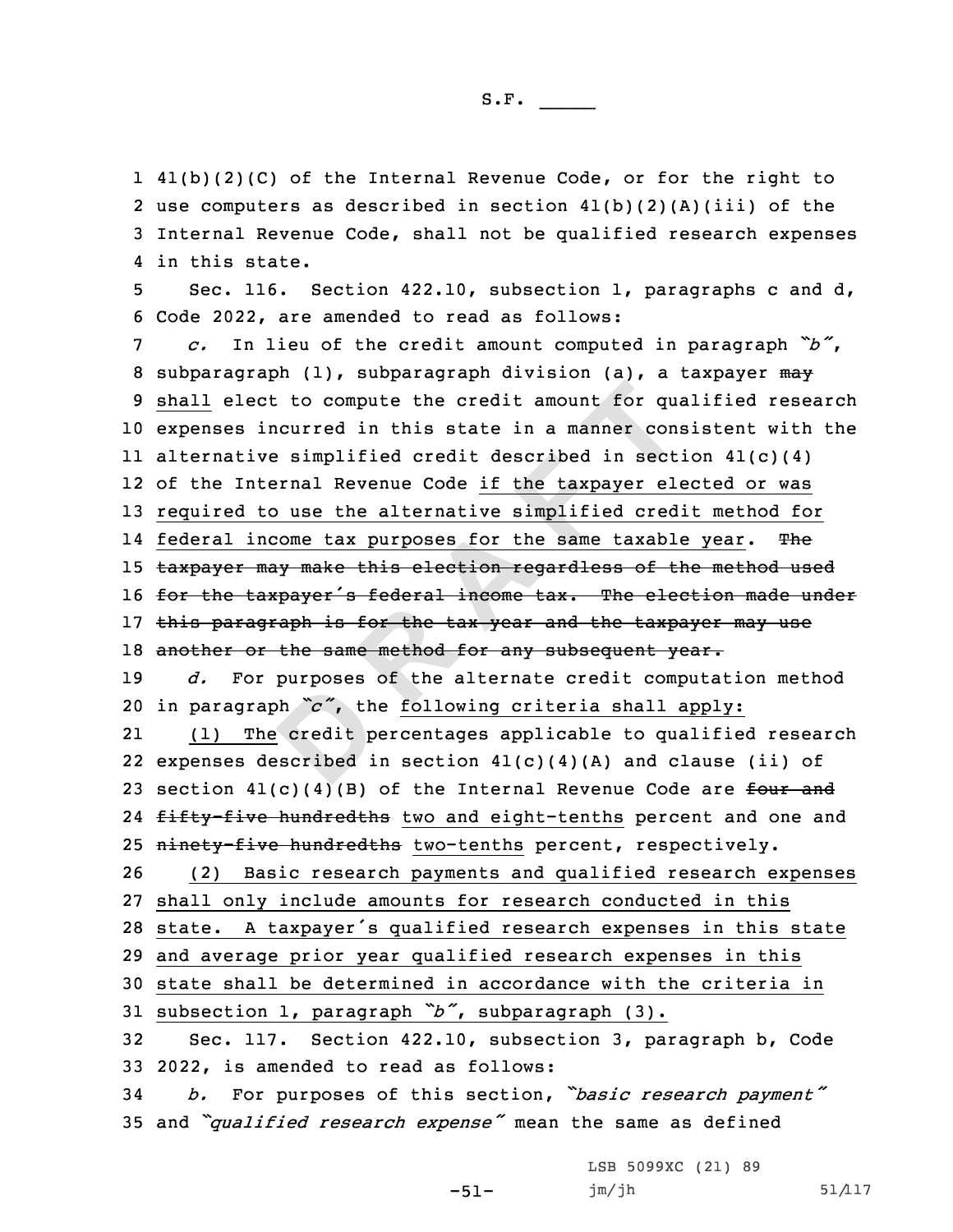for the federal credit for increasing research activities 2 under section 41 of the Internal Revenue Code, except that for the alternative simplified credit such amounts are for 4 research conducted within this state as otherwise described in subsection 1, paragraph *"b"*, subparagraph (3), and subsection 1, paragraph *"d"*, subparagraph (2).

7 Sec. 118. Section 422.10, subsection 4, Code 2022, is 8 amended to read as follows:

Any Commencing with the tax year begindary 1, 2023, but before January 1, 20<br>
of any credit in excess of the tax liab.<br>
422.5 less the amounts of nonrefundable<br>
is subchapter for the taxable year shall<br>
erest in accordance 4. *a.* Any Commencing with the tax year beginning on or after January 1, 2023, but before January 1, 2024, seventy-five percent of any credit in excess of the tax liability imposed by section 422.5 less the amounts of nonrefundable credits allowed under this subchapter for the taxable year shall be refunded with interest in accordance with section 421.60, subsection 2, paragraph *"e"*. In lieu of claiming <sup>a</sup> refund, <sup>a</sup> taxpayer may elect to have the overpayment shown on the taxpayer's final, completed return credited to the tax liability for the following taxable year.

2024, fif<br>
ty impose<br>
ble credit *b.* Commencing with tax years beginning on or after January 1, 2024, fifty percent of any credit in excess of the tax liability imposed by section 422.5 less the amounts of nonrefundable credits allowed under this subchapter for the taxable year shall be refunded with interest in accordance with section 421.60, subsection 2, paragraph *"e"*. In lieu of claiming <sup>a</sup> refund, <sup>a</sup> taxpayer may elect to have the overpayment shown on the taxpayer's final, completed return credited to the tax liability for the following taxable year.

28 Sec. 119. Section 422.11W, Code 2022, is amended by adding 29 the following new subsection:

 NEW SUBSECTION. 5. Commencing with tax years beginning on or after January 1, 2023, <sup>a</sup> charitable conservation contribution tax credit shall not be claimed against taxes as provided in this section, except for tax credits claimed for qualified real property interests conveyed prior to January 1, 35 2023.

-52-

LSB 5099XC (21) 89 jm/jh 52/117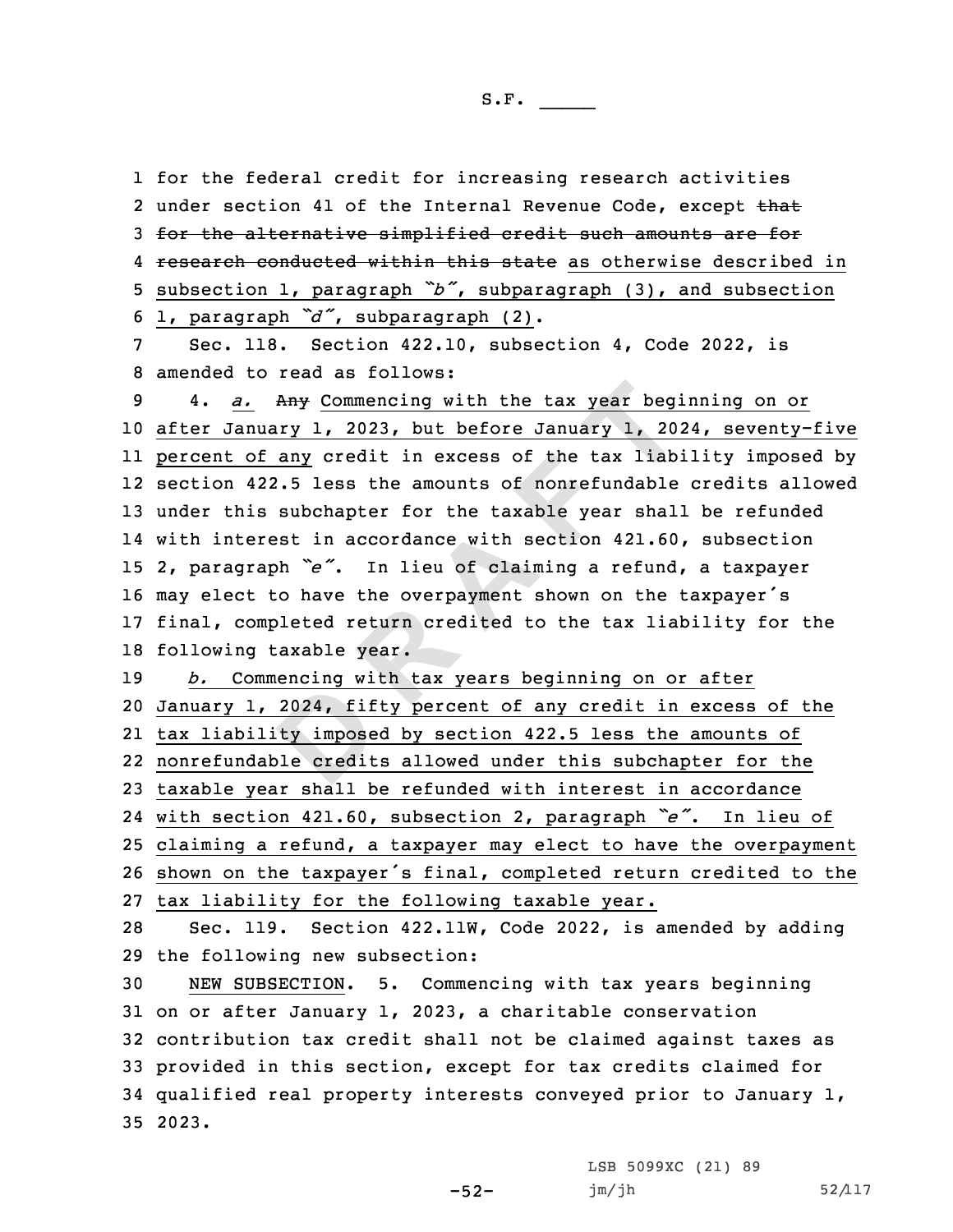1 Sec. 120. Section 422.12N, Code 2022, is amended by adding 2 the following new subsections:

3 NEW SUBSECTION. 6. This section does not apply to <sup>a</sup> 4 geothermal heat pump installation occurring after December 31, 5 2023.

6 NEW SUBSECTION. 7. This section is repealed January 1, 7 2034.

8 Sec. 121. Section 422.33, subsection 5, paragraph a, 9 subparagraphs (1) and (2), Code 2022, are amended to read as 10 follows:

11(1) Six and one-half Four percent of the excess of qualified 12 research expenses during the tax year over the base amount for <sup>13</sup> the tax year based upon the state's apportioned share of the 14 qualifying expenditures for increasing research activities.

raphs (1) and (2), Code 2022, are amended<br>
Six and one-half Four percent of the exerces during the tax year over the lyear based upon the state's apportioned<br>
mg expenditures for increasing research<br>
Six and one-half Four 15 (2) Six and one-half Four percent of the basic research payments determined under section 41(e)(1)(A) of the Internal Revenue Code during the tax year based upon the state's apportioned share of the qualifying expenditures for increasing research activities.

**D**20 Sec. 122. Section 422.33, subsection 5, paragraph b, Code 21 2022, is amended to read as follows:

22 *b.* (1) The state's apportioned share of the qualifying 23 expenditures for increasing research activities is <sup>a</sup> percent 24 equal to the ratio of qualified research expenditures in this 25 state to the total qualified research expenditures.

 (2) For the purpose of calculating the state's apportioned share of the qualifying expenditures for increasing research activities in subparagraph (1), the following criteria shall apply only to the determination of qualified research expenditures in this state:

 (a) Wages paid to an employee for qualified services, or contract research expenses paid to <sup>a</sup> third party for the performance of qualified research services, shall only constitute qualified research expenses in this state if the services are performed in this state, and if the following

LSB 5099XC (21) 89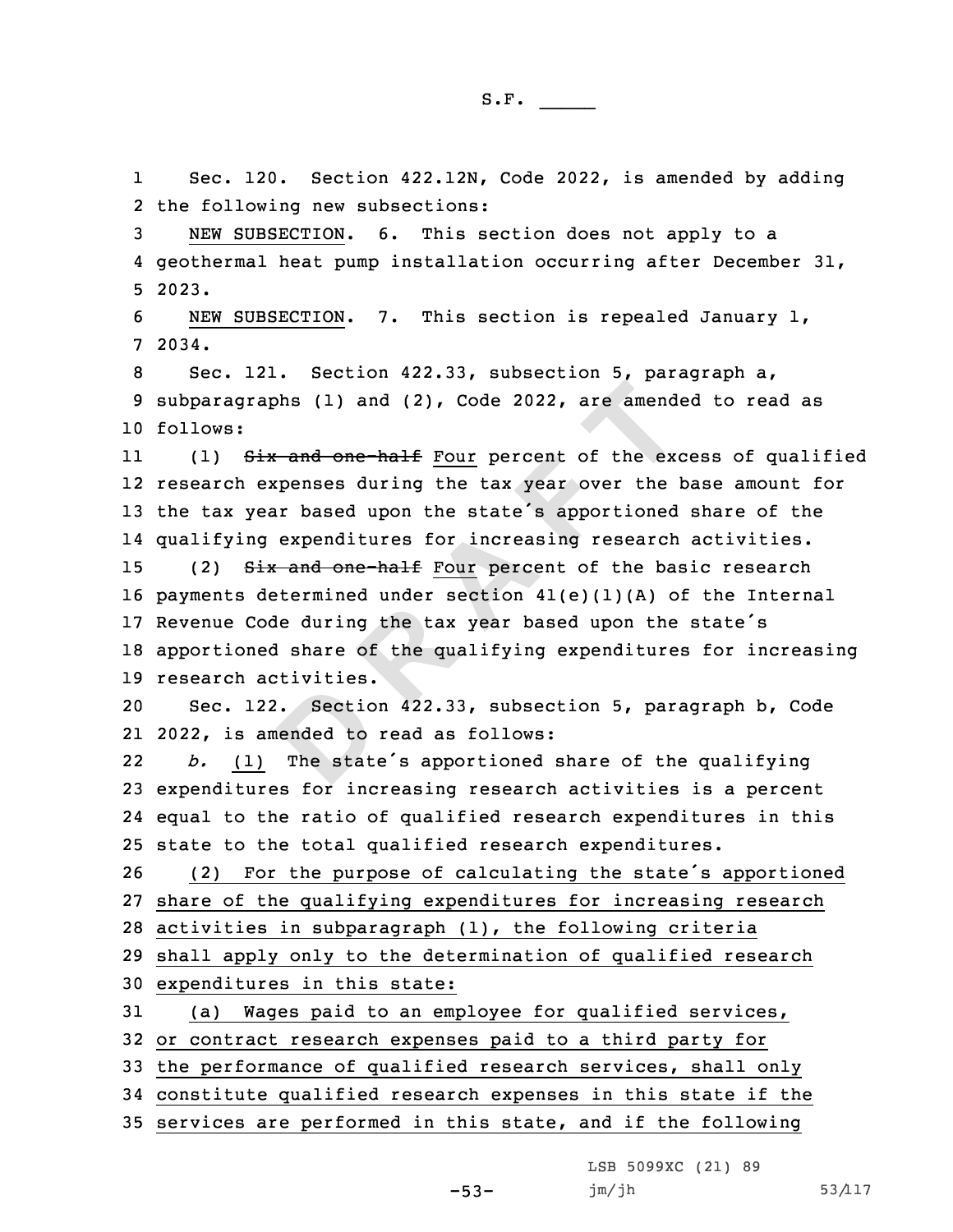**D <sup>R</sup> <sup>A</sup> <sup>F</sup> <sup>T</sup>** conditions are met, as applicable: 2 (i) For qualified services performed by employees, during the period of the tax year that the business is engaging in one or more research projects, <sup>a</sup> majority of the total services performed by the employee for the business are directly related to those research projects. (ii) For the performance of qualified research services by <sup>a</sup> third party, during the period of the business's tax year that the third party is performing research services for the business, <sup>a</sup> majority of the total services performed by the person for the third party are directly related to those research projects of the business. (b) The substantially all rule for determining qualified services as described in section 41(b)(2)(B) of the Internal Revenue Code and Treas. Reg. 1.41-2(d)(2) does not apply. (c) Amounts paid for supplies as defined in section 41(b)(2)(C) of the Internal Revenue Code, or for the right to use computers as described in section 41(b)(2)(A)(iii) of the Internal Revenue Code, shall not be qualified research expenses in this state. 2121 Sec. 123. Section 422.33, subsection 5, paragraphs c and d, Code 2022, are amended to read as follows: *c.* In lieu of the credit amount computed in paragraph *"a"*, subparagraph (1), <sup>a</sup> corporation may elect to compute the credit amount for qualified research expenses incurred in this state in <sup>a</sup> manner consistent with the alternative simplified credit described in section 41(c)(4) of the Internal Revenue Code if the taxpayer elected or was required to use the alternative simplified credit method for federal income tax purposes for 30 the same taxable year. The taxpayer may make this election 31 regardless of the method used for the taxpayer's federal income 32 tax. The election made under this paragraph is for the tax 33 year and the taxpayer may use another or the same method for 34 any subsequent year. *d.* For purposes of the alternate credit computation method

LSB 5099XC (21) 89

 $jm/jh$  54/117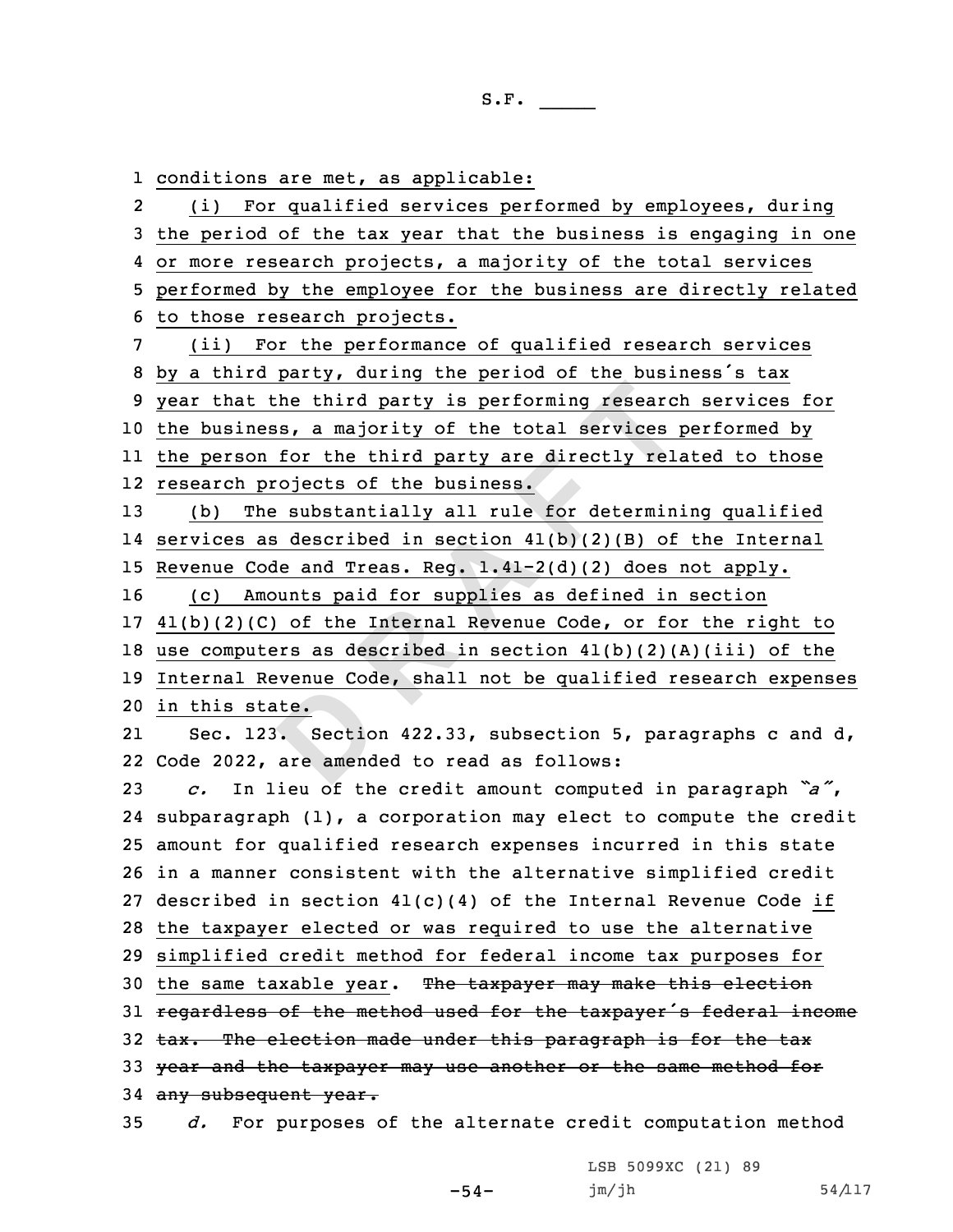1 in paragraph *"c"*, the following criteria shall apply:

2 (1) The credit percentages applicable to qualified research 3 expenses described in section  $41(c)(4)(A)$  and clause (ii) of 4 section 41(c)(4)(B) of the Internal Revenue Code are <del>four and</del> 5 fifty-five hundredths two and eight-tenths percent and one and 6 ninety-five hundredths two-tenths percent, respectively.

 (2) Basic research payments and qualified research expenses shall only include amounts for research conducted in this state. <sup>A</sup> taxpayer's qualified research expenses in this state and average prior year qualified research expenses in this state shall be determined in accordance with the rules in paragraph *"b"*, subparagraph (2).

examinat<br>
. Sectio A taxpayer's qualified research expenses<br>age prior year qualified research expenses<br>all be determined in accordance with the<br>h<sup>b</sup>', subparagraph (2).<br>124. Section 422.33, subsection 5, paramended by adding the following ne Sec. 124. Section 422.33, subsection 5, paragraph e, Code 2022, is amended by adding the following new subparagraph: NEW SUBPARAGRAPH. (3) The credit provided in this subsection is claimed on <sup>a</sup> return filed by the due date for filing the return, including extensions of time. If timely claimed, the business shall not increase the credit claim on an amended return or otherwise unless the increase results from an audit or examination by the internal revenue service or the department.

2222 Sec. 125. Section 422.33, subsection 5, paragraph f, 23 subparagraph (2), Code 2022, is amended to read as follows: 24 (2) For purposes of this subsection, *"basic research* <sup>25</sup> *payment"* and *"qualified research expense"* mean the same as 26 defined for the federal credit for increasing research 27 activities under section 41 of the Internal Revenue Code, 28 except that for the alternative simplified credit such amounts 29 are for research conducted within this state as otherwise <sup>30</sup> described in paragraph *"b"*, subparagraph (2), and paragraph *"d"*, 31 subparagraph (2). 32 Sec. 126. Section 422.33, subsection 5, paragraph g, Code 33 2022, is amended to read as follows:

34 *g.* (1) Any Commencing with the tax year beginning on or 35 after January 1, 2023, but before January 1, 2024, seventy-five

LSB 5099XC (21) 89

-55-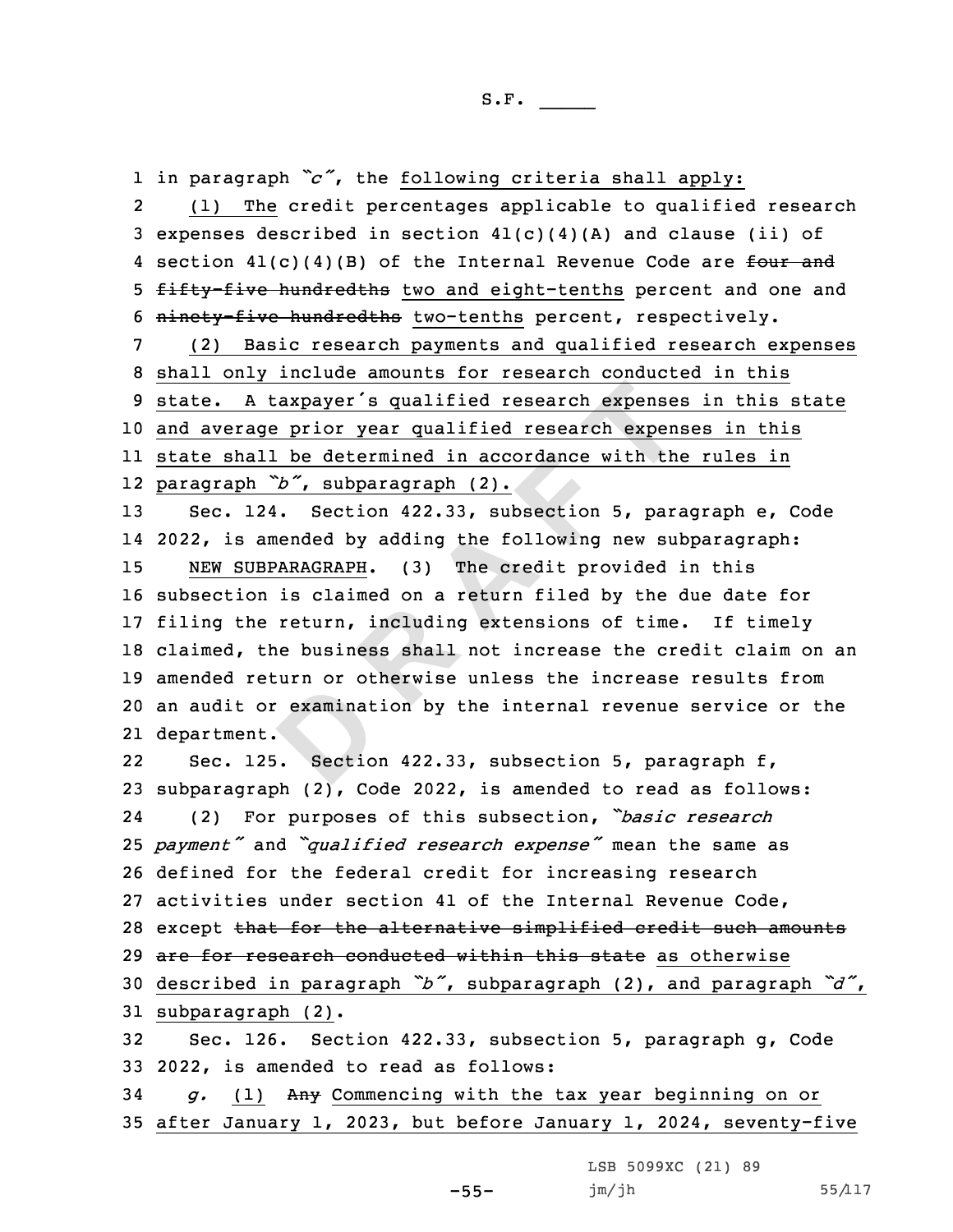percent of any credit in excess of the tax liability for the taxable year shall be refunded with interest in accordance with section 421.60, subsection 2, paragraph *"e"*. In lieu of claiming <sup>a</sup> refund, <sup>a</sup> taxpayer may elect to have the overpayment shown on its final, completed return credited to the tax liability for the following taxable year.

**R R EXECUTE: R EXECUTE: R EXECUTE: R EXECUTE: CONTROMOGIATION: CONTROMOGIATION: CONTROMOGIATION: CONTROMOGIATION: CONTROMOGIATION: CONTROMOGIATION: CONTROMOGIATION: CONTROMOGIATION: CONTR**  (2) Commencing with tax years beginning on or after January 1, 2024, fifty percent of any credit in excess of the tax liability for the taxable year shall be refunded with interest in accordance with section 421.60, subsection 2, paragraph *"e"*. In lieu of claiming <sup>a</sup> refund, <sup>a</sup> taxpayer may elect to have the overpayment shown on its final, completed return credited to the tax liability for the following taxable year.

14 Sec. 127. Section 422.33, subsection 25, Code 2022, is 15 amended by striking the subsection and inserting in lieu 16 thereof the following:

excess of<br>
conveyed p<br> **B DRESER**  25. The taxes imposed under this subchapter shall be reduced by <sup>a</sup> charitable conservation contribution tax credit as allowed under section 422.11W for each tax year the taxpayer has credit, in excess of tax liability, for qualified real property interests conveyed prior to January 1, 2023.

22Sec. 128. PRESERVATION OF EXISTING RIGHTS.

 1. This division of this Act is not intended to and shall not limit, modify, or otherwise adversely affect any amount of tax credit issued, awarded, or allowed prior to January 1, 2023, nor shall it limit, modify, or otherwise adversely affect <sup>a</sup> taxpayer's right to claim or redeem <sup>a</sup> tax credit issued, awarded, or allowed prior to January 1, 2023, including but not limited to any tax credit carryforward amount.

 2. The repeal of <sup>a</sup> provision of law pursuant to this division of this Act shall not constitute grounds for rescission or modification of agreements entered into under those provisions of law, if any. Any agreement entered into prior to January 1, 2023, under <sup>a</sup> provision of law repealed in this division of this Act, shall remain in effect until

-56-

LSB 5099XC (21) 89 jm/jh 56/117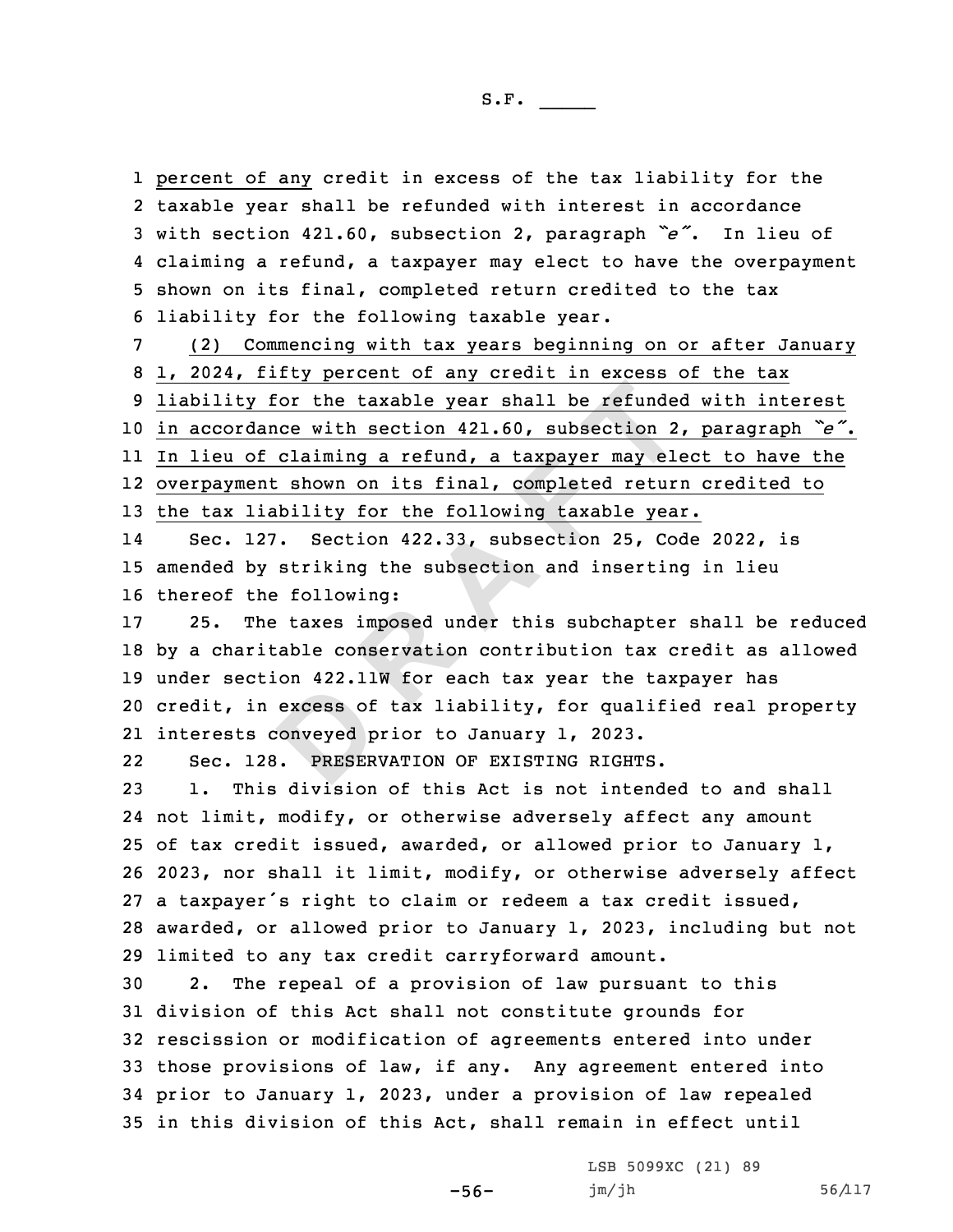1 it expires under its own terms, and shall be governed by the 2 applicable provisions of law as they existed immediately prior 3 to January 1, 2023.

4 Sec. 129. TAX CREDIT REVIEW STUDY COMMITTEE DURING 2029 LEGISLATIVE INTERIM. The legislative council is requested to authorize <sup>a</sup> study committee to review tax credits available against state taxes by developing options for replacing tax credits that produce equivalent results as the tax credit being replaced. The study committee shall review tax credits including but not limited to the adoption tax credit in section 422.12A, the tuition and textbook tax credit in section 422.12, and the school tuition organization tax credit in section 13 422.11S.

pointed b<br>Dives. The<br>It taxpaye placed. The study committee shall revidy but not limited to the adoption tax c:<br>the tuition and textbook tax credit in<br>school tuition organization tax credit<br>tudy committee shall consist of five vot<br>te, three of whom shall 14 The study committee shall consist of five voting members of the senate, three of whom shall be appointed by the majority leader of the senate and two of whom shall be appointed by the minority leader of the senate, and five voting members of the house of representatives, three of whom shall be appointed by the speaker of the house of representatives and two of whom shall be appointed by the minority leader of the house of representatives. The co-chairpersons of the committee shall also appoint taxpayer representatives as nonvoting members of the committee. The study committee shall meet during the 2029 legislative interim to make appropriate recommendations for consideration during the 2029 legislative session in <sup>a</sup> report submitted to the general assembly by January 15, 2030. Sec. 130. EFFECTIVE DATE. This division of this Act takes effect January 1, 2023. Sec. 131. APPLICABILITY. This division of this Act applies to tax years beginning on or after January 1, 2023. DIVISION XIX TAX EXPENDITURE COMMITTEE Sec. 132. Section 2.45, subsection 5, Code 2022, is amended by striking the subsection.

35 Sec. 133. Section 2.48, subsections 1 and 2, Code 2022,

-57-

LSB 5099XC (21) 89 jm/jh 57/117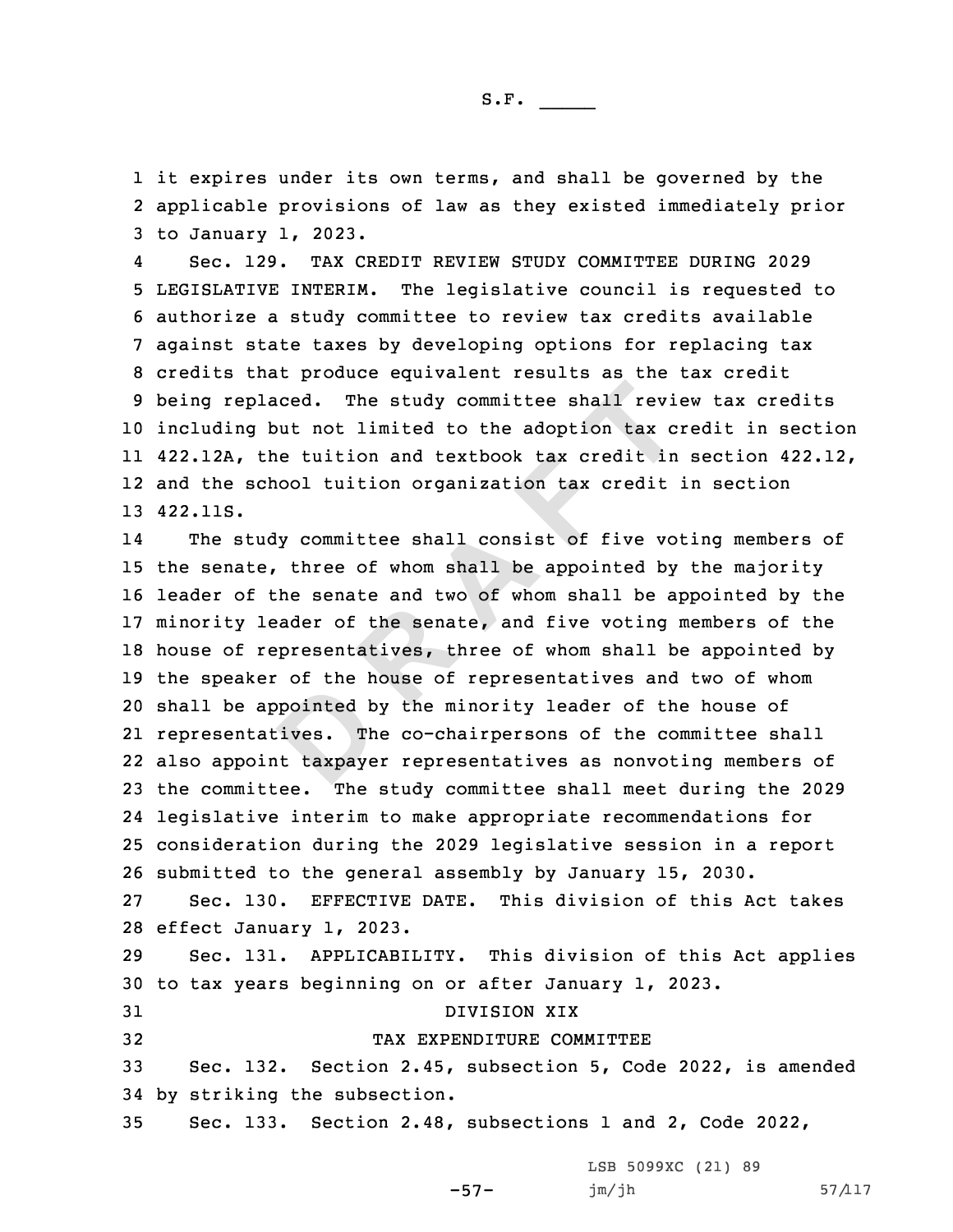1 are amended by striking the subsections and inserting in lieu 2 thereof the following:

 1. As used in this section, *"tax expenditure"* means an exclusion from the operation or collection of <sup>a</sup> tax imposed in this state. Tax expenditures include tax credits, exemptions, deductions, and rebates. Tax expenditures also include sales tax refunds issued pursuant to section 423.3 or 423.4.

 2. *a.* (1) The department administering <sup>a</sup> tax expenditure described in subsection 3 shall engage in <sup>a</sup> review of the tax expenditure based upon the schedule in subsection 3. If multiple departments administer the tax expenditure, the departments shall cooperate in the review.

d in subsection 3 shall engage in a rev.<br>
nditure based upon the schedule in subse<br>
departments administer the tax expendi<br>
nts shall cooperate in the review.<br>
The review shall consist of evaluating a<br>
ure described in sub (2) The review shall consist of evaluating any tax 14 expenditure described in subsection 3 and assess its equity, simplicity, competitiveness, public purpose, adequacy, and extent of conformance with the original purpose of the legislation that enacted the tax expenditure, as those issues pertain to taxation in Iowa.

the gene<br>
e credit 19 *b.* (1) The department shall file <sup>a</sup> report detailing the 20 review with the general assembly no later than December 15 of 21 the year the credit is scheduled to be reviewed in subsection 22 3.

23 (2) The report may include recommendations for better 24 aligning tax expenditures with the original intent of the 25 legislation that enacted the tax expenditure.

26 Sec. 134. Section 2.48, subsection 3, unnumbered paragraph 27 1, Code 2022, is amended to read as follows:

28 The committee applicable department shall review the 29 following tax expenditures and incentives according to the 30 following schedule:

31 Sec. 135. Section 2.48, subsection 3, paragraph b, 32 subparagraph (3), Code 2022, is amended to read as follows: 33 (3) Funding of urban renewal projects with increased local 34 sales and services tax revenues under section 423B.10. 35 Sec. 136. Section 2.48, subsection 4, Code 2022, is amended

-58-

LSB 5099XC (21) 89 jm/jh 58/117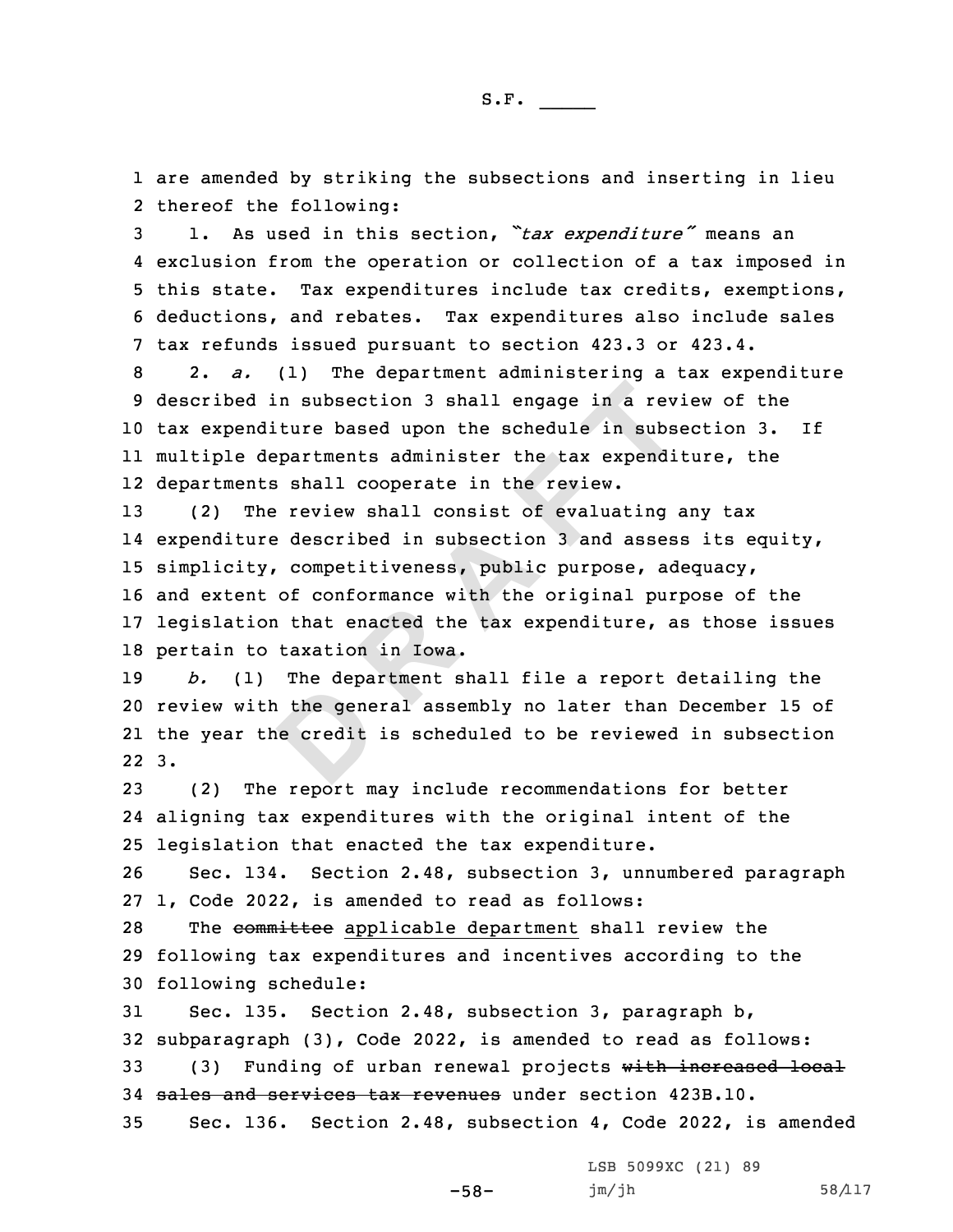1 to read as follows:

exated: In<br>
part of t<br>
example the moneys c amended to read as follows:<br>
the difference between the actual net rev<br>
fund of the state for the fiscal year and<br>
estimate for the fiscal year shall be t<br>
ayer relief individual income tax elimi<br>
in section 8.57E.<br>
138. S 2 4. *Subsequent additional review.* <sup>A</sup> tax expenditure or incentive reviewed pursuant to subsection 3 shall be reviewed again not more than five years after the tax expenditure or incentive was most recently reviewed. DIVISION XX INDIVIDUAL INCOME TAX ELIMINATION FUND Sec. 137. Section 8.55, subsection 2, paragraph a, Code 2022, is amended to read as follows: *a.* The difference between the actual net revenue for the general fund of the state for the fiscal year and the adjusted revenue estimate for the fiscal year shall be transferred to 13 the taxpayer relief individual income tax elimination fund created in section 8.57E. Sec. 138. Section 8.57E, Code 2022, is amended to read as 16 follows: **8.57E Taxpayer relief Individual income tax elimination fund.** 18 1. A taxpayer relief An individual income tax elimination fund is created. The fund shall be separate from the general fund of the state and the balance in the fund shall not be considered part of the balance of the general fund of the state. The moneys credited to the fund are not subject to section 8.33 and shall not be transferred, used, obligated, appropriated, or otherwise encumbered except as provided in this section. 26 2. Moneys in the taxpayer relief fund shall only be used pursuant to appropriations or transfers made by the general assembly for tax relief, including but not limited to increases in the general retirement income exclusion under section 422.7, subsection 31, or reductions in income tax rates. 3. *a.* Moneys in the taxpayer relief fund may be used for cash flow purposes during <sup>a</sup> fiscal year provided that any moneys so allocated are returned to the fund by the end of that fiscal year.

35 *b.* Except as provided in section 8.58, the taxpayer relief

-59-

LSB 5099XC (21) 89 jm/jh 59/117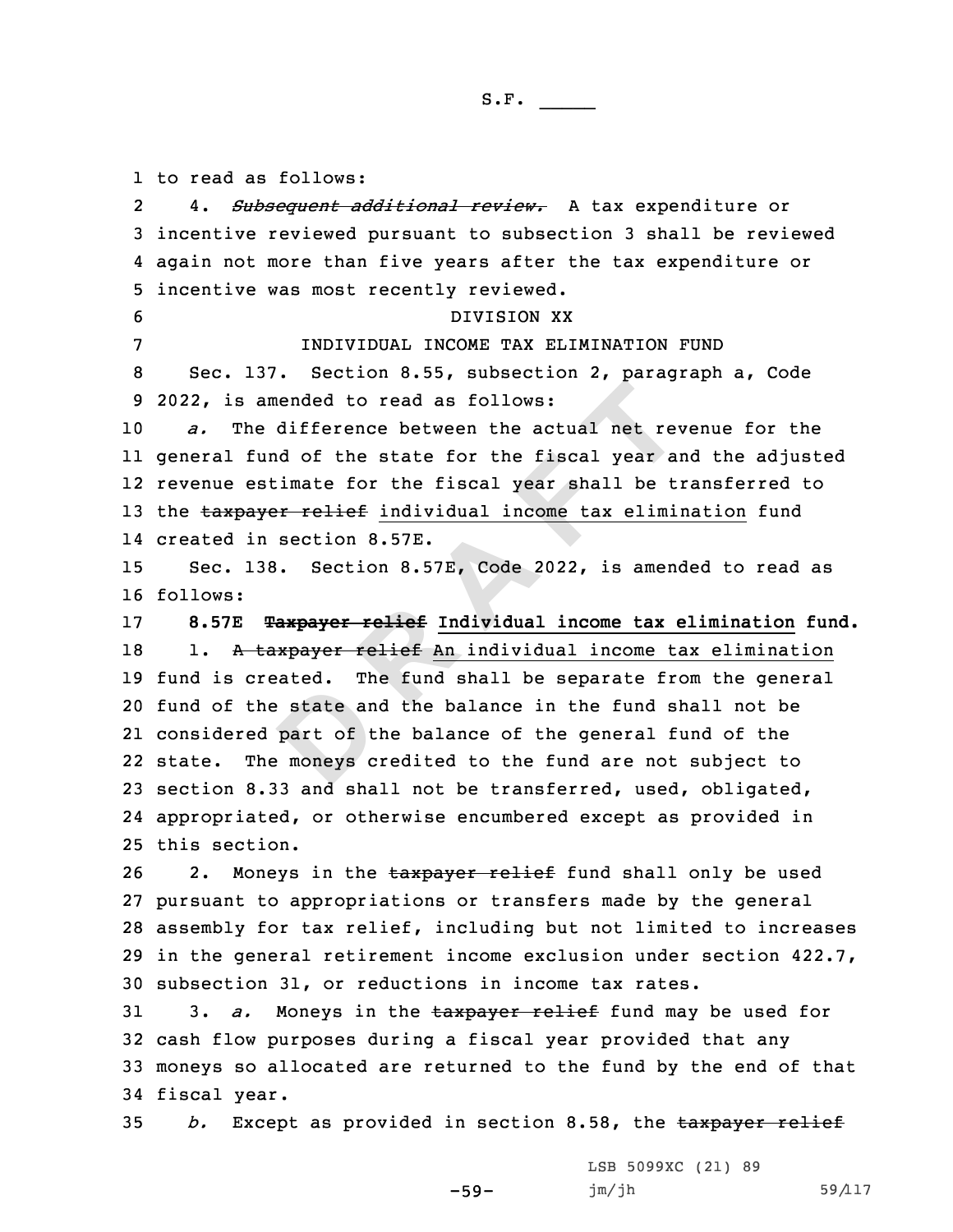S.F.  $\rule{1em}{0.15mm}$ 

1 fund shall be considered <sup>a</sup> special account for the purposes of 2 section 8.53 in determining the cash position of the general 3 fund of the state for the payment of state obligations.

4 4. Notwithstanding section 12C.7, subsection 2, interest or 5 earnings on moneys deposited in the taxpayer relief fund shall 6 be credited to the fund.

7 Sec. 139. Section 8.58, Code 2022, is amended to read as 8 follows:

9 **8.58 Exemption from automatic application.**

copriation<br>
of the Co<br>
the extent **Exemption from automatic application.**<br>
to the extent that moneys appropriated un<br>
not result in moneys being credited to<br>
ction 8.55, subsection 2, moneys approp<br>
8.57 and moneys contained in the cash r<br>
Iowa infrastruct 1. To the extent that moneys appropriated under section 8.57 do not result in moneys being credited to the general fund under section 8.55, subsection 2, moneys appropriated under 13 section 8.57 and moneys contained in the cash reserve fund, rebuild Iowa infrastructure fund, environment first fund, Iowa 15 economic emergency fund, taxpayer relief individual income tax elimination fund, state bond repayment fund, Iowa coronavirus fiscal recovery fund, and Iowa coronavirus capital projects fund shall not be considered in the application of any formula, index, or other statutory triggering mechanism which would affect appropriations, payments, or taxation rates, contrary provisions of the Code notwithstanding.

22 2. To the extent that moneys appropriated under section 8.57 do not result in moneys being credited to the general fund under section 8.55, subsection 2, moneys appropriated under section 8.57 and moneys contained in the cash reserve fund, rebuild Iowa infrastructure fund, environment first 27 fund, Iowa economic emergency fund, taxpayer relief individual income tax elimination fund, state bond repayment fund, Iowa coronavirus fiscal recovery fund, and Iowa coronavirus capital projects fund shall not be considered by an arbitrator or in negotiations under chapter 20. DIVISION XXI NATIONAL GUARD PAY

34 Sec. 140. Section 422.7, subsection 42A, Code 2022, is 35 amended to read as follows:

LSB 5099XC (21) 89

-60-

jm/jh 60/117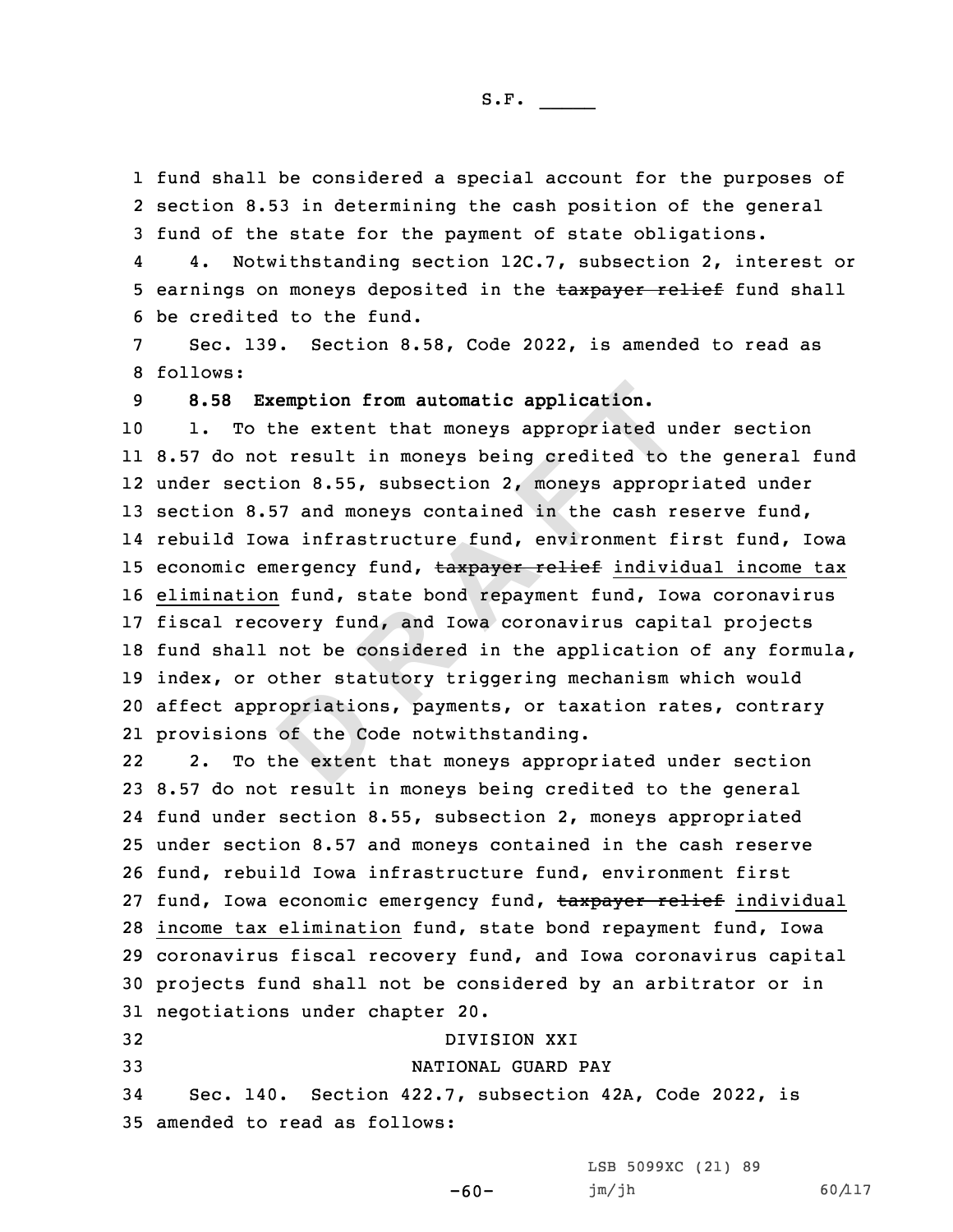**Sectio**<br>**Local sale** DIVISION XXII<br>
LOCAL OPTION TAXES<br>
142. Section 15J.7, subsection 2, Code<br>
as follows:<br>
m addition to the moneys received pursua<br>
municipality may deposit in the reinve-<br>
other moneys lawfully at the municipal<br>
g but not l 1 42A. Subtract, to the extent included, all pay received by the taxpayer from the federal government for military service performed while on active duty status in the armed forces, the armed forces military reserve, or the national guard, including pay for full-time service performed pursuant to 32 U.S.C. §502(f) and 32 U.S.C. §709(a) and (b). Sec. 141. APPLICABILITY. This division of this Act applies to tax years beginning on or after January 1, 2023. DIVISION XXII LOCAL OPTION TAXES 11 Sec. 142. Section 15J.7, subsection 2, Code 2022, is amended to read as follows: 2. In addition to the moneys received pursuant to section 15J.6, <sup>a</sup> municipality may deposit in the reinvestment project fund any other moneys lawfully at the municipality's disposal, 16 including but not limited to local sales and services tax 17 receipts collected revenues received under chapter 423B if such use is <sup>a</sup> purpose authorized for the municipality under chapter 19 423B. Sec. 143. Section 28A.17, Code 2022, is amended to read as 21 follows: 22 **28A.17 Local sales and services tax.** 1. If an authority is established as provided in section 28A.6 and after approval of <sup>a</sup> referendum by <sup>a</sup> simple majority of votes cast in each metropolitan area in favor of the sales and services tax, the governing board of <sup>a</sup> county in this state within <sup>a</sup> metropolitan area which is part of the authority shall impose, at the request of the authority, <sup>a</sup> local sales and services tax at the rate of one-fourth of one percent on the sales price taxed by this state under section 423.2, within the metropolitan area located in this state. The referendum shall be called by resolution of the board and shall be held as provided in section 28A.6 to the extent applicable. The ballot proposition shall contain <sup>a</sup> statement as to the specific purpose or purposes for which the revenues shall be expended

-61-

LSB 5099XC (21) 89 jm/jh 61/117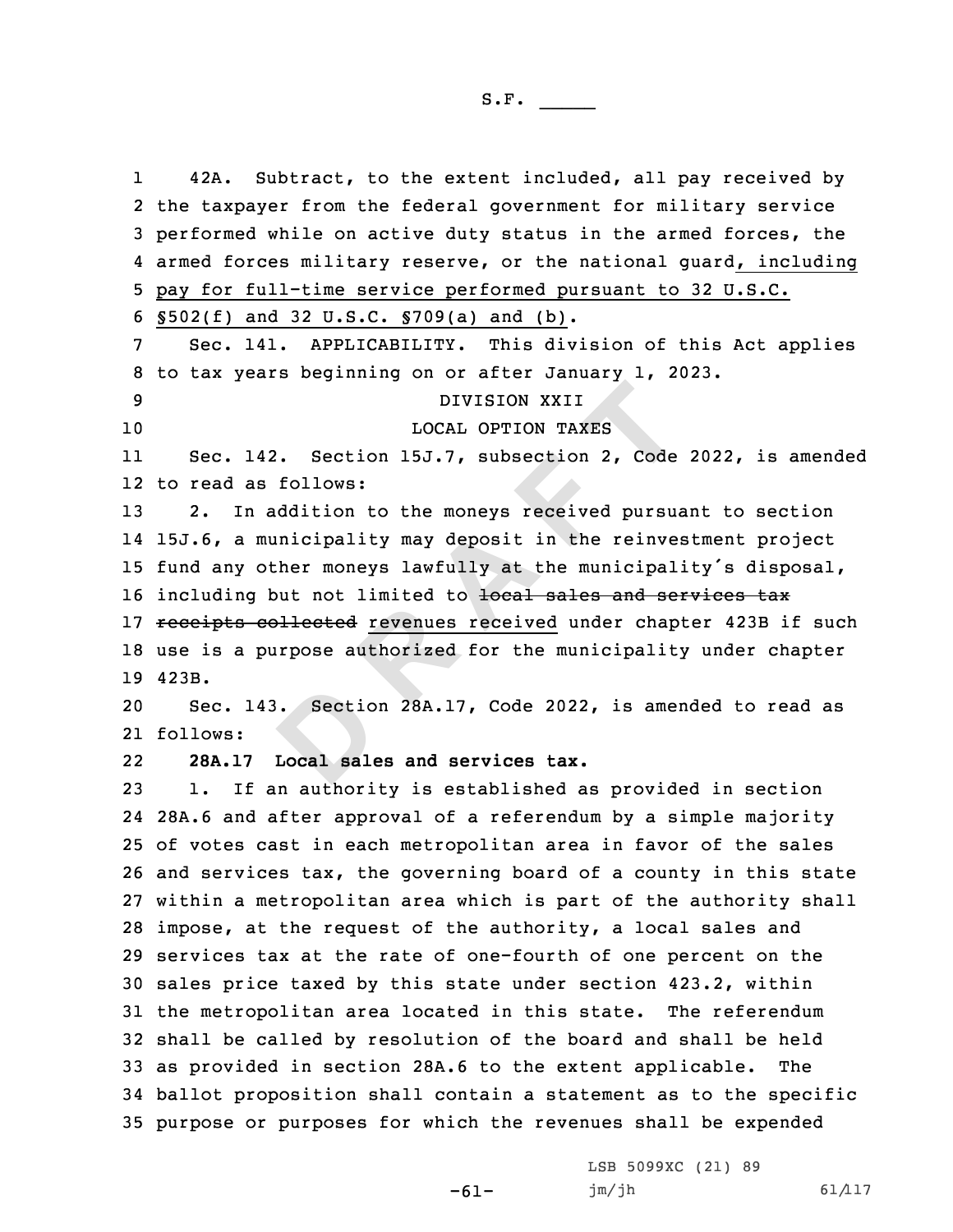S.F.  $\rule{1em}{0.15mm}$ 

 and the date of expiration of the tax. The local sales and services tax shall be imposed on the same basis, with the same exceptions, and following the same administrative procedures as provided for <sup>a</sup> county under sections 423B.5 and 423B.6, Code 2022. The amount of the sale, for the purposes of determining the amount of the local sales and services tax under this section, does not include the amount of any local sales and services tax imposed under sections 423B.5 and 423B.6, Code 9 2022.

hall act<br>ales and<br>d favorab he treasurer of state shall credit the :<br>ices tax receipts and interest and pena.<br>y's account. Moneys in this account sh.<br>y to the authority. The proceeds of the<br>is section shall be used only for the couction, or repair of 2. The treasurer of state shall credit the local sales and services tax receipts and interest and penalties to the authority's account. Moneys in this account shall be remitted quarterly to the authority. The proceeds of the tax imposed 14 under this section shall be used only for the construction, reconstruction, or repair of metropolitan facilities as specified in the referendum. The local sales and services tax imposed under this section may be suspended for not less than <sup>a</sup> fiscal quarter or more than one year by action of the board. The suspension may be renewed or continued by the board, but the board shall act on the suspension at least annually. The local sales and services tax may also be repealed by <sup>a</sup> petition and favorable referendum following the procedures and requirements of sections 28A.5 and 28A.6 as applicable. The board shall give the department of revenue at least forty days' notice of the repeal, suspension, or reinstatement of the tax and the effective dates for imposition, suspension, or repeal of the tax shall be as provided in section 423B.6, Code 2022. 3. A local sales and services tax authorized under this section shall not be imposed or collected on or after January 30 1, 2023.

31 Sec. 144. Section 76.4, Code 2022, is amended to read as 32 follows:

33 **76.4 Permissive application of funds.**

34 Whenever the governing authority of such political 35 subdivision shall have on hand funds derived from any other

-62-

LSB 5099XC (21) 89 jm/jh 62/117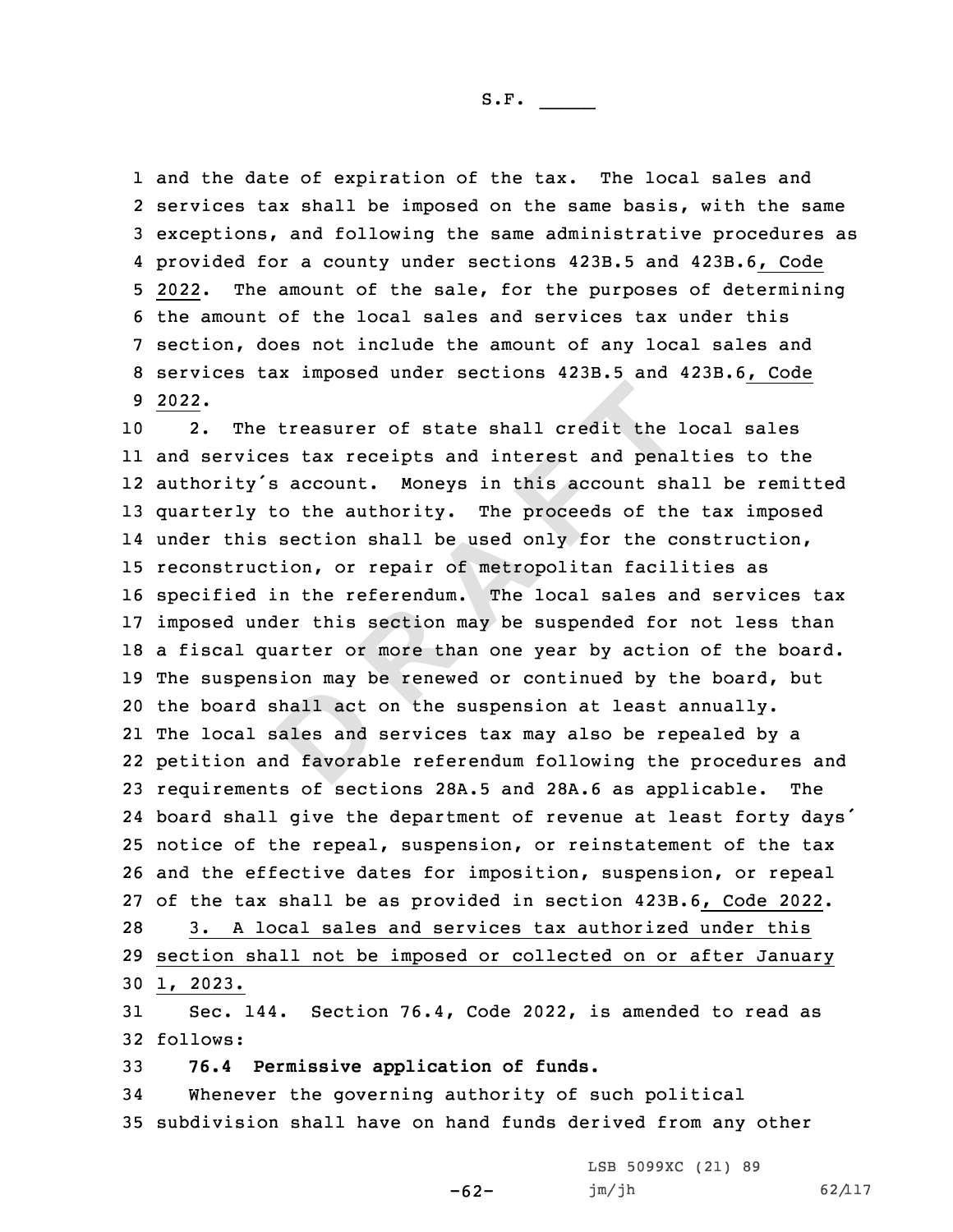source than taxation which may be appropriated to the payment either of interest or principal, or both principal and interest of such bonds, such funds may be so appropriated and used and the levy for the payment of the bonds correspondingly reduced. This section shall not restrict the authority of <sup>a</sup> 6 political subdivision to apply sales and services tax receipts 7 collected received pursuant to chapter 423B for such purpose. Notwithstanding section 423F.3, <sup>a</sup> school district may apply tax receipts received pursuant to chapter 423F for the purposes of this section.

11 Sec. 145. Section 99B.1, subsection 23, Code 2022, is 12 amended to read as follows:

<sup>13</sup> 23. *"Net receipts"* means gross receipts less amounts awarded 14 as prizes and less state <del>and local</del> sales tax paid upon the 15 gross receipts.

16 Sec. 146. Section 99B.14, subsection 1, Code 2022, is 17 amended to read as follows:

excrpcs II<br>
unization<br>
charges, f<br>
uted as pr received pursuant to chapter 423F for<br>tion.<br>145. Section 99B.1, subsection 23, Code<br>to read as follows:<br>"*Net receipts"* means gross receipts less<br>s and less state and local sales tax pa<br>ceipts.<br>146. Section 99B.14, subsec 18 1. A licensed qualified organization shall certify that the receipts from all charitable gambling conducted by the organization under this chapter, less reasonable expenses, charges, fees, taxes, and deductions, either will be distributed as prizes to participants or will be dedicated and distributed for educational, civic, public, charitable, patriotic, or religious uses. Reasonable expenses, charges, 25 fees, taxes other than the state and local sales tax, and deductions allowed by the department shall not exceed forty percent of net receipts.

28 Sec. 147. Section 99G.4, subsection 2, Code 2022, is amended 29 to read as follows:

 2. The income and property of the authority shall be exempt from all state and local taxes, and the sale of lottery tickets and shares issued and sold by the authority and its retail 33 licensees shall be exempt from all state and local sales taxes. Sec. 148. Section 99G.30A, subsection 2, paragraph a, Code 2022, is amended to read as follows:

-63-

LSB 5099XC (21) 89 jm/jh 63/117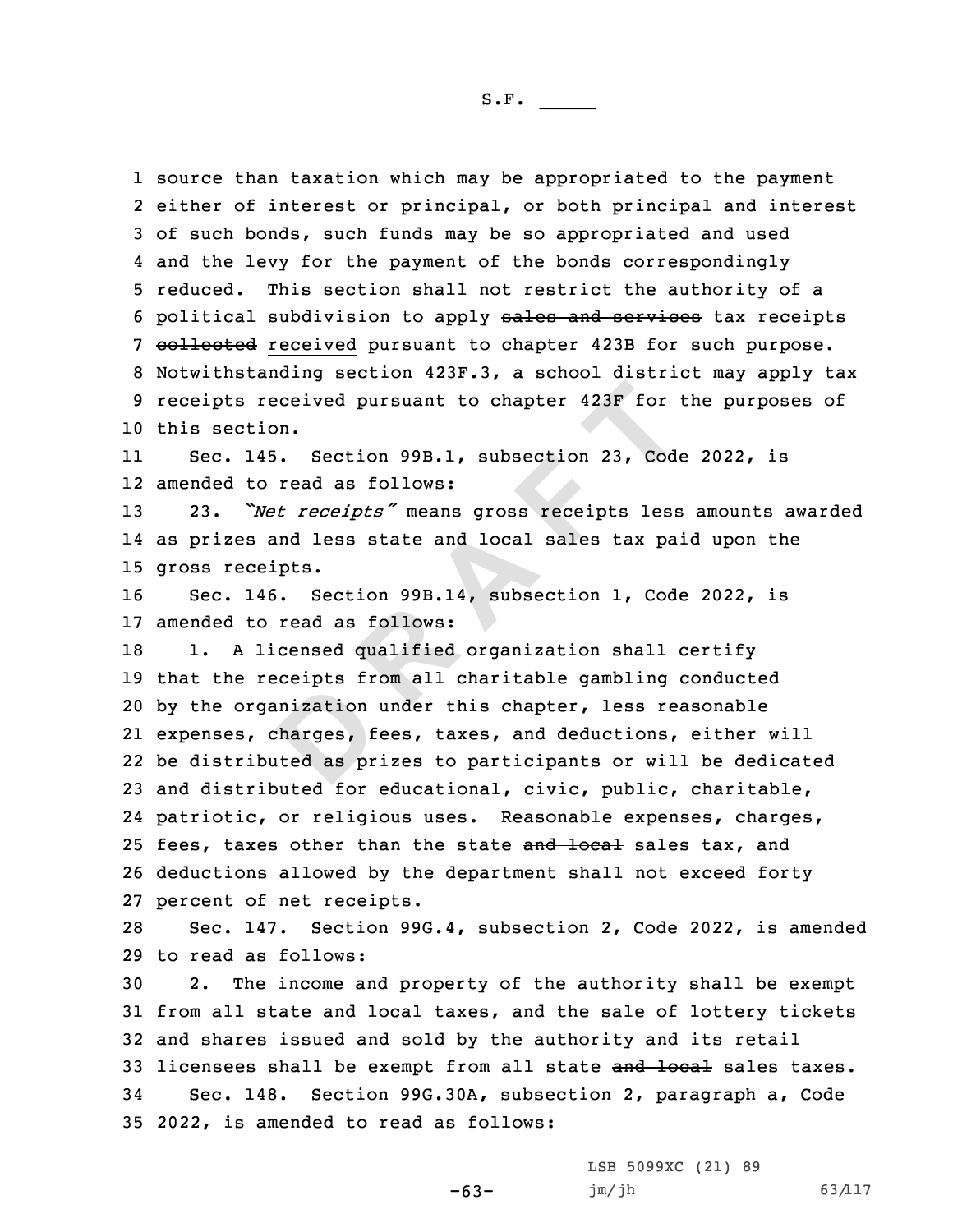1 *a.* The director of revenue shall administer the monitor 2 vending machine excise tax as nearly as possible in conjunction 3 with the administration of state sales tax laws. The director 4 shall provide appropriate forms or provide appropriate entries 5 on the regular state tax forms for reporting local sales and 6 services tax liability.

7 Sec. 149. Section 279.63, subsection 2, paragraph a, Code 8 2022, is amended to read as follows:

11 property tax levies<sub>7</sub> and income surtantles taxes in place in the school distriate the school distriate and amount limitations permitted by striking the subsection.<br>
150. Section 321.40, subsection 5, Code by striking *a.* All property tax levies<sub>7</sub> and income surtaxes<sub>7</sub> and local 10 option sales taxes in place in the school district, listed by type of levy, rate, amount, duration, and notification of the maximum rate and amount limitations permitted by statute. Sec. 150. Section 321.40, subsection 5, Code 2022, is

14 amended by striking the subsection.

15 Sec. 151. Section 321.130, Code 2022, is amended to read as 16 follows:

17 **321.130 Fees in lieu of taxes.**

**D**18 The registration fees imposed by this chapter upon private 19 passenger motor vehicles or semitrailers are in lieu of all 20 state and local taxes, except local vehicle taxes, to which 21 motor vehicles or semitrailers are subject.

22 Sec. 152. Section 418.13, subsection 2, Code 2022, is 23 amended to read as follows:

24 2. In addition to the moneys received pursuant to section 25 418.10 or 418.12, <sup>a</sup> governmental entity may deposit in the 26 flood project fund any other moneys lawfully received by the 27 governmental entity, including but not limited to local sales 28 and services tax receipts collected amounts received under 29 chapter 423B.

30 Sec. 153. Section 421.26, Code 2022, is amended to read as 31 follows:

32 **421.26 Personal liability for tax due.**

33 If <sup>a</sup> licensee or other person under section 452A.65, <sup>a</sup> 34 retailer or purchaser under chapter 423A, 423B, 423C, 423D, 35 or 423E, or section 423.14, 423.14A, 423.29, 423.31, 423.32,

-64-

LSB 5099XC (21) 89  $jm/jh$  64/117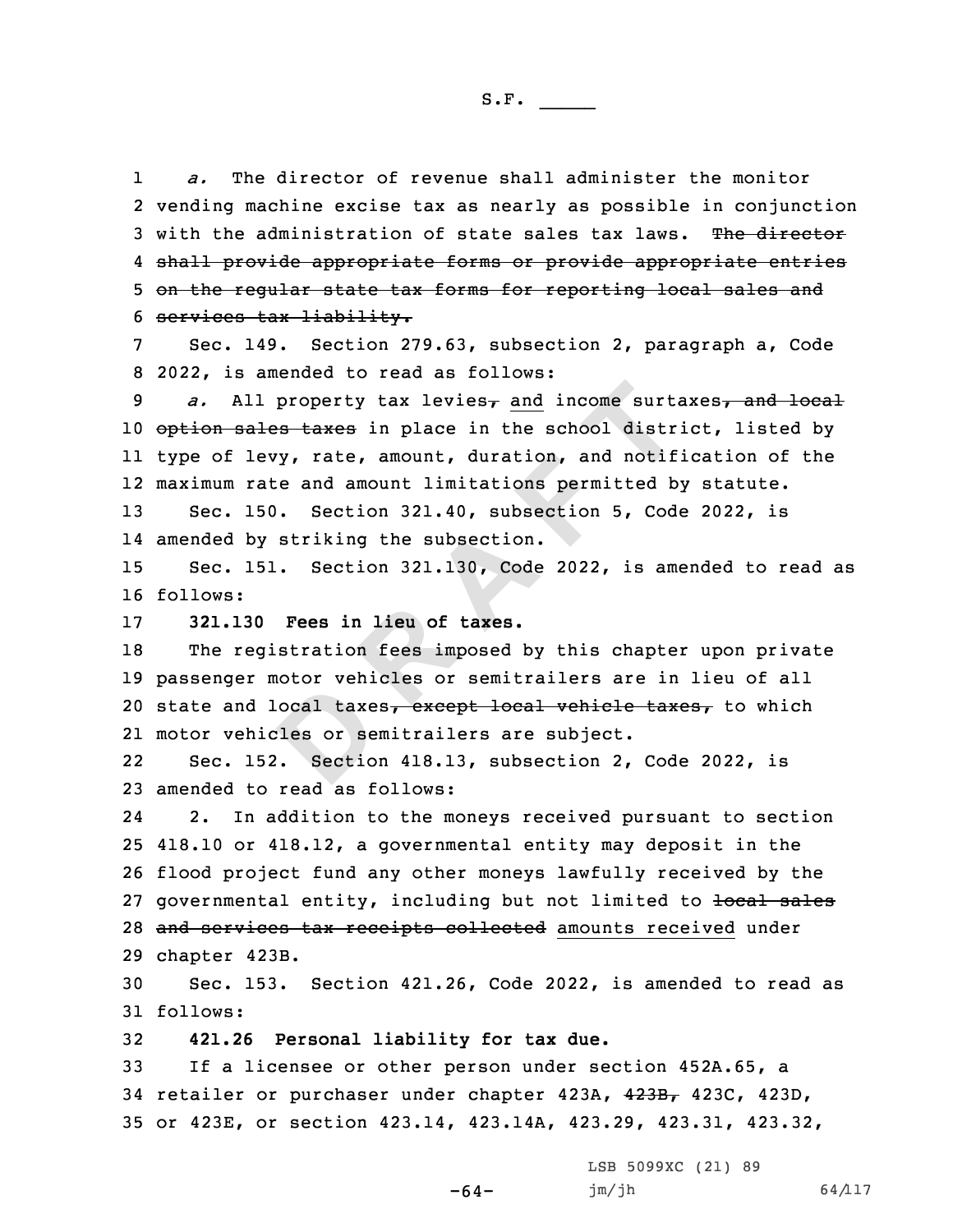orporation, association, limited liabil<br>ership, who has intentionally failed to<br>nally liable for the payment of the tax<br>lty due and unpaid. However, this sect<br>y to taxes on accounts receivable. The<br>poration, association, l or 423.33, or <sup>a</sup> user under section 423.34, or <sup>a</sup> permit holder or licensee under section 453A.13, 453A.16, or 453A.44 fails to pay <sup>a</sup> tax under those sections when due, an officer of <sup>a</sup> corporation or association, notwithstanding section 489.304, <sup>a</sup> member or manager of <sup>a</sup> limited liability company, or <sup>a</sup> partner of <sup>a</sup> partnership, having control or supervision of or the authority for remitting the tax payments and having <sup>a</sup> substantial legal or equitable interest in the ownership of the corporation, association, limited liability company, or partnership, who has intentionally failed to pay the tax is personally liable for the payment of the tax, interest, and penalty due and unpaid. However, this section shall not apply to taxes on accounts receivable. The dissolution of <sup>a</sup> corporation, association, limited liability company, or partnership shall not discharge <sup>a</sup> person's liability for failure to remit the tax due.

17 Sec. 154. Section 421.28, Code 2022, is amended to read as 18 follows:

19 **421.28 Exceptions to successor liability.**

diate such<br>
stock of<br>
3.33 or 45 The immediate successor to <sup>a</sup> licensee's or retailer's 21 business or stock of goods under chapter 423A <del>or 423B,</del> or section 423.33 or 452A.65, is not personally liable for the amount of delinquent tax, interest, or penalty due and unpaid if the immediate successor shows that the purchase of the business or stock of goods was made in good faith that no delinquent tax, interest, or penalty was due and unpaid. For purposes of this section the immediate successor shows good faith by evidence that the department had provided the immediate successor with <sup>a</sup> certified statement that no delinquent tax, interest, or penalty is unpaid, or that the immediate successor had taken in good faith <sup>a</sup> certified statement from the licensee, retailer, or seller that no delinquent tax, interest, or penalty is unpaid. When requested to do so by <sup>a</sup> person with whom the licensee or retailer is negotiating the sale of the business or stock of goods, the

-65-

LSB 5099XC (21) 89 jm/jh 65/117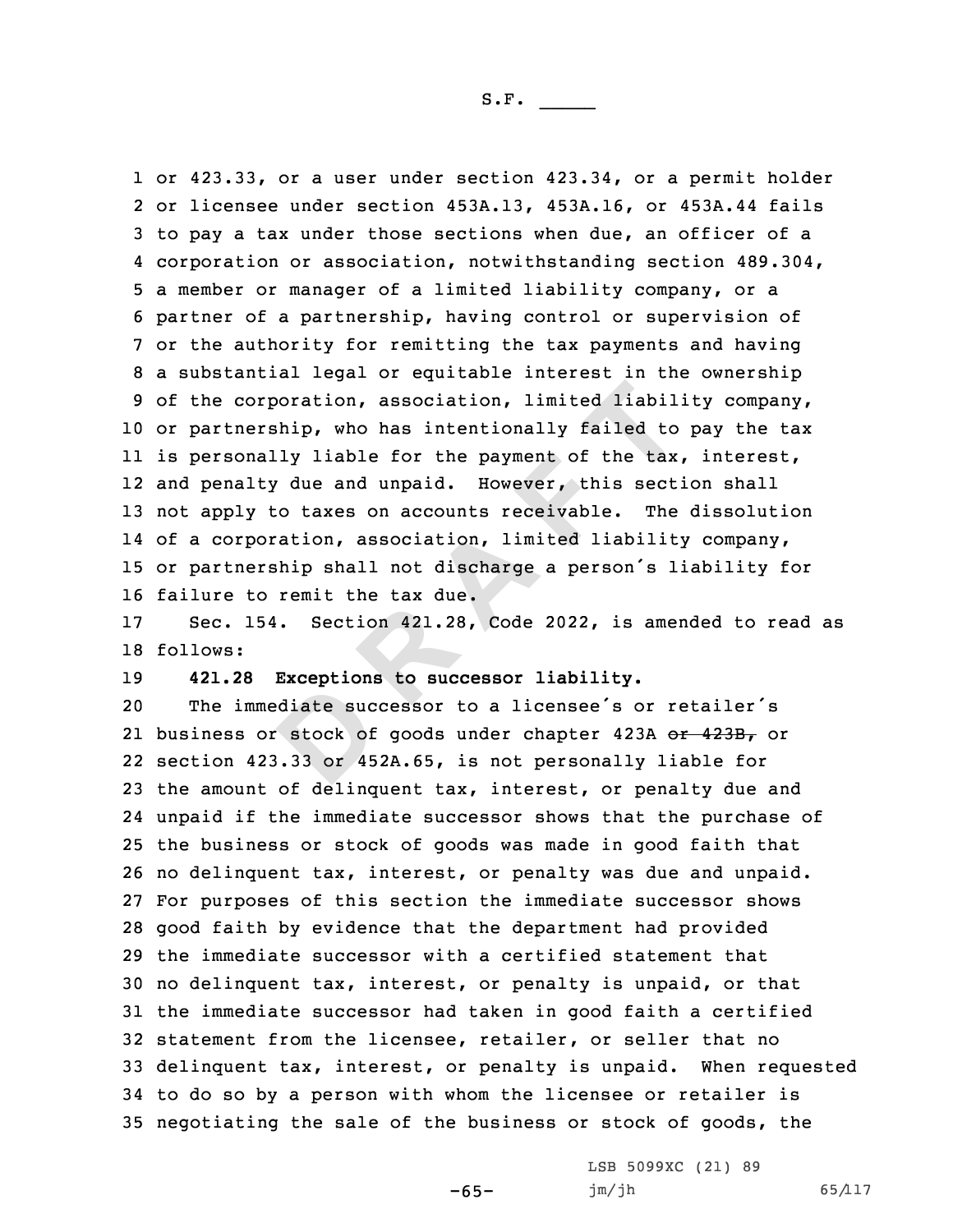S.F.  $\rule{1em}{0.15mm}$ 

 director of revenue shall, upon being satisfied that such <sup>a</sup> situation exists, inform that person as to the amount of unpaid delinquent tax, interest, or penalty due by the licensee or the retailer. The giving of the information under this circumstance is not <sup>a</sup> violation of section 422.20, 422.72, or 6 452A.63.

7 Sec. 155. Section 421.60, subsection 2, paragraph m, 8 subparagraphs (1) and (2), Code 2022, are amended to read as 9 follows:

the depart<br>position<br>roneous w The director may abate unpaid state sale<br>
d local sales and services taxes owed by<br>
vent that the retailer failed to collec<br>
r as a result of erroneous written advict<br>
rtment that was specially directed to ti<br>
epartment an (1) The director may abate unpaid state sales and use ll taxes <del>and local sales and services taxes</del> owed by a retailer in the event that the retailer failed to collect tax from the purchaser as <sup>a</sup> result of erroneous written advice issued by the department that was specially directed to the retailer by the department and the retailer is unable to collect the tax, interest, or penalties from the purchaser. Before the tax, interest, and penalties shall be abated on the basis of erroneous written advice, the retailer must present <sup>a</sup> copy of the retailer's request for written advice to the department and <sup>a</sup> copy of the department's reply. The department shall not maintain <sup>a</sup> position against the retailer that is inconsistent with the erroneous written advice, except on the basis of subsequent written advice sent by the department to that retailer, or <sup>a</sup> change in state or federal law, <sup>a</sup> reported court case to the contrary, <sup>a</sup> contrary rule adopted by the department, <sup>a</sup> change in material facts or circumstances relating to the retailer, or the retailer's misrepresentation or incomplete or inadequate representation of material facts and circumstances in requesting the written advice.

 (2) (a) The director shall abate the unpaid state sales 31 and use taxes and any local sales and services taxes owed by a retailer where the retailer failed to collect the tax from the purchaser on the charges paid for access to on-line computer services as <sup>a</sup> result of erroneous written advice issued by the department regarding the taxability of charges paid for access

-66-

LSB 5099XC (21) 89 jm/jh 66/117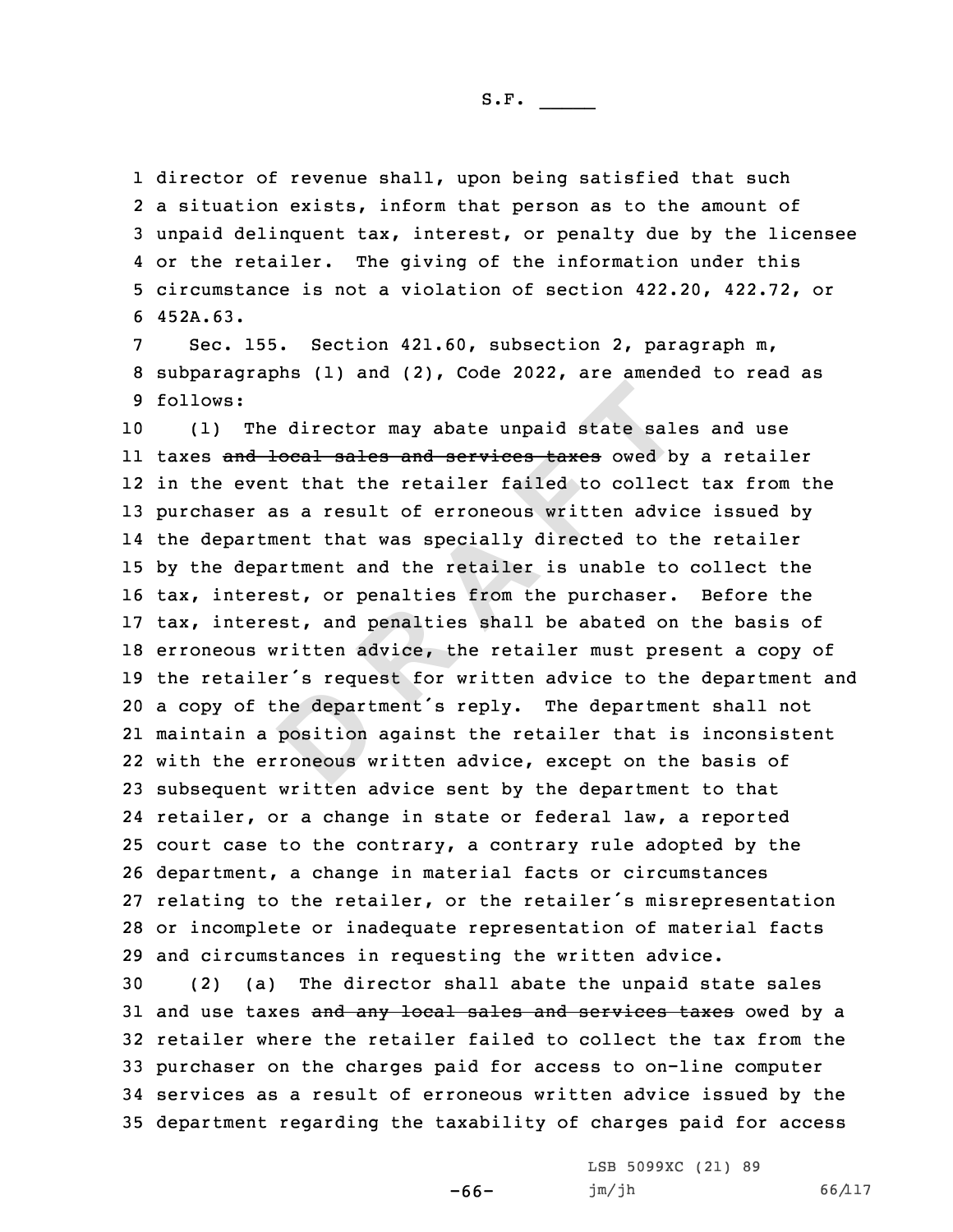to on-line computer services. To qualify for the abatement under this subparagraph, the erroneous written advice shall have been issued by the department prior to July 1, 1999, and shall have been specially directed to the retailer by the department.

6 (b) If an abatement of unpaid state sales and use taxes and 7 any local sales and services taxes is granted to the retailer 8 by the director pursuant to this subparagraph, the department 9 is precluded from collecting from the purchaser any unpaid 10 state sales and use taxes and any local sales and services ll <del>taxes</del> which were abated.

12 Sec. 156. Section 422.72, subsection 6, paragraph a, Code 13 2022, is amended to read as follows:

**D**and the purchaser and the purchaser<br>
Les and use taxes and any local sales and<br>
ich were abated.<br>
156. Section 422.72, subsection 6, para<br>
amended to read as follows:<br>
the department may enter into a written is<br>
agreement 14 *a.* The department may enter into <sup>a</sup> written informational 15 exchange agreement for tax administration purposes with <sup>a</sup> city 16 or county which is entitled to receive funds due to <sup>a</sup> local 17 hotel and motel tax or a local sales and services tax. The 18 written informational exchange agreement shall designate no 19 more than two paid city or county employees that have access to <sup>20</sup> actual return information relating to that city's or county's 21 receipts from a local hotel and motel tax <del>or a local sales and</del> 22 services tax.

23 Sec. 157. Section 423.4, subsection 2, paragraph d, Code 24 2022, is amended by striking the paragraph.

25 Sec. 158. Section 423.4, subsection 5, paragraph f, Code 26 2022, is amended to read as follows:

 *f.* Notwithstanding the state sales tax imposed in section 423.2, <sup>a</sup> rebate issued pursuant to this subsection shall not exceed an amount equal to five percent of the sales price of the tangible personal property or services furnished to 31 purchasers at the automobile racetrack facility. Any local option taxes paid and collected shall not be subject to rebate under this subsection.

34 Sec. 159. Section 423.4, subsection 7, paragraph f, Code 35 2022, is amended to read as follows:

-67-

LSB 5099XC (21) 89 jm/jh 67/117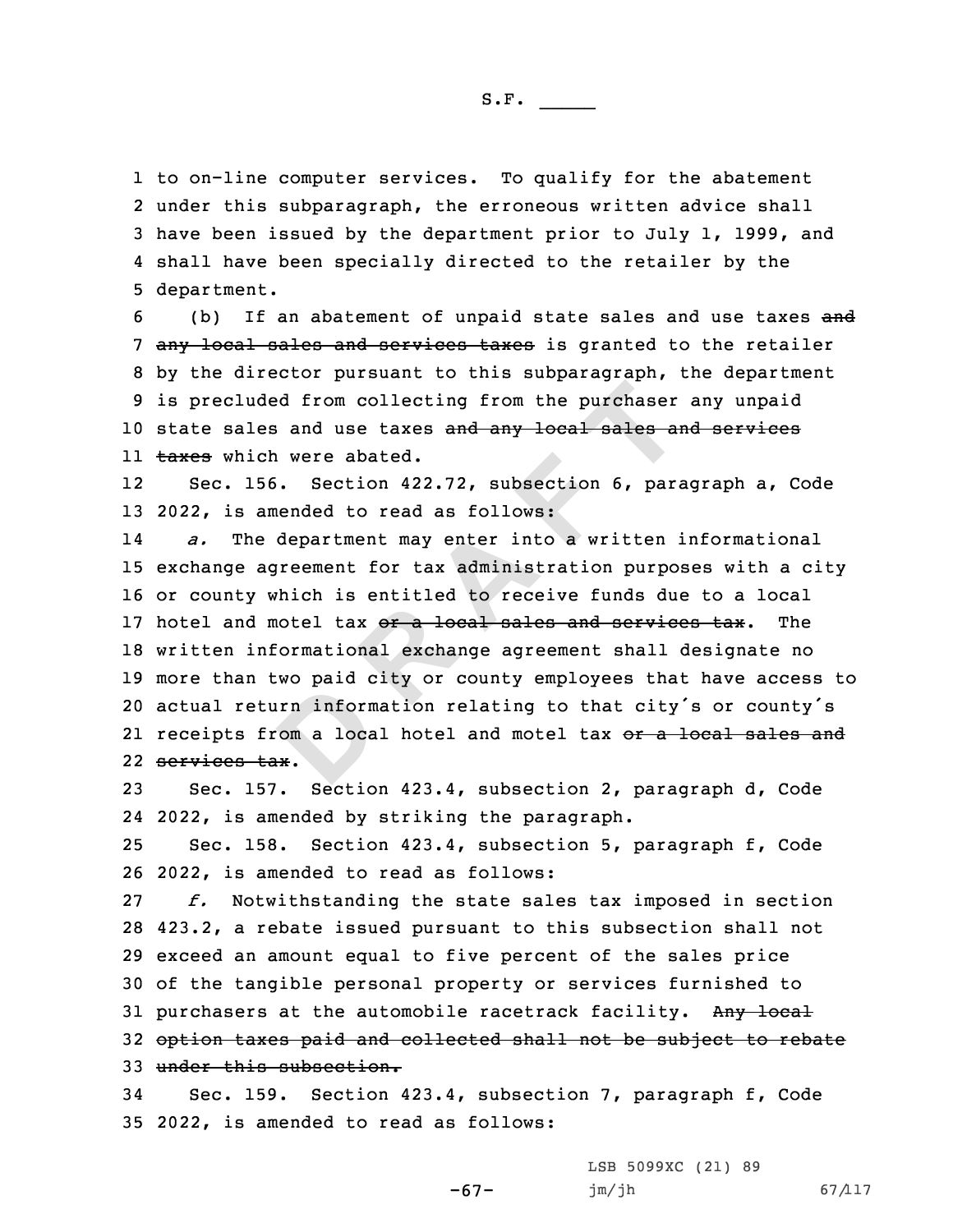1 *f.* The refund in this subsection applies only to state sales and use tax paid and does not apply to local option sales and services taxes imposed pursuant to chapter 423B. Notwithstanding the state sales tax imposed in section 423.2, <sup>a</sup> refund issued pursuant to this section shall not exceed an amount equal to five percent of the sales price of the fuel used to create heat, power, and steam for processing or generating electrical current or from the sale price of electricity consumed by computers, machinery, or other equipment for operation of the data center business facility. 11 Sec. 160. Section 423.4, subsection 8, paragraph g, Code 2022, is amended to read as follows:

aragraph<br> **Parad** as f<br> **D**<br> **D**<br> **D**<br> **D <sup>R</sup> <sup>A</sup> <sup>F</sup> <sup>T</sup>** *g.* The refund in this subsection applies only to state sales and use tax paid and does not apply to local option 15 sales and services taxes imposed pursuant to chapter 423B. Notwithstanding the state sales tax imposed in section 423.2, <sup>a</sup> refund issued pursuant to this section shall not exceed an amount equal to five percent of the sales price of the items listed in paragraph *"a"*, subparagraphs (1), (2), and (3). Sec. 161. Section 423.14A, subsection 2, Code 2022, is

21 amended to read as follows:

22 2. In addition to and not in lieu of any application of this chapter to sellers who are retailers and sellers who are retailers maintaining <sup>a</sup> place of business in this state, any person described in subsection 3, or the person's agents, shall be considered <sup>a</sup> retailer in this state and <sup>a</sup> retailer maintaining <sup>a</sup> place of business in this state for purposes of this chapter on or after January 1, 2019, and shall be subject to all requirements of this chapter imposed on retailers and retailers maintaining <sup>a</sup> place of business in this state, including but not limited to the requirement to collect and remit sales and use taxes pursuant to sections 423.14 and 423.29, and local option taxes under chapter 423B.

34 Sec. 162. Section 423.33, subsection 1, paragraph c, Code 35 2022, is amended to read as follows:

LSB 5099XC (21) 89

jm/jh 68/117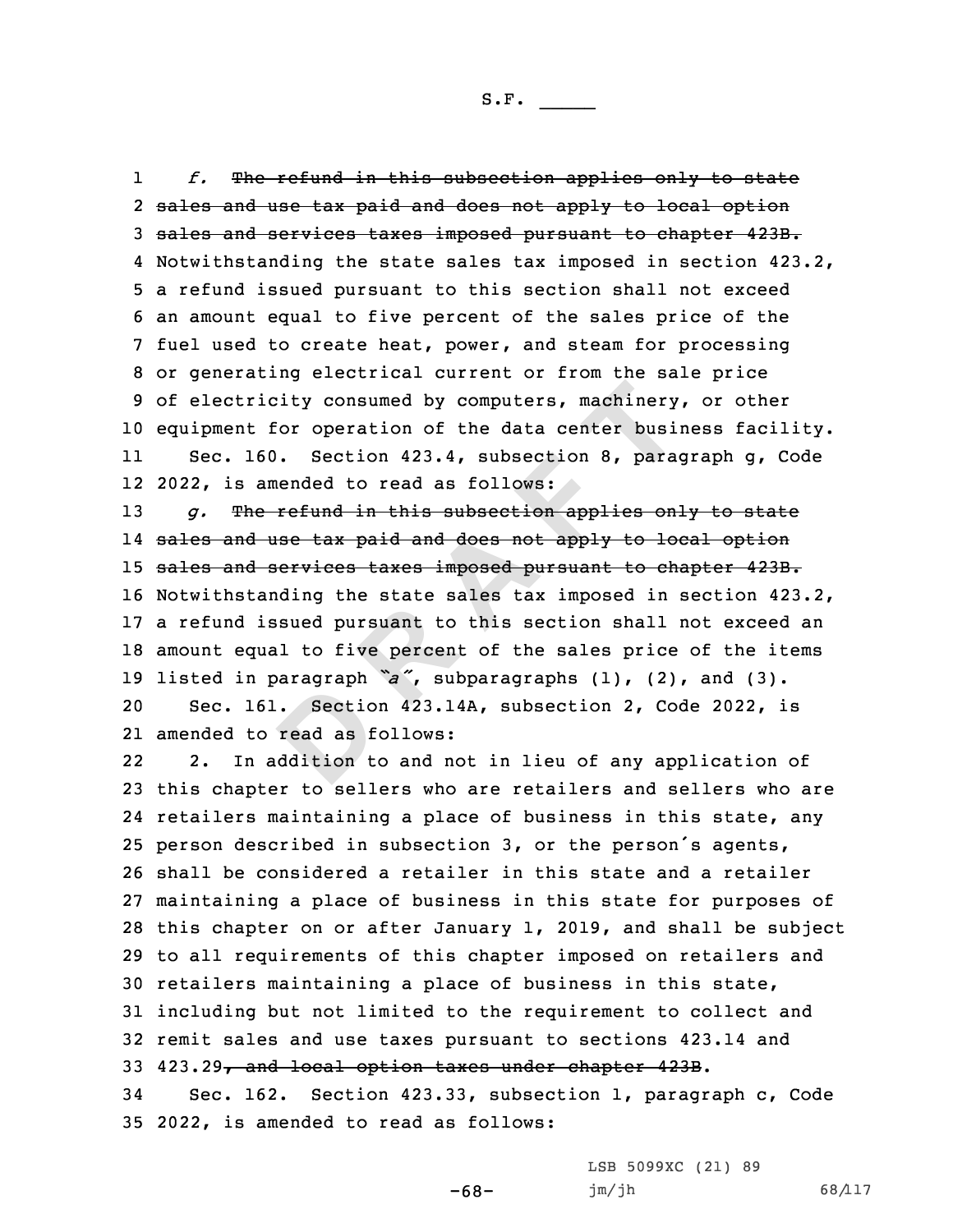1 *c.* If the retailer fails to collect sales tax at the time 2 of the transaction, the retailer shall thereafter remit the 3 applicable sales tax, or the purchaser thereafter shall remit 4 the applicable use tax. <del>If the purchaser remits all applicable</del> 5 use tax, the retailer remains liable for any local sales and 6 services tax under chapter 423B that the retailer failed to 7 collect.

8 Sec. 163. Section 423.34A, unnumbered paragraph 1, Code 9 2022, is amended to read as follows:

10 <sup>A</sup> purchaser is relieved of liability for payment of state ll sales or use tax, <del>for payment of any local option sales tax</del>, 12 for payment of interest, or for payment of any penalty for 13 nonpayment of tax which nonpayment is not fraudulent, willful, 14 or intentional, under the following circumstances:

15 Sec. 164. Section 423.36, subsection 9, paragraph a, Code 16 2022, is amended to read as follows:

of this ch<br>
b rules ad<br>
b the depa amended to read as follows:<br>
chaser is relieved of liability for pay:<br>
use tax, for payment of any local optic<br>
ent of interest, or for payment of any j<br>
nt of tax which nonpayment is not fraud:<br>
tional, under the followin *a.* Except as provided in paragraph *"b"*, purchasers, users, and consumers of tangible personal property, specified digital products, or enumerated services taxed pursuant to subchapter 20 II or III of this chapter or chapter 423B may be authorized, pursuant to rules adopted by the director, to remit tax owed directly to the department instead of the tax being collected and paid by the seller. To qualify for <sup>a</sup> direct pay tax permit, the purchaser, user, or consumer must accrue <sup>a</sup> tax liability of more than four thousand dollars in tax under subchapters II and III in <sup>a</sup> semimonthly period and make deposits and file returns pursuant to section 423.31. This authority shall not be granted or exercised except upon application to the director and then only after issuance by the director of <sup>a</sup> direct pay tax permit.

31 Sec. 165. Section 423B.1, Code 2022, is amended by striking 32 the section and inserting in lieu thereof the following:

33 **423B.1 Use of revenues deposited in the local sales and use** 34 **tax fund —— revenue purpose statement.**

<sup>35</sup> 1. *a.* Revenues credited to and deposited in each county's

-69-

LSB 5099XC (21) 89 jm/jh 69/117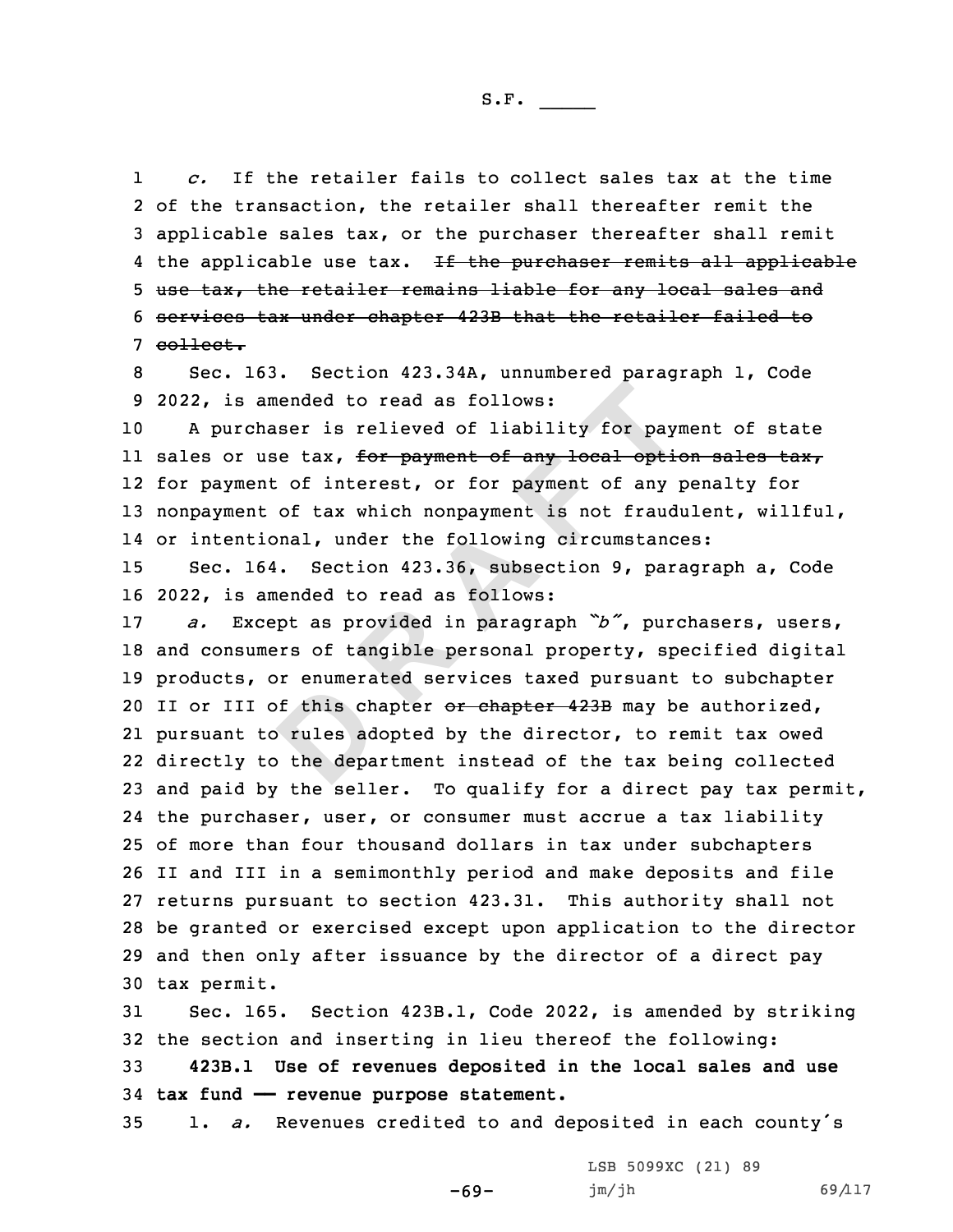S.F.  $\rule{1em}{0.15mm}$ 

 account within the local sales and use tax fund shall be expended by each recipient county and city as required by the revenue purpose statement, subject to the requirements of section 423B.7, subsection 7, and approved under this section for the city or for the county for the unincorporated areas of the county, or as required by subsection 3.

pter and in effect on January 1, 2023, a<br>received under this chapter for purpos<br>ction 423B.10 for ordinances in effect<br>anuary 1, 2023, shall continue in effect<br>under this chapter until the expiration<br>statement or ordinance *b.* <sup>A</sup> revenue purpose statement for the use of local option sales and services tax revenue previously collected under this chapter and in effect on January 1, 2023, and the use of revenues received under this chapter for purposes authorized under section 423B.10 for ordinances in effect and approved before January 1, 2023, shall continue in effect for revenues received under this chapter until the expiration of the revenue purpose statement or ordinance, if applicable, or until the county board of supervisors or city council, as applicable, adopts <sup>a</sup> new revenue purpose statement under subsection 2 or repeals or amends the ordinance for the use of revenues under section 423B.10.

each city<br>
or the ex 19 2. The board of supervisors of each county and the city 20 council of each city may adopt by resolution <sup>a</sup> revenue purpose 21 statement for the expenditure of funds received under this 22 chapter.

 3. Each city and county without <sup>a</sup> valid revenue purpose statement shall expend the revenues received for the following purposes in the order prescribed in this subsection, except that the payment of bonds for which the revenues have been pledged shall be paid first:

<sup>28</sup> *a.* Reduction of the county's basic levies under section 29 331.423 or reduction of the city general fund levy under 30 section 384.1, as applicable.

31 *b.* Reduction of any debt service levy of the county or city, 32 as applicable.

<sup>33</sup> *c.* Reduction of the city's additional taxes levied under <sup>34</sup> section 384.12 or the county's supplemental levies under 35 section 331.424, as applicable.

-70-

LSB 5099XC (21) 89 jm/jh 70/117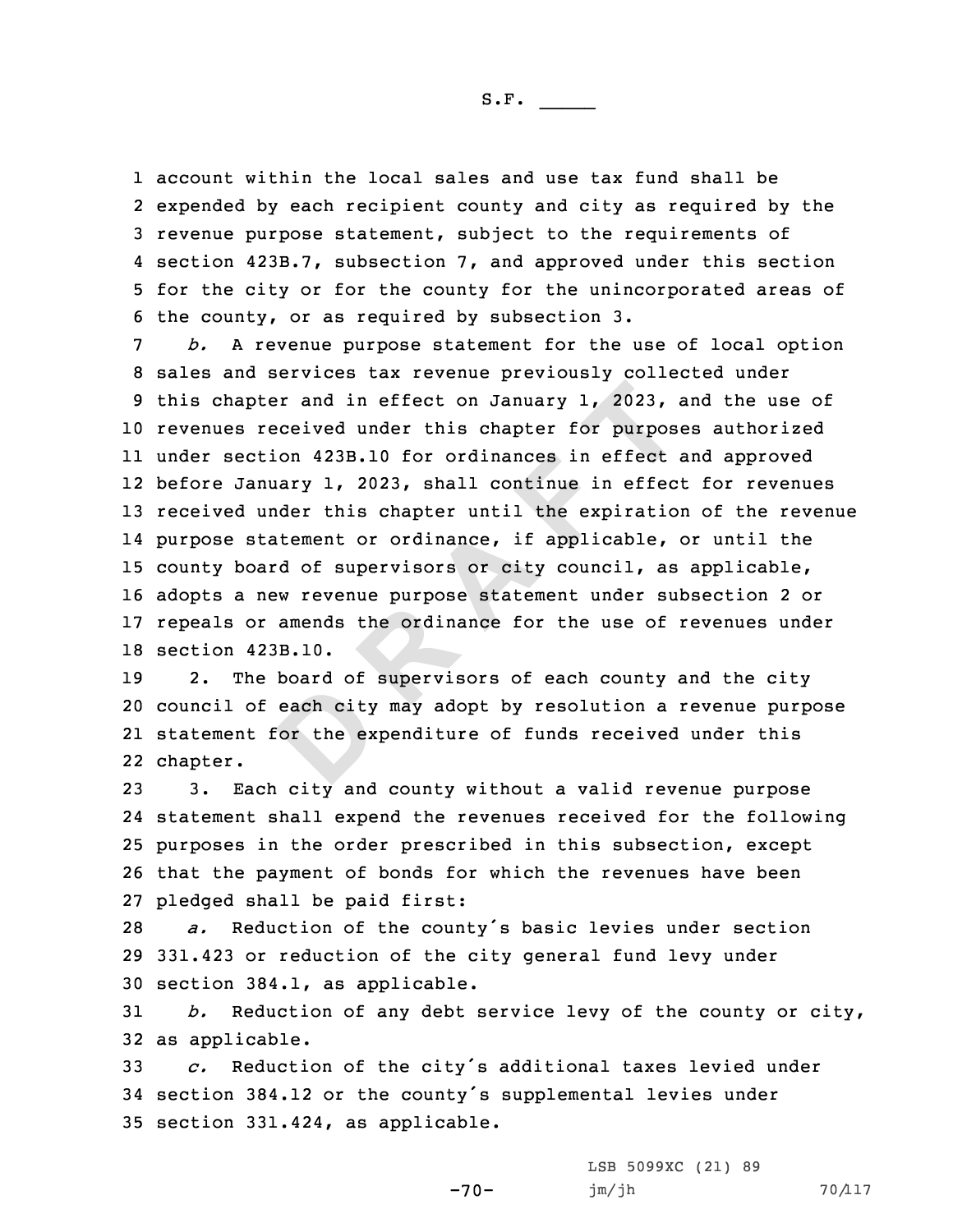1 *d.* Reduction of any other property tax levy of the county 2 or city, as applicable.

3 Sec. 166. Section 423B.7, subsection 1, Code 2022, is 4 amended to read as follows:

 **<sup>R</sup> <sup>A</sup> <sup>F</sup> <sup>T</sup>** 1. *a.* Except as provided in paragraphs paragraph *"b"* and  $\frac{a}{c}$ , the director shall credit the <del>local</del> sales and services tax 7 receipts and interest and penalties from a county-imposed tax as specified in section 423.2A, subsection 2, paragraph *"a"*, including any interest and penalties, to the county's account 10 in the local sales and services use tax fund for the county in from which the tax was collected. The director shall credit the use tax receipts as specified in section 423.43, subsection 1, paragraph *"b"*, subparagraph (1), including any interest and penalties, to the county's account in the local sales and use tax fund for the county from which the use tax was paid. If the director is unable to determine from which county any 17 of the receipts were collected or paid, as applicable, those receipts shall be allocated among the possible counties based on allocation rules adopted by the director.

director<br>
a <del>local</del> sa<br>
423B.10, 20 *b.* The director shall credit the designated amount of the 21 increase in <del>local</del> sales and services tax receipts, as computed 22 in section 423B.10, collected in an urban renewal area of an 23 eligible city that has adopted an ordinance pursuant to section 24 423B.10, subsection 2, into <sup>a</sup> special city account in the local 25 sales and services use tax fund.

 *c.* The director shall credit the local sales and services tax receipts and interest and penalties from <sup>a</sup> city-imposed tax 28 under section 423B.1, subsection 2, to the city's account in the local sales and services tax fund.

30 Sec. 167. Section 423B.7, subsection 2, paragraph a, Code 31 2022, as amended by this Act, is amended by striking the 32 paragraph and inserting in lieu thereof the following:

33 *a.* The director of revenue by the last day of each month 34 shall transfer to each city or county the amount of tax 35 receipts remitted to the department attributable to each city

-71-

LSB 5099XC (21) 89 jm/jh 71/117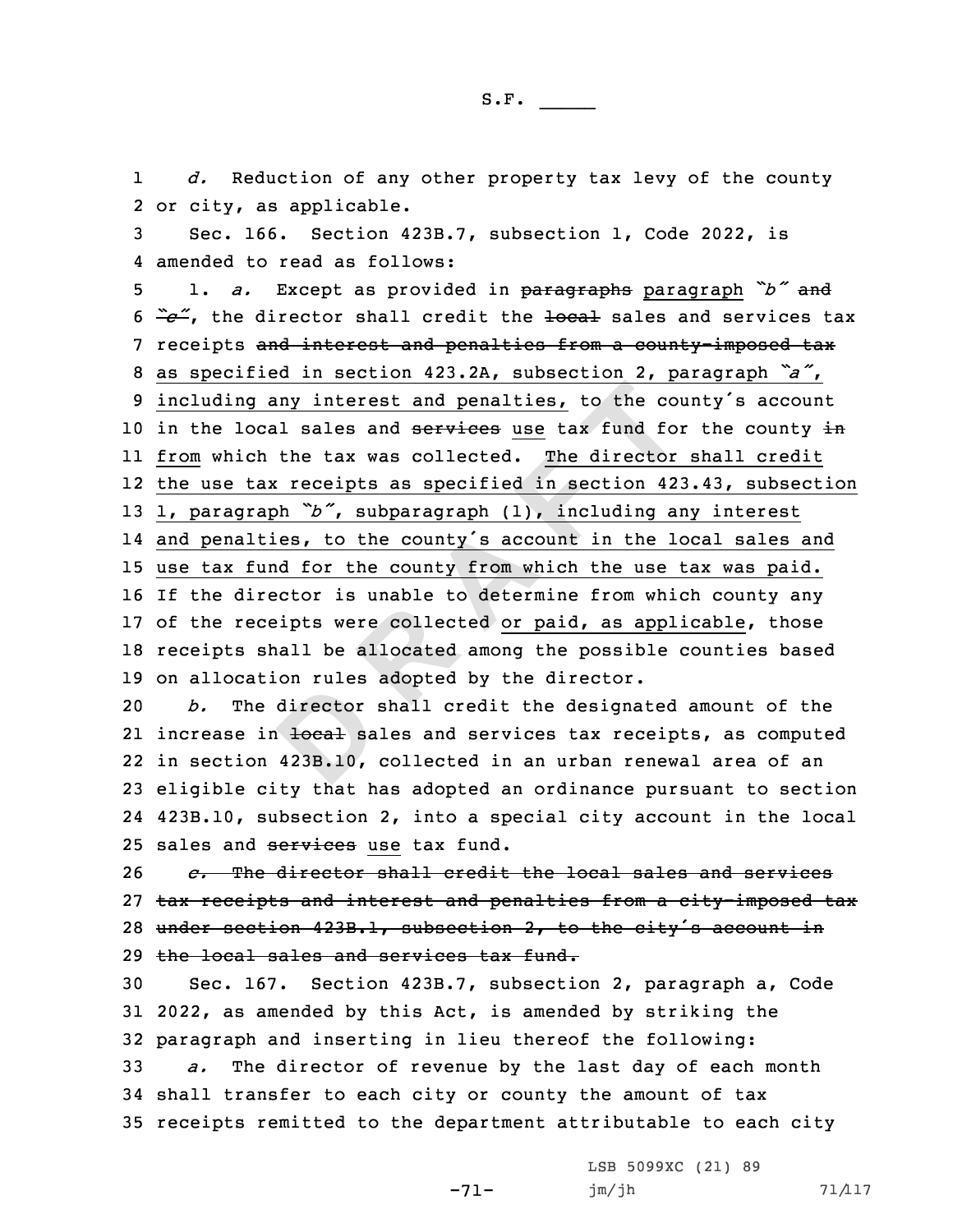1 or county from the preceding month.

2 Sec. 168. Section 423B.7, subsections 3 and 4, Code 2022, 3 are amended to read as follows:

4 3. Seventy-five percent of each county's account shall be <sup>5</sup> remitted on the basis of the county's population residing in 6 the unincorporated area where the tax was imposed and those the 7 incorporated areas where the tax was imposed as follows:

entage of the above population of the connincorporated area of the county where-<br>according to the most recent certified is<br>o each city in the county where the tax-<br>ta share based upon the percentage of the<br>on residing in 8 *a.* To the board of supervisors <sup>a</sup> pro rata share based upon 9 the percentage of the above population of the county residing 10 in the unincorporated area of the county where the tax was ll <del>imposed</del> according to the most recent certified federal census. 12 *b.* To each city in the county where the tax was imposed 13 a pro rata share based upon the percentage of the city's 14 population residing in the county to the above population of 15 the county according to the most recent certified federal 16 census.

praphs "a"<br> **Praphs** "a"<br> **Practical**<br> **D** the d *c.* If <sup>a</sup> subsequent certified census exists which modifies 18 that most recent certified federal census for a participating jurisdiction under paragraphs *"a"* and *"b"*, the computations under paragraphs *"a"* and *"b"* shall utilize the subsequent certified census in the distribution formula under rules established by the director of revenue.

<sup>23</sup> 4. Twenty-five percent of each county's account shall 24 be remitted based on the sum of property tax dollars levied 25 by the board of supervisors  $\frac{1}{2}$  the tax was imposed in the 26 unincorporated areas and by each city in the county where the 27 tax was imposed during the three-year period beginning July 1, 28 1982, and ending June 30, 1985, as follows:

 *a.* To the board of supervisors <sup>a</sup> pro rata share based upon the percentage of the total property tax dollars levied by the board of supervisors during the above three-year period. *b.* To each city council where the tax was imposed <sup>a</sup> pro rata share based upon the percentage of property tax dollars levied by the city during the above three-year period of the above total property tax dollars levied by the board of supervisors

-72-

LSB 5099XC (21) 89 jm/jh 72/117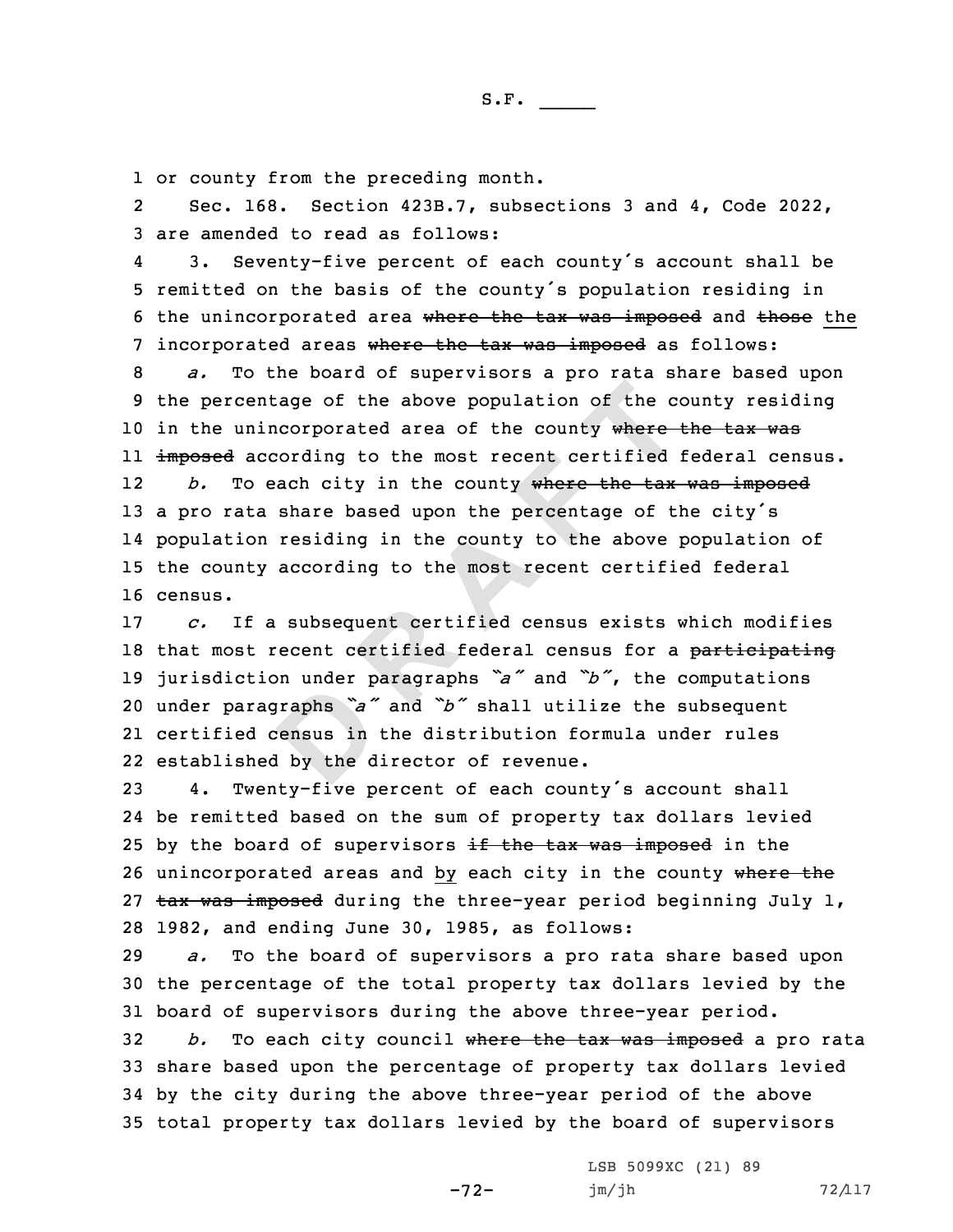1 and each city where the tax was imposed during the above 2 three-year period.

3 Sec. 169. Section 423B.7, subsection 5, Code 2022, is 4 amended by striking the subsection.

5 Sec. 170. Section 423B.7, subsections 6 and 7, Code 2022, 6 are amended to read as follows:

 6. From each special city account under subsection 1, paragraph *"b"*, the sales and services tax revenues shall be remitted to the city council for deposit in the special fund created in section 403.19, subsection 2, to be used by the city as provided in section 423B.10. The distribution from the special city account is not subject to the distribution formula 13 provided in subsections  $3<sub>\tau</sub>$  and  $4<sub>\tau</sub>$  and 5.

**Example 10** to the city council for deposit in the<br>in section 403.19, subsection 2, to be 1<br>ded in section 423B.10. The distributic<br>city account is not subject to the dist:<br>in subsections  $3\tau$  and  $4\tau$  and 5.<br>Subject t 14 7. *a.* Subject to the requirement of paragraph *"b"* and the 15 requirements under section 423B.1, subsection 3, local sales 16 and services tax moneys amounts received by a city or county 17 may be expended for any lawful purpose of the city or county, 18 including but not limited to expenses related to providing 19 emergency medical services within the applicable city or 20 county.

edicar Be<br>
eity loc.<br>
each qual 21 *b.* Each city located in whole or in part in <sup>a</sup> qualified 22 county and each qualified county for the unincorporated area 23 for which the imposition of the local sales and services tax 24 <del>in the city or portion thereof or the unincorporated area, as</del> 25 applicable, was revenue purpose statement approved at election 26 on or after January 1, 2019 2023, shall require the use of 27 not less than fifty percent of the moneys received from the 28 qualified county's applicable county account in the local sales 29 and services use tax fund for property tax relief.

30 Sec. 171. Section 423B.9, subsection 1, paragraphs b and c, 31 Code 2022, are amended to read as follows:

-73-

 *b. "Designated portion"* means the portion of the local 33 option sales and services tax revenues received under this chapter which is authorized to be expended for one or <sup>a</sup> combination of purposes under an adopted public measure.

> LSB 5099XC (21) 89 jm/jh 73/117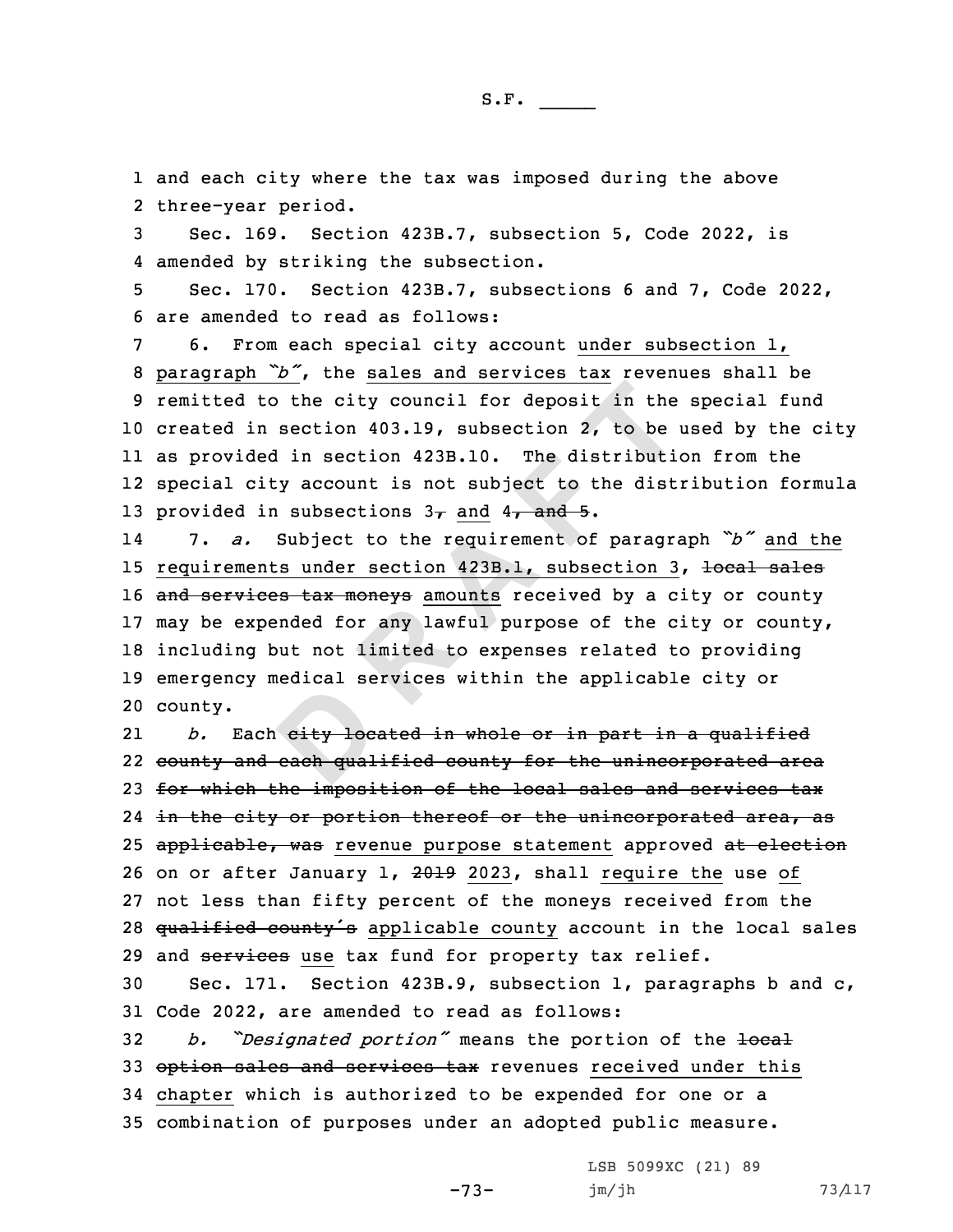1 *c. "Secondary recipient"* means <sup>a</sup> political subdivision of 2 the state which is to receive <del>revenues</del> amounts from a local 3 option sales and services tax revenues under this chapter 4 over <sup>a</sup> period of years pursuant to the terms of <sup>a</sup> chapter 28E 5 agreement with one or more cities or counties.

6 Sec. 172. Section 423B.9, subsections 2 and 3, Code 2022, 7 are amended to read as follows:

esignated<br>coordance<br>3 or 4. from a local option sales and services<br>to this chapter may issue bonds in ant<br>ection of one or more designated portion<br>tion sales and services tax such revenue<br>rrevocably an amount of the revenue der<br>ed portions for each o 8 2. An issuer of public bonds which is <sup>a</sup> recipient of 9 revenues from a local option sales and services tax imposed 10 pursuant to this chapter may issue bonds in anticipation of ll the collection of one or more designated portions of <del>th</del>e 12 <del>local option sales and services tax</del> such revenues and may 13 pledge irrevocably an amount of the revenue derived from the 14 designated portions for each of the years the bonds remain 15 outstanding to the payment of the bonds. Bonds may be issued 16 only for one or more of the purposes set forth on the ballot 17 proposition concerning the imposition of the local option sales 18 and services tax in the revenue purpose statement, except bonds 19 shall not be issued which are payable from that portion of tax 20 revenues designated for property tax relief. The bonds may be 21 issued in accordance with the procedures set forth in either 22 subsection 3 or 4.

 3. The governing body of an issuer may authorize the issuance of bonds which are payable from the designated portion 25 of the revenues of the local option sales and services tax received under this chapter, and not from property tax, by following the authorization procedures set forth for cities in section 384.83. Bonds may be issued for the purpose of refunding outstanding and previously issued bonds under this subsection without otherwise complying with the provisions of this subsection.

32 Sec. 173. Section 423B.9, subsection 4, paragraph b, Code 33 2022, is amended to read as follows:

34 *b.* The provisions of chapter 76 apply to the bonds payable 35 as provided in this subsection, except that the mandatory levy

-74-

LSB 5099XC (21) 89  $jm/jh$  74/117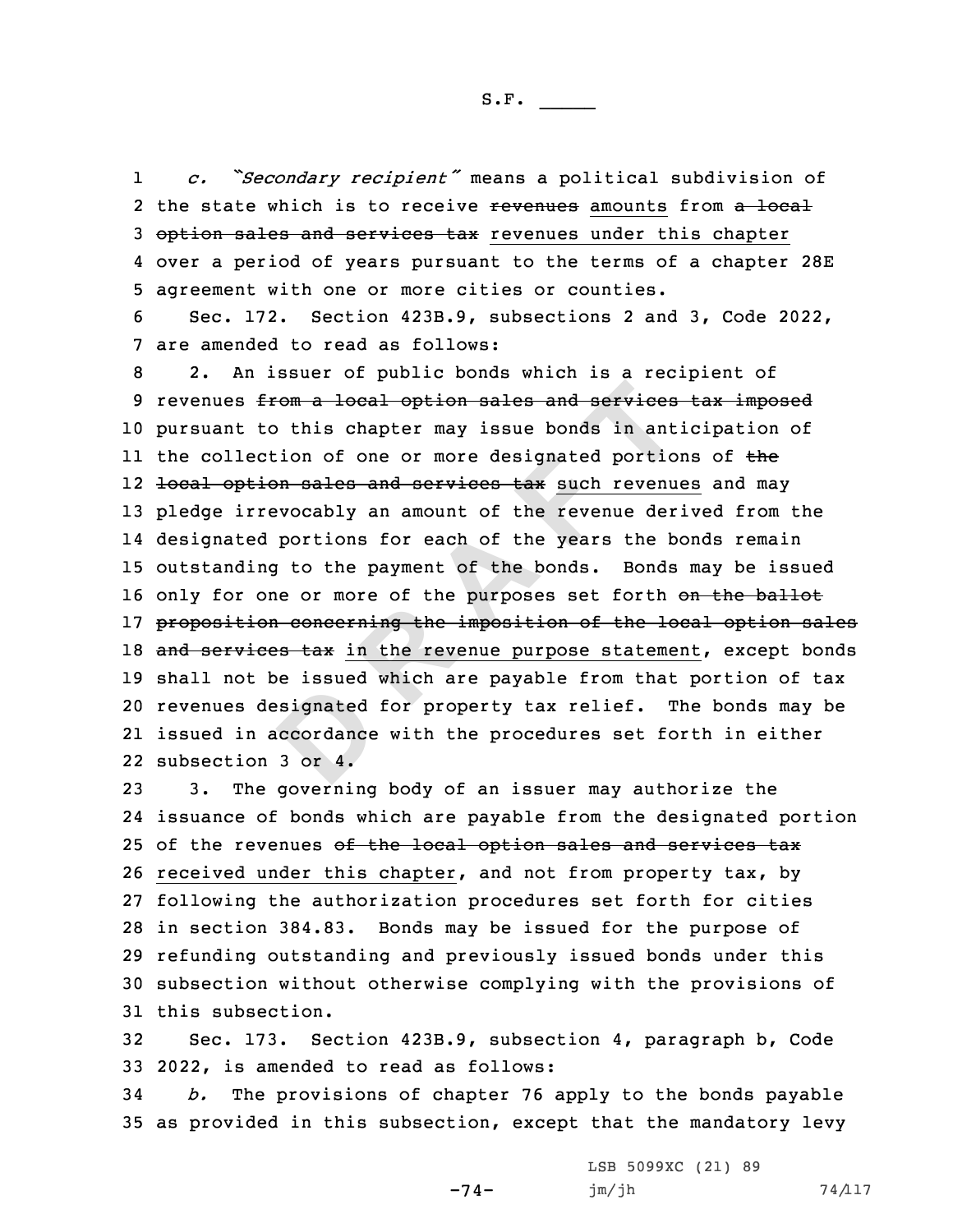ay be cons<br>
bonds which<br>
bonds which<br>
be tax has from the first available designated por<br>ales and services tax collections reven<br>is chapter in excess of the requirement<br>rincipal and interest of the bonds and a<br>applied in reduction of property taxes<br>which may be issued un to be assessed pursuant to section 76.2 shall be at <sup>a</sup> rate to generate an amount which together with the receipts from 3 the pledged designated portion of the local option sales and 4 services tax revenues received under this chapter is sufficient to pay the interest and principal on the bonds. All amounts collected as <sup>a</sup> result of the levy assessed pursuant to section 76.2 and paid out in the first instance for bond principal and interest shall be repaid to the bond issuer which levied 9 the tax from the first available designated portion of  $\frac{1}{10}$ 10 option sales and services tax collections revenues received under this chapter in excess of the requirement for the payment of the principal and interest of the bonds and when repaid shall be applied in reduction of property taxes. The amount of bonds which may be issued under section 76.3 shall be the amount which could be retired from the actual collections of 16 the designated portions of the local option sales and services 17 tax revenues received under this chapter for the last four calendar quarters, as certified by the director of revenue. The amount of tax revenues pledged jointly by other cities or counties may be considered for the purpose of determining the 21 amount of bonds which may be issued. If the <del>local option sales</del> 22 <del>and services tax has been in effect</del> revenues have been received under this chapter for less than four calendar quarters, the 24 tax collected revenues received within the shorter period may 25 be adjusted to project the collections amount of the designated portion for the full year for the purpose of determining the amount of the bonds which may be issued. The provisions of this section constitute separate authorization for the issuance of bonds and shall prevail in the event of conflict with any other provision of the Code limiting the amount of bonds which may be issued or the source of payment of the bonds. Bonds issued under this section shall not limit or restrict the authority of the bond issuer to issue bonds under other provisions of the Code.

35 Sec. 174. Section 423B.9, subsection 5, Code 2022, is

-75-

LSB 5099XC (21) 89 jm/jh 75/117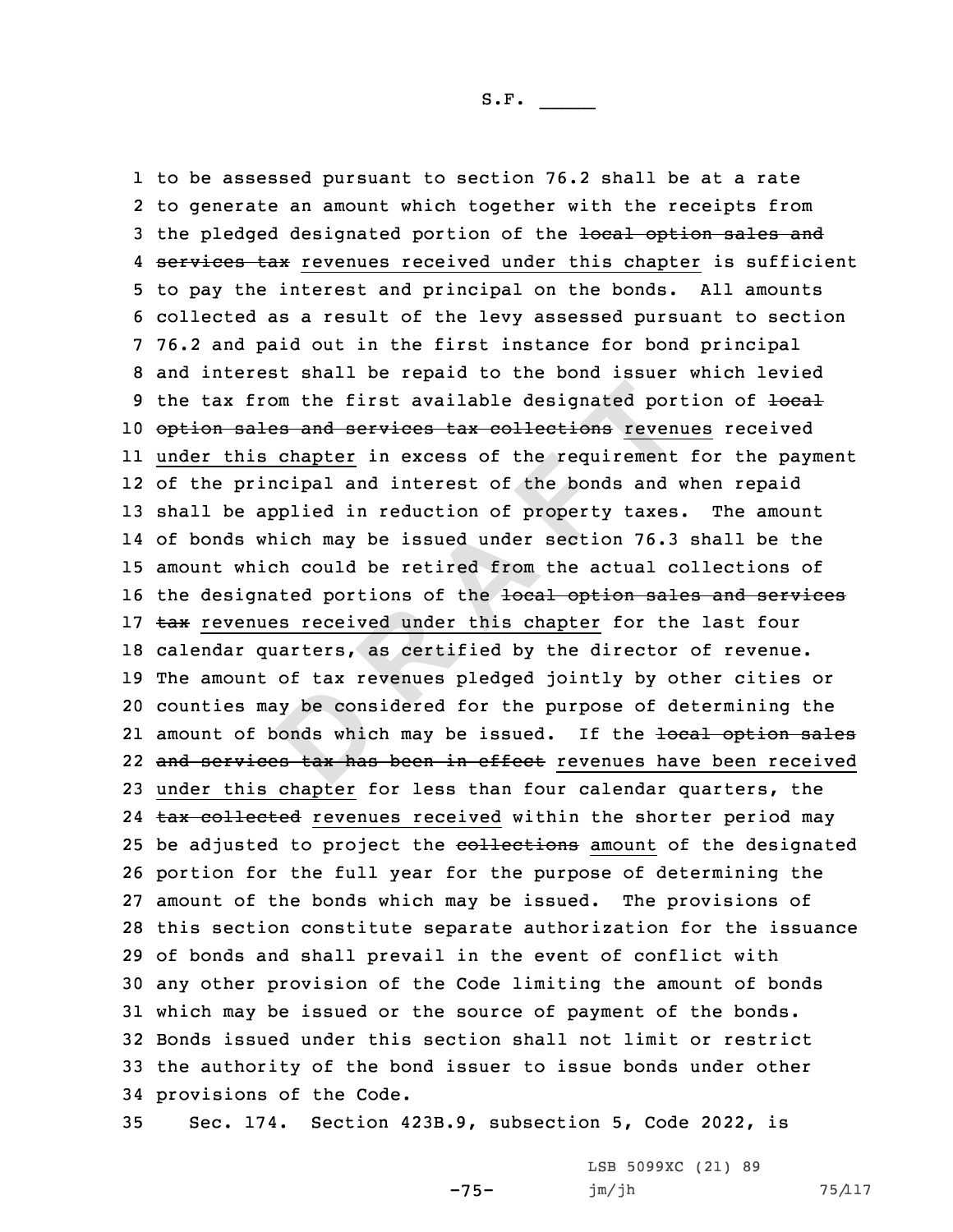1 amended to read as follows:

2 5. <sup>A</sup> city or county, jointly with one or more other 3 political subdivisions as provided in chapter 28E, may pledge 4 irrevocably any amount derived from the designated portions 5 of the revenues of the local option sales and services tax 6 received under this chapter to the support or payment of bonds 7 of an issuer, issued for one or more purposes set forth on 8 the ballot proposition concerning the imposition of the local 9 option sales and services tax in the revenue purpose statement 10 or <sup>a</sup> political subdivision may apply the proceeds of its bonds 11 to the support of any such purpose.

12 Sec. 175. Section 423B.10, subsection 1, paragraph b, Code 13 2022, is amended to read as follows:

ales and services tax in the revenue puricial subdivision may apply the proceed<br>itical subdivision may apply the proceed<br>upport of any such purpose.<br>175. Section 423B.10, subsection 1, paramended to read as follows:<br>Eligib 14 *b. "Eligible city"* means <sup>a</sup> city in which <sup>a</sup> local sales and 15 services tax imposed by the county applies or a city described <sup>16</sup> in section 423B.1, subsection 2, paragraph *"a"*, and in which an 17 urban renewal area has been designated.

18 Sec. 176. Section 423B.10, subsections 2, 3, 5, and 6, Code 19 2022, are amended to read as follows:

Upon approximate to Upon approximate of 2. *a.* Upon approval by the board of supervisors of each applicable county pursuant to paragraph *"b"*, an eligible city may by ordinance of the city council provide for the use of <sup>a</sup> 23 designated amount of the increased local sales and services 24 tax revenues <del>collected</del> received under this chapter which are attributable to retail establishments in an urban renewal area to fund urban renewal projects located in the area. The designated amount may be all or <sup>a</sup> portion of such increased revenues.

 *b.* <sup>A</sup> city shall not adopt an ordinance under paragraph *"a"* unless the board of supervisors of each county where the 31 urban renewal area from which such <del>local</del> sales and services tax revenues are to be collected and used to fund urban renewal projects is located first adopts <sup>a</sup> resolution approving 34 the collection and use of such local sales and services tax revenues.

-76-

LSB 5099XC (21) 89 jm/jh 76/117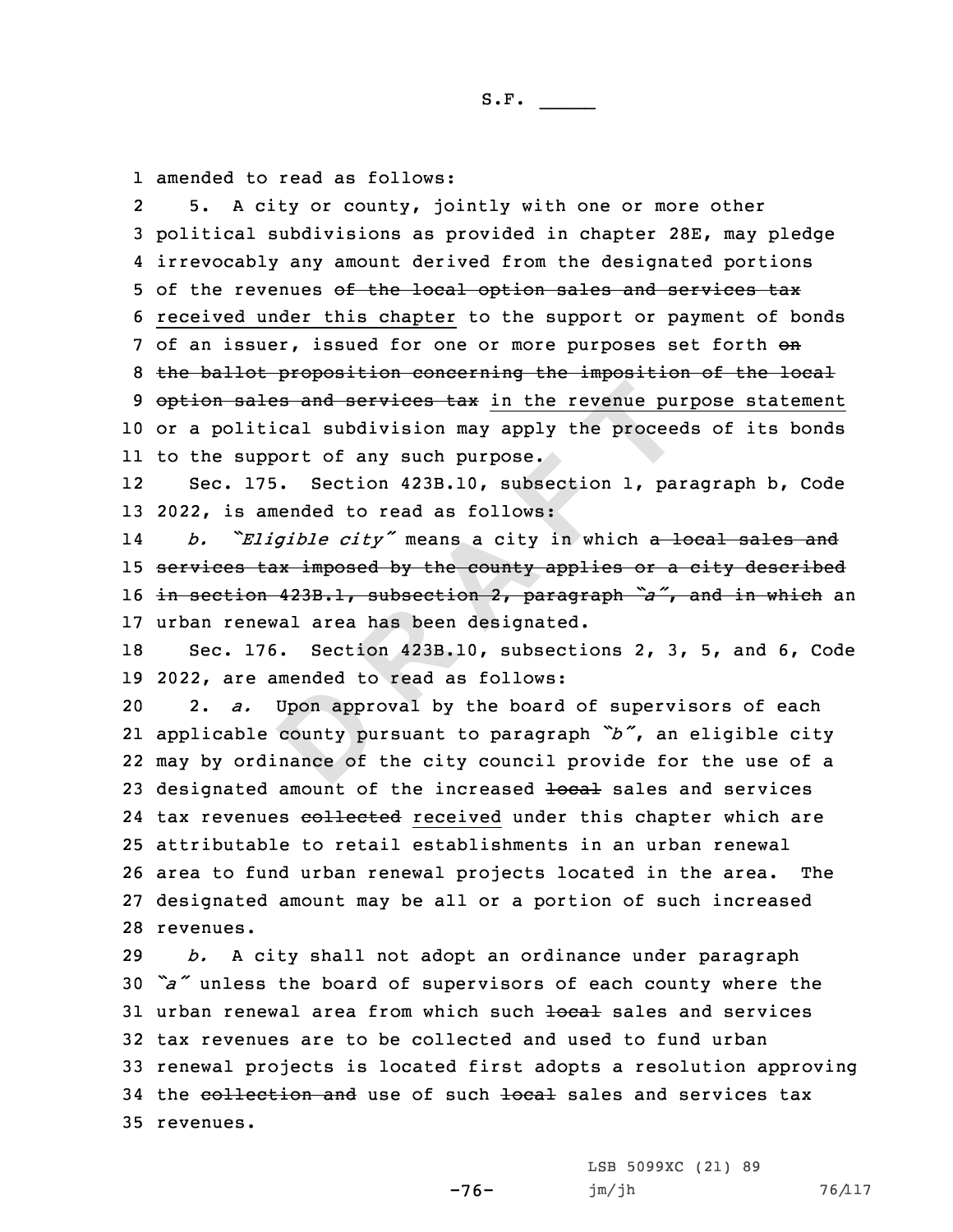1 3. To determine the revenue increase for purposes of 2 subsection 2, revenue amounts shall be calculated by the 3 department of revenue as follows:

4a. Determine the amount of <del>local</del> sales and services tax 5 revenue collected and attributable to <sup>a</sup> one percent sales and 6 services tax from retail establishments located in the area 7 comprising the urban renewal area during the base year.

8 *b.* Determine the current year one percent sales and services 9 tax revenue amount for each fiscal year following the base year <sup>10</sup> in the manner specified in paragraph *"a"*.

11 *c.* The excess of the amount determined in paragraph *"b"* over 12 the base year revenue amount determined in paragraph *"a"* is the 13 increase in the local sales and services tax revenues of which 14 the designated amount is to be deposited in the special city 15 account created in section 423B.7, subsection 6.

B.7, subs<br>n section<br>purposes nue amount for each fiscal year following<br>
nue amount for each fiscal year following<br>
nue amount determined in para<br>
year revenue amount determined in para<br>
in the <del>local</del> sales and services tax revenued amount is to be de 16 5. In addition to the moneys received pursuant to the 17 ordinance authorized under subsection 2, an eligible city 18 may deposit any other local sales and services tax revenues 19 received by  $\pm\epsilon$  the city pursuant to the distribution formula in 20 section 423B.7, subsections 3, 4, and 5, to the special fund 21 described in section 403.19, subsection 2.

22 6. For purposes of this section, the eligible city shall 23 assist the department of revenue in identifying retail 24 establishments in the urban renewal area that are collecting 25 the local sales and services tax. This process shall be 26 ongoing until the ordinance is repealed.

27 Sec. 177. REPEAL. 2019 Iowa Acts, chapter 151, section 21, 28 is repealed.

29 Sec. 178. REPEAL. Sections 423B.2, 423B.3, 423B.4, 423B.5, 30 423B.6, and 423B.8, Code 2022, are repealed.

31 Sec. 179. EFFECTIVE DATE. This division of this Act takes 32 effect January 1, 2023.

33 DIVISION XXIII

34 NATURAL RESOURCES AND OUTDOOR RECREATION TRUST FUND 35 Sec. 180. Section 2.45, Code 2022, is amended by adding the

-77-

LSB 5099XC (21) 89  $jm/jh$  77/117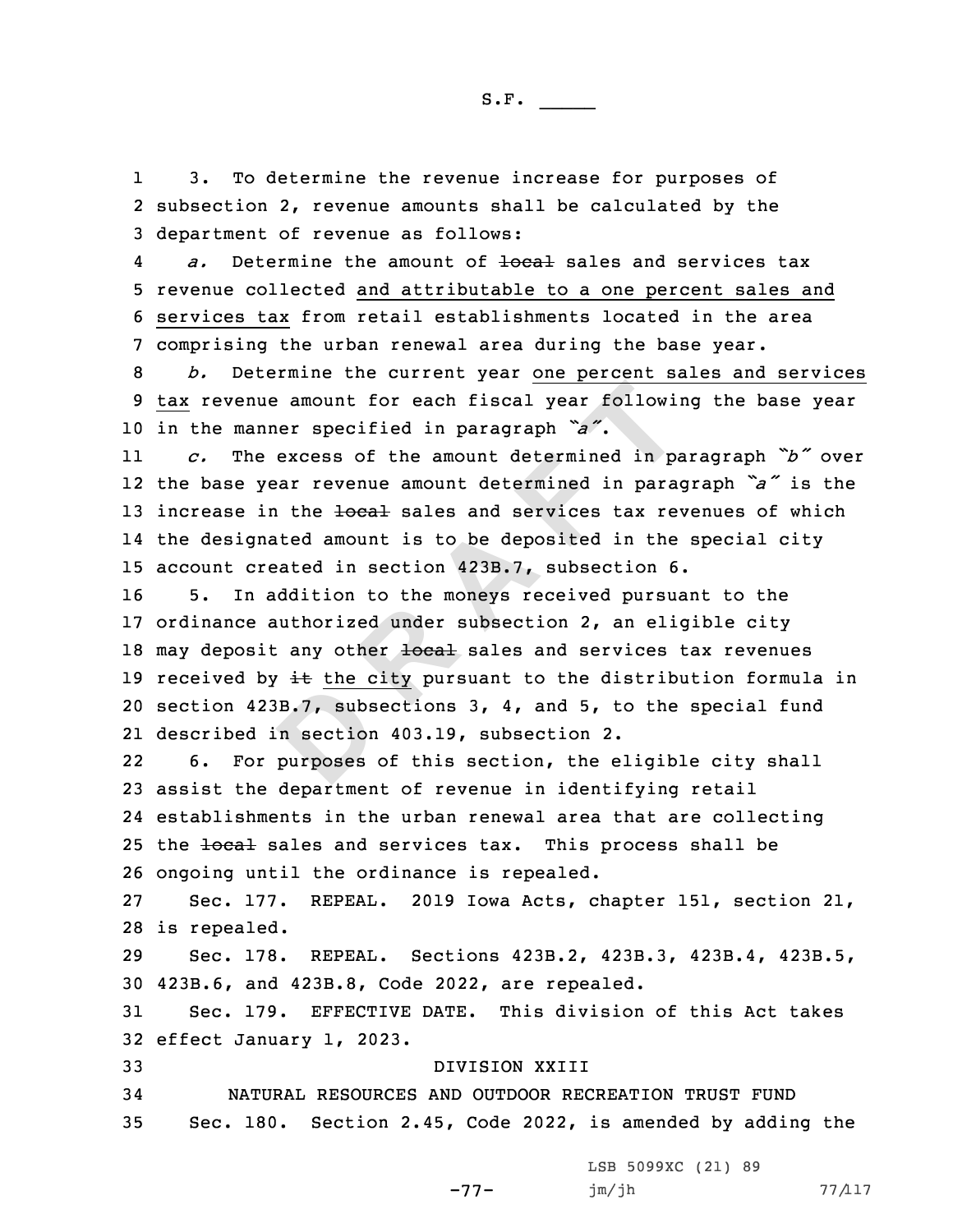1 following new subsection:

2 NEW SUBSECTION. 5A. *a.* The legislative natural resources and outdoor recreation trust fund review committee which 4 shall be composed of ten members of the general assembly, consisting of five members from each chamber, to be appointed by the legislative council. In appointing the five members of each chamber to the committee, the council shall appoint three members from the majority party and two members from the minority party.

10 *b.* The legislative natural resources and outdoor recreation 11 trust fund review committee shall have the powers and duties 12 described in section 2.49.

13 *c.* This subsection is repealed December 31, 2051.

14 Sec. 181. NEW SECTION. **2.49 Legislative natural resources** 15 **and outdoor recreation trust fund review committee.**

Exact the minimized the minimized the magnetic state of the magnetic state of the magnetic state of the magnetic state of the magnetic state of the magnetic state of the magnetic state of the magnetic state of the magnetic party.<br>
he legislative natural resources and out<br>
nd review committee shall have the powe<br>
d in section 2.49.<br>
his subsection is repealed December 31,<br>
181. <u>NEW SECTION</u>. 2.49 Legislative na<br>
poor recreation trust fund re 1. The legislative natural resources and outdoor recreation trust fund review committee shall meet during the legislative interim in calendar years 2030, 2040, and 2050. The committee shall consider the most effective ways to manage trust fund moneys to further the purpose of Article VII, section 10, of the Constitution of the State of Iowa. As part of its duties, the committee may consider any of the following:

23 *a.* The administration of the trust fund, trust accounts, and 24 designated funds as provided in chapter 461.

25 *b.* The effectiveness of initiatives supported by trust fund 26 moneys as provided in chapter 461.

 2. The committee shall report to the legislative council the results of its considerations, which may include recommendations and proposed legislation for consideration during the next session of the general assembly.

 3. This section is repealed December 31, 2051. Sec. 182. Section 8.57, subsection 5, paragraph f, subparagraph (1), subparagraph division (c), Code 2022, is amended by striking the subparagraph division.

-78-

35 Sec. 183. Section 8.57, subsection 5, paragraph f,

LSB 5099XC (21) 89 jm/jh 78/117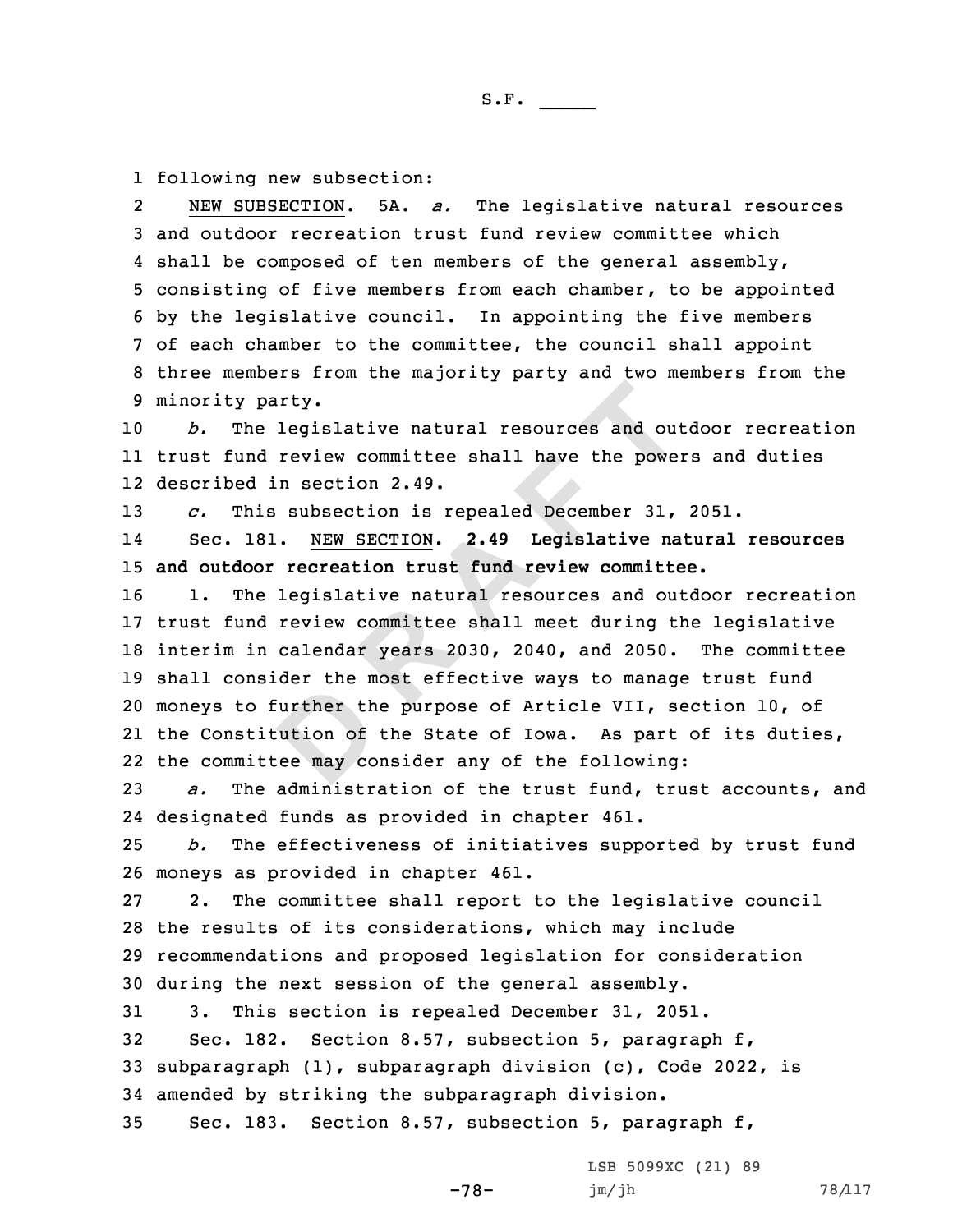1 subparagraph (1), subparagraph division (f), Code 2022, is 2 amended to read as follows:

 (f) For the fiscal year beginning July 1, 2018, and for each fiscal year thereafter, the total moneys in excess of the moneys deposited under this paragraph *"f"* in the revenue bonds debt service fund, the revenue bonds federal subsidy holdback 7 fund, the vision Iowa fund, the water quality infrastructure  $fund<sub>r</sub>$  the Iowa skilled worker and job creation fund, and the general fund of the state shall be deposited in the rebuild Iowa infrastructure fund and shall be used as provided in this section, notwithstanding section 8.60.

12 Sec. 184. Section 8.57B, subsection 1, Code 2022, is amended 13 to read as follows:

14 1. *a.* <sup>A</sup> water quality infrastructure fund is created within 15 the division of soil conservation and water quality of the 16 department of agriculture and land stewardship.

fund of the state shall be deposited in<br>rastructure fund and shall be used as p<br>notwithstanding section 8.60.<br>184. Section 8.57B, subsection 1, Code<br>as follows:<br> $\frac{1}{\sqrt{2}}$  A water quality infrastructure fund<br>sion of soi 17 *b.* The fund shall consist of moneys deposited in the <sup>18</sup> fund pursuant to section 8.57, subsection 5, paragraph *"f"*, 19 subparagraph  $(1)$ , subparagraph division  $(c)$ , moneys all of the 20 following:

Moneys<br>
<u>Moneys</u><br>
<u>461.33.</u> 21 (1) (a) Moneys transferred to the fund pursuant to section 22 423G.6, and 461.33.

23 (b) This subparagraph (1) is repealed December 31, 2051.

24 (2) Moneys transferred or appropriations made to the fund 25 and transfers of interest, earnings, and moneys from other 26 funds as provided by law.

27 Sec. 185. Section 16.134A, subsection 2, paragraph a, 28 subparagraphs (1) and (2), Code 2022, are amended to read as 29 follows:

30 (1) Moneys transferred to the fund pursuant to section 31 423G.6 461.34.

<sup>32</sup> (2) This paragraph *"a"* is repealed on January 1, <sup>2040</sup> 33 December 31, 2051.

34 Sec. 186. Section 455A.17, Code 2022, is amended by striking 35 the section and inserting in lieu thereof the following:

LSB 5099XC (21) 89

-79-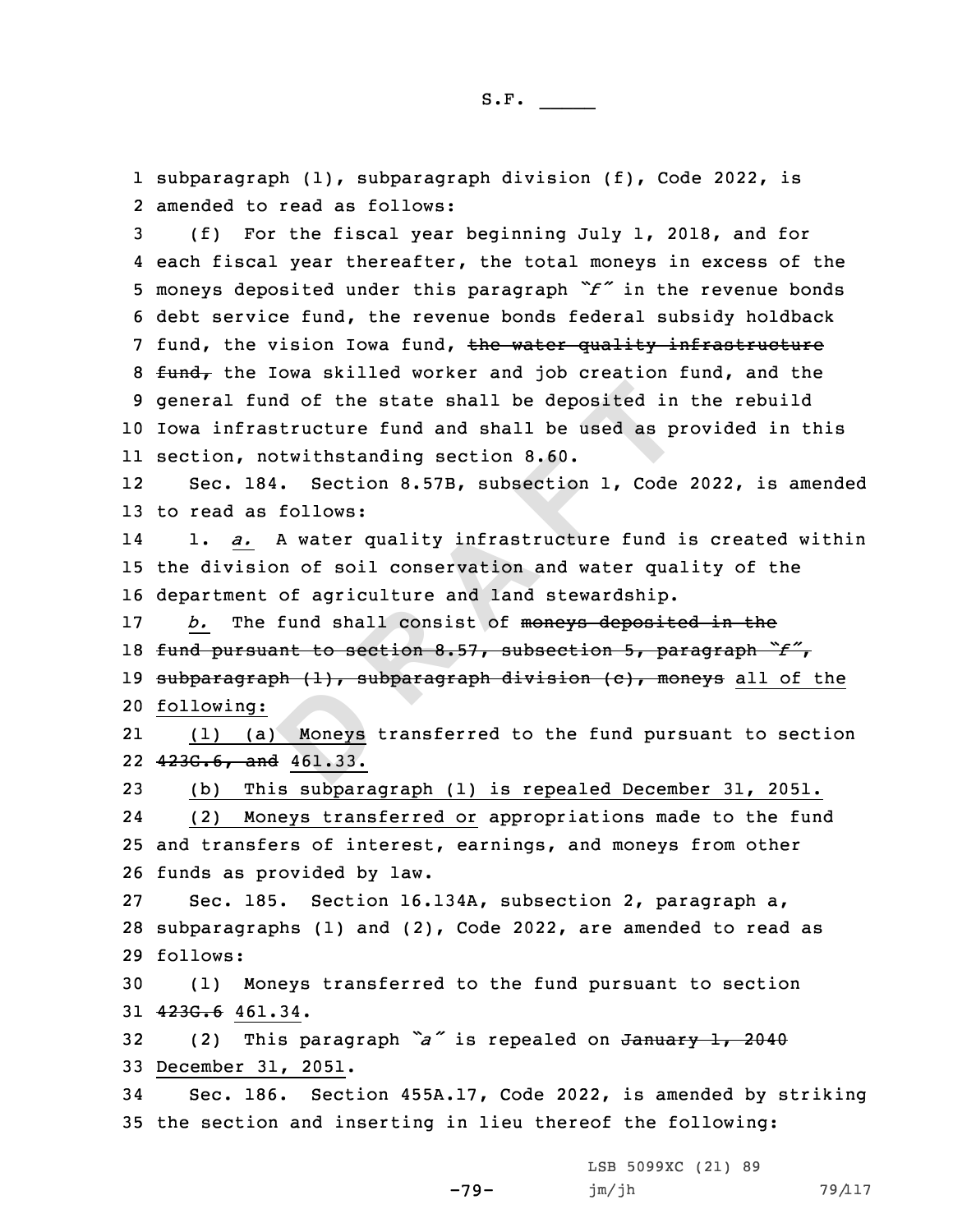## 1**455A.17 Regional meetings.**

clude the distribution of information represented the distribution of information represent than and protection expenditure in the expenses of the department in making conducting regional meetings and provid nal services s 2 1. Beginning in calendar year 2023, and every four calendar years thereafter, the department shall arrange and conduct regional meetings to identify opportunities for regional resource enhancement and protection, and to review and recommend changes in resource enhancement and protection policies, programs, and funding. The department shall provide outreach and educational services to those attending, which shall include the distribution of information regarding resource enhancement and protection expenditures. The department shall promote attendance of interested persons for each regional meeting.

13 2. The expenses of the department in making the arrangements for and conducting regional meetings and providing outreach and educational services shall be paid from moneys credited to the administration fund created in section 456A.17.

17 Sec. 187. Section 455A.18, subsection 1, Code 2022, is 18 amended to read as follows:

19 1. *a.* An Iowa resources enhancement and protection fund is 20 created in the office of the treasurer of state.

the offic<br>
fund cons<br>
<u>Moneys</u> 21b. The fund consists of all revenues of the following: 22 (1) (a) Moneys allocated from the natural resources and 23 outdoor recreation trust fund as provided in section 461.35.

24(b) This subparagraph (1) is repealed December 31, 2051.

25 (2) Revenues and  $aH$  other moneys lawfully credited or transferred to the fund. The director shall certify monthly the portions of the fund that are allocated to the various accounts as provided under section 455A.19. The director shall certify before the twentieth of each month the portions of the fund resulting from the previous month's receipts to be allocated to the various accounts.

32 Sec. 188. Section 455A.18, subsection 3, paragraph a, Code 33 2022, is amended by striking the paragraph.

34 Sec. 189. Section 455A.18, subsection 3, paragraph b, Code 35 2022, is amended to read as follows:

> LSB 5099XC (21) 89 jm/jh 80/117

-80-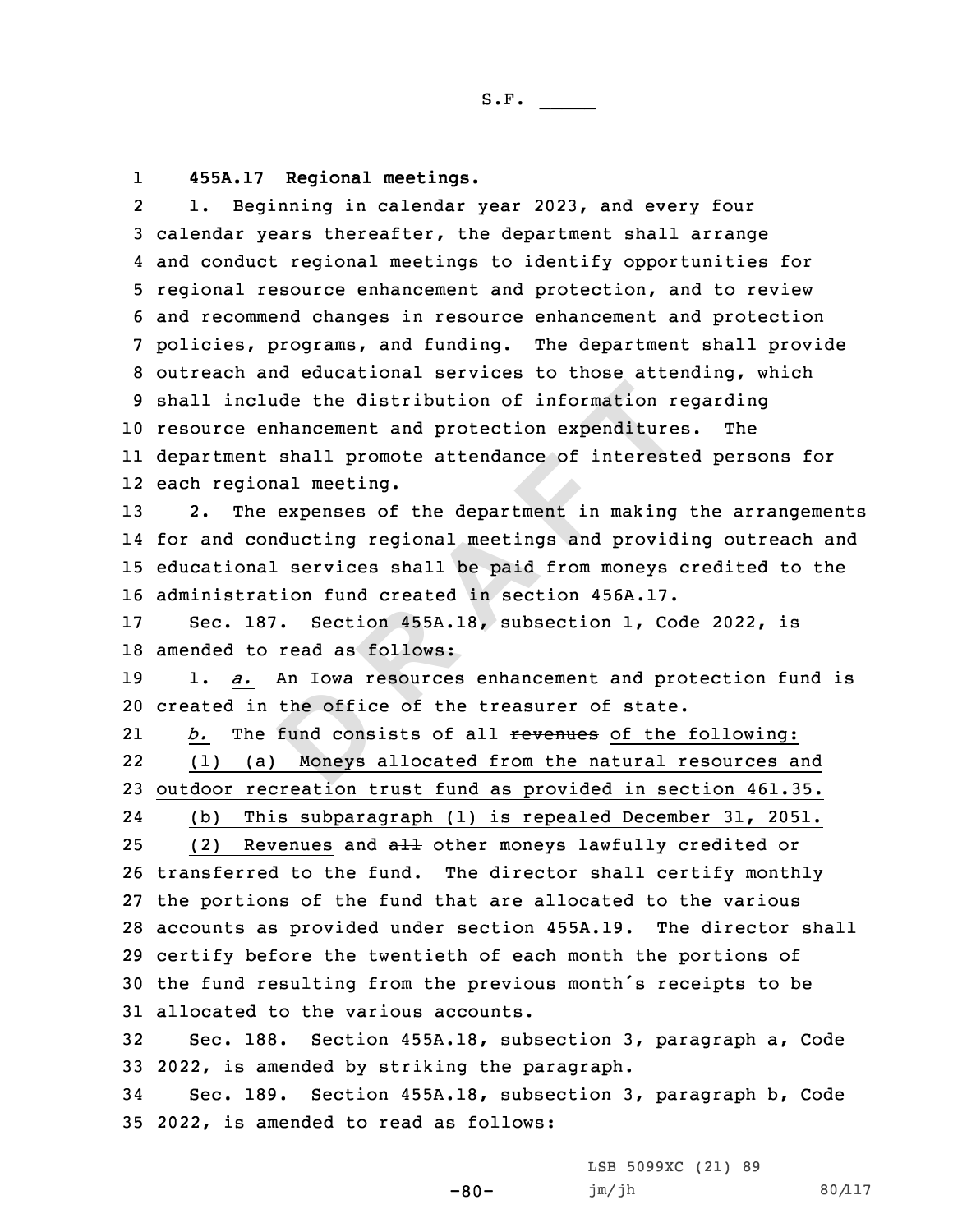d in section<br> *D*<sub>*Initiative*<br> *D*<sub>I</sub> planes</sub> **Example 15.105.**<br> **Repartment**<br> **Repartment**<br> **Repartment**<br> **Repartment**<br> **Repartment**<br> **Repartment**<br> **Repartment**<br> **Repartment**<br> **Repartment**<br> **Repartment**<br> **Repartment**<br> **Repartment**<br> **Repartment**<br> **Repartment**<br> **Repart** 1 *b.* Section 8.33 does not apply to moneys appropriated under 2 this subsection credited to the fund. Sec. 190. Section 461.2, Code 2022, is amended to read as 4 follows: **461.2 Definitions.** As used in this chapter, unless the context otherwise requires: 1. *"Authority"* means the economic development authority created in section 15.105. 2. *"Department" "Custodial department"* means the department of agriculture and land stewardship, the department of management, the department of natural resources, or the department of transportation. 14 3. *"Designated fund"* means the water quality infrastructure fund created in section 8.57B, the water quality financial assistance fund created in section 16.134A, or the Iowa resources enhancement and protection fund created in section 18 455A.18. 2. 4. *"Fiscal year"* means the state fiscal year effective as provided in section 3.12. 21 3. 5. *"Initiative"* includes <sup>a</sup> program, project, practice, 22 strategy, or plan established or administered by an agency that 23 furthers, or under the supervision or oversight of, a custodial department or the Iowa finance authority, if the initiative is supported in whole or in part by trust fund moneys to further <sup>a</sup> constitutional purpose as provided in section 461.3. 6. *"Iowa nutrient reduction strategy"* means the same as defined in section 455B.171. 7. *"Nonpoint source"* means <sup>a</sup> source of pollution other than <sup>a</sup> point source. 8. *"Point source"* means the same as defined in section 455B.171. 9. *"Public use area"* means <sup>a</sup> park, preserve, recreation area, forest, water body, or <sup>a</sup> land or water trail owned or managed by the state or <sup>a</sup> political subdivision of the state.

LSB 5099XC (21) 89

jm/jh 81/117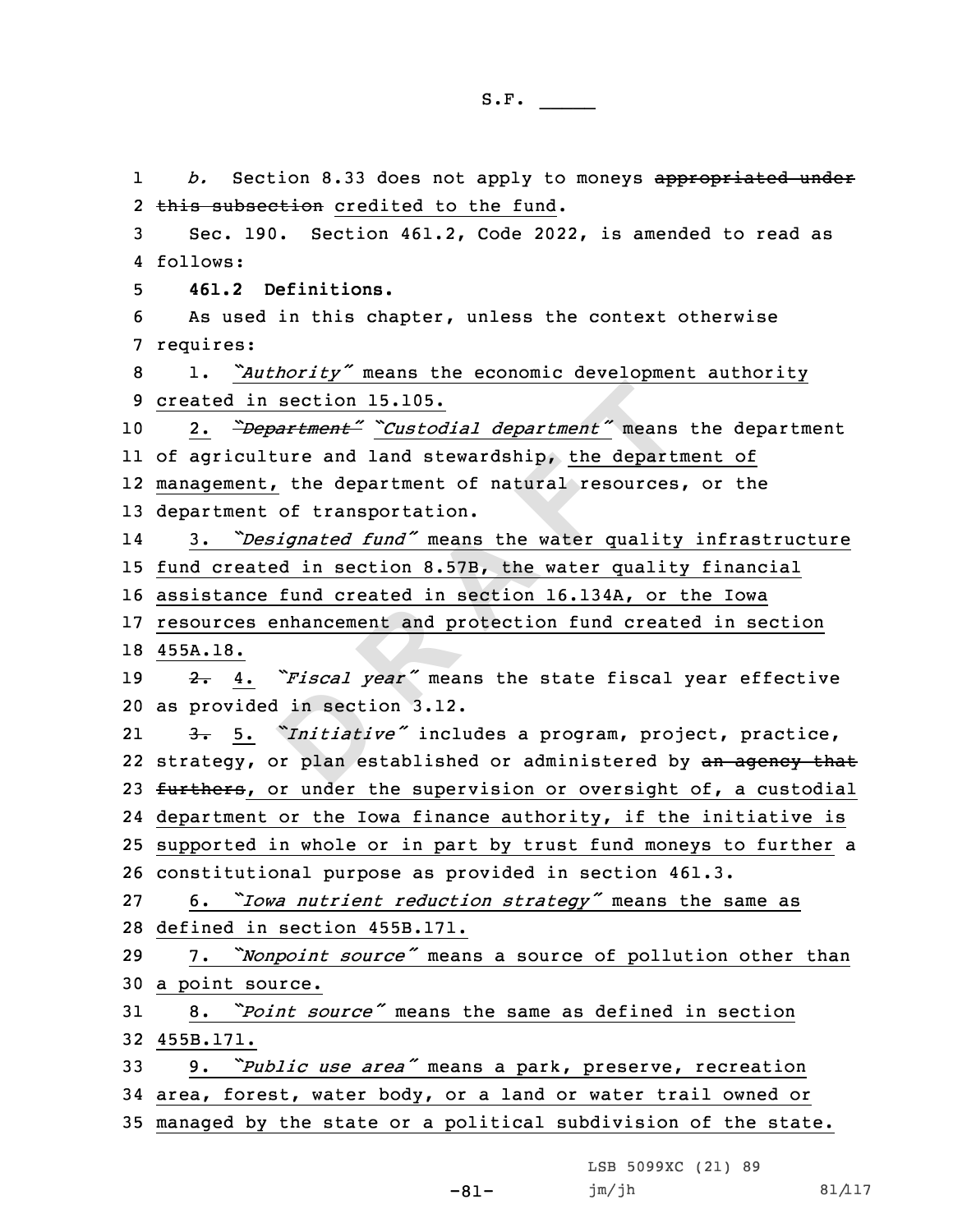eys alloc<br>
moneys al<br>
l to a des created in section 461.32, the soil consequence water protection trust account 461.33, the watershed protection trust account  $461.33$ , the watershed protection trust on 461.34, the local conservation partner created in se 1 4. 10. *"Recreational purpose"* includes means only hunting,; 2 trapping,; angling,; horseback riding,; swimming,; boating,; 3 camping<sub> $\tau$ </sub>; picnicking<sub> $\tau$ </sub>; hiking<sub> $\tau$ </sub>; biking; recreational shooting; 4 archery; using land or water trails; bird watching<sub>7</sub>; nature 5 study<sub>7</sub>; water skiing<sub>7</sub>; snowmobiling; other summer and winter 6 sports, and viewing or enjoying historical, archaeological, scenic, or scientific sites. 11. *"Trust account"* means the natural resources trust account created in section 461.32, the soil conservation and nonpoint source water protection trust account created in section 461.33, the watershed protection trust account created in section 461.34, the local conservation partnership trust account created in section 461.36, the water and land trails trust account created in section 461.37, or the lake and stream restoration trust account created in section 461.38. 5. 12. *"Trust fund"* means the natural resources and outdoor recreation trust fund created in section 461.31. 6. 13. *"Trust fund moneys"* means moneys originating from credited to the natural resources and outdoor recreation trust fund or moneys allocated from the trust fund, including but not limited to moneys allocated to <sup>a</sup> trust account or allocated or transferred to <sup>a</sup> designated fund. 14. *"Water trail"* means <sup>a</sup> point-to-point travel system on <sup>a</sup> navigable water body capable of supporting <sup>a</sup> floating vessel capable of carrying one or more persons on <sup>a</sup> recommended route connecting the points. Sec. 191. Section 461.3, Code 2022, is amended to read as 28 follows: **461.3 Constitutional purpose, and implementation, and** 30 **revenue.** 1. This chapter is created for the constitutional purposes of protecting and enhancing water quality and natural areas in this state, including parks, trails, and fish and wildlife habitat, and conserving agricultural soils in this state. 2. This chapter is intended to implement Article VII,

 $-82-$ 

LSB 5099XC (21) 89 jm/jh 82/117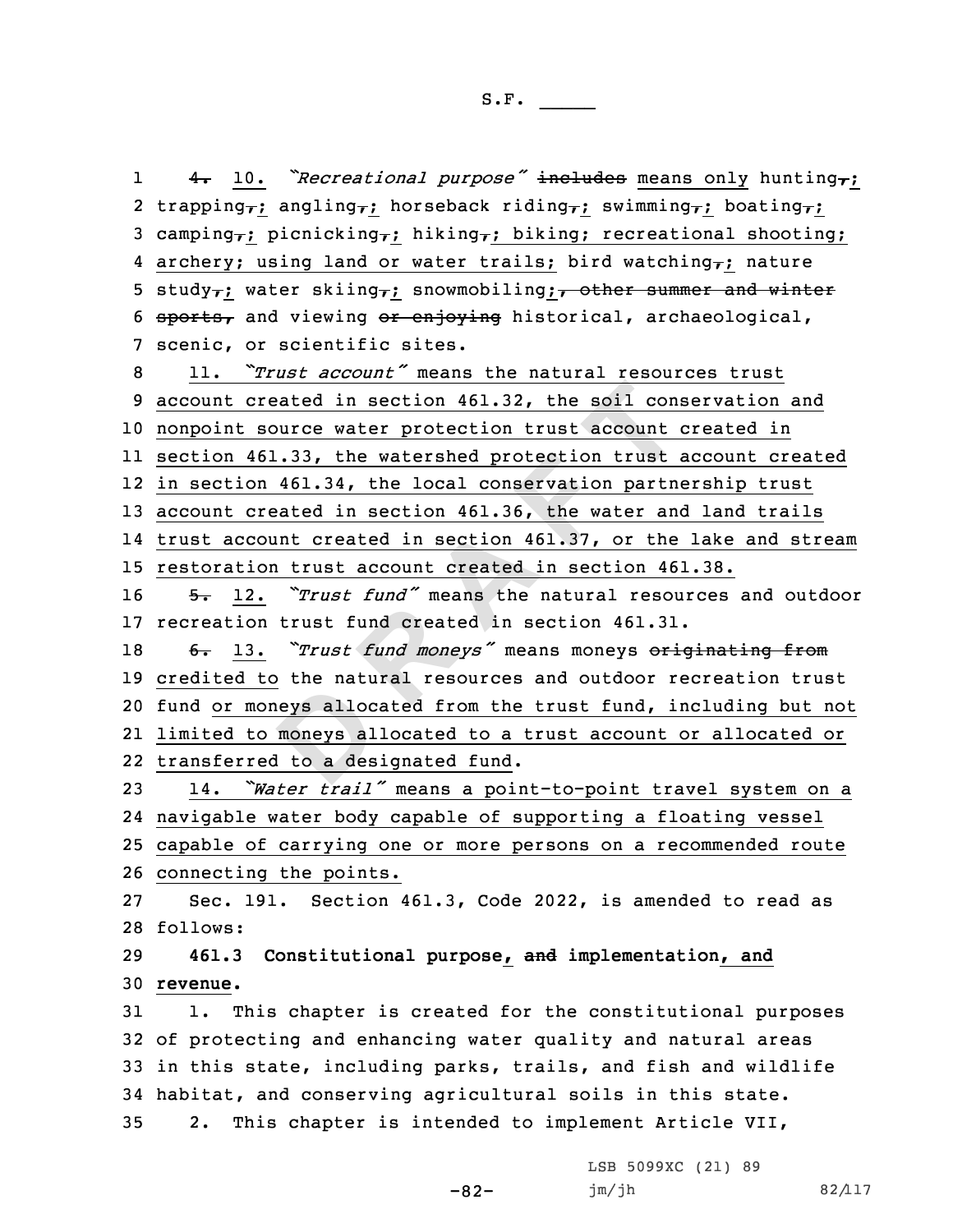exterpture the<br> **D**<br>
during the<br>
during the 192. Section 461.11, subsection 2, Code<br>to read as follows:<br>he heads of each department receiving to<br>odial departments and the director of ti<br>gularly meet and whenever practicable cornaking including by adopting rules pro<br> section 10, of the Constitution of the State of Iowa by establishing the natural resources and outdoor recreation 3 trust fund, accounts in the including trust fund accounts, and appropriating or allocating trust fund moneys to support initiatives specified in subchapter IV. This chapter shall not be construed to require the state to appropriate, allocate, or transfer other moneys to support those initiatives or constitutional purposes. Sec. 192. Section 461.11, subsection 2, Code 2022, is amended to read as follows: 112. The heads of each department receiving trust fund moneys the custodial departments and the director of the authority shall regularly meet and whenever practicable collaborate in 14 decision making including by <del>adopting rules</del> providing for the administration of the trust fund and trust accounts, establishing funding priorities, and determining when it is beneficial to provide joint funding of initiatives. Sec. 193. NEW SECTION. **461.20 Information regarding trust fund moneys.** 1. Each year the department of revenue shall calculate an estimate of the total revenue to be transferred to the trust fund during the following fiscal year as required pursuant to section 423.2A. Not later than May 1 of each year, the department of revenue shall submit the estimate to each custodial department, the authority, and the legislative services agency. 2. <sup>A</sup> custodial department shall at least annually notify the legislative services agency of transfers of trust fund moneys from <sup>a</sup> trust account to another trust account or designated fund as authorized in this chapter. Sec. 194. Section 461.21, Code 2022, is amended to read as 32 follows: **461.21 Audit.**

34 1. The auditor of state or <sup>a</sup> certified public accounting 35 firm appointed by the auditor of state shall conduct an annual

-83-

LSB 5099XC (21) 89 jm/jh 83/117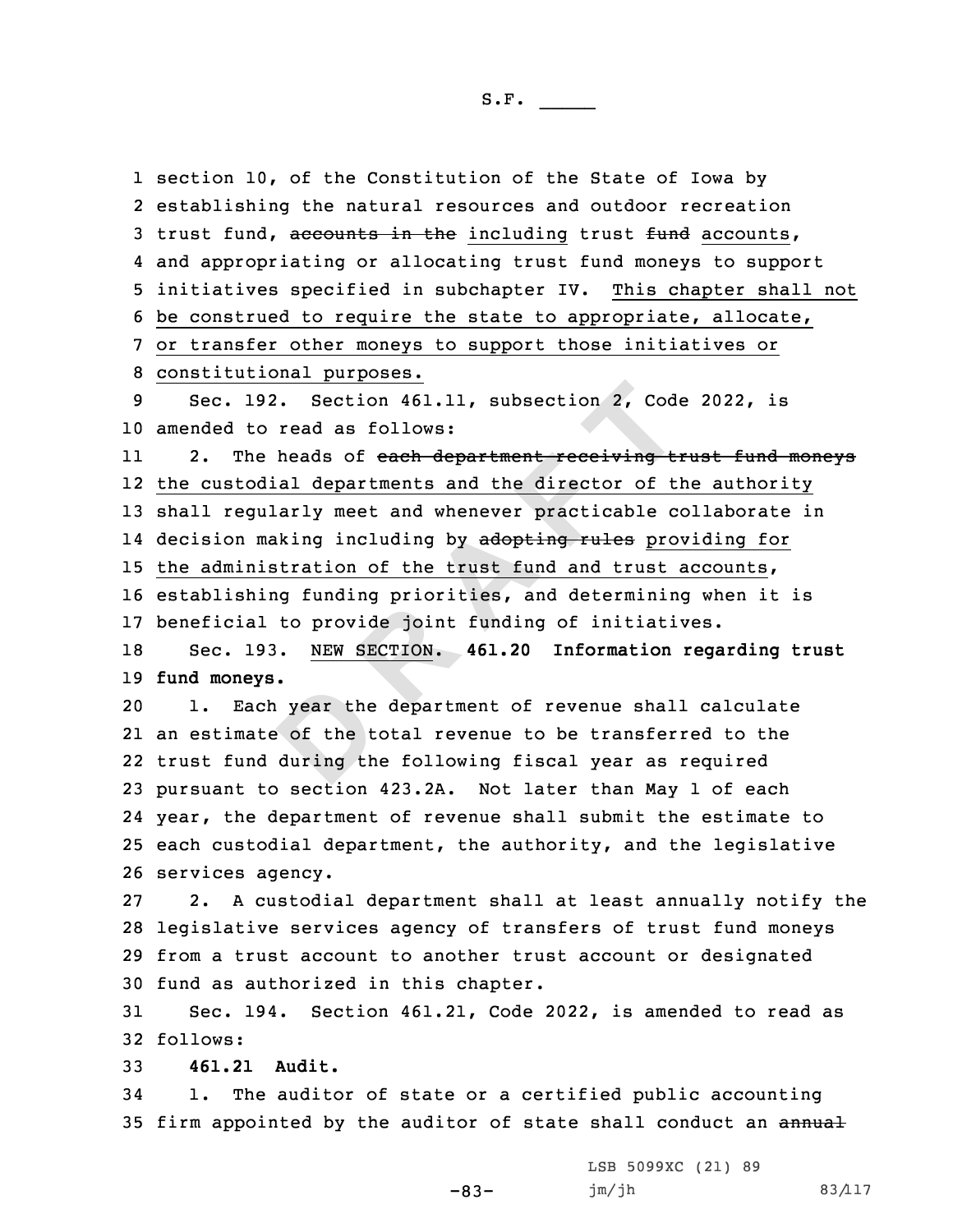1 audit of the trust fund and all trust accounts and transactions

b, the rest<br>easurement<br>expenditur count established or designated fund pu<br>
subchapter IV.<br>
195. Section 461.22, Code 2022, is amer<br>
2 Report Trust fund report.<br>
Aree departments department of management<br>
and submit to the governor and the general<br>
and subm 2 of the trust fund and trust accounts in the same manner as 3 provided for departments pursuant to chapter 11, subchapter I. 4 2. The auditor of state or the certified public accounting 5 firm appointed by the auditor as provided in subsection 1 6 shall be paid from trust fund moneys without reducing the 7 percentage of trust fund moneys distributed allocated to the 8 <del>Iowa resources enhancement and protection fund or any one</del> a 9 trust account established or designated fund pursuant to this 10 chapter subchapter IV. 11 Sec. 195. Section 461.22, Code 2022, is amended to read as 12 follows: 13 **461.22 Report Trust fund report.** 14The three departments department of management shall jointly 15 prepare and submit to the governor and the general assembly not 16 later than January 15 of each year a complete trust fund report 17 in an electronic format detailing all of the following: 18 1. The receipts and expenditures of the trust fund and its 19 trust accounts, <sup>a</sup> summary of initiatives supported by trust 20 fund moneys, the results of those expenditures, any performance 21 goals or measurements, and plans for future short-term or 22 long-term expenditures. 23 2. Recommendations An evaluation of the use of trust fund 24 moneys to further progress in achieving the goals of the Iowa 25 nutrient reduction strategy as prepared by the department of 26 agriculture and land stewardship, the department of natural 27 resources, and the college of agriculture and life sciences 28 of the Iowa state university of science and technology. The 29 evaluation shall be based on the latest credible findings and 30 recommendations recognized by those entities. The evaluation 31 may include recommendations to the governor and general 32 assembly, including legislation proposed by one or more of the

33 departments entities.

34 Sec. 196. Section 461.23, Code 2022, is amended to read as 35 follows:

LSB 5099XC (21) 89

 $-84-$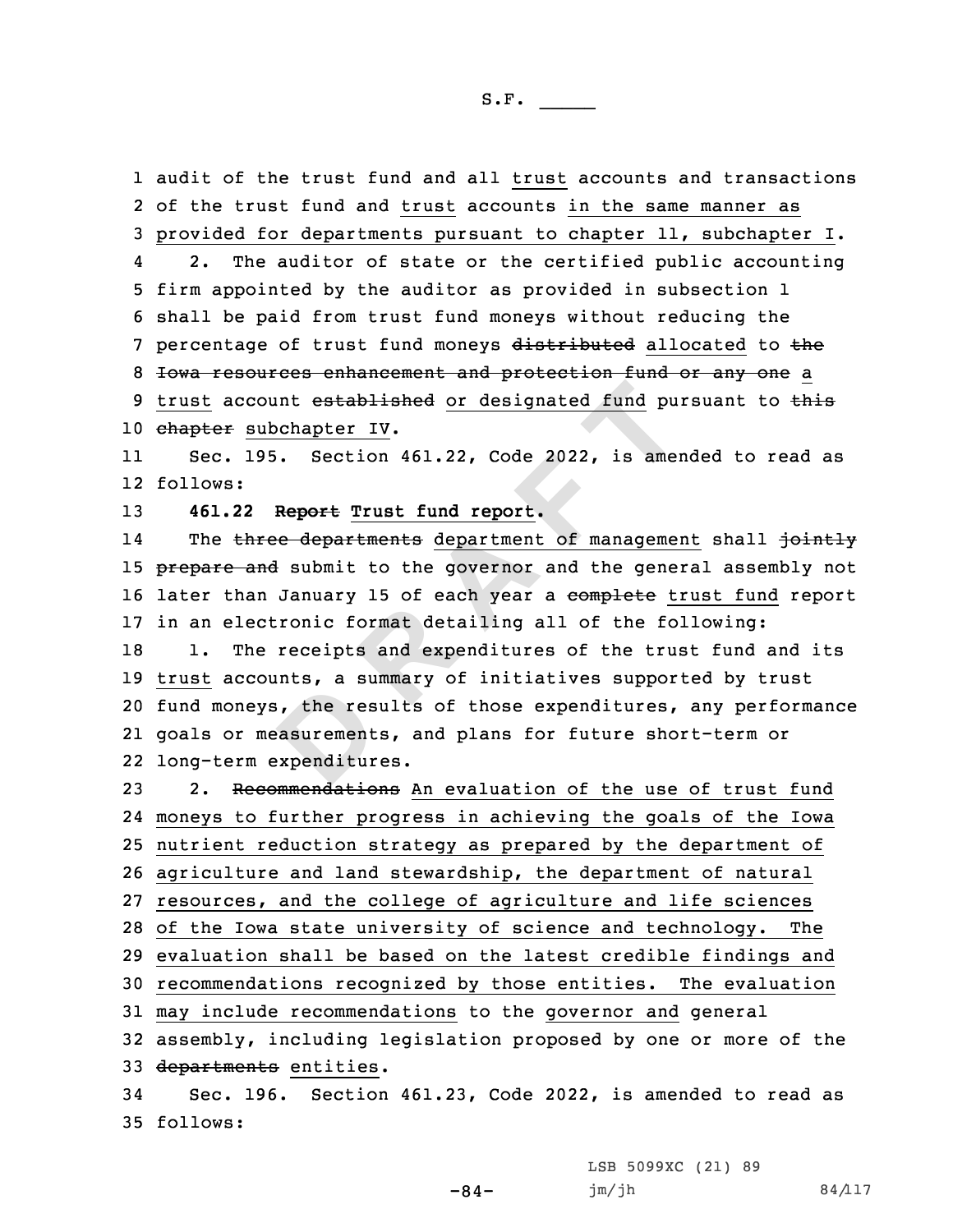## 1**461.23 Rules.**

2 The department of revenue, the department of agriculture and 3 land stewardship, the department of management, the department 4 of natural resources, and the department of transportation, the 5 Iowa finance authority, and the economic development authority 6 shall adopt rules separately or jointly as necessary in order 7 to implement and administer this chapter.

8 Sec. 197. Section 461.24, Code 2022, is amended by striking 9 the section and inserting in lieu thereof the following: 10 **461.24 Public listing.**

ion and inserting in lieu thereof the following a partment of management shall publish and isting of moneys credited to and allocand, trust fund moneys allocated or transcounts, and trust fund moneys allocated or transcoun 11 The department of management shall publish and maintain <sup>a</sup> public listing of moneys credited to and allocated from the trust fund, trust fund moneys allocated or transferred from trust accounts, and trust fund moneys allocated or transferred to designated funds to support initiatives. This section does not require the disclosure of information that is confidential as provided by rules adopted pursuant to section 461.23.

**Example 1**<br> **Example 1**<br> **Example 1**<br> **Example 1**<br> **Example 1**  Sec. 198. NEW SECTION. **461.25 Use of trust fund moneys.** 19 1. A custodial department shall not appropriate, allocate, or transfer trust fund moneys except as provided in this chapter. However, this subsection shall not be construed to limit <sup>a</sup> custodial department from using trust fund moneys with another person, including <sup>a</sup> custodial department, when engaging in <sup>a</sup> joint initiative as authorized by law.

 2. During any fiscal year, <sup>a</sup> custodial department shall not use more than five percent of trust fund moneys allocated to <sup>a</sup> trust account to pay for expenses incurred in administering trust fund moneys allocated to that trust account.

 3. In administering the use of trust fund moneys allocated to <sup>a</sup> trust account, <sup>a</sup> custodial department shall provide <sup>a</sup> higher priority to supporting initiatives that further goals of the Iowa nutrient reduction strategy.

33 4. <sup>A</sup> custodial department shall administer the use of 34 trust fund moneys to support an initiative having primarily 35 <sup>a</sup> recreational purpose only if such use is in cooperation

 $-85-$ 

LSB 5099XC (21) 89 jm/jh 85/117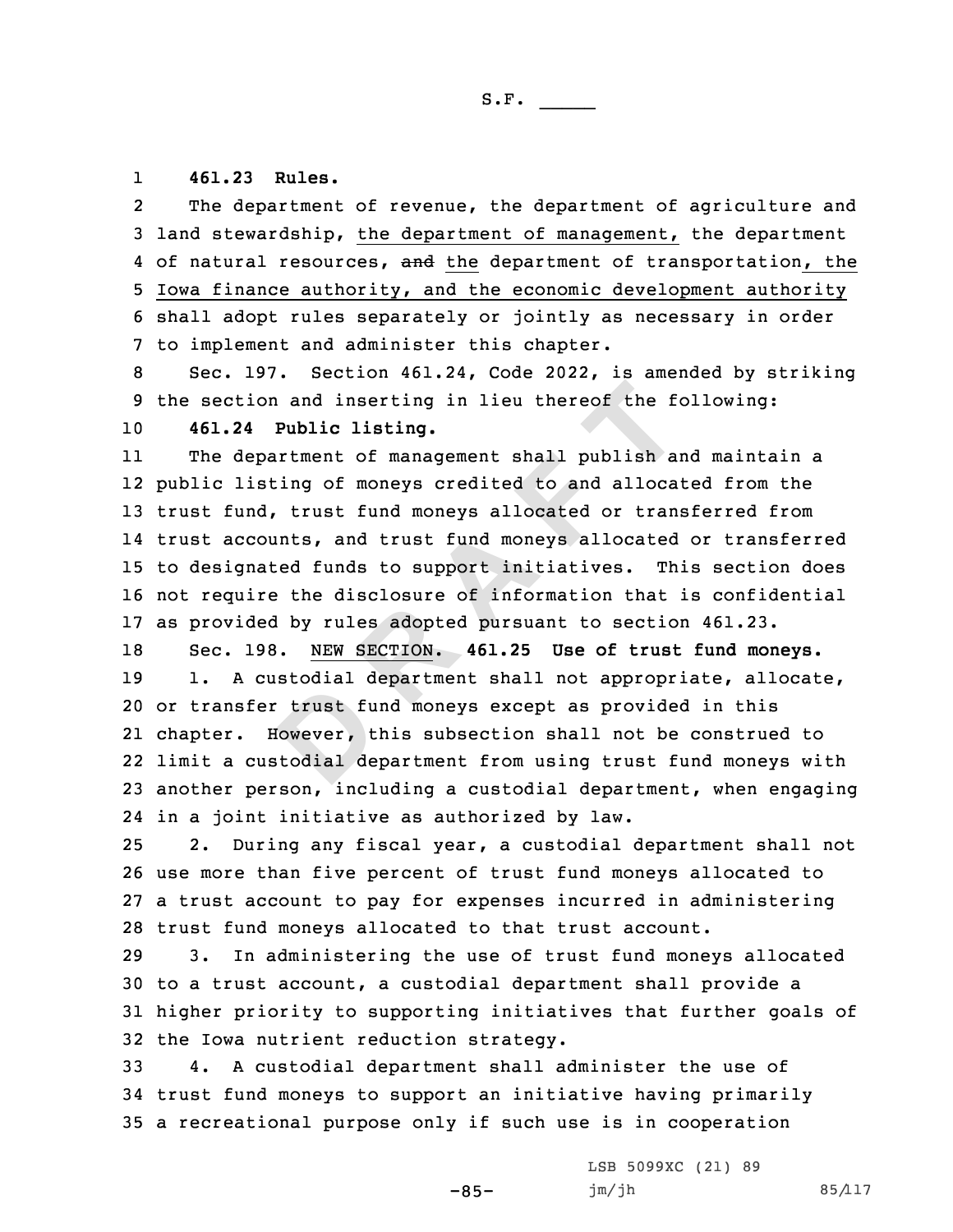with the authority. The authority shall review, score, and rank applications to support such initiatives as part of <sup>a</sup> competitive evaluation process. The scoring criteria must further the economic development policy of the state as provided in chapter 15.

 5. When making <sup>a</sup> determination to support competing proposed initiatives relating to <sup>a</sup> public use area that benefits <sup>a</sup> locality, <sup>a</sup> custodial department or the authority shall provide <sup>a</sup> higher priority to supporting an initiative to improve an existing public use area.

ovide a higher priority to supporting as<br>an existing public use area.<br>hen making a determination to support a<br>ve to establish, improve, or expand a la<br>osal shall not be approved unless the s<sub>1</sub><br>demonstrates to the custodia 11 6. When making <sup>a</sup> determination to support <sup>a</sup> proposed initiative to establish, improve, or expand <sup>a</sup> land trail, the proposal shall not be approved unless the sponsor of the proposal demonstrates to the custodial department or other entity making the funding decision how the trail is to be maintained by other sources of revenue.

 7. In administering the use of trust fund moneys allocated to <sup>a</sup> trust account to support an initiative relating to the management of land, this chapter does not do any of the following:

ibit the<br>with the<br>. 21 *a.* Prohibit the farming of the land in <sup>a</sup> manner that is 22 consistent with the Iowa nutrient reduction strategy.

 *b.* Require <sup>a</sup> separation distance between an animal feeding operation and <sup>a</sup> public use area that is more restrictive than if the land were not managed pursuant to the initiative. 8. Trust fund moneys shall not be used to support any of the

27 following:

 *a.* An initiative that establishes, improves, or expands <sup>a</sup> single or multipurpose athletic field, baseball or softball diamond, tennis court, golf course, swimming pool, or other group or organized sport facility.

32 *b.* The taking of property by exercising the power of eminent 33 domain, including by acquiring property as provided in chapters 34 6A and 6B.

35 Sec. 199. Section 461.31, Code 2022, is amended to read as

-86-

LSB 5099XC (21) 89 jm/jh 86/117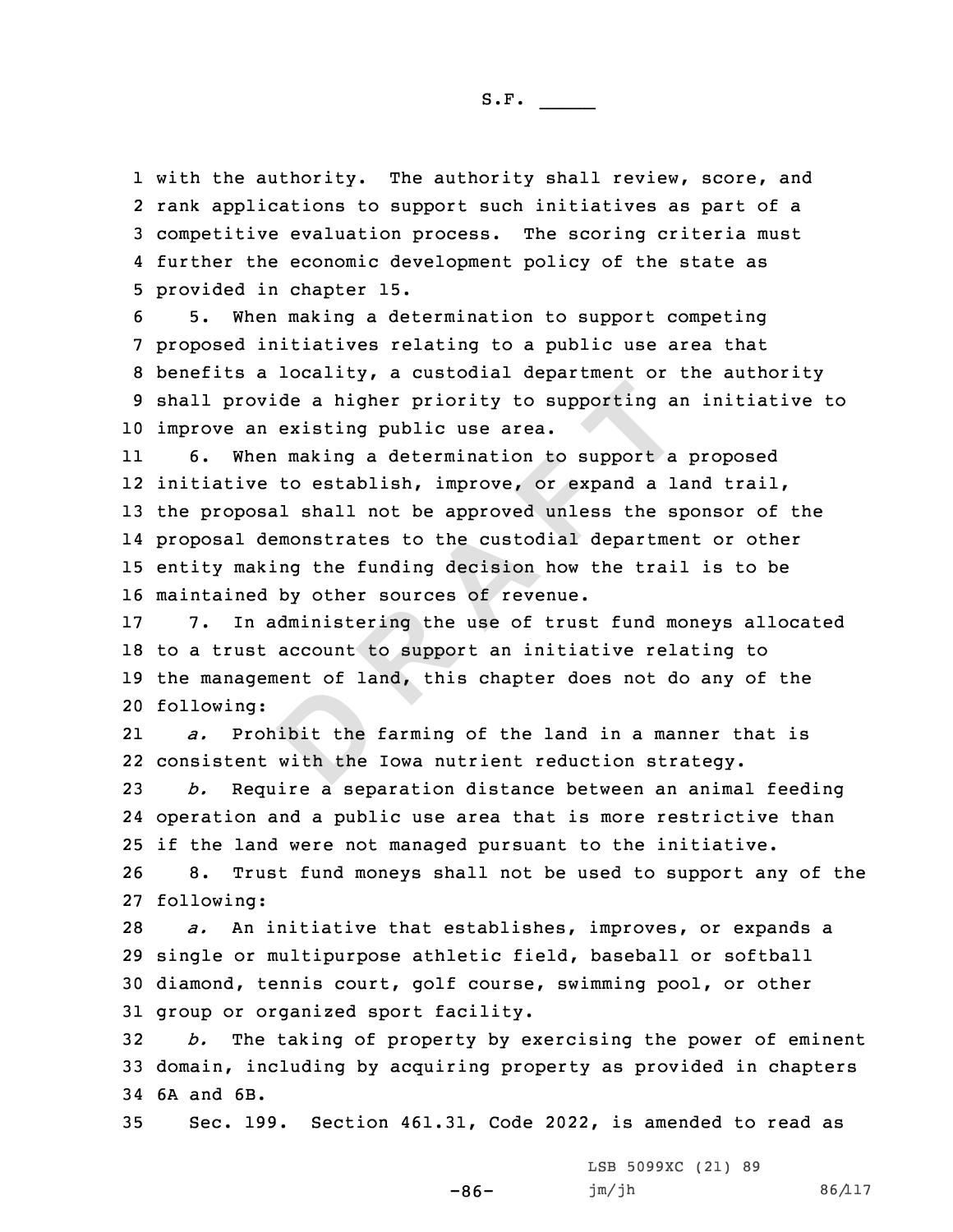1 follows:

2 **461.31 Natural resources and outdoor recreation trust fund** 3 **—— creation.**

4 1. A natural resources and outdoor recreation trust fund 5 is created within the state treasury. The trust fund shall be 6 administered by the department of management.

7 2. *a.* The trust fund shall be composed comprised of moneys 8 all of the following:

9 (1) Moneys transferred to the trust fund pursuant to section 10 423.2A.

Moneys transferred to the trust fund purinted to the trust fund purinted to the moneys required to be credited to law and moneys accepted by a <u>custodial</u> of the and from any source.<br>The from any source and from any source 11 (2) Other moneys required to be credited to the trust 12 fund by law and moneys accepted by <sup>a</sup> custodial department for 13 placement in an account established in this subchapter and the 14 trust fund from any source.

15 *b.* Trust fund moneys are exclusively appropriated by law 16 to carry out the constitutional purposes provided described in 17 section 461.3.

18 *c.* Trust fund moneys shall supplement and not replace 19 moneys appropriated by the general assembly to support the 20 constitutional purposes provided in section 461.3.

**D**21 *d.* Trust fund moneys shall only be used to support voluntary 22 initiatives and shall not be used for regulatory efforts, 23 enforcement actions, or litigation.

243. In administering a trust fund account, a custodial department may contract, sue and be sued, and authorize payment for costs, fees, commissions, and other reasonable expenses from the trust account. However, <sup>a</sup> custodial department shall not in any manner directly or indirectly pledge the credit of this state.

 4. *a.* Except as provided in paragraph *"b"*, the treasurer of state shall, each month as directed by the department of management, allocate all trust fund moneys that have been credited to the trust fund, including moneys transferred to the trust fund as provided in section 423.2A, to each trust account and designated fund as provided in this subchapter.

-87-

LSB 5099XC (21) 89 jm/jh 87/117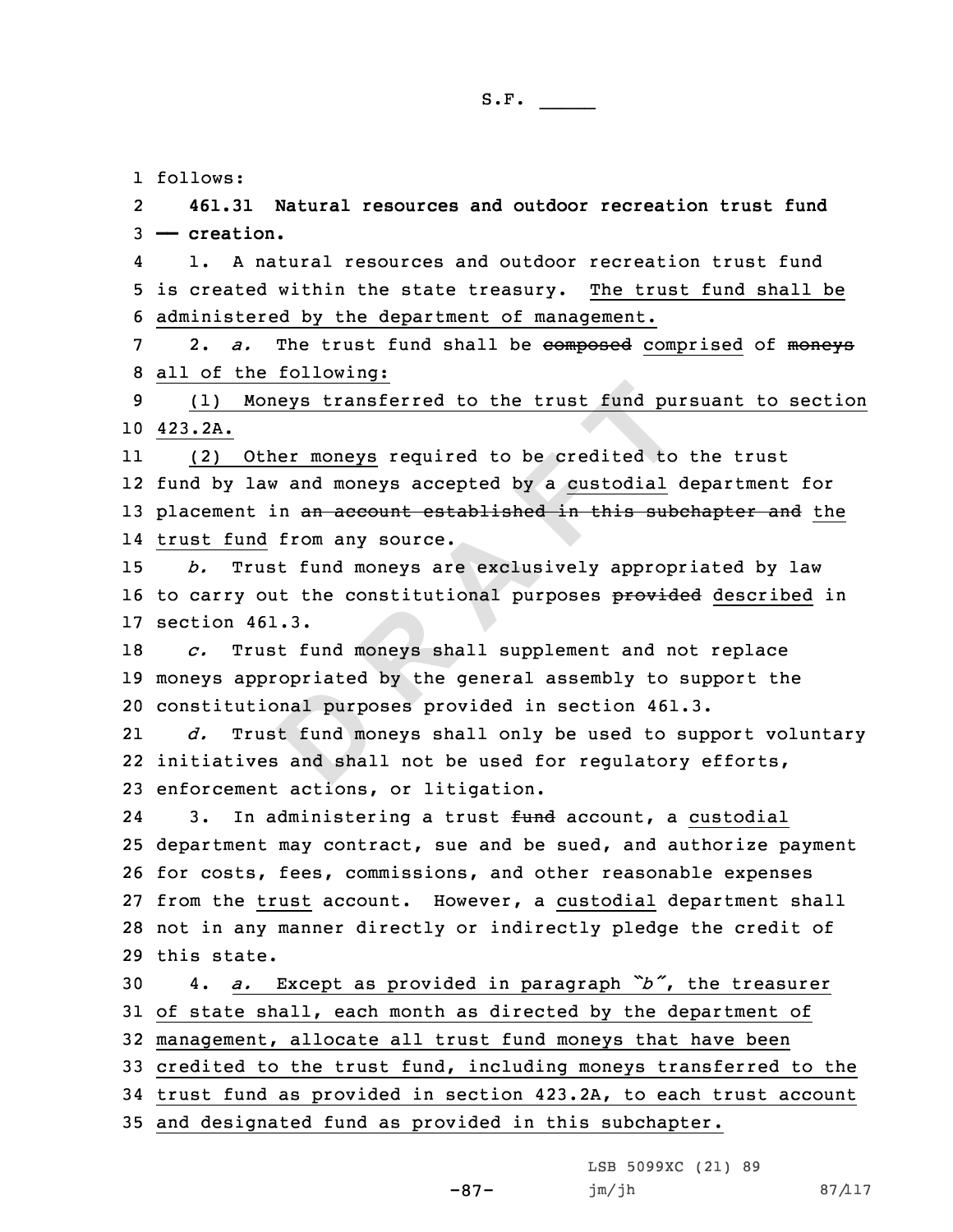d other re<br>
n that <u>tru</u><br>
. Sectio **<sup>R</sup> <sup>A</sup> <sup>F</sup> <sup>T</sup>** 1 *b.* Notwithstanding sections 461.32 through 461.38, for the 2 fiscal year beginning July 1, 2023, and for each subsequent 3 fiscal year, only that amount as authorized by an Act of 4 the general assembly shall be allocated from the trust fund 5 to <sup>a</sup> trust account or designated fund as provided in this 6 subchapter. However, if for <sup>a</sup> fiscal year no Act of the 7 general assembly authorizes trust fund moneys to be allocated 8 from the trust fund, the trust fund moneys shall be allocated 9 from the trust fund to the trust accounts and designated funds 10 as provided in this subchapter by operation of law. 11 5. *a.* Notwithstanding section 8.33, any unexpended balance 12 in the trust fund or in an a trust account <del>created within the</del> 13 trust fund at the end of each fiscal year shall be retained in 14 the trust fund or <del>the respective</del> trust account. 15 *b.* Notwithstanding section 12C.7, subsection 2, interest or 16 earnings on investments or time deposits of the moneys in the 17 trust fund and its respective trust accounts shall be credited 18 to the trust fund and its respective trust accounts. 19 *c.* The recapture of awards originating from an <sup>a</sup> trust 20 account and other repayments to an a trust account shall be 21 retained in that trust account. 22 Sec. 200. Section 461.32, Code 2022, is amended to read as 23 follows: 24 **461.32 Natural resources trust account —— allocations.** 25 1. A natural resources trust account is created in the trust 26 fund. Twenty-three The trust account shall be administered by 27 the department of natural resources. 28 2. Eighteen percent of the moneys credited to the trust fund 29 shall be allocated to the trust account. 30  $2.3.$  The trust account shall be used by the department of 31 natural resources to support all of the following initiatives:

32 *a.* The establishment, restoration, or enhancement of state 33 parks, state preserves, state forests, wildlife areas, wildlife 34 habitats, native prairies, and wetlands.

35 (1) <sup>A</sup> higher priority shall be provided to supporting

-88-

LSB 5099XC (21) 89 jm/jh 88/117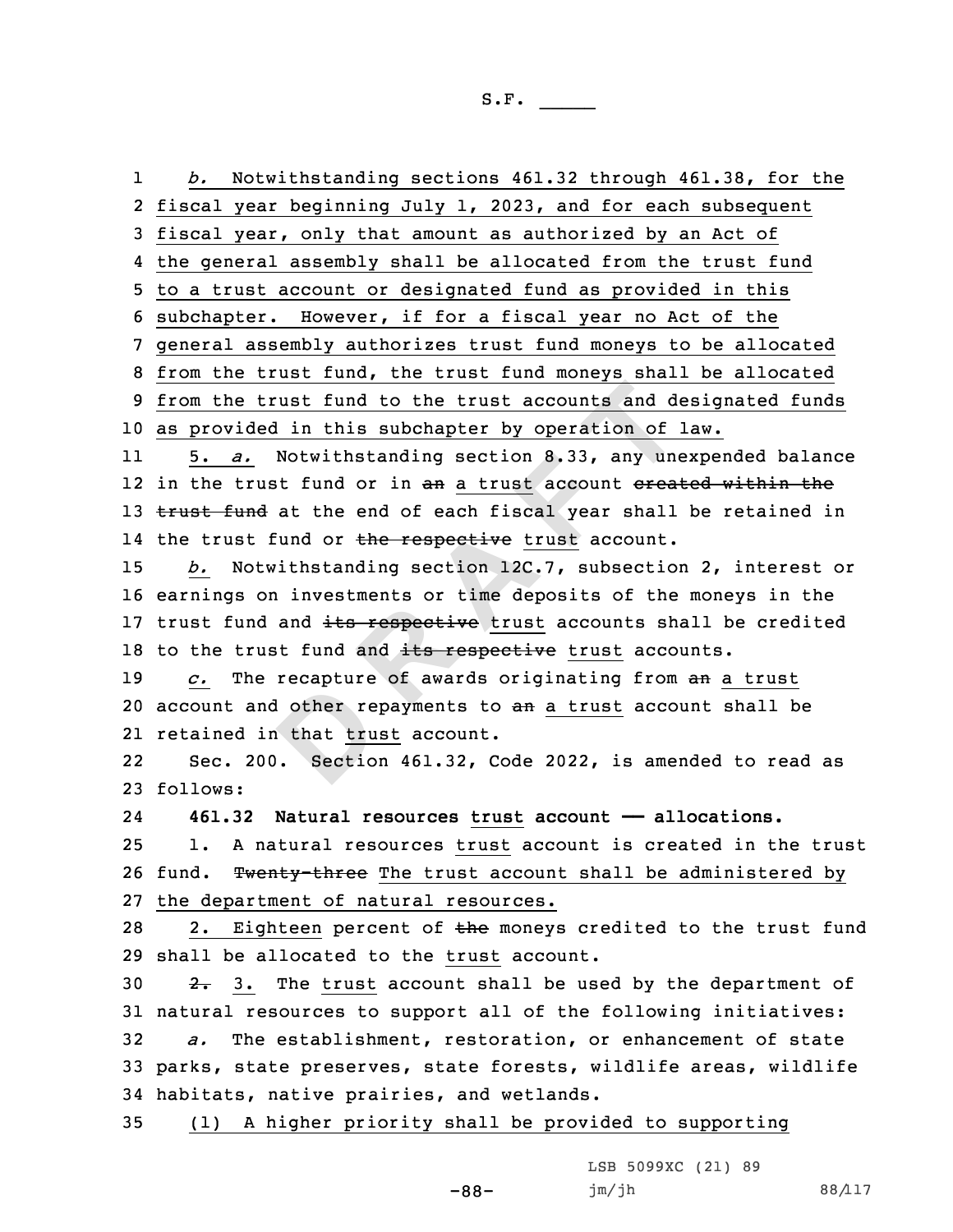diction<br>Diffunction<br>Diffunction<br>Diffunction **EXECUTE:**<br> **REGENTERE 12 CONCIDENT:**<br> **REGENTERE A EXECUTE:**<br> **REGENTERE A REGENTERE A REGENTERE A REGENTERE A REGENTIONS**<br> **REGENTERE A REGENTERE A F CONCIDENCIST**<br> **REGENTERE A F CONCIDE A CONCIDE**  initiatives for the maintenance, preservation, or restoration of land and <sup>a</sup> lower priority shall be provided to supporting initiatives for the purchase or acquisition of land. 4 (2) The department shall utilize an index that includes <sup>a</sup> comprehensive assessment mechanism to produce <sup>a</sup> statistically verifiable basis for determining whether to approve or disapprove the purchase or acquisition of the land. The department shall establish index criteria that justifies the land's removal from private ownership and use. *b.* The construction or improvement of facilities located on land owned or managed by the department. 12 *b. c.* Wildlife diversity. *c. d.* Recreational purposes. 14 *d. e.* Technical assistance and financial incentives provided to private landowners to promote the management of forests, fisheries, recreational areas, wetlands, and wildlife. *e. f.* The improvement of water trails, rivers, and streams. *f. g.* Education and outreach that provide instruction regarding natural history and the outdoors. The subjects of such instruction may relate to opportunities involving <sup>a</sup> 21 recreational <del>purposes</del> purpose, outdoor safety, <del>and</del> or ethics. 22 3. The department of natural resources shall to every extent possible consider its comprehensive plan provided in section 456A.31 when making funding decisions. Sec. 201. Section 461.33, Code 2022, is amended to read as 26 follows: **461.33 Soil conservation and nonpoint source water protection trust account —— allocations.** 1. <sup>A</sup> soil conservation and nonpoint source water protection 30 trust account is created in the trust fund. Twenty The trust account shall be administered by the department of agriculture and land stewardship. 2. Thirty-four percent of the moneys credited to the trust fund shall be allocated to the trust account. 3. Forty-seven percent of trust fund moneys allocated to

LSB 5099XC (21) 89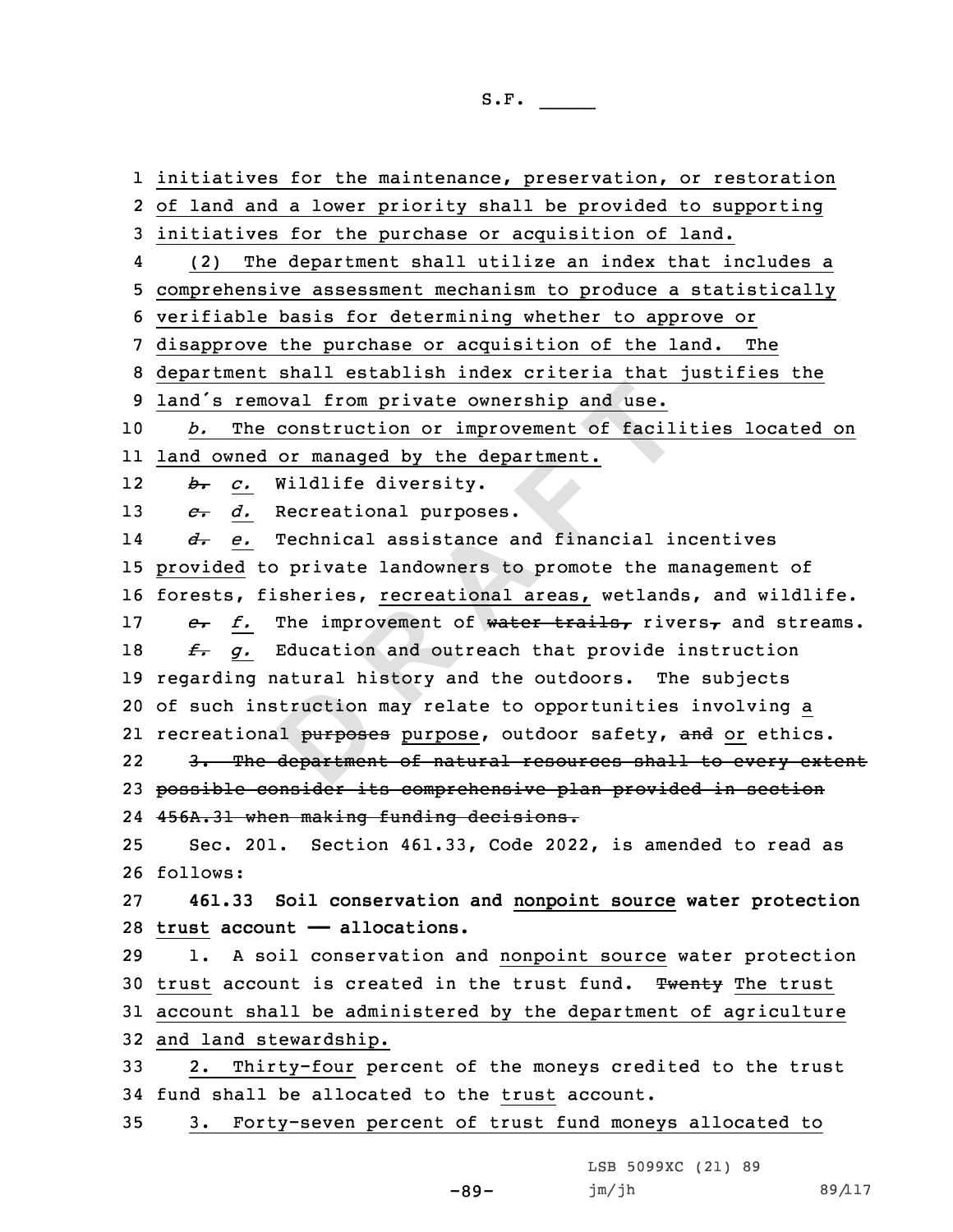on practic<br>
chapters<br>
The cons **R A EXECUTE THE CONSTRENT CONSTRENT AND MONET A CONSTRENT AND THE CONSTRENT (THE CONSTRENT) THE CONSTRENT CONSTRENT SO ID SOLUTION OF THE CONSTRENT OF THE CONSTRENT OF THE CONSTRENT OF THE CONSTRENT OF THE CONSTRENT O**  the trust account shall first be transferred as directed by the department to any or all of the following: *a.* The water quality infrastructure fund created in section 8.57B to support water quality agriculture infrastructure programs created in section 466B.43 in order to reduce nutrient loads from nonpoint sources. *b.* The water quality financial assistance fund created in section 16.134A to support the water quality urban infrastructure program created in section 466B.44. 2. 4. *a.* The account shall be used by the department of ll <del>agriculture and land stewardship</del> remaining trust fund moneys allocated to the trust account shall be used by the department to support all of the following initiatives: 14 *a.* (1) Soil conservation and watershed protection, including by supporting the department's division of 16 soil conservation and water quality within the department 17 of agriculture and land stewardship and soil and water conservation district commissioners. The department and 19 commissioners may provide for the installation establishment of conservation practices and watershed protection improvements as 21 provided in chapters 161A, 161C, 461A, and 466, and 466B. 22 *b.* (2) The conservation of highly erodible land. The 23 department of agriculture and land stewardship may execute contracts with private landowners who agree to reserve such land only for uses that prevent erosion in excess of the applicable soil loss limits as established in section 161A.44. *c.* (3) Soil conservation or crop management practices used on land producing biomass for biorefineries, including cellulosic ethanol production. 30 3. *b*. The department of agriculture and land stewardship may use unencumbered or unobligated trust fund moneys allocated to the trust account to provide financial incentives or technical assistance to landowners. 5. During <sup>a</sup> fiscal year, the department may transfer unencumbered or unobligated trust fund moneys allocated to

-90-

LSB 5099XC (21) 89 jm/jh 90/117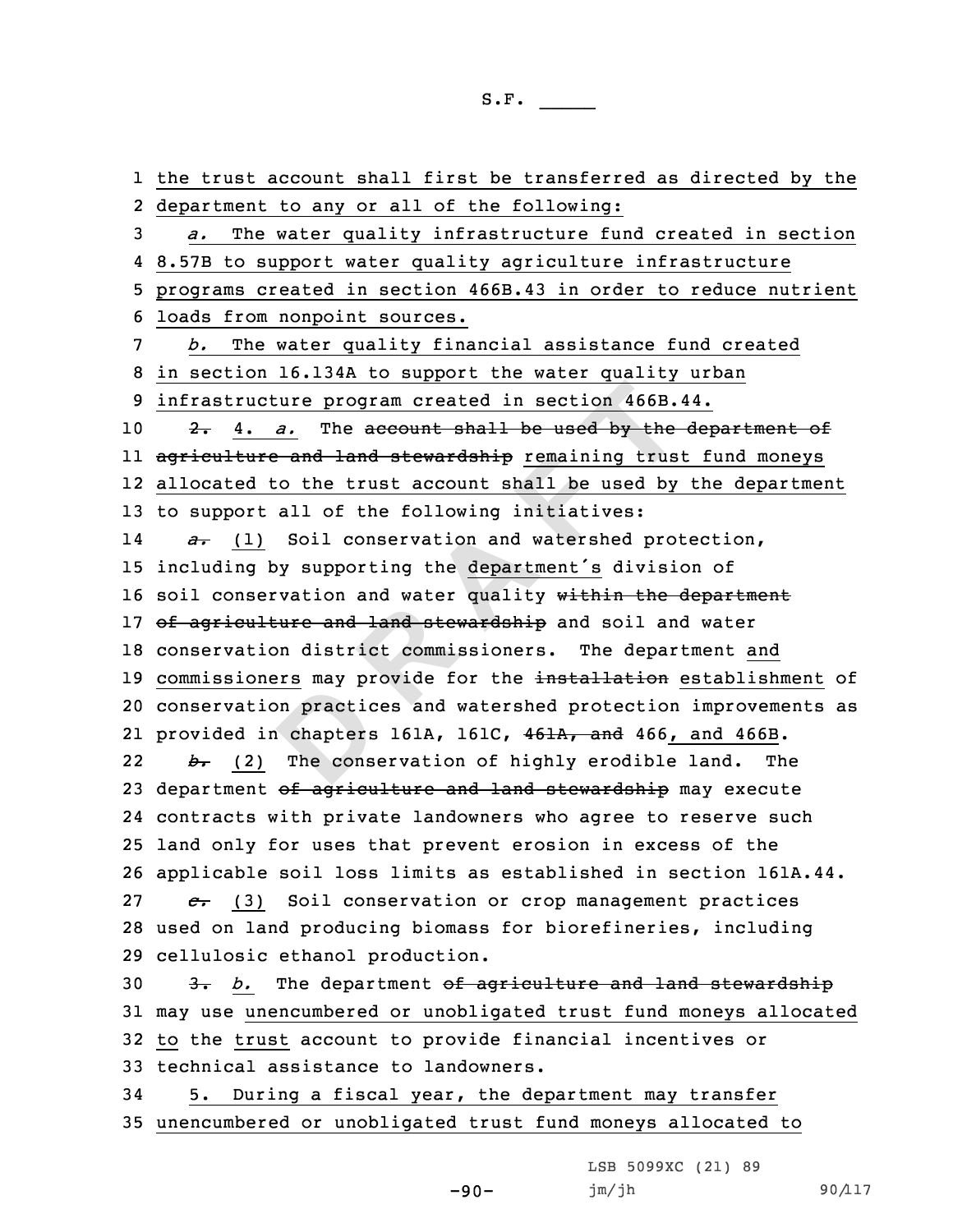ancial as<br>
iation as<br>
The account **<sup>R</sup> <sup>A</sup> <sup>F</sup> <sup>T</sup>** the trust account for use by the department as is provided in subsection 4 to any of the following: *a.* The water quality infrastructure fund created in section 8.57B to support water quality agriculture infrastructure programs created in section 466B.43 in order to reduce nutrient loads from nonpoint sources. *b.* The water quality financial assistance fund created in section 16.134A to support the water quality urban infrastructure program created in section 466B.44. Sec. 202. Section 461.34, Code 2022, is amended to read as 11 follows: 12 **461.34 Watershed protection trust account —— allocations.** 1. <sup>A</sup> watershed protection trust account is created in the 14 trust fund. Fourteen The trust account shall be administered by the department of natural resources. 2. Fifteen percent of the moneys credited to the trust fund shall be allocated to the trust account. 3. Forty-seven percent of trust fund moneys allocated to the trust account shall first be transferred to the water quality financial assistance fund created in section 16.134A for appropriation as provided in that section. 222. 4. The account Of the remaining trust fund moneys 23 allocated to the trust account, fifty percent shall be used 24 cooperatively distributed for use by the department of 25 natural resources and the department of agriculture and land 26 stewardship to support all of the following initiatives: *a.* Water water quality resource projects administered by 28 the department of natural resources to preserve watersheds, including but not limited to all of the following: (1) *a.* Projects to protect, restore, or enhance water quality in the state through the provision of financial assistance to communities for impairment-based, locally directed watershed projects. The department may use the 34 account trust fund moneys to support the water resource restoration sponsor program as provided in section 455B.199.

-91-

LSB 5099XC (21) 89 jm/jh 91/117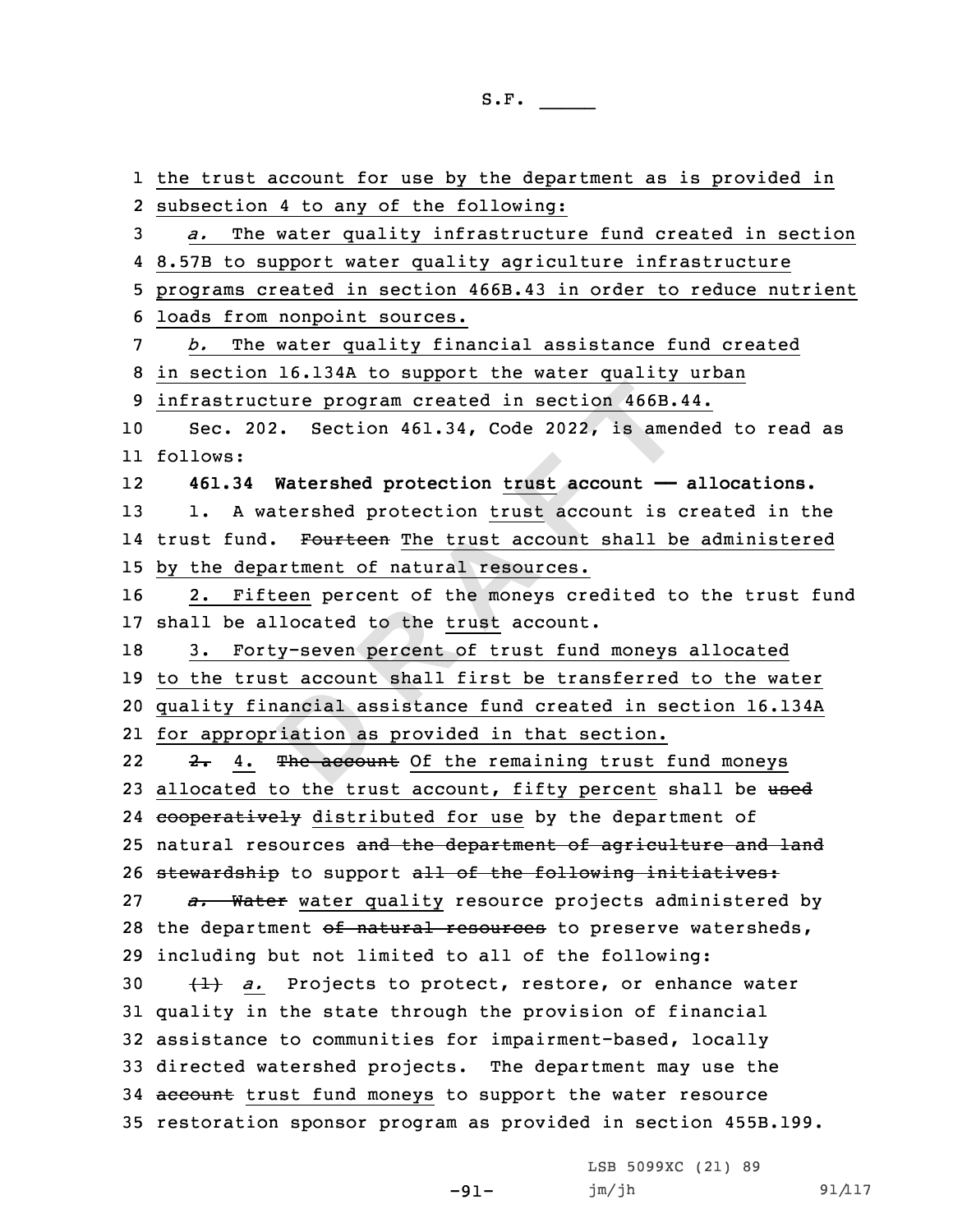n the Iow.<br> **D** to the i<br>
ps, grass An activity to support the collection and<br>
ality monitoring.<br>
Floodplain permitting.<br>
Flood protection education to provide in<br>
ficials regarding floodplain management<br>
. Surface Of the remaining trust fund r<br>
rust account 1 (2) *b.* Regional and community watershed assessment, planning, and prioritization efforts, including as provided in chapter 466B. 4 *c.* Water quality protection programs provided in section 466.7 that relate to any of the following: (1) The administration of geographic information systems for use in developing, monitoring, and displaying local watershed information. (2) An activity to support the collection and analysis of water quality monitoring. 11 (3) Floodplain permitting. 12 (4) Flood protection education to provide information to local officials regarding floodplain management. 14 *b.* 5. Surface Of the remaining trust fund moneys allocated to the trust account, fifty percent shall be distributed for use by the department of agriculture and land stewardship to support surface water protection projects and practices 18 administered by the department of agriculture and land 19 stewardship or the department of natural resources, as described in the Iowa nutrient reduction strategy including but not limited to the installation of permanent vegetation cover, filter strips, grass waterways, edge-of-field practices, and riparian forest buffers; dredging; and bank stabilization. The departments of agriculture and land stewardship and natural 25 resources department may use the account trust fund moneys to support the conservation buffer strip program provided in section 466.4 and the conservation reserve enhancement program as provided in section 466.5. 29 3. 6. The departments<sup>1</sup> A decision by a department to prioritize initiatives may be based on the priority list of watersheds provided in section 456A.33A. 7. During <sup>a</sup> fiscal year, the department of natural resources or the department of agriculture and land stewardship may transfer unencumbered or unobligated trust fund moneys distributed to the custodial department pursuant to subsection

LSB 5099XC (21) 89

jm/jh 92/117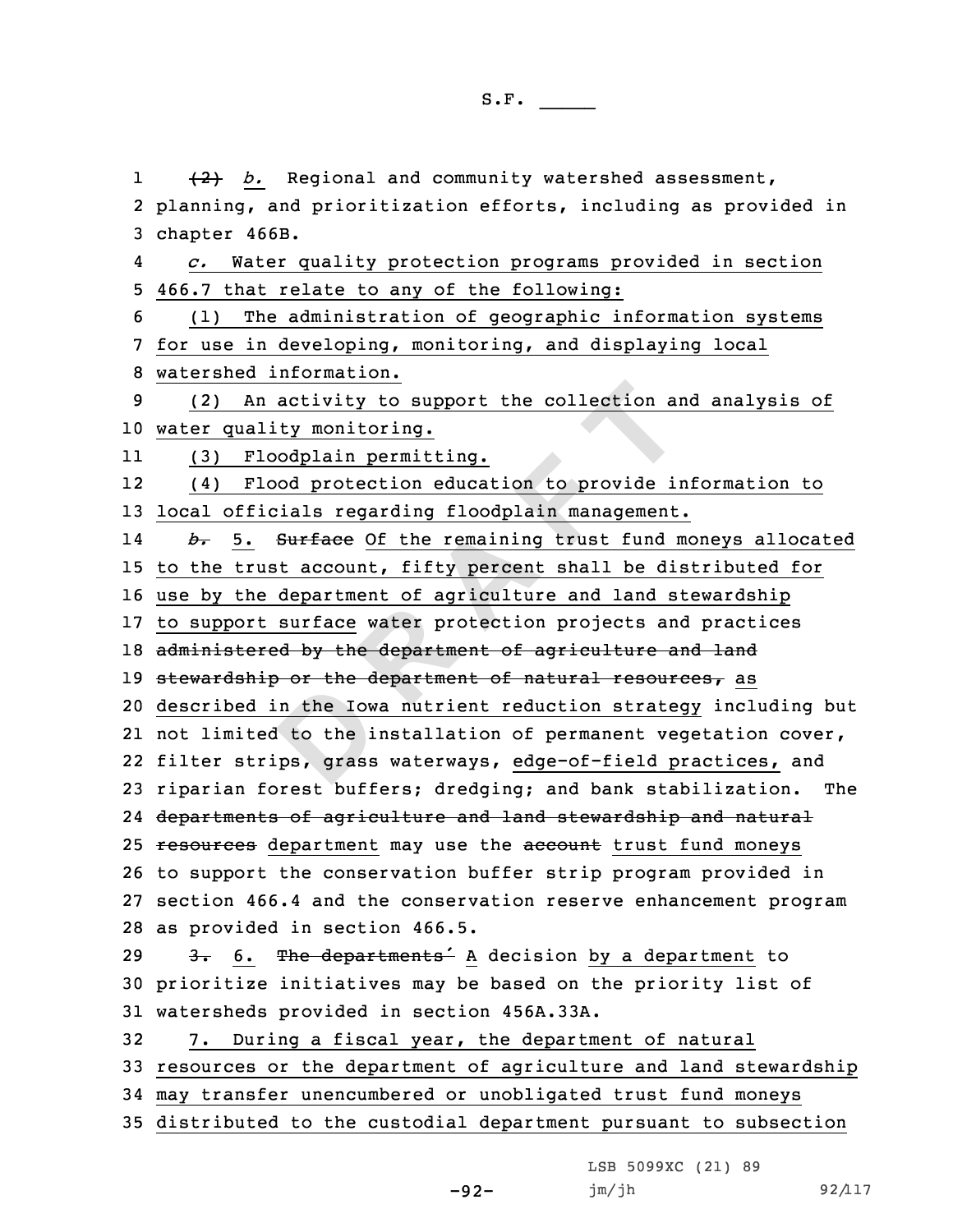4 or 5 to the water quality financial assistance fund created in section 16.134A. Sec. 203. Section 461.35, Code 2022, is amended to read as 4 follows: **461.35 Iowa resources enhancement and protection fund ——**

6 **allocation.**

7 Thirteen Ten percent of the moneys credited to the trust fund shall be allocated to the Iowa resources enhancement and protection fund created in section 455A.18 for further allocation as provided in section 455A.19.

11 Sec. 204. Section 461.36, Code 2022, is amended by striking 12 the section and inserting in lieu thereof the following:

13 **461.36 Local conservation partnership trust account ——** 14 **allocations.**

15 1. <sup>A</sup> local conservation partnership trust account is 16 created in the trust fund. The trust account shall be 17 administered by the department of natural resources.

18 2. Nine percent of the moneys credited to the trust fund 19 shall be allocated to the trust account.

departmen<br>
the acco<br>
al conserv ection fund created in section 455A.18 and<br>on as provided in section 455A.19.<br>204. Section 461.36, Code 2022, is amer<br>ion and inserting in lieu thereof the former<br>on and inserting in lieu thereof the former<br>ons.<br>local cons 3. The department shall allocate the trust fund moneys credited to the account to local communities participating in the local conservation partnership program as provided in section 461.36A.

24 Sec. 205. NEW SECTION. **461.36A Local conservation** 25 **partnership program.**

26 1. As used in this section, unless the context otherwise 27 requires:

 *a. "Department"* means the department of natural resources. *b. "Local community"* includes <sup>a</sup> political subdivision or <sup>a</sup> watershed management authority created pursuant to section 31 466B.22.

32 2. The department shall establish and administer <sup>a</sup> local 33 conservation partnership program to provide financing to local 34 communities to do any of the following:

35 *a.* Maintain and improve parks, preserves, wildlife areas,

-93-

LSB 5099XC (21) 89 jm/jh 93/117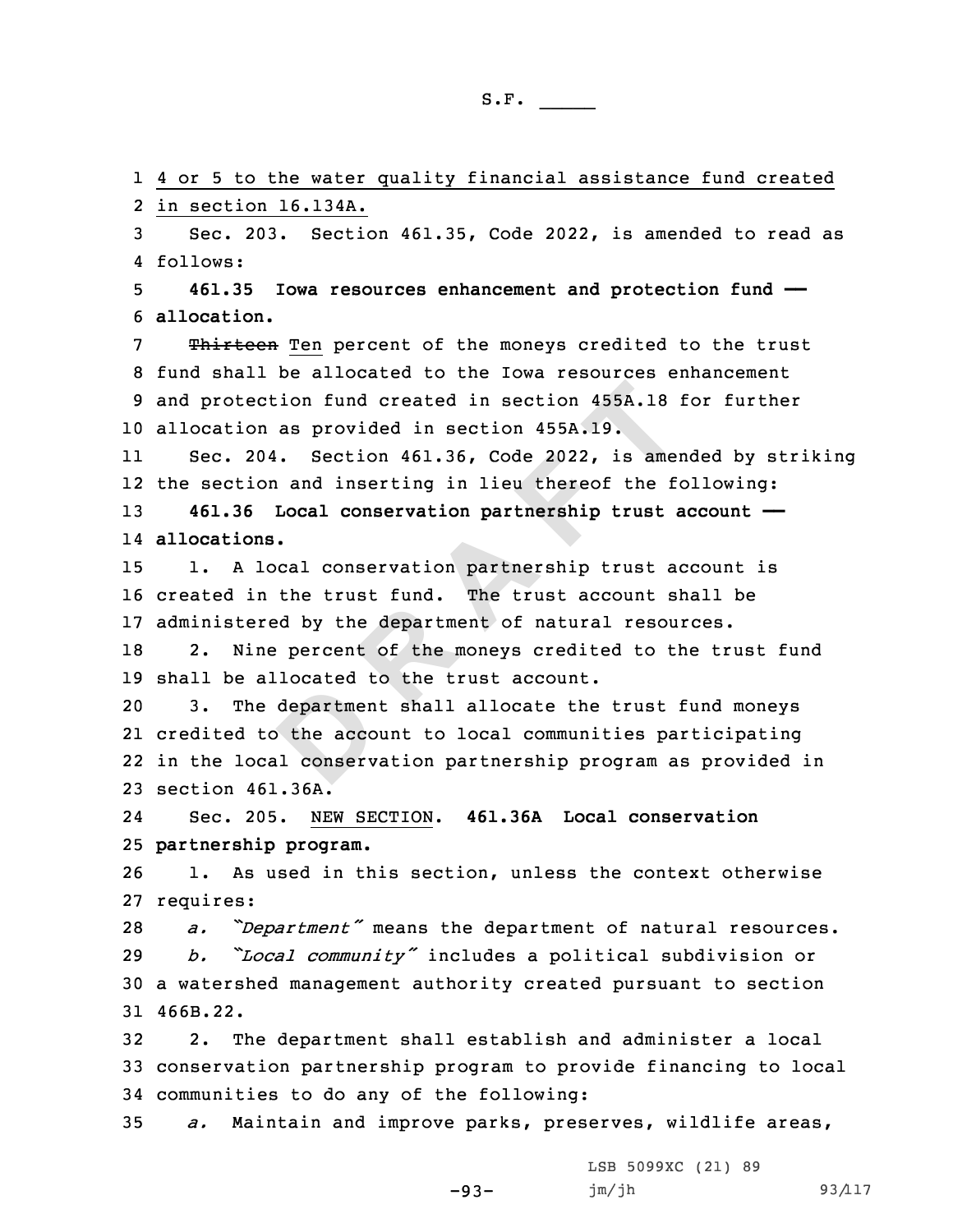1 wildlife habitats, native prairies, forests, or wetlands.

2*b.* Promote wildlife diversity.

3 *c.* Further <sup>a</sup> recreational purpose.

4*d.* Improve rivers and streams.

rams and projects may assist Iowa stude:<br>
f science, technology, engineering, and<br>
urther any other purpose described in second<br>
spart of a local conservation partners<br>
two or more local communities may enter-<br>
ements, and *e.* Sponsor education and outreach programs and projects that provide instruction regarding natural history and the outdoors. The subjects of such instruction may relate to opportunities involving <sup>a</sup> recreational purpose, outdoor safety, or ethics. The programs and projects may assist Iowa students studying in fields of science, technology, engineering, and mathematics. 11 *f.* Further any other purpose described in section 350.1. 12 3. As part of <sup>a</sup> local conservation partnership under the program, two or more local communities may enter into chapter 28E agreements, and <sup>a</sup> local community may cooperate with the federal government or <sup>a</sup> nongovernmental organization. <sup>A</sup> nongovernmental organization shall not be eligible to participate in <sup>a</sup> local community partnership under the program unless the nongovernmental organization submits an application in association with <sup>a</sup> political subdivision or county

**D**20 conservation board and enters into <sup>a</sup> chapter 28E agreement with 21 the political subdivision or county conservation board.

22 4. *a.* <sup>A</sup> local community is not eligible to receive moneys from the department under the program to support <sup>a</sup> local conservation partnership, unless the local community finances <sup>a</sup> minimum percentage of the estimated or total cost of the initiative, whichever is less.

27 *b.* The minimum amount of the cost-share contribution by <sup>a</sup> <sup>28</sup> local community, as described in paragraph *"a"*, shall be as 29 follows:

30 (1) Ten percent for <sup>a</sup> local community located in <sup>a</sup> county 31 having <sup>a</sup> population of fifteen thousand or less.

32 (2) Twenty-five percent for <sup>a</sup> local community located in <sup>a</sup> 33 county having <sup>a</sup> population of more than fifteen thousand but 34 less than one hundred thousand.

35 (3) Seventy-five percent for <sup>a</sup> local community located in <sup>a</sup>

-94-

LSB 5099XC (21) 89 jm/jh 94/117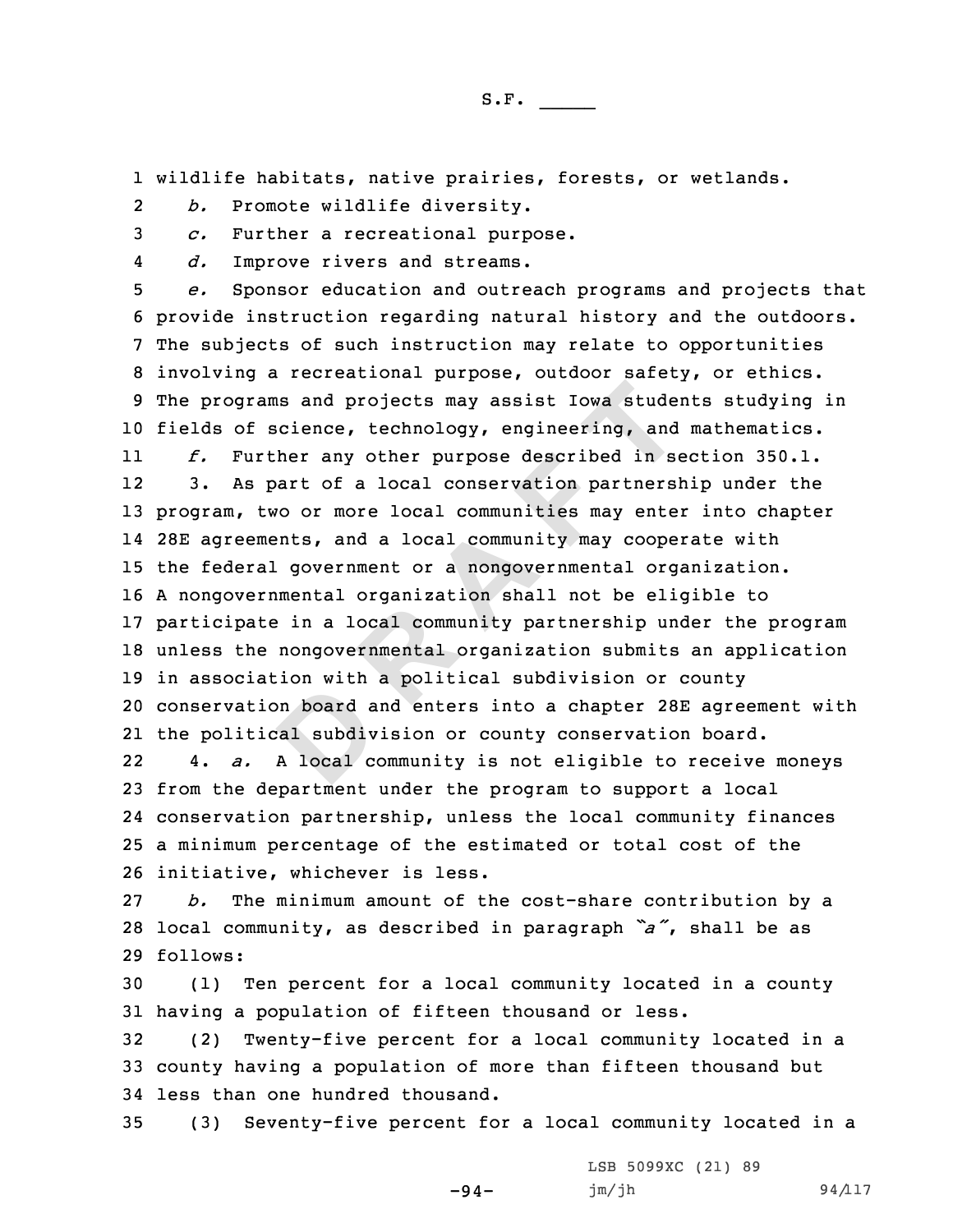1 county having <sup>a</sup> population of one hundred thousand or more.

2 Sec. 206. Section 461.37, Code 2022, is amended to read as 3 follows:

4 **461.37 Trails Water and land trails trust account ——** 5 **allocations.**

6 1. A water and land trails trust account is created in the 7 trust fund. Ten The trust account shall be administered by the 8 department of transportation.

9 2. Four percent of the moneys credited to the trust fund 10 shall be allocated to the trust account.

112. 3. The Of the amount of trust fund moneys allocated 12 to the trust account, fifty percent shall be distributed for 13 use by the department of transportation and the department of 14 <del>natural resources shall use moneys in the account</del> to support 15 initiatives related to the design, establishment, maintenance, 16 improvement, and expansion of land trails.

extendent of<br>
besign,<br>
bestream r our percent of the moneys credited to the<br>
allocated to the <u>trust</u> account.<br>  $\frac{1}{2}$  The Of the amount of trust fund money<br>
rust account, fifty percent shall be di-<br>
he department of transportation and the<br>
resources sh 17 3. 4. The Of the amount of trust fund moneys allocated to 18 the trust account, fifty percent shall be distributed for use 19 by the department of natural resources may use the account to 20 support the design, establishment, maintenance, improvement, 21 and expansion of water trails. The department shall provide 22 priority to stream restoration.

 5. *a.* During <sup>a</sup> fiscal year, and pursuant to an agreement between the department of transportation and the department of natural resources, either custodial department that is distributed trust fund moneys for use under this section may transfer unencumbered or unobligated trust fund moneys to the other custodial department for use by the other custodial department as provided in this section. *b.* During <sup>a</sup> fiscal year, and pursuant to an agreement

31 between the department of transportation and the department

32 of natural resources, the department of transportation

33 may transfer unencumbered or unobligated trust fund moneys

34 allocated to the trust account and distributed for use by

35 the department of transportation to another trust account

LSB 5099XC (21) 89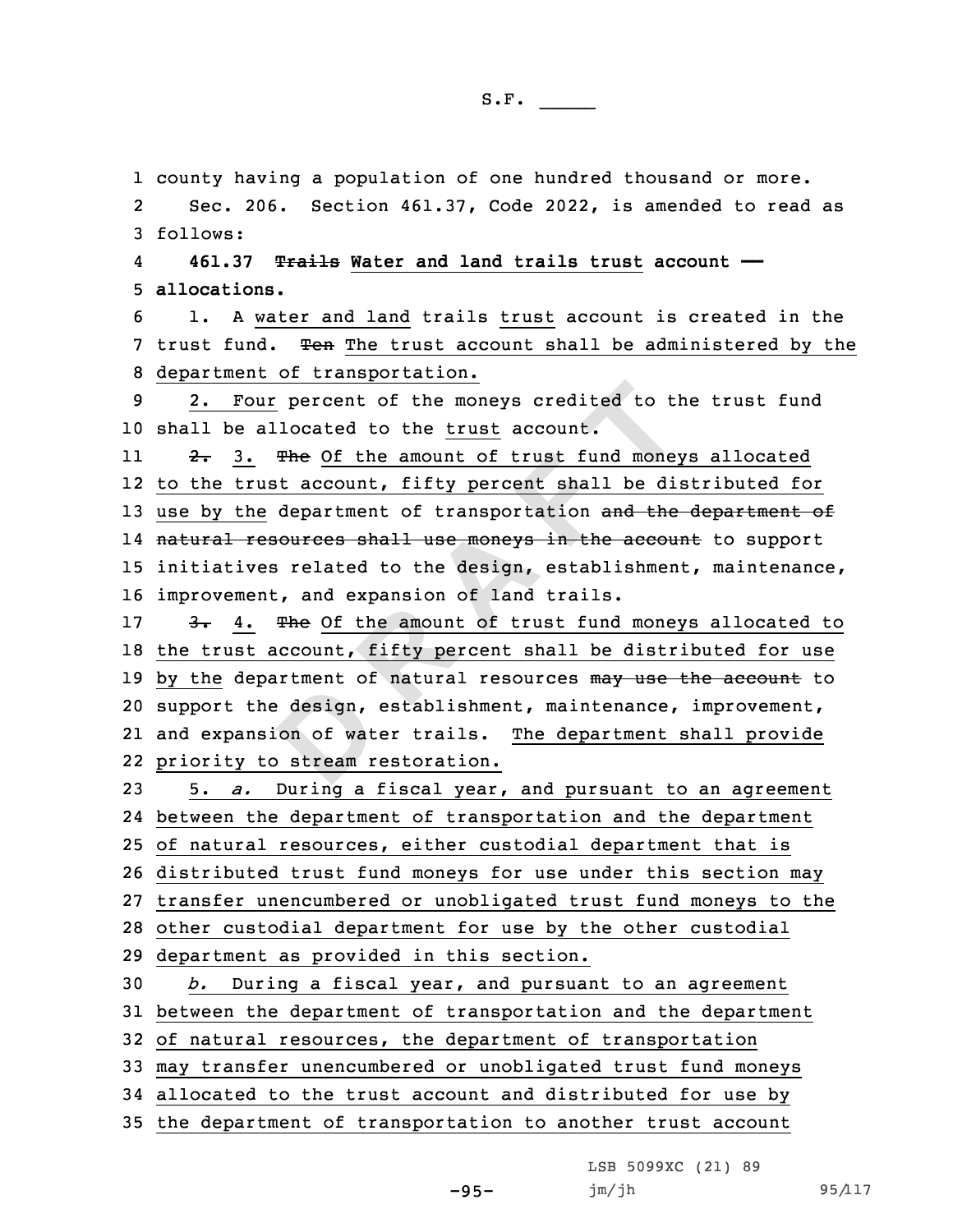The department<br>
an initia<br>
plan and epartment of natural resources.<br>
<u>en</u> percent of the moneys credited to the<br>
allocated to the <u>trust</u> account.<br>
. The department <del>of natural resources</del> s<br>
ated to the <u>trust</u> account to support pud<br>
g:<br>
<u>ublic</u> lake restor administered by the department of natural resources for use by the department of natural resources. Sec. 207. Section 461.38, Code 2022, is amended to read as 4 follows: **461.38 Lake and stream restoration trust account —— allocations.** 1. A lake and stream restoration trust account is created in 8 the trust fund. Seven The trust account shall be administered by the department of natural resources. 2. Ten percent of the moneys credited to the trust fund shall be allocated to the trust account. 122. 3. The department of natural resources shall use moneys 13 in allocated to the trust account to support public all of the following: *a.* Public lake restoration initiatives as follows: *a.* (1) An initiative shall account for a lake's recreational purpose, and provide for environmental, aesthetic, 18 ecological, and social value. It must improve water quality further <sup>a</sup> goal of the Iowa nutrient reduction strategy. *b*. (2) The department's A decision by the department to prioritize an initiative may be based on the department's lake restoration plan and report as provided in section 456A.33B and the Iowa nutrient reduction strategy. 24 *b.* The stabilization and restoration of stream banks. Sec. 208. NEW SECTION. **461.51 Repeal.** This chapter is repealed December 31, 2051. Sec. 209. CODE EDITOR DIRECTIVE. 1. The Code editor is directed to make the following transfers: a. Section 461.36A, as enacted in this division of this Act, to section 455A.31. b. Section 461.35, as amended in this division of this Act, to section 461.41. 2. The Code editor shall correct internal references in the Code and in any enacted legislation as necessary due to the

-96-

LSB 5099XC (21) 89 jm/jh 96/117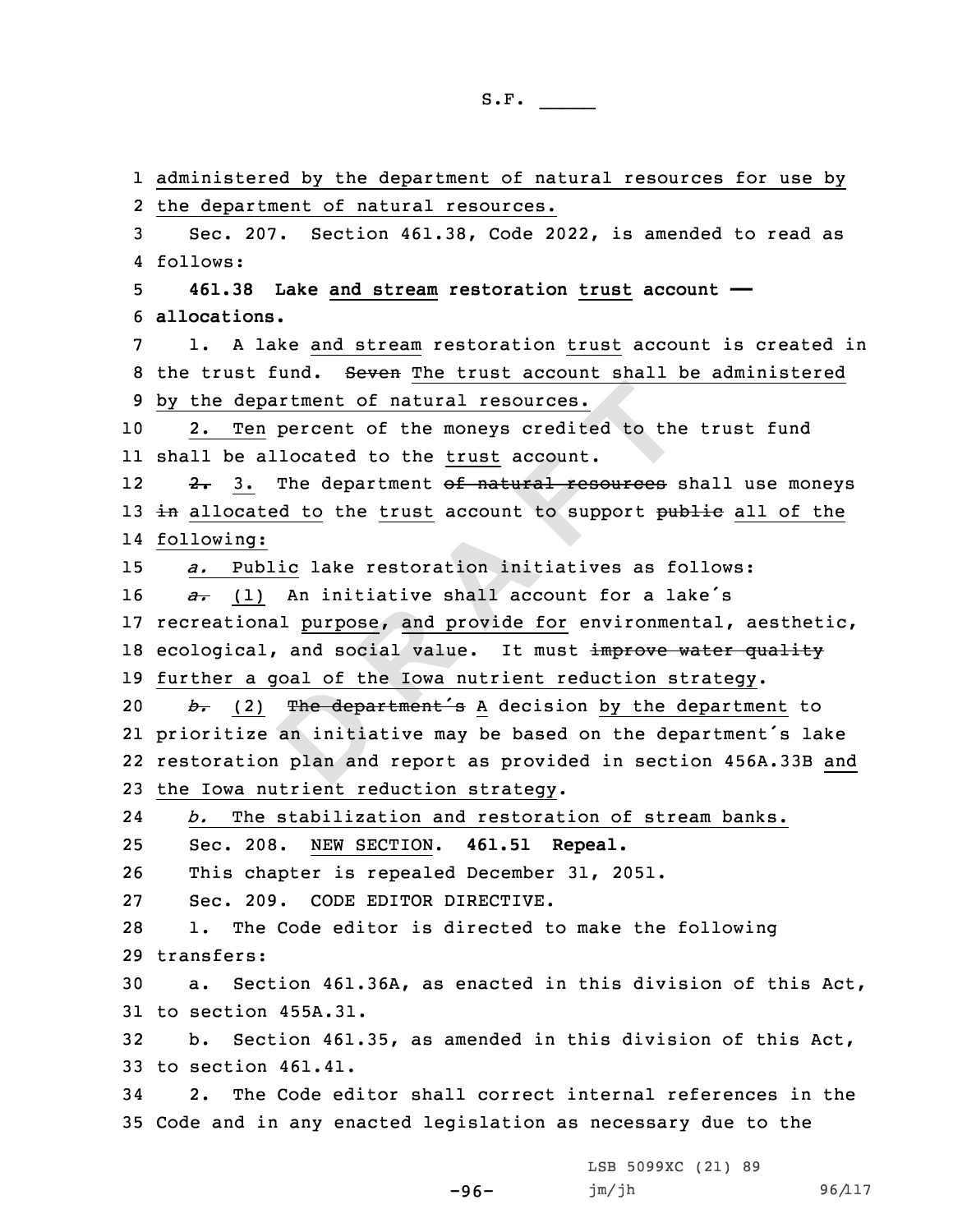1 enactment of this section.

19 income taxes, the franchise tax, the insurance prem<br>20 the equipment tax, the automobile rental excise tax<br>21 service tax, the local option tax, and credits mone<br>22 natural resource and outdoor recreation trust fund. **421.26, 422.33, 423B.5, 423B.6, and 42**<br>**P, which are amended by two or more div**<br>to harmonize any other Code provision operations or divisions of this Act, and<br>changes, if necessary, to effectuate sum EXPLANATION<br>The inc 2 Sec. 210. REPEAL. Section 455A.20, Code 2022, is repealed. Sec. 211. EFFECTIVE DATE. This division of this Act takes effect January 1, 2023. DIVISION XXIV CONTINGENT CODE EDITOR DIRECTIVE Sec. 212. CONTINGENT CODE EDITOR DIRECTIVE. The Code editor is directed to harmonize amendments to sections 421.26, 422.33, 423B.5, 423B.6, and 423B.7, if necessary, which are amended by two or more divisions of this Act, and to harmonize any other Code provision amended in two or more operations or divisions of this Act, and to make other related changes, if necessary, to effectuate such changes. 14 EXPLANATION **The inclusion of this explanation does not constitute agreement with the explanation's substance by the members of the general assembly.** This bill relates to state and local revenue and finances and modifies sales and use taxes, individual and corporate 19 income taxes, the franchise tax, the insurance premiums  $\text{tax}$ , the equipment tax, the automobile rental excise tax, the water service tax, the local option tax, and credits moneys to the DIVISION I —— SALES AND USE TAX. An amendment to the Iowa Constitution was ratified on November 2, 2010, which created <sup>a</sup> natural resources and outdoor recreation trust fund (fund) and dedicated <sup>a</sup> portion of state revenues to the fund for the purposes of protecting and enhancing water quality and natural areas in the state including parks, trails, and fish and wildlife habitat, and conserving agricultural soils in the state (Article VII, section 10). The fund is codified in Code section 461.31. Pursuant to the amendment, the amount credited to the fund will be equal to the amount generated by an increase in the state sales tax rate occurring after the effective date of the constitutional amendment, but shall not exceed the amount that a state sales tax rate of 0.375

-97-

LSB 5099XC (21) 89 jm/jh 97/117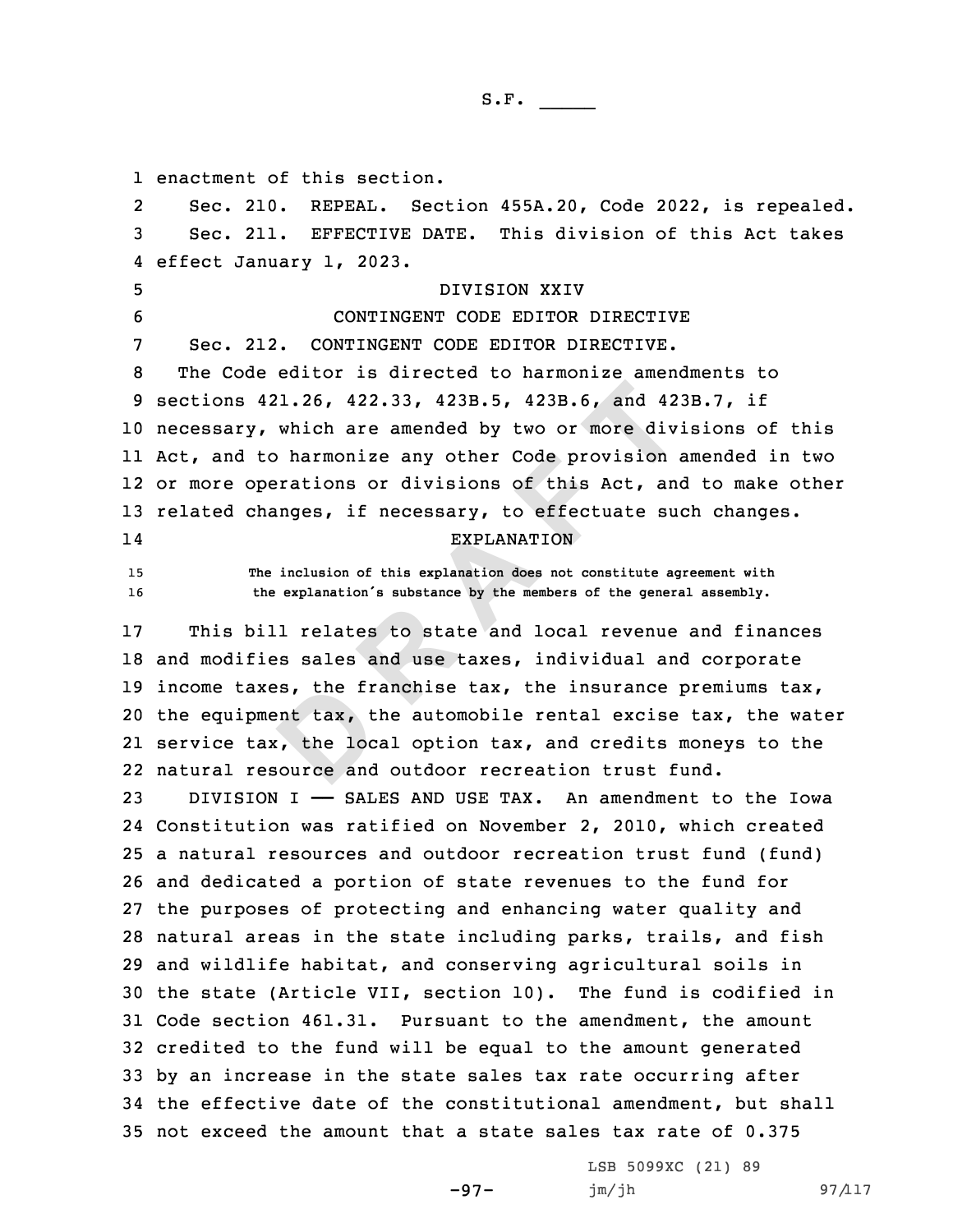d use tax fund established under Code cl<br>cation and expenditure in a manner simils<br>s provided for local sales and services<br>, as the result of Article VII, section<br>tion of the State of Iowa, also amends<br>tax revenues to the percent would generate. The state sales tax rate has not been increased since the effective date of the constitutional amendment, so no amounts have been credited to the fund. The bill increases the sales tax rate and the use tax rate from 6 percent to 7 percent beginning January 1, 2023. In lieu of the local option and sales services tax revenue repealed in another division of the bill, the bill transfers <sup>a</sup> specified amount of the state sales and use tax revenues collected to the local sales and use tax fund established under Code chapter 423B, for allocation and expenditure in <sup>a</sup> manner similar to that which was provided for local sales and services tax revenues. The bill, as the result of Article VII, section 10, of the Constitution of the State of Iowa, also amends the transfer of sales tax revenues to the secure an advanced vision for education fund in Code section 423.2A(2).

16 DIVISION II - SALES AND USE TAX ON SERVICES AND EXEMPTIONS. The bill strikes "software as <sup>a</sup> service" and substitutes "cloud computing" as <sup>a</sup> service for purposes of imposing sales tax. The bill makes the following services subject to the sales tax: web hosting, digital automated services, and scooter.

besting the rate of the set of the set of the set of the set of the set of the set of the set of the set of the set of the set of the set of the set of the set of the set of the set of the set of the set of the set of the 21 The bill strikes the sales and use tax exemption on the 22 sales price from the sale or rental of computer or computer 23 peripherals by an insurance company, financial institution, or 24 commercial enterprise.

 The bill strikes "professions and occupations" from the definition of "commercial enterprise" in Code section 423.3(104) thus making sales to professions and occupations related to prewritten software, specified digital services, and other services subject to the sales tax.

30 The division takes effect January 1, 2023.

31 DIVISION III - SALES, USE, AND EXCISE TAX - RETURNS DUE. The bill allows <sup>a</sup> taxpayer to have <sup>a</sup> combined sales and use tax permit and to file <sup>a</sup> combined return for sales and use taxes. Currently, <sup>a</sup> taxpayer must possess <sup>a</sup> separate sales and use tax permit and file separate sales and use tax returns.

-98-

LSB 5099XC (21) 89 jm/jh 98/117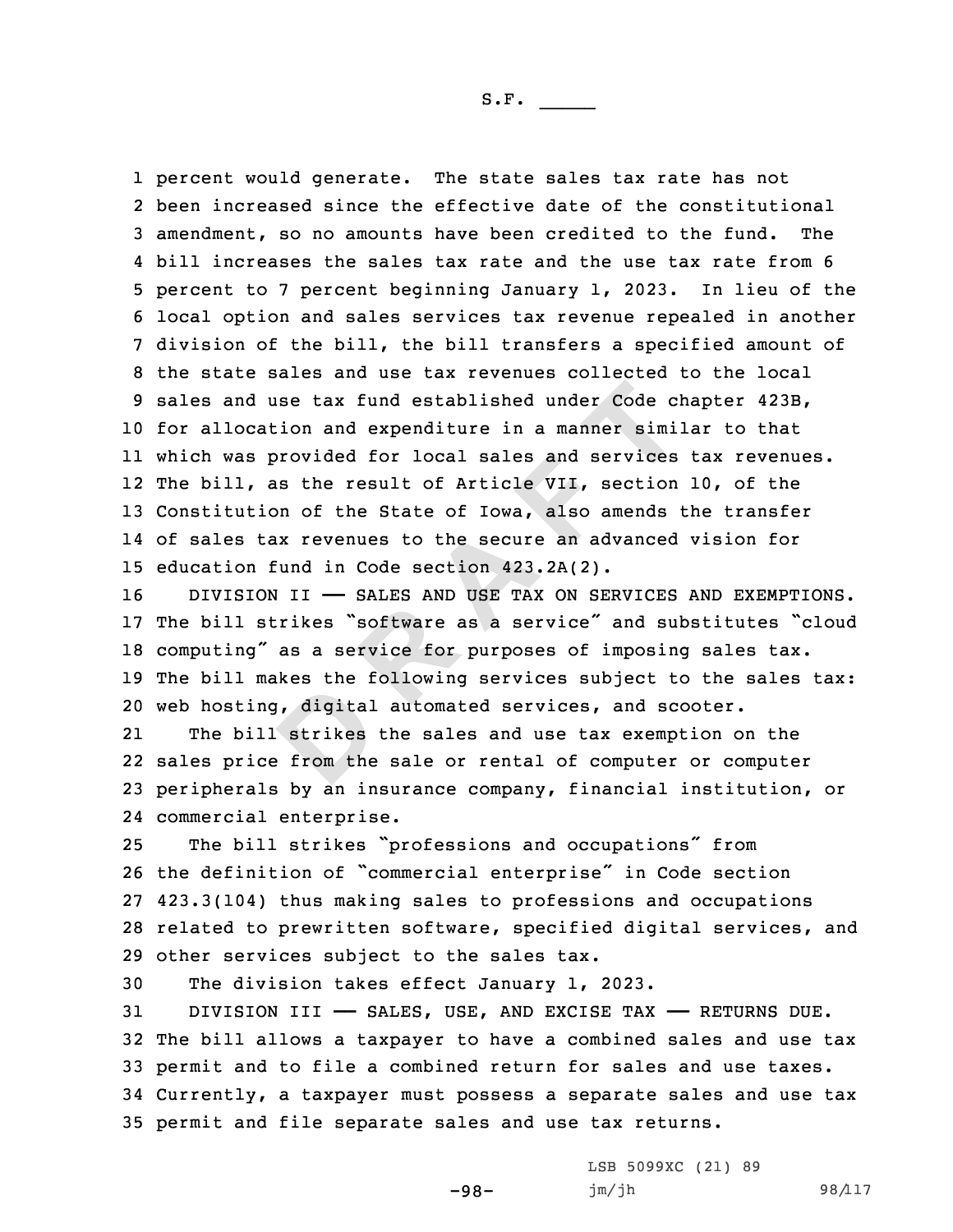1 The bill changes numerous references to the phrase "sales 2 tax permit" in the Code to the phrase "sales or use tax <sup>3</sup> permit".

4 Currently, <sup>a</sup> person is required to file <sup>a</sup> sales or use tax 5 return on <sup>a</sup> quarterly basis. The bill changes this filing 6 requirement from <sup>a</sup> quarterly basis to <sup>a</sup> monthly basis. The 7 bill does allow <sup>a</sup> person required to file <sup>a</sup> sales or use tax 8 return and who collects less than \$1,200 in sales or use tax in 9 <sup>a</sup> calendar year, to file <sup>a</sup> return once <sup>a</sup> year on or before the 10 last day of the month following the close of the calendar year. 11The bill allows certain persons required to collect sales

ar year, to file a return once a year on<br>of the month following the close of the<br>ill allows certain persons required to  $\alpha$ <br>ax who do not meet the definition of a<br>ing a business in this state" in Code se<br> $\beta$  (a)(1), to b or use tax who do not meet the definition of <sup>a</sup> "retailer 13 maintaining a business in this state" in Code section 423.1(48)(a)(1), to be issued only one sales or use tax permit. The bill allows the director of revenue, if necessary to ensure the payment of sales or use tax, to require <sup>a</sup> sales or use tax return be filed on <sup>a</sup> different basis other than on <sup>a</sup> monthly basis.

**D** The bill strikes <sup>a</sup> provision allowing <sup>a</sup> person required to file <sup>a</sup> sales or use tax return to take <sup>a</sup> credit against the total quarterly amount of tax due, upon <sup>a</sup> proper showing of necessity, allowing for the balance of tax due to be paid up to 30 days after the return was due.

24The bill strikes a provision requiring a seller, who 25 collects more than \$30,000 of sales or use tax in the preceding 26 calendar year, to make additional remittances to the state 27 under the rules adopted by the director of revenue.

 DIVISION IV —— DISTRIBUTIONS OF REVENUE TO LOCAL GOVERNMENTS AND SCHOOL DISTRICTS. Currently, by August 15, the department of revenue estimates the local option sale tax (LOST) and securing an advanced vision for education (SAVE) tax amounts that will be transferred to each local government or school district on <sup>a</sup> fiscal year and monthly basis. The transfer estimates may be revised for the year and remaining months by the director of revenue if the estimates are incorrect.

-99-

LSB 5099XC (21) 89 jm/jh 99/117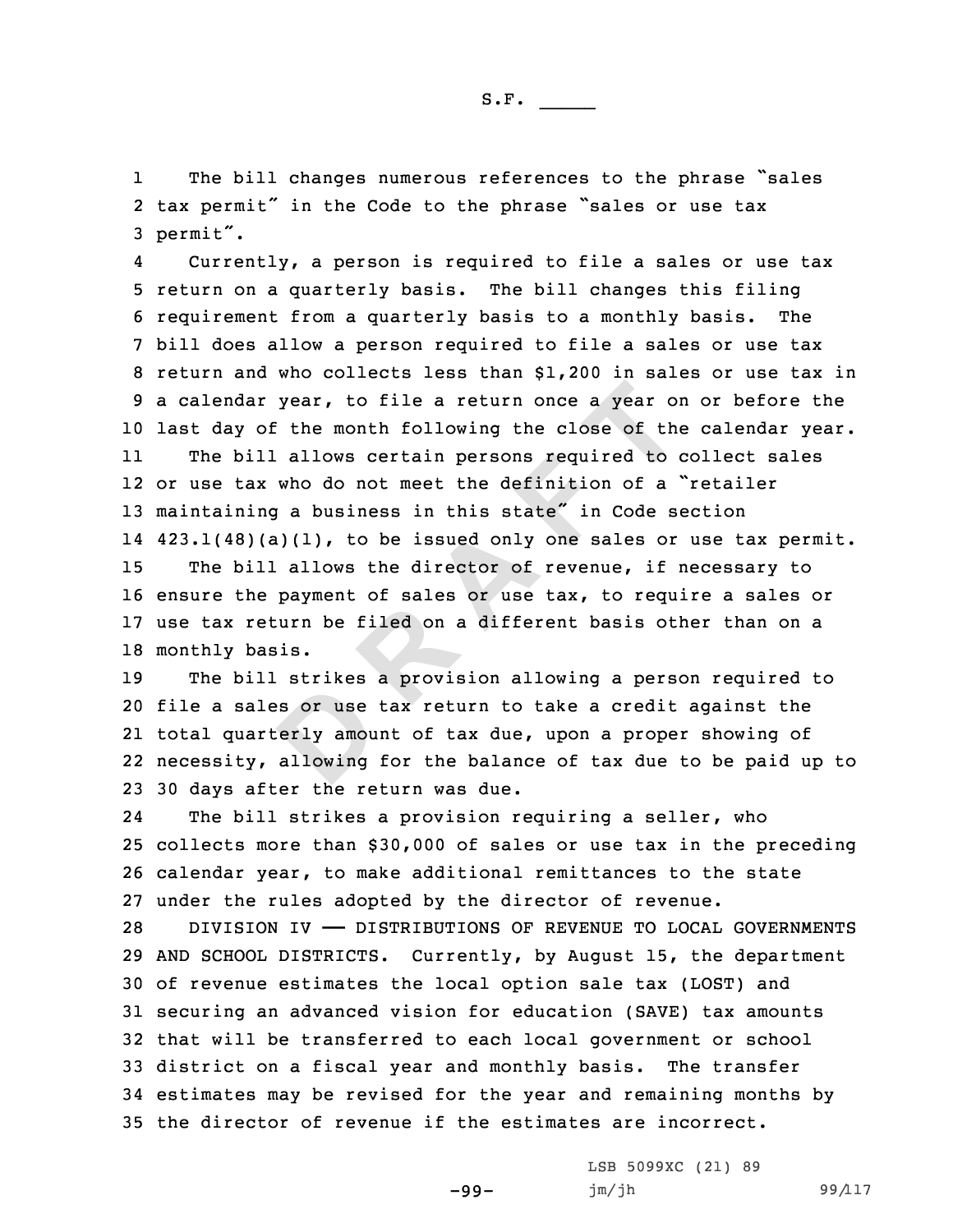1 Commencing with the fiscal year beginning July 1, 2022, the bill changes the LOST and SAVE transfer amount procedures, subject to changes to LOST and SAVE in other divisions of the bill, by requiring the department of revenue to transfer the actual LOST and SAVE taxes collected that are attributable to each local government or school district to that local government or school district.

tax amounts transferred during July and<br>e transition procedure, the department<br>estimated amounts of LOST and SAVE to<br>ont or school district for the months of<br>ember 2022. However, beginning with the<br>, the department of reve The bill also creates <sup>a</sup> transition procedure for the LOST and SAVE tax amounts transferred during July and August 2022. Under the transition procedure, the department of revenue shall transfer estimated amounts of LOST and SAVE to each local government or school district for the months of July, August, and September 2022. However, beginning with the October 2022 transfer, the department of revenue shall transfer the actual amount of tax attributable to each local government or school district for the LOST and SAVE tax remitted in September 2022. The bill requires any adjustment amount that is necessary to the July, August, or September 2022 estimated transfer amounts be made by the close of business on December 30, 2022.

**D**20 DIVISION V — SALE OF CERTAIN QUALIFIED STOCK — NET 21 CAPITAL GAIN EXCLUSION. The bill grants an employee-owner one 22 irrevocable lifetime election to exclude from state individual 23 income tax the net capital gain from the state of the capital 24 stock on one qualified corporation. The election applies to 25 all subsequent sales or exchanges of capital stock.

 The bill phases in over <sup>a</sup> three-year period the complete exclusion from the individual income tax the net capital gain from the sale of capital stock on one qualified corporation. The percentage of the capital gain that is excluded for tax years beginning in 2023, 2024, and 2025 and beyond is 33 percent, 66 percent, and 100 percent, respectively. Several requirements must be met for the capital stock to qualify as capital stock of <sup>a</sup> qualified corporation. The qualified corporation must have employed individuals in this state for at least 10 years. The qualified corporation must have had at

-100-

LSB 5099XC (21) 89 jm/jh 100/117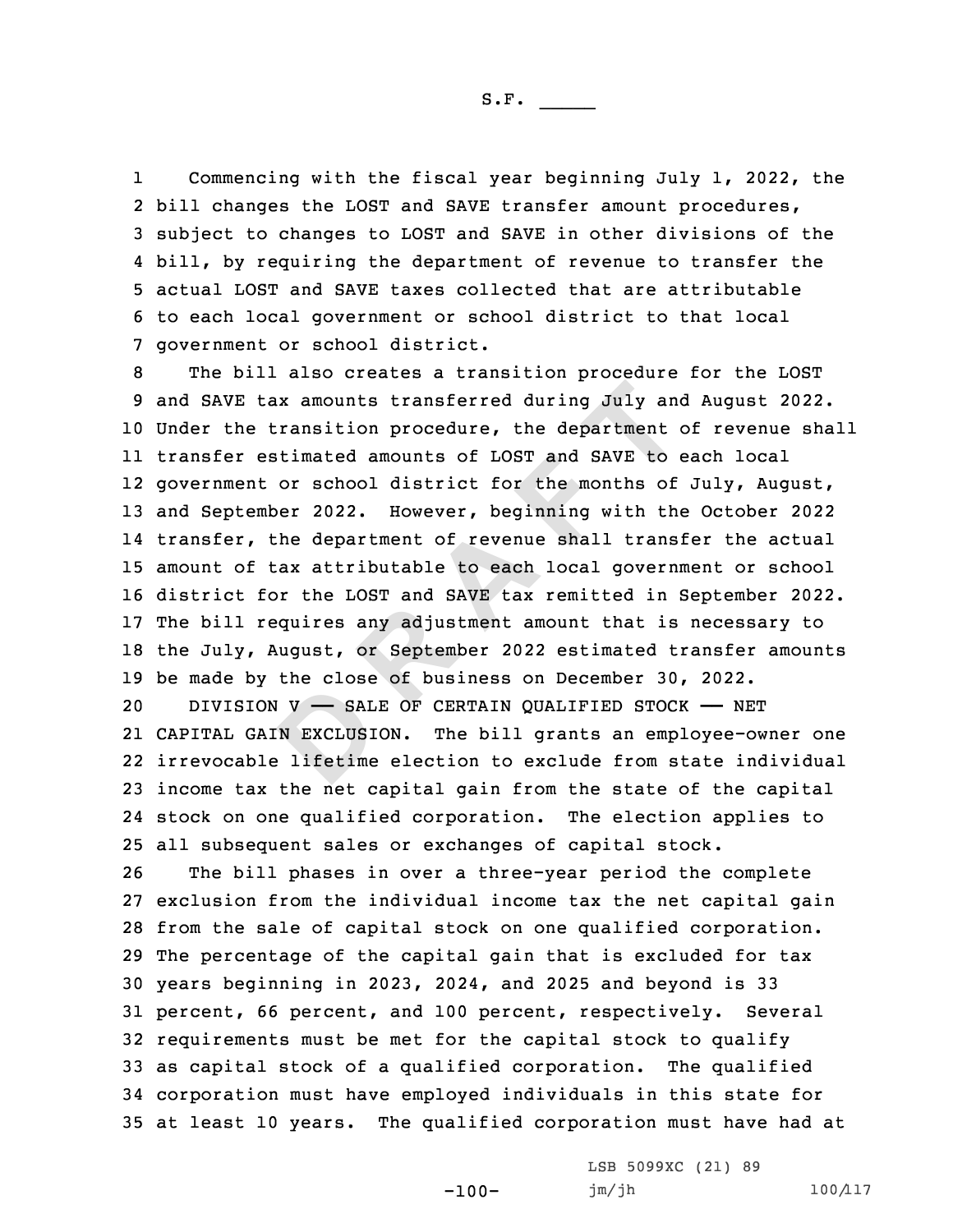nent of re<br>
ne tax ret<br> **B** made. tal stock by inter vivos gift from the use, or to a trust for the benefit of tl<br>
-owner's spouse. The election will app<br>
the spouse was married to the employee--<br>
the sale or the date of the employee--<br>
the sale or the dat least five shareholders for the 10 years prior to the first sale or exchange pursuant to the bill, and the corporation must have had at least two shareholders or groups of shareholders who are not related for the 10 years prior to the sale or exchange. The bill requires the capital stock to be common or preferred stock, and may be either voting or nonvoting, but does not include warrants, stock options, or debt securities. The bill provides that the election applies to transfers of the capital stock by inter vivos gift from the employee-owner to <sup>a</sup> spouse, or to <sup>a</sup> trust for the benefit of the employee-owner's spouse. The election will apply to <sup>a</sup> spouse only if the spouse was married to the employee-owner on the 13 date of the sale or the date of the employee-owner's death. 14 If, after making <sup>a</sup> valid inter vivos gift of stock that meets all the requirements for an election, an employee-owner dies without making an election, the surviving spouse, or if there is no surviving spouse, the personal representative of the employee-owner's estate, may make the election. An election under the bill is made on <sup>a</sup> form prescribed by the department of revenue and included with the taxpayer's state income tax return for the taxable year in which the election is made. The division takes effect January 1, 2023, and applies to tax years beginning on or after that date. DIVISION VI —— RETIRED FARMER LEASE INCOME EXCLUSION. Commencing with tax years beginning on or after January 1, 2023, the bill excludes from the individual income tax <sup>a</sup> retired farmer's total net income received pursuant to <sup>a</sup> farm tenancy agreement covering real property held by the retired farmer for 10 or more years, if the farmer materially participated in <sup>a</sup> farming business for 10 or more years. Net income from <sup>a</sup> farm tenancy agreement earned by an entity taxed as <sup>a</sup> partnership for federal tax purposes, an S corporation, or <sup>a</sup> trust or estate is not eligible for the lease income exclusion, even if the net income passes through to <sup>a</sup>

-101-

LSB 5099XC (21) 89

jm/jh 101/117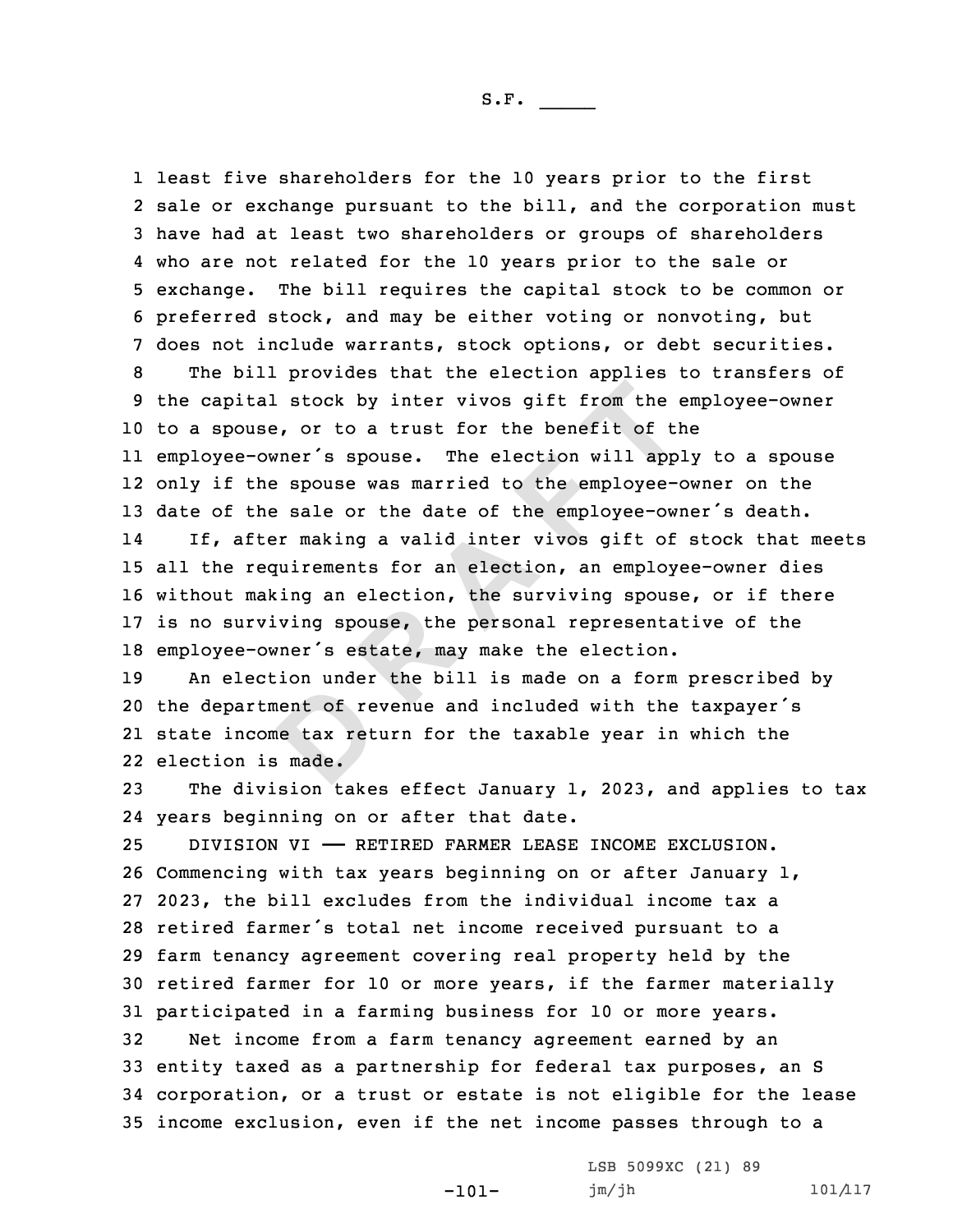1 retired farmer.

2 <sup>A</sup> retired farmer is not eligible for the lease income 3 exclusion unless the farmer is at least 55 years of age and no 4 longer materially participating in farming.

 A retired farmer who elects to claim the lease income exclusion is not eligible, in the tax year the election is made or in succeeding tax years, to claim the capital gain exclusion under Code section 422.7(21), as amended by another division of the bill, or the beginning farmer tax credit.

10 The division takes effect January 1, 2023, and applies to tax 11 years beginning on or after that date.

provision<br>
ons, effe<br>
2023. or the beginning farmer tax credit.<br>
ivision takes effect January 1, 2023, an<br>
ginning on or after that date.<br>
ION VII — RETIRED FARMER CAPITAL GAIN<br>
ifies the individual income tax capital<br>
sale of real property used in a 12 DIVISION VII —— RETIRED FARMER CAPITAL GAIN EXCLUSION. The bill modifies the individual income tax capital gain exclusion for the sale of real property used in <sup>a</sup> farming business which otherwise would have gone into effect in tax year 2023, which was enacted in 2018 Iowa Acts, chapter 1161, section 113, and later modified in 2019 Iowa Acts, chapter 162. The bill repeals both 2018 Iowa Acts, chapter 1161, section 113, and 2019 Iowa Acts, chapter 162, and creates <sup>a</sup> new capital gain exclusion provision based upon the 2019 Iowa Acts, chapter 162 provisions, effective for tax years beginning on or after January 1, 2023.

 Under the provisions in 2019 Iowa Acts, chapter 162, section 1, which otherwise would have gone into effect during the 2023 tax year, <sup>a</sup> taxpayer who materially participates in <sup>a</sup> farming business for at least 10 years and held real property used in such <sup>a</sup> business for at least 10 years, may make <sup>a</sup> single lifetime exclusion election from the individual income tax of the capital gain of the sale of such property.

 The bill modifies the term "materially participated" in <sup>a</sup> farming business to include <sup>a</sup> retired farmer if the retired farmer materially participated in <sup>a</sup> farming business for 10 years or more, in the aggregate, prior to making the election to exclude the capital gain of the sale of real property used in <sup>a</sup> farming business.

-102-

LSB 5099XC (21) 89 jm/jh 102/117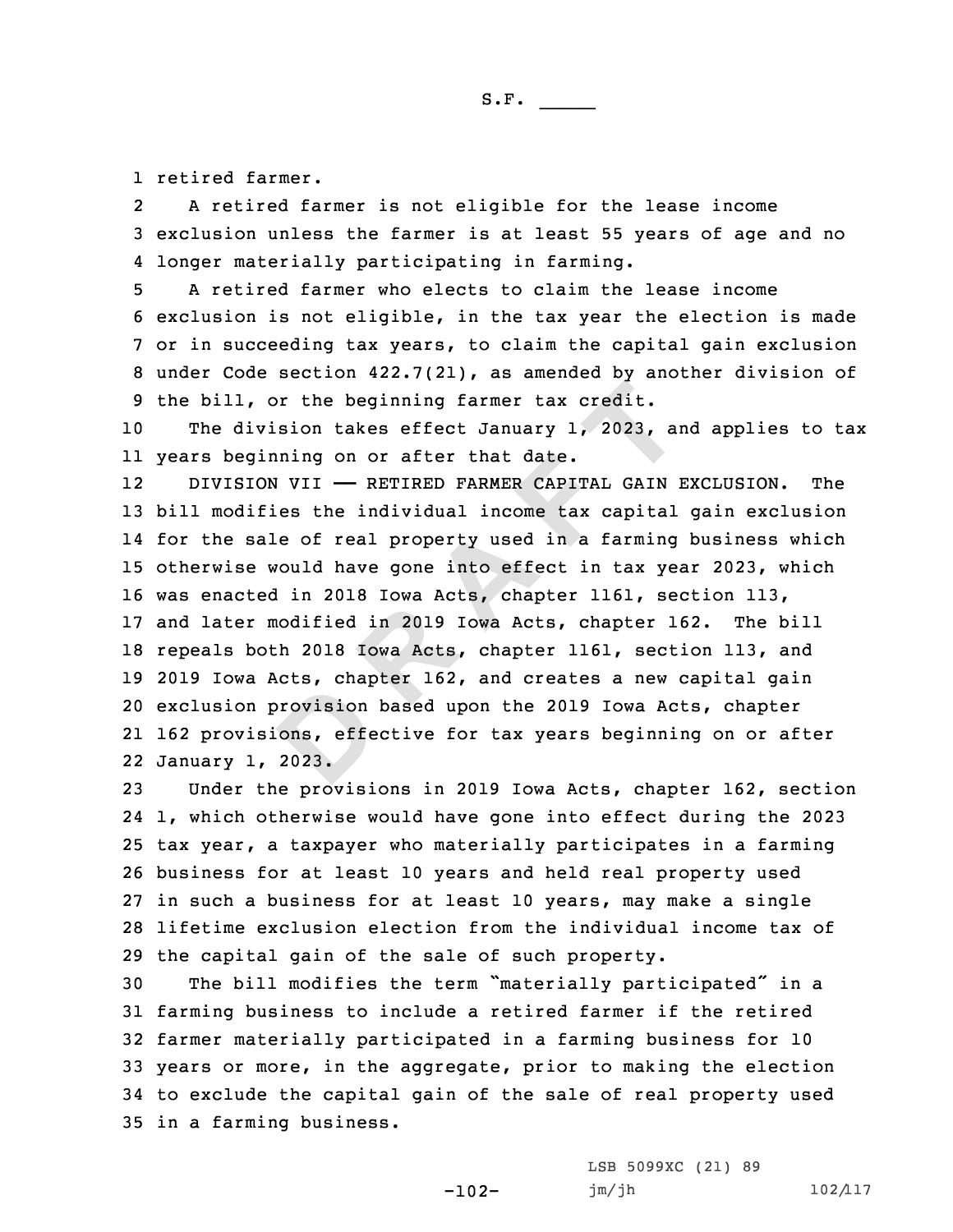1 In addition to <sup>a</sup> single lifetime exclusion of the capital gain from the sale of real property used in <sup>a</sup> farming business, the bill also allows <sup>a</sup> retired farmer to make <sup>a</sup> single lifetime exclusion of the net capital gain from the sale of cattle or horses if held by the retired farmer for breeding, draft, dairy, or sporting purposes for more than 24 months, and only if the retired farmer materially participated in the farming business for five of the eight years preceding the retired farmer's retirement or disability, and who sold all or substantially all of the retired farmer's interest in the farming business by the time the election to exclude capital gain of the sale of livestock from the individual income tax 13 is made.

d farmer's<br>
definitions:<br>
definitions:<br>
definitions:<br>
definitions:<br>
definitions: farmer's retirement or disability, and a<br>antially all of the retired farmer's in<br>business by the time the election to exc<br>the sale of livestock from the individue<br>ionally, the bill allows a retired farmer<br>ifetime exclusion 14 Additionally, the bill allows <sup>a</sup> retired farmer to make <sup>a</sup> single lifetime exclusion of the net capital gain from the sale of breeding livestock, other than cattle and horses, if the livestock is held by the retired farmer for more than 12 months, and only if the retired farmer materially participated in the farming business for five of the eight years preceding the retired farmer's retirement or disability, and who sold all or substantially all of the retired farmer's interest in the farming business by the time the election to exclude capital gain of the sale of livestock from the individual income tax 24 is made.

 Under the bill, <sup>a</sup> retired farmer is not eligible for the capital gain exclusion if the retired farmer claims the beginning farmer tax credit in the same tax year. <sup>A</sup> retired farmer electing the capital gain exclusion is not eligible to elect to exclude retired farmer lease income in the same tax year or any succeeding tax year.

31 The division takes effect January 1, 2023, and applies to 32 sales consummated on or after that date.

33 For sales consummated prior to January 1, 2023, the existing 34 law in Code section 422.7(21) shall govern.

35 DIVISION VIII —— INDIVIDUAL INCOME TAX —— PHASE IN. The bill

-103-

LSB 5099XC (21) 89 jm/jh 103/117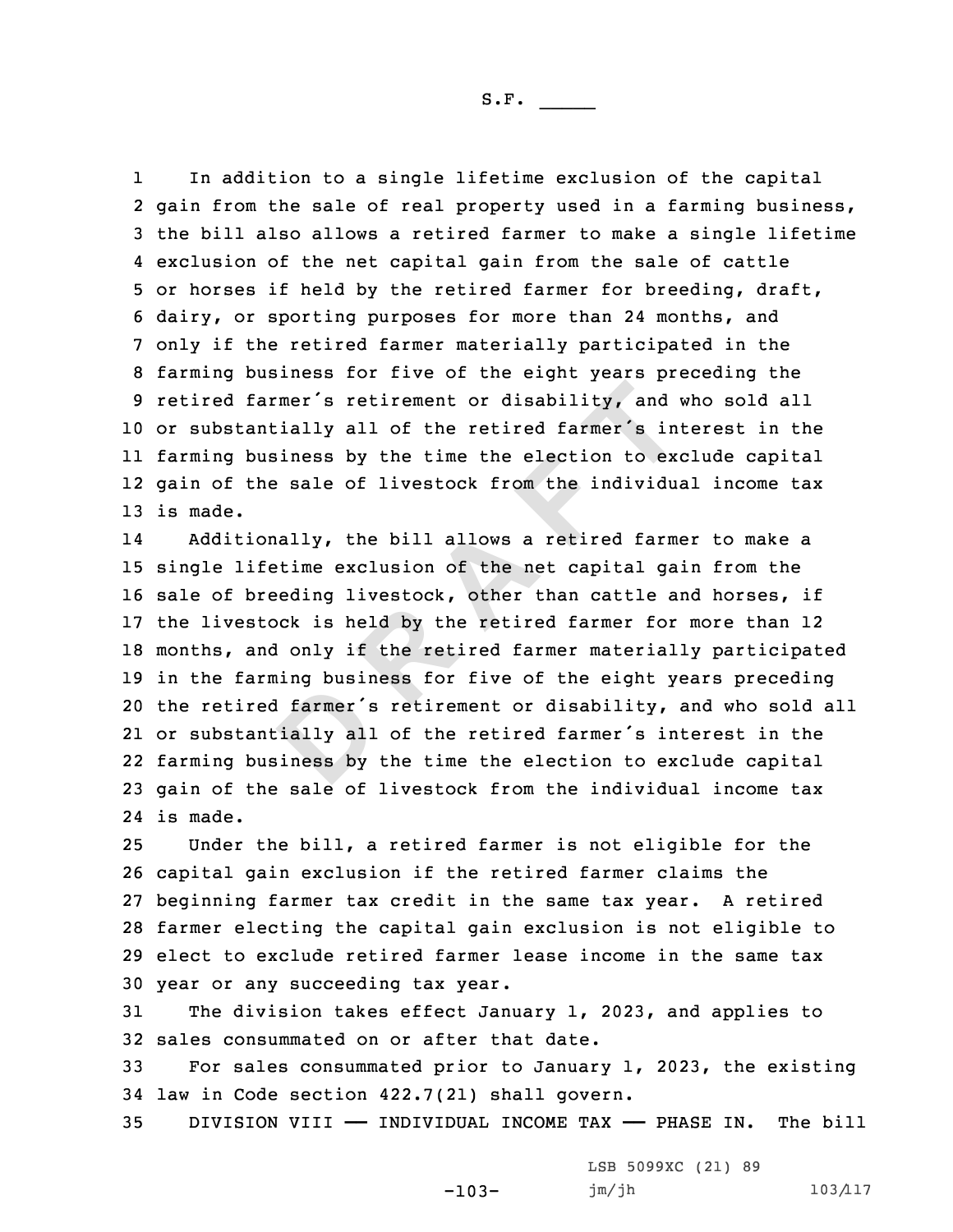|    |                                                    |                                                                 | 1 repeals the individual income tax rates and brackets described |  |  |
|----|----------------------------------------------------|-----------------------------------------------------------------|------------------------------------------------------------------|--|--|
|    |                                                    | 2 in 2018 Iowa Acts, chapter 1161, section 107, which otherwise |                                                                  |  |  |
|    |                                                    | 3 would have gone into effect January 1, 2023, and strikes and  |                                                                  |  |  |
|    |                                                    | 4 replaces the individual income tax rates and brackets for the |                                                                  |  |  |
|    |                                                    | 5 tax year beginning January 1, 2023, in Code section 422.5A.   |                                                                  |  |  |
|    |                                                    | 6 The bill reduces individual income tax rates beginning with   |                                                                  |  |  |
|    |                                                    |                                                                 | 7 the 2023 tax year, and reduces the number of individual income |  |  |
|    |                                                    | 8 tax brackets beginning with the 2024 tax year. The modified   |                                                                  |  |  |
| 9  |                                                    | individual income tax rates and brackets are as follows:        |                                                                  |  |  |
| 10 | For the 2023 tax year:                             |                                                                 |                                                                  |  |  |
| 11 | Married filing jointly                             |                                                                 |                                                                  |  |  |
| 12 | Income over:                                       | But not over:                                                   | Tax rate:                                                        |  |  |
| 13 | 1) \$0                                             | \$12,000                                                        | 4.40%                                                            |  |  |
| 14 | 2) \$12,000                                        | \$60,000                                                        | 4.82%                                                            |  |  |
| 15 | $3)$ \$60,000                                      | \$150,000                                                       | 5.70%                                                            |  |  |
| 16 | 4) \$150,000                                       |                                                                 | 6.00%                                                            |  |  |
| 17 | All other filers other than married filing jointly |                                                                 |                                                                  |  |  |
| 18 | Income over:                                       | But not over:                                                   | Tax rate:                                                        |  |  |
| 19 | 1) \$0                                             | \$6,000                                                         | 4.40%                                                            |  |  |
| 20 | $2)$ \$6,000                                       | \$30,000                                                        | 4.82%                                                            |  |  |
| 21 | 3) \$30,000                                        | \$75,000                                                        | 5.70%                                                            |  |  |
| 22 | 4) \$75,000                                        |                                                                 | 6.00%                                                            |  |  |
| 23 | For the 2024 tax year:                             |                                                                 |                                                                  |  |  |
| 24 | Married filing jointly                             |                                                                 |                                                                  |  |  |
| 25 | Income over:                                       | But not over:                                                   | Tax rate:                                                        |  |  |
| 26 | 1) \$0                                             | \$12,000                                                        | 4.40%                                                            |  |  |
| 27 | 2) \$12,000                                        | \$60,000                                                        | 4.82%                                                            |  |  |
| 28 | 3) \$60,000                                        |                                                                 | 5.70%                                                            |  |  |
| 29 | All other filers other than married filing jointly |                                                                 |                                                                  |  |  |
| 30 | Income over:                                       | But not over:                                                   | Tax rate:                                                        |  |  |
| 31 | 1) \$0                                             | \$6,000                                                         | 4.40%                                                            |  |  |
| 32 | $2)$ \$6,000                                       | \$30,000                                                        | 4.82%                                                            |  |  |
| 33 | 3) \$30,000                                        |                                                                 | 5.70%                                                            |  |  |
| 34 | For the 2025 tax year:                             |                                                                 |                                                                  |  |  |
| 35 | Married filing jointly                             |                                                                 |                                                                  |  |  |

LSB 5099XC (21) 89

-104- jm/jh 104/117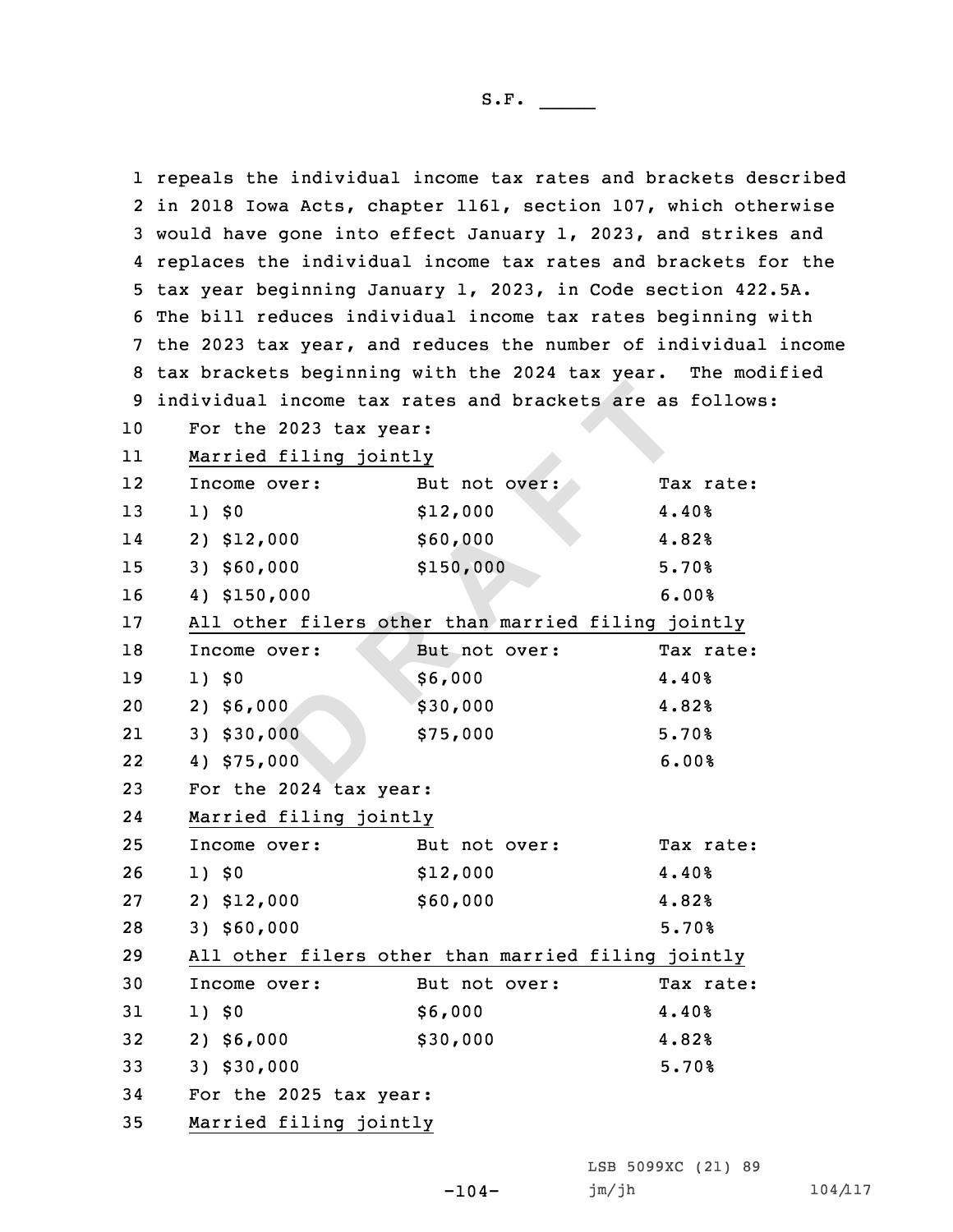|   | Income over: | But not over:                                      | Tax rate: |
|---|--------------|----------------------------------------------------|-----------|
| 2 | 1) \$0       | \$12,000                                           | 4.40%     |
| 3 | 2) \$12,000  |                                                    | 4.82%     |
| 4 |              | All other filers other than married filing jointly |           |
| 5 | Income over: | But not over:                                      | Tax rate: |
| 6 | 1) \$0       | \$6,000                                            | 4.40%     |
|   | $2)$ \$6,000 |                                                    | 4.82%     |

abes in c<br> **d**<br> **D**<br> **D**<br> **D**<br> **D**<br> **D Rection 422.5.** The alternate income taxe method of calculating income tax liab egular income tax calculation. The alternate steps the taxpayer's taxable income above hresholds in Code section  $422.5(3)(b)$  orighest exist Currently, an alternate income tax calculation exists in Code section 422.5. The alternate income tax is an alternate method of calculating income tax liability in lieu of the regular income tax calculation. The alternate method multiplies the taxpayer's taxable income above the income tax filing thresholds in Code section 422.5(3)(b) or 422.5(3B)(b) by the highest existing individual income tax rate until the taxpayer's tax liability is equal to the tax liability that would have been calculated under the regular income tax calculation method, then after such point the regular income tax calculation with the regular income tax rates are used. The bill phases in changes to the alternate tax rate until the rate is set at 4.10 percent commencing with tax years beginning on or after January 1, 2027. After the alternate rate is set at 4.10 percent, the bill proportionally reduces the alternate rate as the individual income tax rate is reduced.

24The division takes effect January 1, 2023, and applies to tax 25 years beginning on or after that date.

26 DIVISION IX - INDIVIDUAL INCOME TAX - FLAT RATE - CONTINGENT ELIMINATION. Commencing with the tax year beginning on or after January 1, 2026, but before January 1, 2027, the bill establishes <sup>a</sup> flat 3.85 percent individual income tax rate on all taxable income and moves the individual income tax rate from Code section 422.5A to Code section 422.5.

32 Commencing tax years beginning on or after January 1, 2027, 33 the bill reduces the flat individual income tax rate from 3.85 34 percent to 3.60 percent on all taxable income.

-105-

35 After reducing the individual income tax rate to 3.60

LSB 5099XC (21) 89 jm/jh 105/117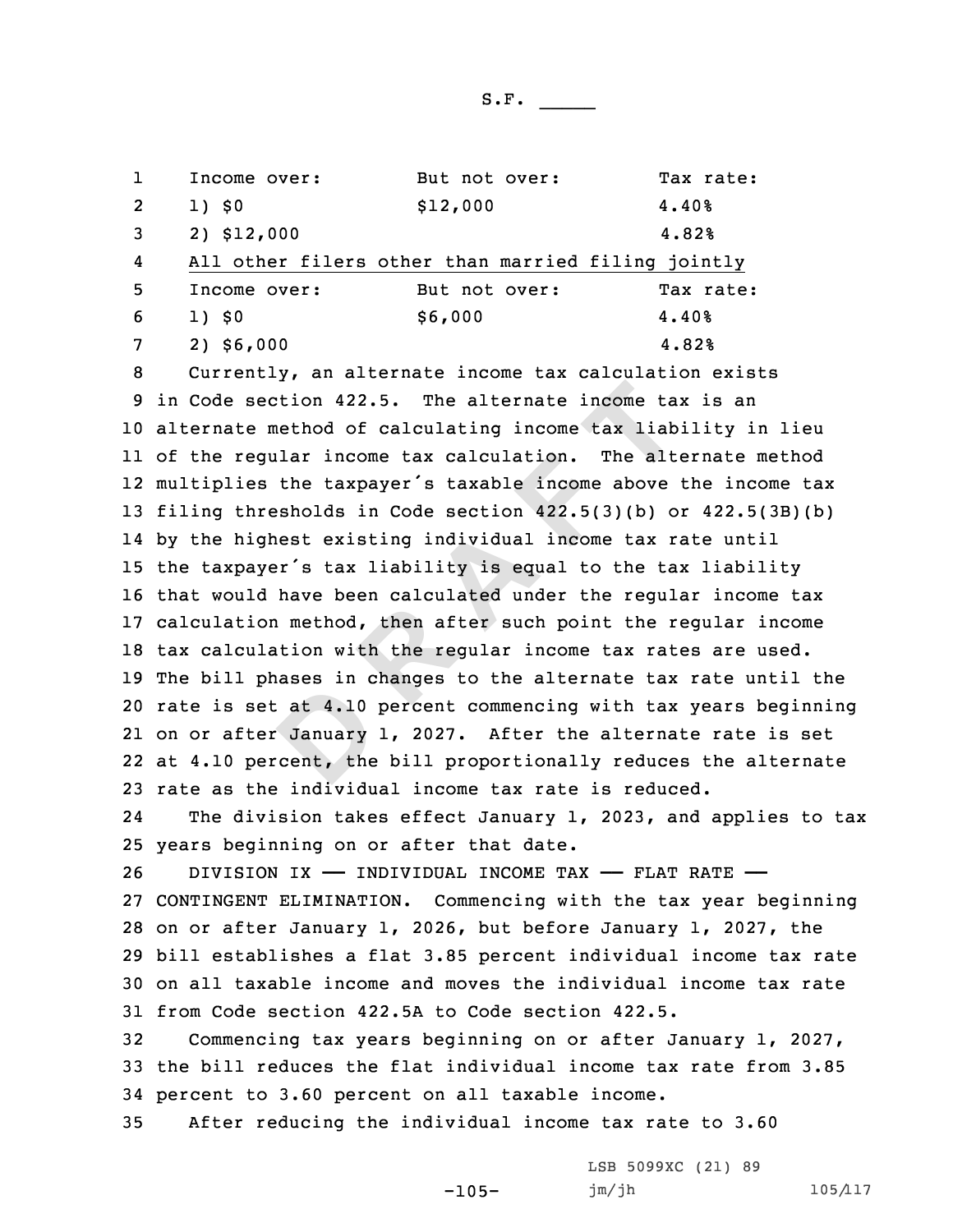percent, the bill establishes <sup>a</sup> procedure where the individual income tax rate may be adjusted commencing with tax years beginning on or after January 1, 2029. The bill specifies the individual income tax rate shall be adjusted each tax year until the rate is zero, if sufficient funds to make the adjustment are available in the individual income tax elimination fund.

rtment of management shall determine th<br>vailable in the individual income tax e<br>met individual income tax receipts at tl<br>eding fiscal year. The department of r<br>nd apply a new individual income tax ra<br>nt of money available By November 1, 2028, and by November 1 each year thereafter, the department of management shall determine the amount of moneys available in the individual income tax elimination fund, and the net individual income tax receipts at the close of the preceding fiscal year. The department of revenue shall adjust and apply <sup>a</sup> new individual income tax rate based upon the amount of money available in the individual income tax elimination fund. The bill specifies the department of revenue shall adjust and apply <sup>a</sup> new individual income tax rate in such <sup>a</sup> way that the rate would have generated an amount equal to the net receipts generated from the rate in the preceding fiscal year less the amount used in the calculation in the individual income tax elimination fund.

eliminati<br>
prohibit<br>
e to be a 21 The bill prohibits the rate from being adjusted unless the 22 rate is able to be adjusted at least one-tenth of one percent. 23 The rate, when adjusted, shall be rounded down to the nearest 24 one-tenth of one percent.

25 The bill requires the moneys in the individual income tax 26 elimination fund be transferred to the general fund of the 27 state in the fiscal year the rate is adjusted.

 If <sup>a</sup> tax rate is adjusted, the bill requires the director of revenue to cause an advisory notice containing the new individual income tax rate to be published in the Iowa administrative bulletin and on the internet site of the department of revenue. The calculation and publication of the adjusted tax rate by the director of revenue is exempt from Code chapter 17A, and shall be submitted for publication by the first December 31 following the determination date to adjust

-106-

LSB 5099XC (21) 89 jm/jh 106/117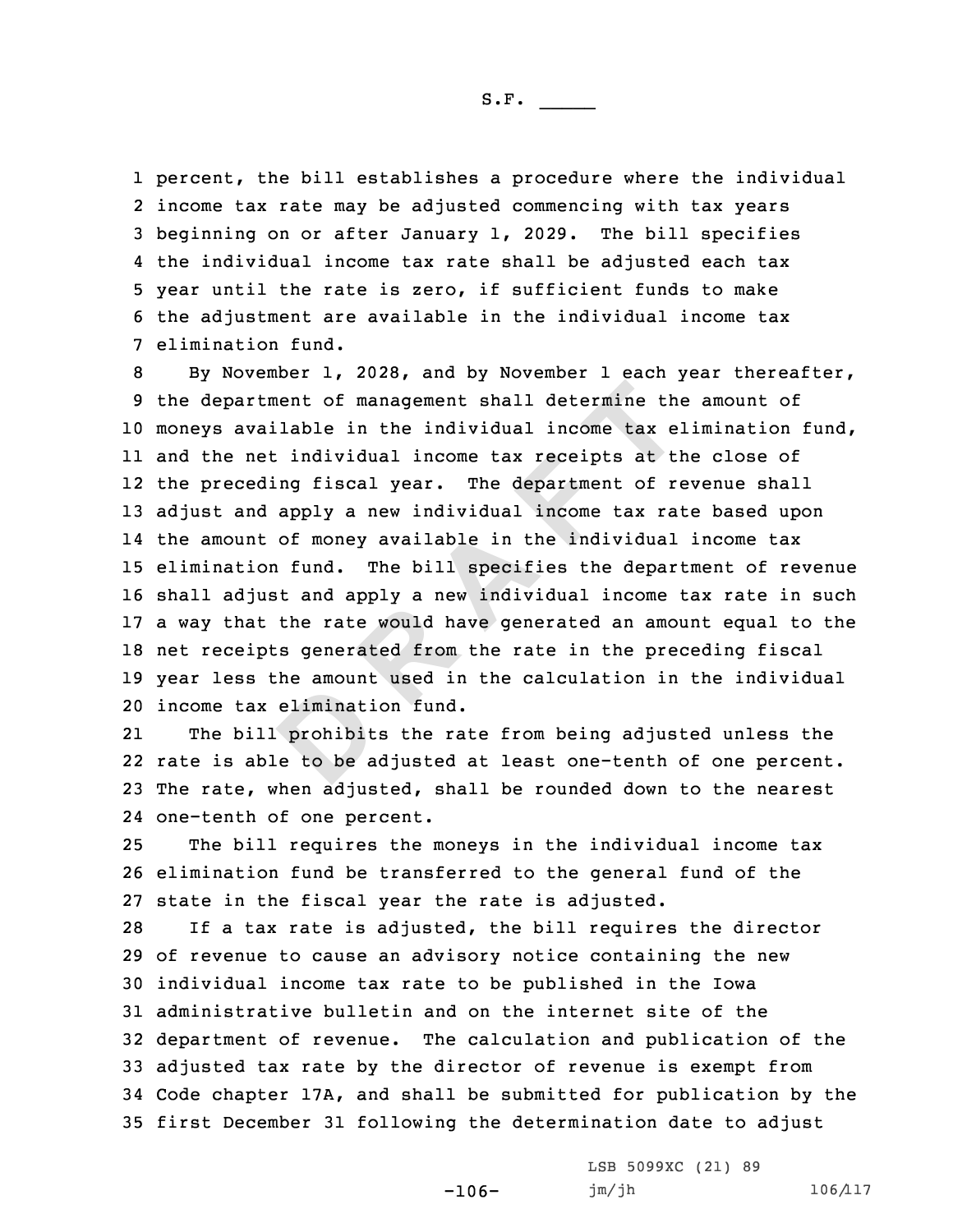1 the tax rates.

2The division takes effect January  $1$ , 2026, and applies to tax 3 years beginning on or after that date.

4 DIVISION X —— RETIREMENT INCOME EXCLUSION. Under current law, <sup>a</sup> taxpayer who is disabled, who is at least 55 years of age, or who is the surviving spouse or other specified survivor of that qualifying taxpayer, may exclude <sup>a</sup> maximum of \$6,000 of other retirement income (\$12,000 for married persons).

noing with tax years beginning January i<br>
ludes retirement income from the comput<br>
or purposes of the individual income tai<br>
igible for the retirement income exclus<br>
disabled, at least 55 years of age, or 1<br>
f an individua Commencing with tax years beginning January 1, 2023, the bill excludes retirement income from the computation of net income for purposes of the individual income tax. In order to be eligible for the retirement income exclusion, <sup>a</sup> person must be disabled, at least 55 years of age, or be the surviving spouse of an individual or be <sup>a</sup> survivor having an insurable interest in an individual who would have qualified for the retirement income exclusion.

formed in<br>
eserve, or<br>
also exc The bill does not change current law allowing <sup>a</sup> taxpayer to exclude all retirement pay, including certain survivor benefits, received from the federal government for military service performed in the armed forces, the armed forces military reserve, or national guard.

22 The bill also excludes this retirement income from the calculation of net income for purposes of determining whether or not <sup>a</sup> taxpayer's net income exceeds the amount at which the individual income tax will not be imposed pursuant to Code section 422.5(3) or 422.5(3B), and for which an individual income tax return is not required to be filed, and for purposes of calculating the alternate tax in Code section 422.5, and further provides that any retirement income excluded from the individual income tax will not be added back to these calculations for tax years beginning in 2023 or later.

32 The division takes effect January 1, 2023, and applies to tax 33 years beginning on or after that date.

-107-

34 DIVISION XI —— CORPORATE INCOME TAX. The bill repeals the 35 current corporate income tax rates in Code section 422.33(1)

> LSB 5099XC (21) 89 jm/jh 107/117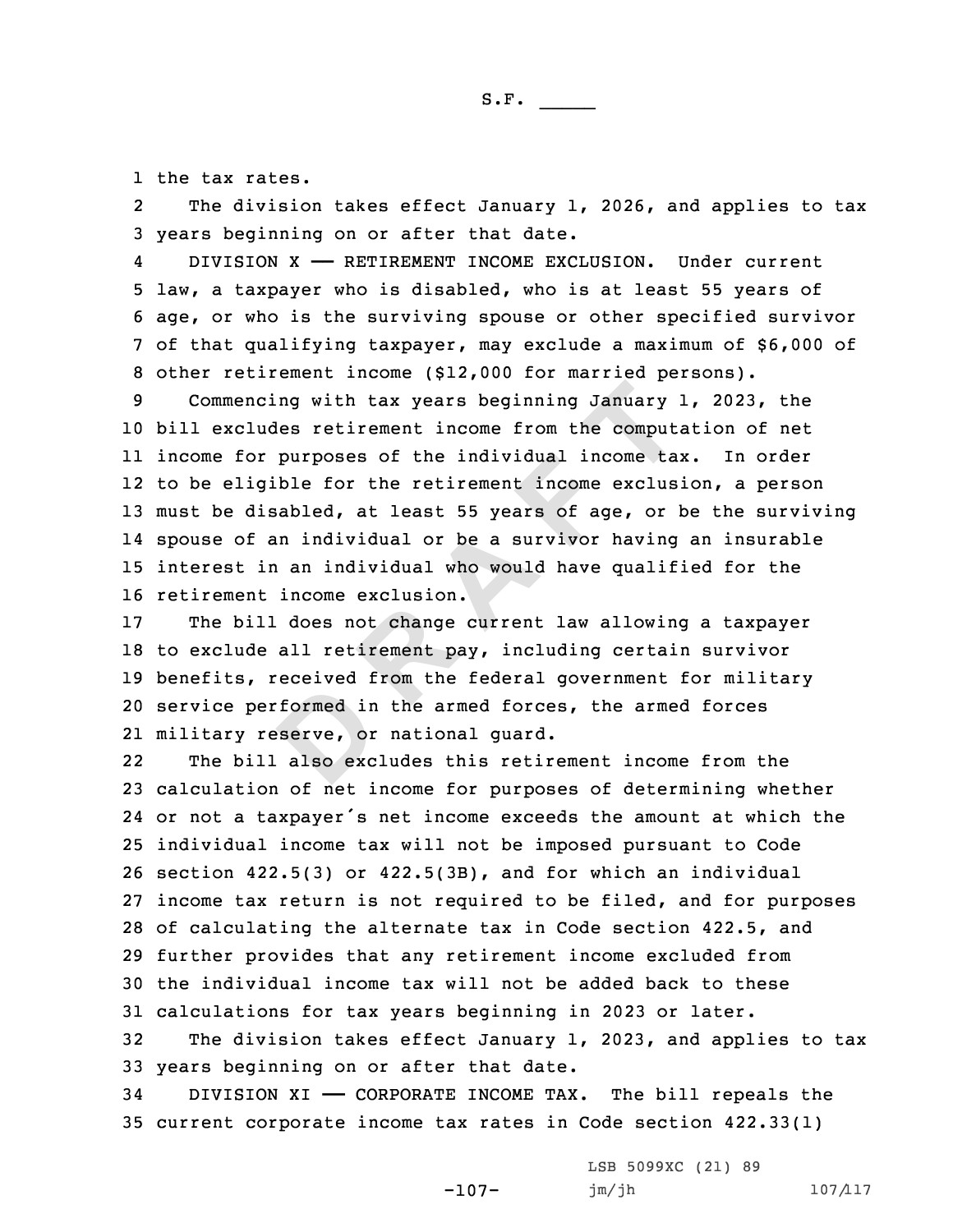tax year<br>
uary 1, 20<br>
over: 250,000<br>
he tax year commencing on or after Janua<br>
anuary 1, 2026, the rates are as follow:<br>
me over:<br>
But not over:<br>
8100,000<br>
he tax year commencing on or after Janua<br>
anuary 1, 2027, the rates are as follow:<br>
me over:<br> for tax years beginning on or after January 1, 2024. 2 DIVISION XII —— FUTURE CORPORATE INCOME TAX RATES. The bill phases in reductions to corporate income tax rates commencing with the tax year beginning on or after January 1, 2024, but before January 1, 2025: Income over: But not over: Tax rate: 1) \$0 \$100,000 5.50% 2) \$100,000 \$250,000 9.00% 3) \$250,000 9.40% For the tax year commencing on or after January 1, 2025, but before January 1, 2026, the rates are as follows: 12Income over: But not over: Tax rate: 13 1) \$0 \$100,000 \$100,000 5.50% 14 2) \$100,000 9.00% For the tax year commencing on or after January 1, 2026, but before January 1, 2027, the rates are as follows: 17 Income over: But not over: Tax rate: 18 1) \$0 \$100,000 5.40% 2) \$100,000 8.60% For the tax year beginning on or after January 1, 2027, but before January 1, 2028, the rates are as follows: 22Income over: But not over: Tax rate: 1) \$0 \$100,000 5.40% 24 2) \$100,000 8.20% For the tax years commencing on or after January 1, 2028, the rates are permanently set at the following: 27 Income over: But not over: Tax rate: 1) \$0 \$100,000 5.30% 2) \$100,000 7.80% DIVISION XIII —— FRANCHISE TAX. The bill phases in <sup>a</sup> reduction of the current franchise tax of 5 percent of net income as follows: Commencing with the tax years beginning during the 2023 calendar year, 4.80 percent; for tax years beginning during the 2024 calendar year, 4.60 percent; for tax years beginning during the 2025 calendar year, 4.40 percent;

-108-

LSB 5099XC (21) 89 jm/jh 108/117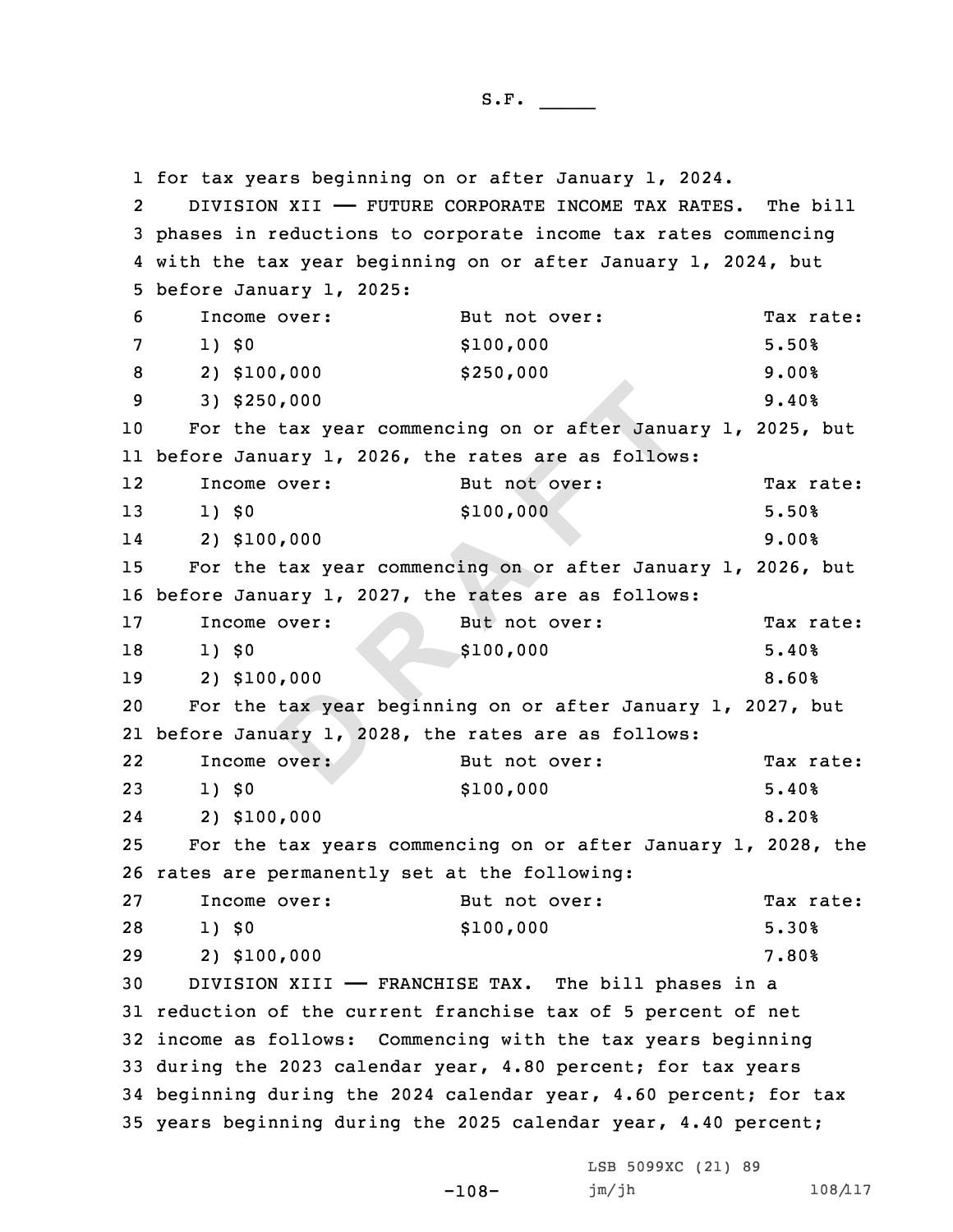1 for tax years beginning during the 2026 calendar year, 4.20 2 percent; and for all tax years beginning on or after January 3 1, 2027, 4.00 percent.

4 DIVISION XIV —— INSURANCE PREMIUMS TAX. The bill reduces the insurance premium tax on the gross amount of premiums received by an insurance company from 1 percent to .95 percent in calendar year 2023, and from .95 percent to .90 percent for the 2024 calendar year and subsequent calendar years.

9 The division takes effect January 1, 2023.

ivision takes effect January 1, 2023.<br> **RA TON XV** — AUTOMOBILE RENTAL EXCISE TAX.<br>
s the automobile rental excise tax from<br>
on the rental of automobiles rented on (The bill repeals an exception for the<br>
mobile rental exci 10 DIVISION XV — AUTOMOBILE RENTAL EXCISE TAX. The bill increases the automobile rental excise tax from 5 percent to 7 percent on the rental of automobiles rented on or after January 1, 2023. The bill repeals an exception for the collection of the automobile rental excise tax of <sup>a</sup> person or an affiliate of <sup>a</sup> person who owns, operates, or controls an automobile peer-to-peer sharing marketplace.

 DIVISION XVI —— EQUIPMENT TAX. The bill increases the equipment tax from 5 percent to 6 percent of the sales price on all equipment sold or used in the state on or after January 1, 2023. Code section 423D.1 defines "equipment".

**B**<br>**B**<br>**D**<br>**B**<br>**B**<br>**C**<br>**C**<br>**C**<br>**C**<br>**C**<br>**D**<br>**D** 21 DIVISION XVII —— WATER SERVICE TAX. The bill repeals Code chapter 423G (water service tax) in the amount of six percent imposed on the sales price from the sale or furnishing of water by <sup>a</sup> water utility to consumers or users. However, in division II of the bill, the sales tax exemption for the sale of furnishing of water by <sup>a</sup> water utility is repealed, thus making the sale or furnishing of water to the public subject to the seven percent sales tax. The division takes effect January 29 1, 2023.

30 DIVISION XVIII —— TAX CREDITS.

 HIGH QUALITY JOBS. The bill specifies that in allocating tax credits, the IEDA shall prioritize allocating tax credits for additional research activities tax credits allowed pursuant to Code section 15.335A.

35 REDEVELOPMENT. Currently, 100 percent of the redevelopment

-109-

LSB 5099XC (21) 89  $jm/jh$  109/117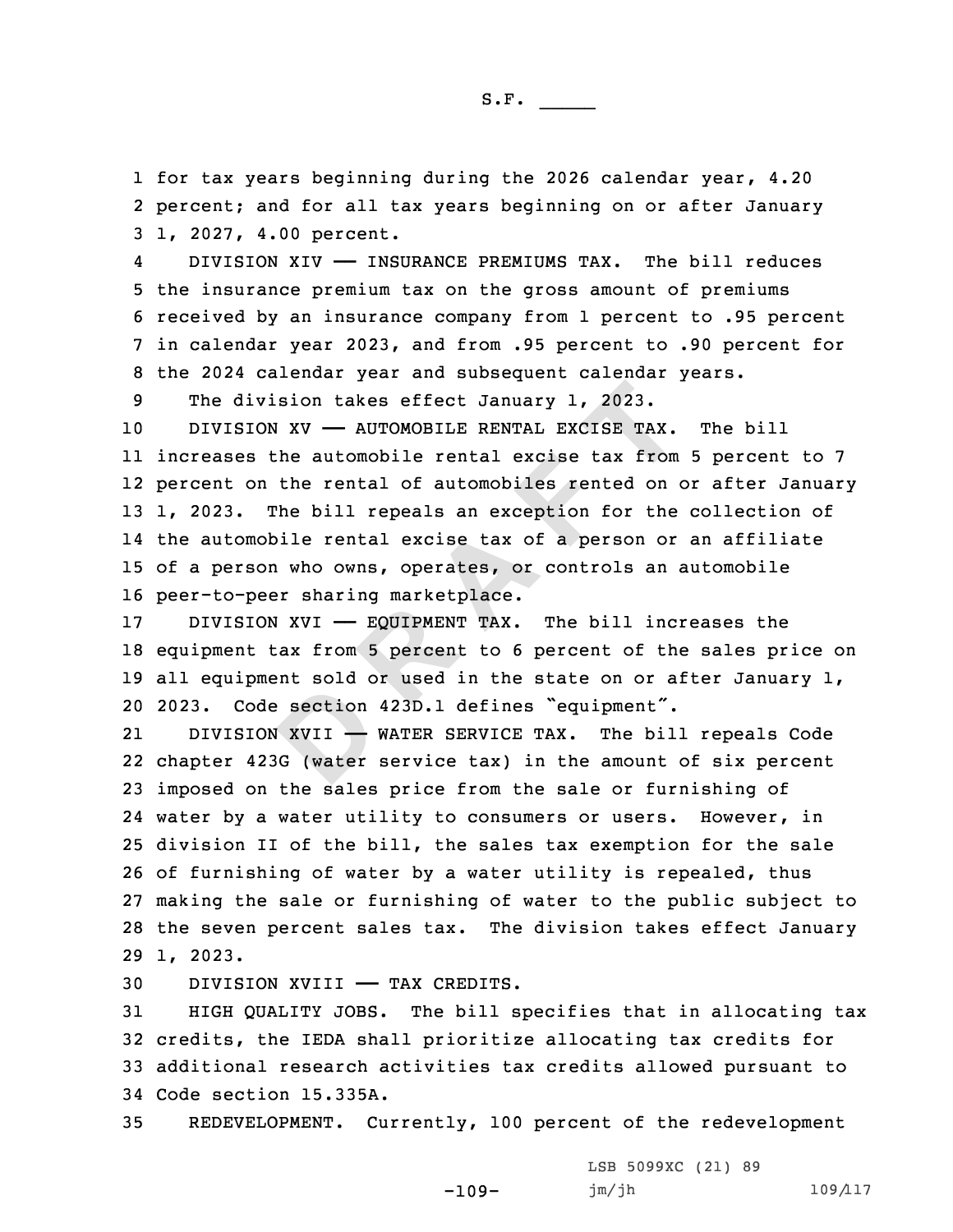tax credit in excess of tax liability is refundable if certain conditions are met. The bill reduces the refundability of the redevelopment tax credit as follows: for the tax year beginning on or after January 1, 2023, but before January 1, 2024, the 75 percent of the tax credit in excess of the taxpayer's liability for the tax year is refundable if certain conditions are met; and for tax years beginning on or after January 1, 2024, 50 percent of the tax credit in excess of tax liability is refundable if certain conditions are met.

 ENDOW IOWA. The bill changes the maximum amount of endow Iowa tax credits that are available to an individual taxpayer from 5 percent of the authorized credits to \$100,000 of the authorized credits. Currently, the authorized credits shall not annually exceed \$6 million.

2024, 75<br>
liability<br>
Deginning **y** is refundable if certain conditions a<br>
IOWA. The bill changes the maximum amoredits that are available to an indivercent of the authorized credits to \$10<br>
ed credits. Currently, the authorized<br>
ally exceed \$6 million.<br> RENEWABLE CHEMICAL PRODUCTION. Currently, 100 percent of the renewable chemical production tax credit in excess of tax liability is refundable. The bill reduces the refundability of the renewable chemical production tax credit as follows: for the tax year beginning on or after January 1, 2023, but before January 1, 2024, 75 percent of the tax credit in excess of the taxpayer's liability for the tax year is refundable; and for tax years beginning on or after January 1, 2024, 50 percent of the tax credit in excess of tax liability is refundable. 24 S CORPORATION. The bill repeals the S corporation tax credit commencing with tax years beginning on or after January 1, 2023. In lieu of claiming the credit for taxes paid to another state, the S corporation tax credit allows resident shareholders of S corporations that do business within and outside of the state to recompute their individual income tax and claim <sup>a</sup> refund of tax paid if the recomputation is <sup>a</sup> lower amount. The recomputation allocates the resident shareholder's share of the income and expenses of the S corporation, as is done for corporate income tax purposes, rather than all the resident's share of the income and expenses being taxed. RESEARCH ACTIVITIES. The bill modifies the research

-110-

LSB 5099XC (21) 89 jm/jh 110/117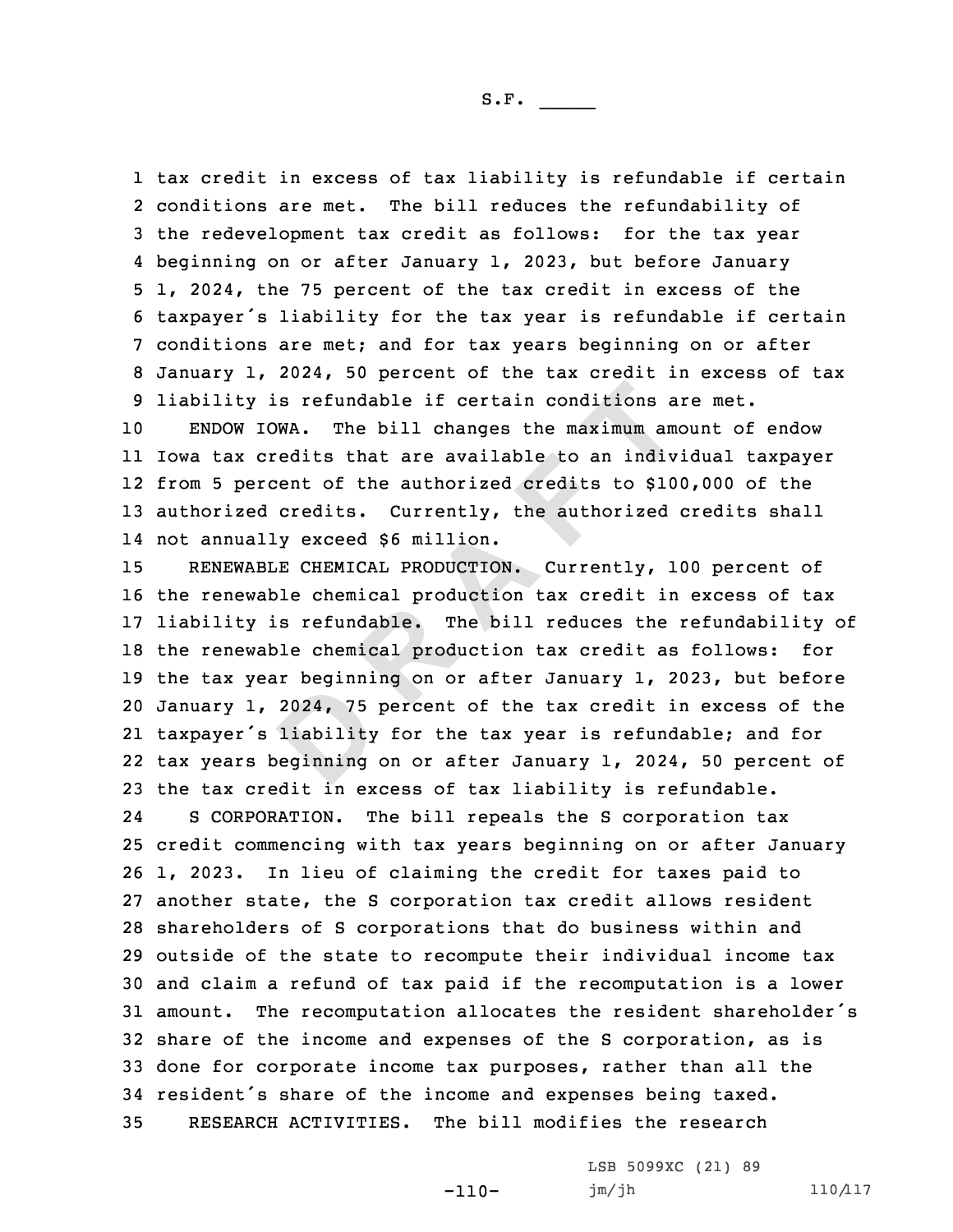S.F.  $\rule{1em}{0.15mm}$ 

 activities tax credit available against the individual and corporate income taxes. The bill specifies the tax credit shall be claimed on <sup>a</sup> return filed by the due date for filing the return, including extensions of time. If the tax credit is timely claimed, the bill prohibits <sup>a</sup> taxpayer from increasing the claim on an amended return unless the increase resulted from an audit by the Internal Revenue Service or the department of revenue.

9 The bill modifies the calculations for determining the <sup>10</sup> state's apportioned share of the qualifying expenditures for 11 increasing research activities.

bill als<br>
ed resear<br>
a shall be ill modifies the calculations for determ<br>apportioned share of the qualifying exportioned share of the qualifying export<br>in requires a taxpayer to use the alterned credit calculation described in fede<br>ayer elected or was re 12The bill requires a taxpayer to use the alternative simplified credit calculation described in federal law if the taxpayer elected or was required to use the alternative simplified credit method for federal income tax purposes for the same taxable year. The bill modifies the alternative credit computation for state tax purposes to require, for purposes of claiming the credit, the basic research payments and qualified research expenses to be conducted in this state. The bill also specifies the basic research payments and qualified research expenses under the alternate credit computation shall be determined in accordance with the new calculations for determining the state's apportioned share of the qualifying expenditures in the bill.

 The bill reduces the research activities tax credit from 6.5 percent of the excess qualified research expenses or basic research payments to 4 percent of such expenses or payments. If the taxpayer uses the alternate credit computation described 29 in section  $41(c)(4)$  of the Internal Revenue Code, the bill reduces the alternate credit computations from 4.55 percent to 2.80 percent and 1.95 percent to 1.20 percent, respectively. For individual and corporate income taxpayers, commencing with the tax year beginning January 1, 2023, but before January 1, 2024, the bill reduces the refundability of the research activities tax credit from 100 percent of the credit in excess

-111-

LSB 5099XC (21) 89 jm/jh 111/117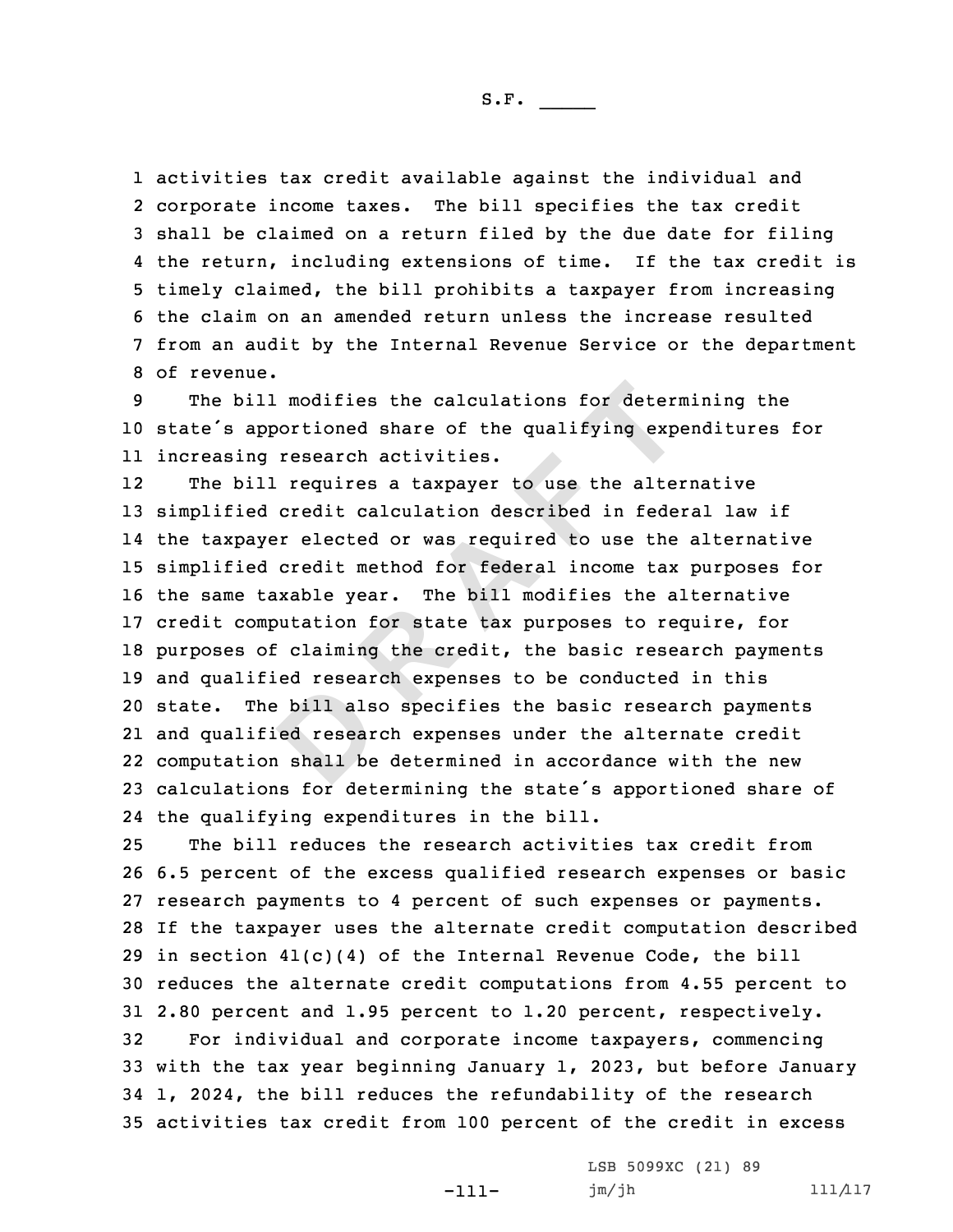S.F.  $\rule{1em}{0.15mm}$ 

 of the tax liability imposed during the tax year, to 75 percent of any credit in excess of the tax liability imposed during the tax year. Commencing with tax years beginning on or after January 1, 2024, and every tax year thereafter, the bill reduces the refundability of the tax credit from 75 percent of the credit in excess of the tax liability imposed during the tax year, to 50 percent of any credit in excess of the tax liability imposed during the tax year.

**ERMAL HEAT PUMP TAX CREDIT.** Currently, al heat pump tax credit available agains<br>al income tax is based upon the federal<br>set to expire for installations occurr<br>31, 2023. The bill prohibits a taxpay<br>e geothermal heat pump GEOTHERMAL HEAT PUMP TAX CREDIT. Currently, the state geothermal heat pump tax credit available against the individual income tax is based upon the federal tax credit which is set to expire for installations occurring on or after December 31, 2023. The bill prohibits <sup>a</sup> taxpayer from claiming the state geothermal heat pump tax credit for installations occurring after December 31, 2023. The bill delays the repeal of the geothermal heat pump tax credit until January 1, 2034, to account for the 10-year carryforward period.

inst the<br>ed real p<br>the bill a CHARITABLE CONSERVATION CONTRIBUTION. The bill prohibits <sup>a</sup> charitable conservation contribution tax credit from being claimed against the individual or corporate income tax, except for qualified real property interests conveyed prior to January 1, 2023. The bill allows the credit in excess of tax liability to carry forward for qualified real property interests conveyed prior to January 1, 2023.

 PRESERVATION OF EXISTING RIGHTS. The bill preserves existing rights and is intended to not limit, modify, or otherwise adversely affect any amount of the tax credit issued, awarded, or allowed prior to the repeal date of any tax credit. TAX CREDIT REVIEW STUDY COMMITTEE. During the 2029 legislative interim, the bill requests the legislative council to authorize <sup>a</sup> study committee to review tax credits available against state taxes by developing options for replacing tax credits that produce equivalent results as the tax credit being replaced. The study shall consist of voting legislative members and nonvoting taxpayer representatives.

> LSB 5099XC (21) 89 jm/jh 112/117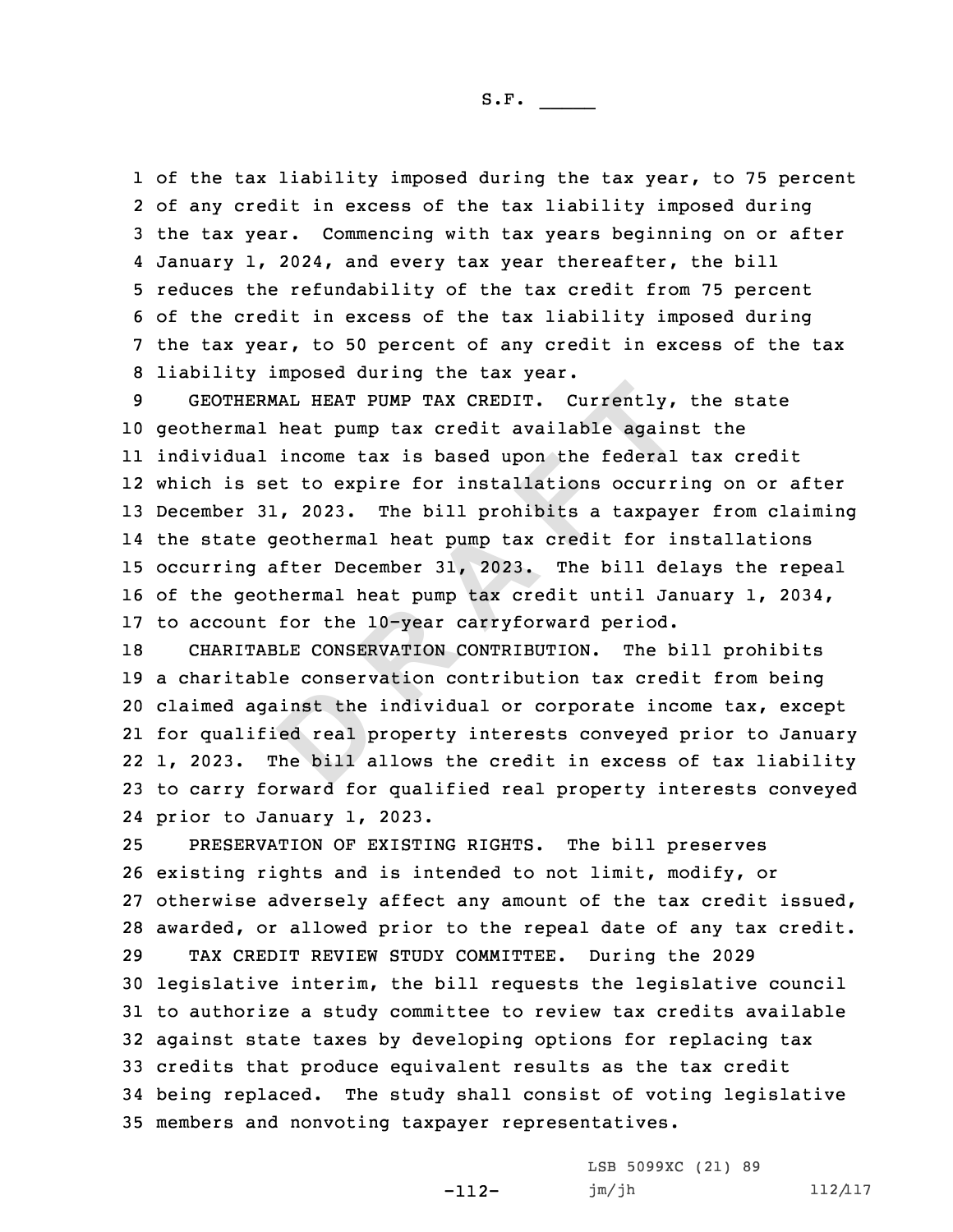1 EFFECTIVE AND APPLICABILITY DATE. The division takes effect 2 January 1, 2023, and applies to tax years beginning on or after 3 that date.

4 DIVISION XIX —— TAX EXPENDITURE COMMITTEE. The bill changes the process of reviewing tax expenditures. The bill strikes the review of tax expenditures by the tax expenditure committee, and requires the applicable department charged with administering <sup>a</sup> tax expenditure to submit <sup>a</sup> report to the general assembly detailing the review in the year the tax expenditure is scheduled to be reviewed. The bill does not change the tax expenditure review schedule or the tax expenditures to be reviewed.

13 DIVISION XX - INDIVIDUAL INCOME TAX ELIMINATION FUND. 14 The bill changes the name of the taxpayer relief fund to the 15 individual income tax elimination fund.

external properties of the second scheme is the second that the second second the second second the second second the second second second second second second second second second second second second second second second ral assembly detailing the review in the<br>nditure is scheduled to be reviewed. The<br>ge the tax expenditure review schedule<br>ures to be reviewed.<br>ION XX — INDIVIDUAL INCOME TAX ELIMINA:<br>changes the name of the taxpayer relie:<br> 16 DIVISION XXI - NATIONAL GUARD PAY. The bill exempts from the individual income tax all pay received by <sup>a</sup> taxpayer from the federal government for full-time military service performed in support of the national guard pursuant to 32 U.S.C. §502(f) and 32 U.S.C. §709(a) and (b). This exempts certain income received by active duty and reserve personnel, certain operational support personnel, and certain dual-status federal technicians.

24 The division applies to tax years beginning on or after 25 January 1, 2023.

 DIVISION XXII —— LOCAL OPTION TAXES. Code chapter 423B authorizes, following approval at election, the imposition of <sup>a</sup> local option sales and services tax at <sup>a</sup> rate not to exceed one percent to be administered similarly to the state sales and services tax and authorizes the imposition of <sup>a</sup> local vehicle tax. The bill strikes the authorization for the local vehicle tax and also strikes the authorization to impose the local option sales and services tax under Code chapter 423B, but instead authorizes cities and counties to expend specified state sales and use tax revenues that are deposited in the

-113-

LSB 5099XC (21) 89 jm/jh 113/117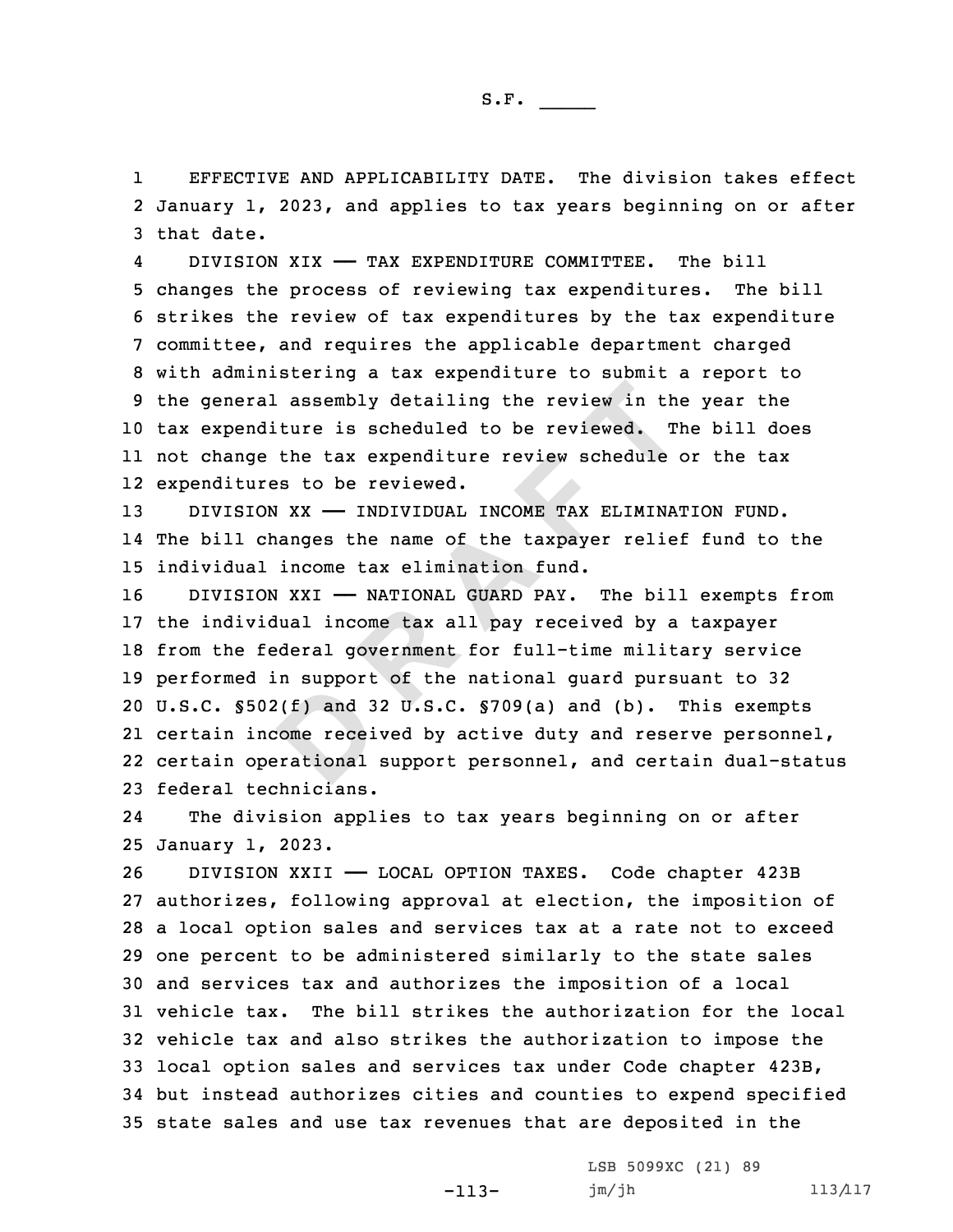1 local sales and use tax fund following the increase of the 2 state sales and use taxes rates in previous sections of the 3 bill.

4 Under the bill, sales and services tax revenue credited to and deposited in each county's account within the local sales and use tax fund must be expended by each recipient county and city as required by the jurisdiction's revenue purpose statement, including <sup>a</sup> revenue purpose statement in effect on January 1, 2023, for the use of local option sales and use tax revenue previously collected under Code chapter 423B, or be used to reduce specified property tax levies.

12 The board of supervisors of each county and the city 13 council of each city may adopt by resolution <sup>a</sup> revenue purpose 14 statement for the expenditure of funds received under Code 15 chapter 423B.

not just the set of the set of the set of the set of the set of the set of the set of the set of the set of the set of the set of the set of the set of the set of the set of the set of the set of the set of the set of the 1, 2023, for the use of local option said<br>previously collected under Code chapter<br>reduce specified property tax levies.<br>oard of supervisors of each county and<br>of each city may adopt by resolution a :<br>t for the expenditure The revenues transferred to the local sales and use tax fund continue to be allocated to the specific county account for the county in which the tax was collected. Additionally, all cities and counties are eligible to receive the allocation of revenues, not just those that had previously approved the local option tax.

22 Code section 423B.10 allows <sup>a</sup> city in which <sup>a</sup> local sales and services tax is imposed to, by ordinance and following approval of the board of supervisors, to provide for the use of <sup>a</sup> designated amount of increased local option sales and services tax revenue for urban renewal purposes. The bill modifies provisions governing this authorization to provide for the use of <sup>a</sup> specified amount of the applicable increase state sales tax revenues deposited in the local sales and use tax fund in lieu of the increased local option sales and services tax revenue. The bill allows city ordinances providing for the use of certain local option sales and services tax revenues for urban renewal purposes in effect on January 1, 2023, to remain in effect until expiration, amendment, or repeal.

35 The bill also eliminates the authority to impose <sup>a</sup> local

-114-

LSB 5099XC (21) 89 jm/jh 114/117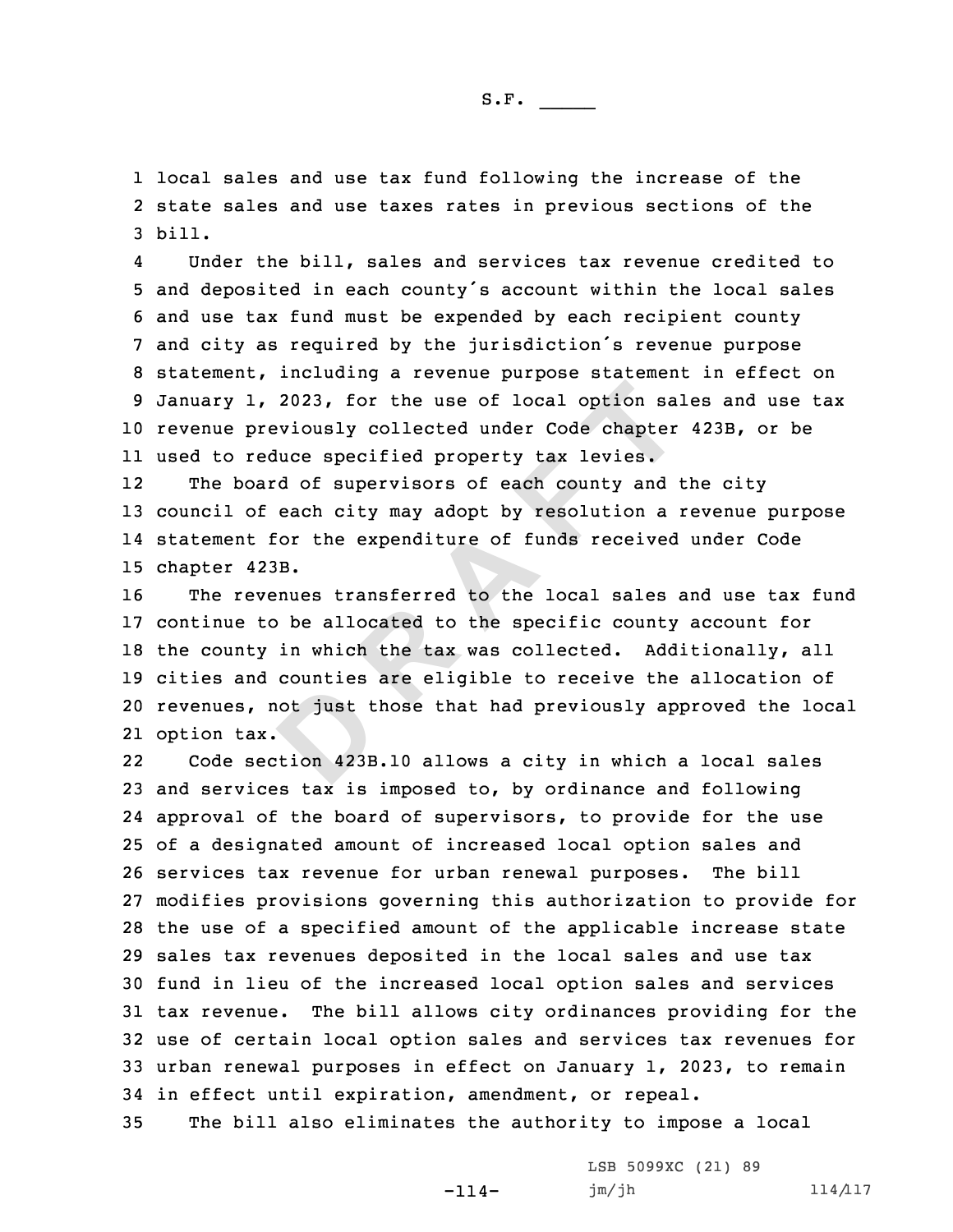1 sales and services tax under the quad cities interstate 2 metropolitan authority compact under Code chapter 28A beginning 3 on January 1, 2023.

4The division takes effect January 1, 2023.

tate of Iowa when the sales tax is increases the sales tax in division I. Then the natural resources and outdoor rust fund) and associated accounts (renam) supported by a portion of state revent crease in the state's sales DIVISION XXIII —— NATURAL RESOURCES AND OUTDOOR RECREATION TRUST FUND. The bill amends provisions in Code chapter 461 (the natural resources and outdoor recreation Act) that is to implement Article VII, section 10, of the Constitution of the State of Iowa when the sales tax is increased. The bill increases the sales tax in division I. The Code chapter establishes the natural resources and outdoor recreation trust fund (trust fund) and associated accounts (renamed trust accounts) supported by <sup>a</sup> portion of state revenue generated by an increase in the state's sales tax. The purpose of the constitutional provision is to protect and enhance water quality and natural areas, including parks, trails, and fish and wildlife habitat, and conserve agricultural soils in this 18 state.

of moneys<br>
d moneys<br>
sources tr ALLOCATIONS OF TRUST FUND MONEYS. The bill alters the percentage of moneys to be allocated from the trust fund (trust fund moneys) to its trust accounts, including the natural resources trust account administered by the department of natural resources (DNR), the soil conservation and water protection trust account (renamed the soil conservation and nonpoint source water protection trust account) administered by the department of agriculture and land stewardship (DALS), the watershed protection trust account administered by DNR in cooperation with DALS, the local conservation partnership trust account administered by DNR, the trails trust account (renamed the water and land trails trust account) administered by DOT in cooperation with DNR, and the lake restoration trust account (renamed the lake and stream restoration trust account) administered by DNR. It also reduces the allocations of trust fund moneys to the Iowa resources enhancement and protection (REAP) fund administered by DNR. It transfers

-115-

LSB 5099XC (21) 89 jm/jh 115/117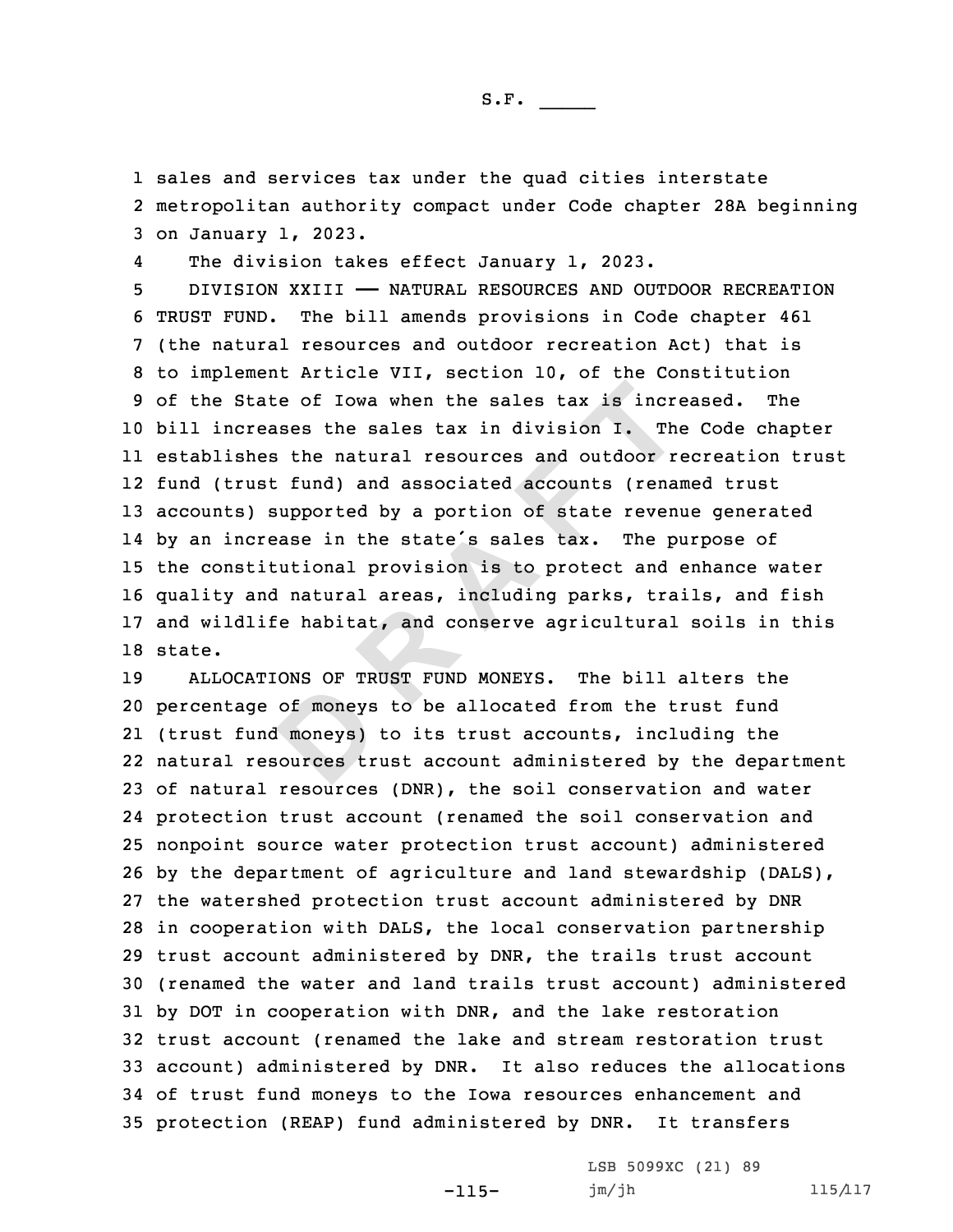extend from<br>2026, an<br>ich anoth **R EXECUTE: R EXECUTE: CONTERT T EXECUTE: CONTERT TO THE DETE TO THE DETE THE DETE THE DETE THE DETE THE DETE THE DETE THE DETE THE DETE THE DETE THE DETE THE DETE THE DETE THE DETE THE DETERTION THE CONDITION**  trust fund moneys allocated to the renamed soil conservation and nonpoint source water protection trust account and the watershed protection trust account to the water quality infrastructure fund used to support nonpoint water quality programs administered by DALS; and to the water quality financial assistance fund administered by the Iowa finance authority (IFA) to support the wastewater and drinking water treatment financial assistance program (administered by IFA), the water quality financing program (administered by IFA), and the water quality urban infrastructure program (administered by DALS). The bill revises provisions in the local conservation partnership trust account as <sup>a</sup> program to be administered by DNR. The bill provides that trust fund moneys may be transferred from the renamed soil conservation and nonpoint source water protection trust account to the water quality infrastructure fund and from the watershed protection trust account to the water quality financial assistance fund upon direction by the custodial department. The bill eliminates current funding sources, including the annual appropriation to the REAP fund from the general fund which is due to expire on June 30, 2026, and both <sup>a</sup> tax on the sales price on water service, which another division of the bill repeals, and the use of wagering tax receipts, which would otherwise expire on July 1, 2039.

 ADMINISTRATION. The bill provides that the legislative council is to appoint <sup>a</sup> committee to review the trust fund and its allocations. The bill requires the economic development authority to be involved in decisions that use trust fund moneys to support initiatives with <sup>a</sup> recreational purpose. In making decisions to expend trust fund moneys, <sup>a</sup> higher priority is given to supporting an initiative that furthers <sup>a</sup> goal of the Iowa nutrient reduction strategy. <sup>A</sup> higher priority is provided to maintaining or preserving existing public use lands rather than acquiring new land. Several provisions place restrictions upon the use of trust fund moneys for support

-116-

LSB 5099XC (21) 89 jm/jh 116/117